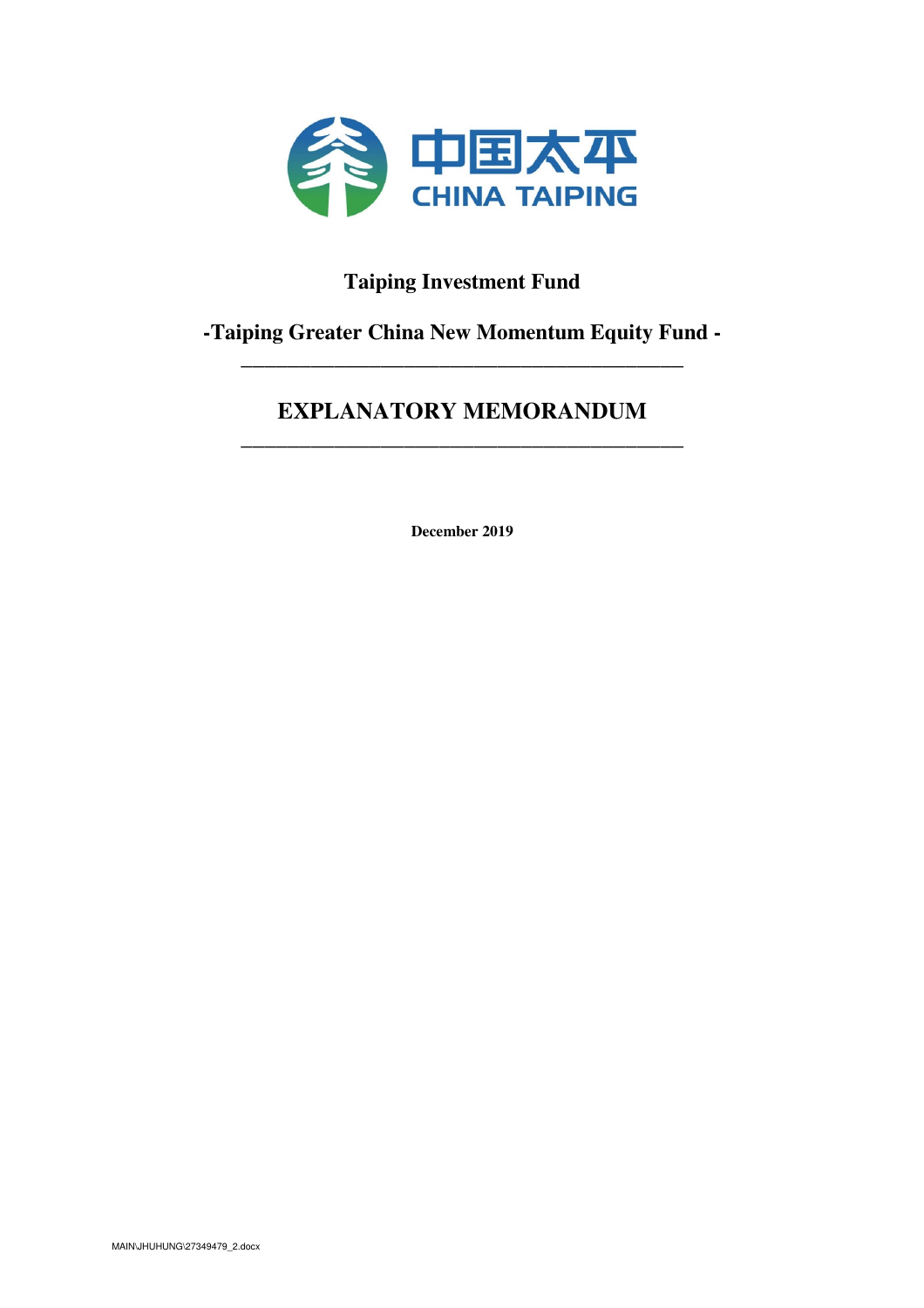# **TABLE OF CONTENTS**

| SECURITIES LENDING, SALE AND REPURCHASE AND REVERSE REPURCHASE   |  |
|------------------------------------------------------------------|--|
|                                                                  |  |
|                                                                  |  |
|                                                                  |  |
|                                                                  |  |
|                                                                  |  |
|                                                                  |  |
|                                                                  |  |
|                                                                  |  |
|                                                                  |  |
|                                                                  |  |
|                                                                  |  |
|                                                                  |  |
|                                                                  |  |
|                                                                  |  |
|                                                                  |  |
|                                                                  |  |
| REMOVAL AND RETIREMENT OF THE TRUSTEE AND THE MANAGER40          |  |
|                                                                  |  |
|                                                                  |  |
| CERTIFICATION FOR COMPLIANCE WITH FATCA OR OTHER APPLICABLE LAWS |  |
|                                                                  |  |
|                                                                  |  |
|                                                                  |  |
|                                                                  |  |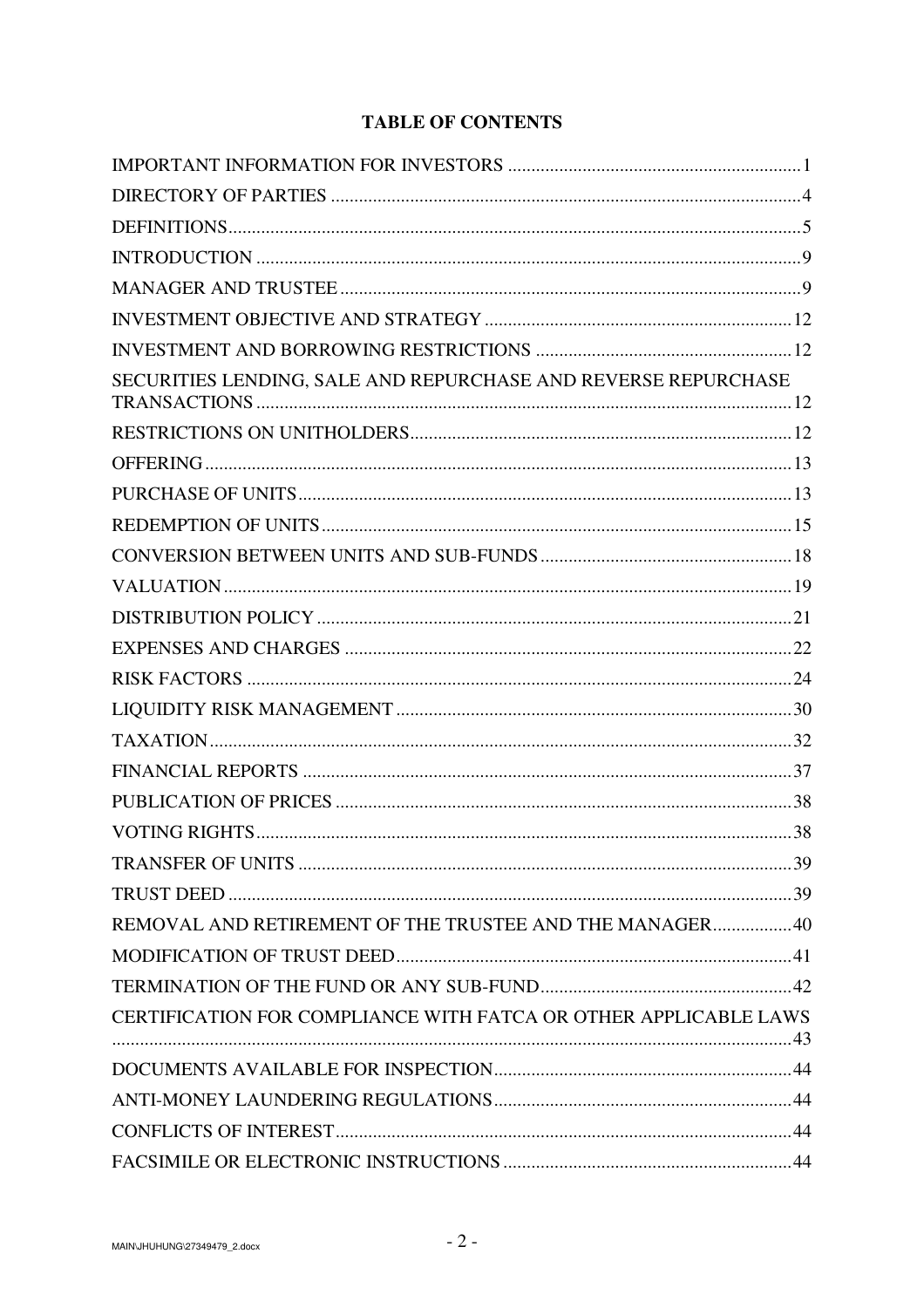| SCHEDULE 1 - INVESTMENT AND BORROWING RESTRICTIONS  46      |  |
|-------------------------------------------------------------|--|
| APPENDIX A TAIPING GREATER CHINA NEW MOMENTUM EQUITY FUND60 |  |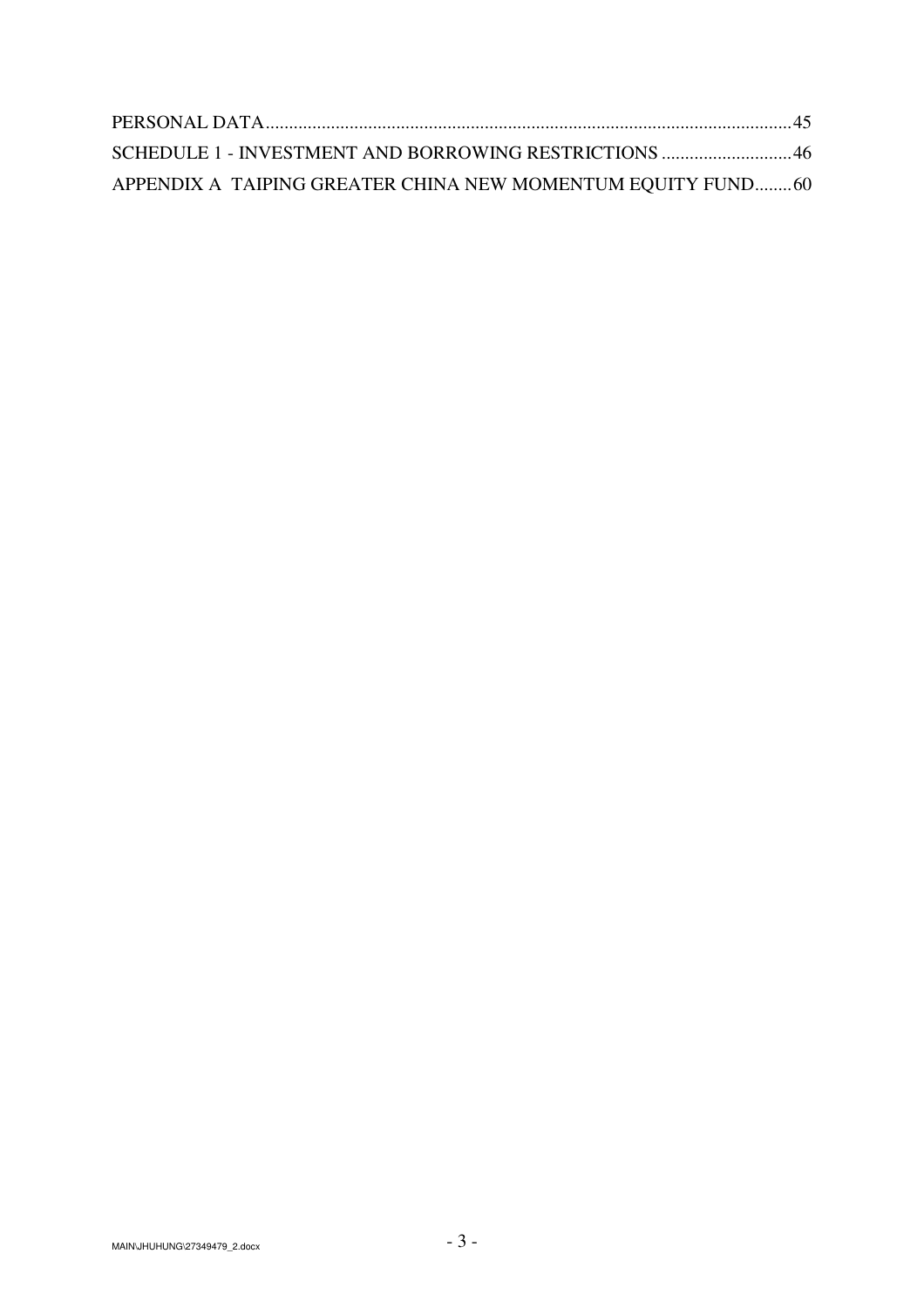#### **IMPORTANT INFORMATION FOR INVESTORS**

**Important - If you are in any doubt about the contents of this Explanatory Memorandum, you should seek independent professional financial and/or legal advice. Investment in the Fund involves risks. Please refer to the section headed "Risk Factors" for further details.**

This Explanatory Memorandum comprises information relating to Taiping Investment Fund ("**Fund**") and its sub-funds ("**Sub-Funds**"). The Fund is an open-ended unit trust constituted as an umbrella unit trust by the Trust Deed and governed by the laws of Hong Kong.

The Fund was originally established under the laws of the Cayman Islands by a trust deed dated 17 March 2009, made between Hai Tong Asset Management (HK) Limited as manager and HSBC Trustee (Cayman) Limited as trustee and as amended from time to time. With effect from 15 December 2014, Hai Tong Asset Management (HK) Limited retired from its role as manager and has been replaced by Taiping Assets Management (HK) Company Limited ("**Manager**") as the Manager. With effect from 30 April 2016, the Fund was removed from the jurisdiction of the Cayman Islands to the jurisdiction of Hong Kong and HSBC Trustee (Cayman) Limited retired from its role as trustee and has been replaced by HSBC Institutional Trust Services (Asia) Limited as the trustee. With effect from 1 January 2017, BOCI-Prudential Trustee Limited ("**Trustee**") was appointed as trustee in place of HSBC Institutional Trust Services (Asia) Limited.

The Manager accepts full responsibility for the accuracy of the information contained in this Explanatory Memorandum and the Product Key Facts Statement of each Sub-Fund, and confirms, having made all reasonable enquiries, that to the best of its knowledge and belief there are no other facts the omission of which would make any statement in this Explanatory Memorandum or the Product Key Facts Statement misleading. However, neither the delivery of this Explanatory Memorandum and the Product Key Facts Statement nor the offer or issue of Units shall under any circumstances constitute a representation that the information contained in this Explanatory Memorandum or the Product Key Facts Statement is correct as of any time subsequent to the date of publication. This Explanatory Memorandum and the Product Key Facts Statement may from time to time be updated.

Distribution of this Explanatory Memorandum must be accompanied by a copy of the Product Key Facts Statement of each Sub-Fund and the latest available audited annual report of the Fund and the Sub-Fund(s) (if any) and any subsequent unaudited interim report. Units of the Sub-Fund(s) are offered on the basis only of the information contained in this Explanatory Memorandum, the Product Key Facts Statement and (where applicable) the above mentioned audited annual report and unaudited semi-annual report. Any information given or representations made by any dealer, salesman or other person and (in either case) not contained in this Explanatory Memorandum or the Product Key Facts Statement should be regarded as unauthorised and accordingly must not be relied upon.

### **Hong Kong Authorisation and Approval**

The Fund and the Sub-Fund(s) have been authorised by the SFC pursuant to section 104 of the SFO. SFC authorisation is not a recommendation or endorsement of the Fund and the Sub-Fund(s) nor does it guarantee the commercial merits of the Fund and the Sub-Fund(s) or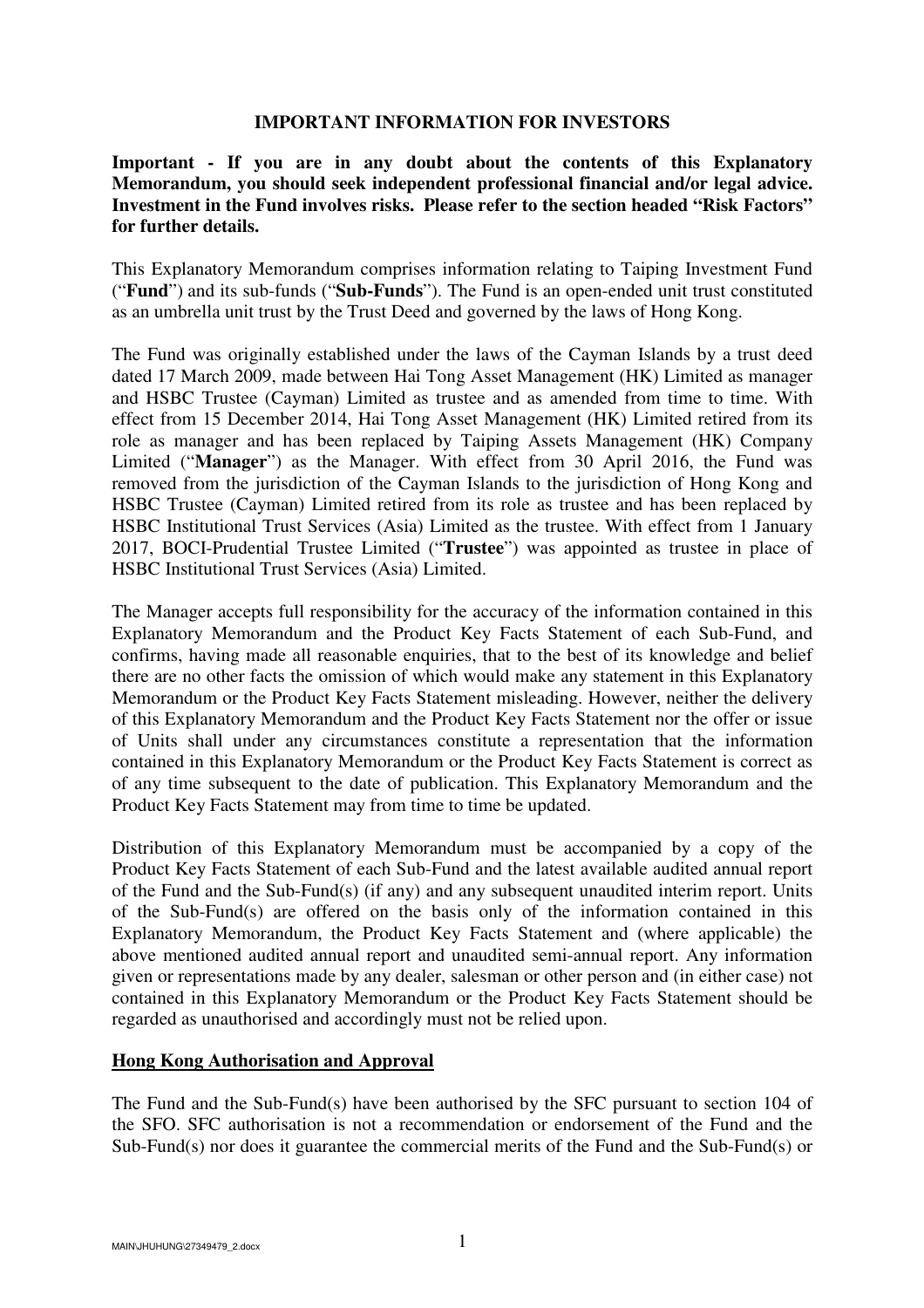their performance. It does not mean the Fund or the Sub-Fund(s) is suitable for all investors nor is it an endorsement of its suitability for any particular investor or class of investors.

## **Selling Restrictions**

**General:** No action has been taken to permit an offering of Units of the Sub-Fund(s) or the distribution of this Explanatory Memorandum or the Product Key Facts Statement in any jurisdiction other than Hong Kong where action would be required for such purposes. Accordingly, this Explanatory Memorandum or the Product Key Facts Statement may not be used for the purpose of an offer or solicitation in any jurisdiction or in any circumstances in which such offer or solicitation is not authorised. Further, Units of the Sub-Fund(s) may not be offered or sold, directly or indirectly, to any persons for reoffering or resale, in any jurisdiction where such action is not authorised. Receipt of this Explanatory Memorandum or the Product Key Facts Statement does not constitute an offer of Units of the Sub-Fund(s) in those jurisdictions in which it is illegal to make such an offer.

## **United States:** In particular:-

- (a) the Units have not been registered under the United States Securities Act of 1933 (as amended) and, except in a transaction which does not violate such Act, may not be directly or indirectly offered or sold in the United States of America, or any of its territories or possessions or areas subject to its jurisdiction, or for the benefit of a US Person (as defined in Regulation S under such Act); and
- (b) the Fund and the Sub-Fund(s) have not been and will not be registered under the United States Investment Company Act of 1940 (as amended).

Potential applicants for Units should inform themselves as to (a) the possible tax consequences, (b) the legal requirements and (c) any foreign exchange restrictions or exchange control requirements which they might encounter under the laws of the countries of their incorporation, citizenship, residence or domicile and which might be relevant to the subscription, holding or disposal of Units.

This document is based on the laws and practices currently in force in Hong Kong and is subject to changes therein.

Some of the information in this Explanatory Memorandum is a summary of corresponding provisions in the Trust Deed. Investors should refer to the Trust Deed for further details.

**Please note that this Explanatory Memorandum must be read together with the relevant Appendix and/or Addendum to this Explanatory Memorandum which relate to a specific Sub-Fund of the Fund. The Appendix and/or Addendum set out the details relating to the Sub-Fund (which may include, without limitation, specific information on the Sub-Fund and additional terms, conditions and restrictions applicable to the Sub-Fund). The provisions of an Appendix and/or an Addendum supplement this Explanatory Memorandum.**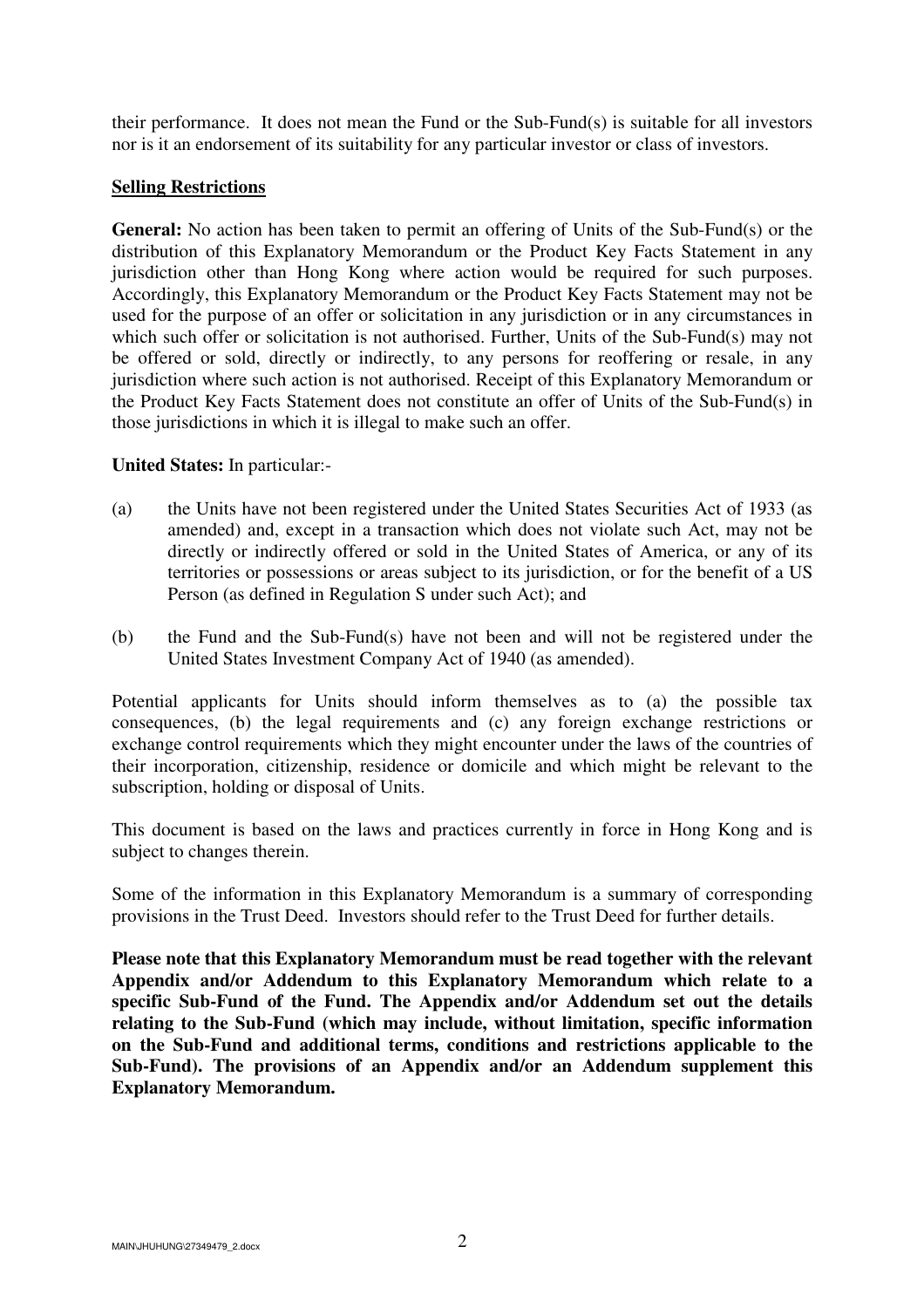# **Enquiries**

Investors may contact the Manager for any queries or complaints in relation to the Fund and any Sub-Fund.

To contact the Manager, investors may either:

- write to Manager (address at Unit 1-2, 19th Floor, No. 18 King Wah Road, Hong Kong); or
- call the Manager's Customer Service Hotline: +852 2864 1900.

The Manager will respond to any enquiries or complaint in writing or by telephone.

## **Further Information**

Information relating to the Fund or the Sub-Fund(s), including the latest versions of the offering document, circulars, notices, announcements, financial reports and the latest available Net Asset Value will be available on the website http://www.tpahk.cntaiping.com. Information contained in the website of the Manager has not been reviewed by the SFC.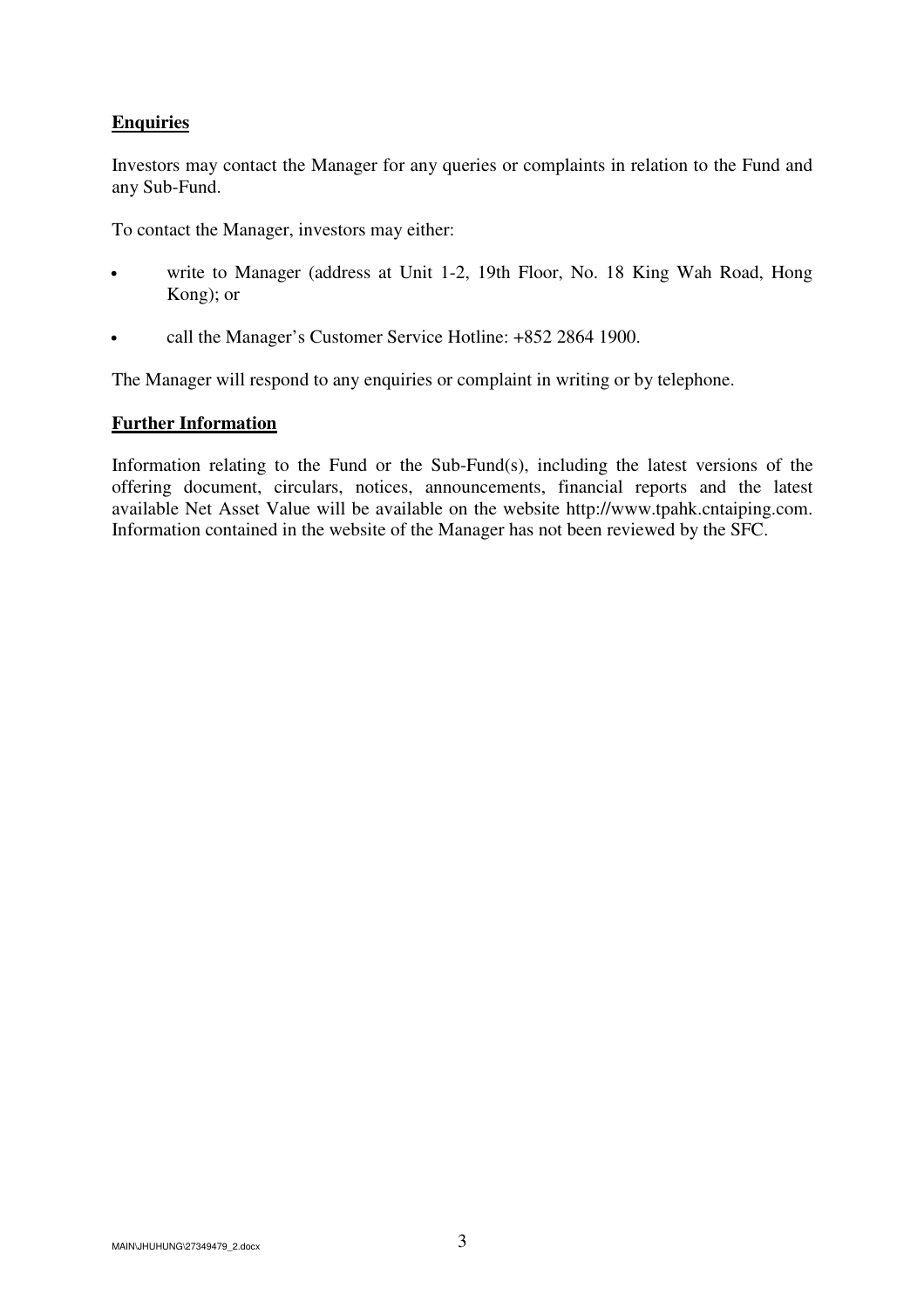#### **DIRECTORY OF PARTIES**

#### **Manager**

Taiping Assets Management (HK) Company Limited Unit 1-2, 19th Floor No. 18 King Wah Road Hong Kong

## **Directors of the Manager**

Wang Xiangyang Li Hao Wang Heqian

#### **Trustee and Registrar**

BOCI-Prudential Trustee Limited 12/F & 25/F, Citicorp Centre 18 Whitfield Road Causeway Bay Hong Kong

#### **Custodian**

Bank of China (Hong Kong) Limited 7/F Bank of China Building 2A Des Voeux Road Central Hong Kong

#### **Auditor**

PricewaterhouseCoopers 22/F., Prince's Building 10 Chater Road, Central Hong Kong

#### **Legal Advisers to the Manager**

Deacons 5/F, Alexandra House 18 Chater Road Central Hong Kong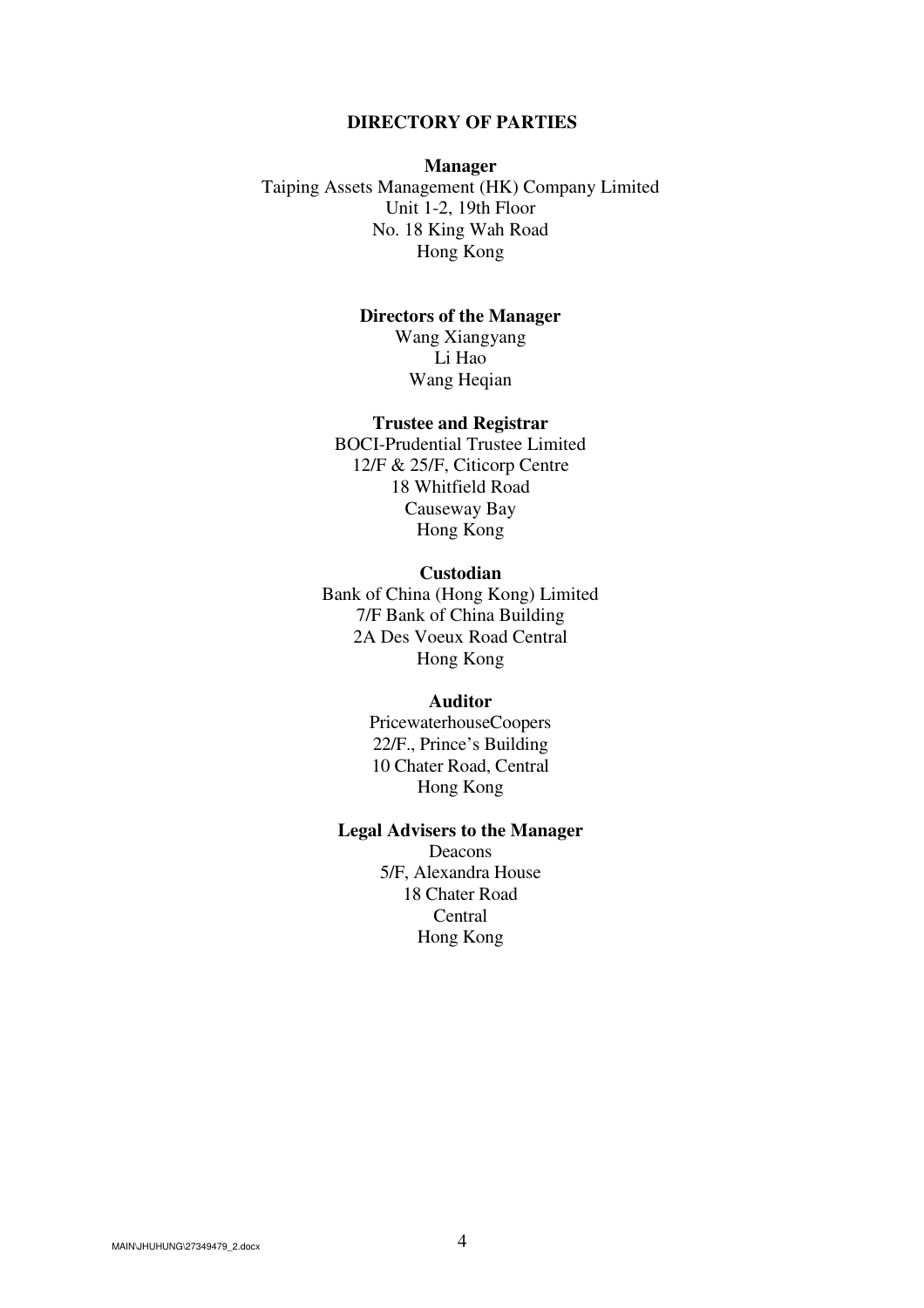# **DEFINITIONS**

The defined terms used in this Explanatory Memorandum have the following meanings:

| "Accounting Date"   | 31 December in each year or such other date or dates in each<br>year as the Manager may from time to time determine in<br>respect of any Sub-Fund                                                                                                                                                                                                                                                                                                                                                                                                           |
|---------------------|-------------------------------------------------------------------------------------------------------------------------------------------------------------------------------------------------------------------------------------------------------------------------------------------------------------------------------------------------------------------------------------------------------------------------------------------------------------------------------------------------------------------------------------------------------------|
| "Accounting Period" | a period commencing on the date of establishment of the Fund<br>or the relevant Sub-Fund (as the case may be) or on the date<br>next following an Accounting Date of the relevant Sub-Fund<br>and ending on the next succeeding Accounting Date for such<br>Sub-Fund                                                                                                                                                                                                                                                                                        |
| "Appendix"          | the appendix containing specific information in relation to a<br>Sub-Fund or a class or classes of Units in relation thereto which<br>is enclosed with this Explanatory Memorandum and which<br>forms part of this Explanatory Memorandum                                                                                                                                                                                                                                                                                                                   |
| "Base Currency"     | in relation to a Sub-Fund, means the currency of account of the<br>Sub-Fund as specified in the relevant Appendix                                                                                                                                                                                                                                                                                                                                                                                                                                           |
| "Business Day"      | a day (other than a Saturday) on which banks in Hong Kong are<br>open for normal banking business or such other day or days as<br>the Manager and the Trustee may agree from time to time,<br>either generally or in relation to a particular Sub-Fund,<br>provided that where as a result of a number 8 typhoon signal,<br>black rainstorm warning or other similar event, the period<br>during which banks in Hong Kong are open on any day is<br>reduced, such day shall not be a Business Day unless the<br>Manager and the Trustee determine otherwise |
| "Code"              | the Overarching Principles Section and Section II- Code on<br>Unit Trusts and Mutual Funds of the SFC Handbook for Unit<br>Trusts and Mutual Funds, Investment-Linked Assurance<br>Schemes and Unlisted Structured Investment Products or any<br>handbook, guideline and code issued by the Commission, as<br>may be amended from time to time                                                                                                                                                                                                              |
| "connected person"  | in relation to a company, means:                                                                                                                                                                                                                                                                                                                                                                                                                                                                                                                            |
|                     | (a)<br>any person or company beneficially owning, directly or<br>indirectly, 20% or more of the ordinary share capital of<br>that company or able to exercise, directly or indirectly,<br>20% or more of the total votes in that company; or                                                                                                                                                                                                                                                                                                                |
|                     | (b)<br>any person or company controlled by a person who or<br>which meets one or both of the descriptions given in (a);<br><b>or</b>                                                                                                                                                                                                                                                                                                                                                                                                                        |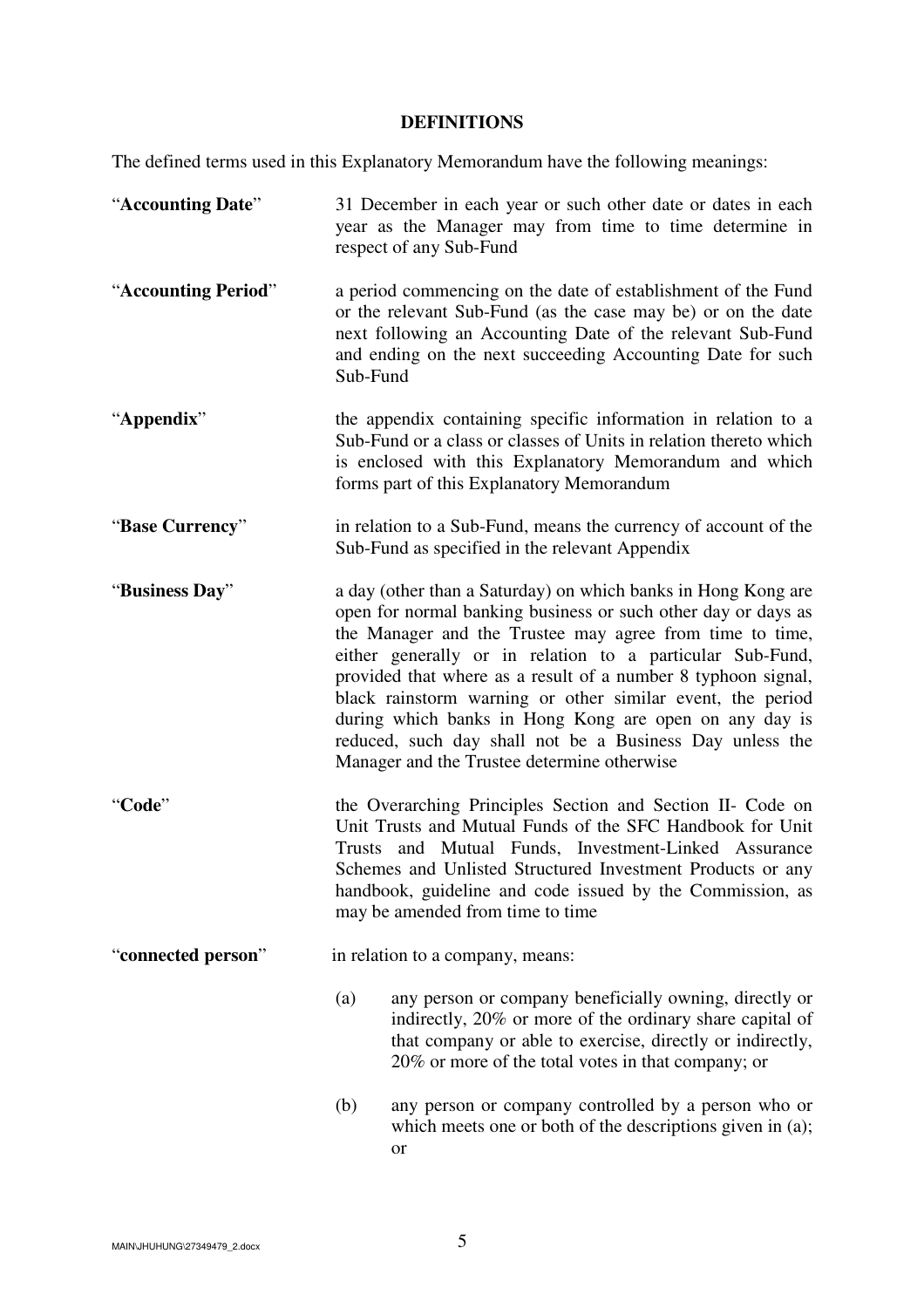|                        | (c)<br>any member of the group of which that company forms<br>part; or                                                                                                                                                                                                                                                                                                                                                                                   |
|------------------------|----------------------------------------------------------------------------------------------------------------------------------------------------------------------------------------------------------------------------------------------------------------------------------------------------------------------------------------------------------------------------------------------------------------------------------------------------------|
|                        | (d)<br>any director or officer of that company or of any of its<br>connected persons as defined in $(a)$ , $(b)$ or $(c)$ above                                                                                                                                                                                                                                                                                                                          |
| "Custodian"            | Bank of China (Hong Kong) Limited                                                                                                                                                                                                                                                                                                                                                                                                                        |
| "Dealing Day"          | such days as are described in the Appendix for the relevant<br>Sub-Fund                                                                                                                                                                                                                                                                                                                                                                                  |
|                        | "Extraordinary Resolution" a resolution proposed at one or more meetings of Unitholders<br>convened and held in accordance with the provisions of<br>Appendix K of the Trust Deed and passed at such meeting by a<br>majority consisting of 75% or more of the total number of votes<br>cast for and against such resolution or a resolution in writing<br>signed by all the Unitholders for the time being entitled to<br>receive notice of any meeting |
| "Fund"                 | <b>Taiping Investment Fund</b>                                                                                                                                                                                                                                                                                                                                                                                                                           |
| "HK Dollar" or "HK\$"  | the currency of Hong Kong                                                                                                                                                                                                                                                                                                                                                                                                                                |
| "Hong Kong"            | Hong Kong Special Administrative Region of the PRC                                                                                                                                                                                                                                                                                                                                                                                                       |
| "IFRS"                 | the International Financial Reporting Standards                                                                                                                                                                                                                                                                                                                                                                                                          |
| "Initial Offer Period" | the initial period during which the Units of a Sub-Fund are<br>being or have been offered to investors as may be described in<br>the relevant Appendix relating to the relevant Sub-Fund                                                                                                                                                                                                                                                                 |
| "Investment Delegate"  | an entity that has been delegated the investment management<br>function of all or part of the assets of a Sub-Fund, the details of<br>which are as specified in the relevant Appendix (if applicable)                                                                                                                                                                                                                                                    |
| "Issue Price"          | the price per Unit as disclosed in the relevant Appendix relating<br>to the relevant Sub-Fund during the Initial Offer Period                                                                                                                                                                                                                                                                                                                            |
| "Manager"              | Taiping Assets Management (HK) Company Limited                                                                                                                                                                                                                                                                                                                                                                                                           |
| "Market"               | any securities exchange, any over-the-counter market, any<br>futures exchange and any organised securities market which is<br>open to the international public and on which securities are<br>regularly traded                                                                                                                                                                                                                                           |
| "Minimum Holding"      | the minimum number or value of Units of any Sub-Fund or<br>class of Units which must be held by any Unitholder as<br>outlined in the relevant Appendix for the relevant Sub-Fund                                                                                                                                                                                                                                                                         |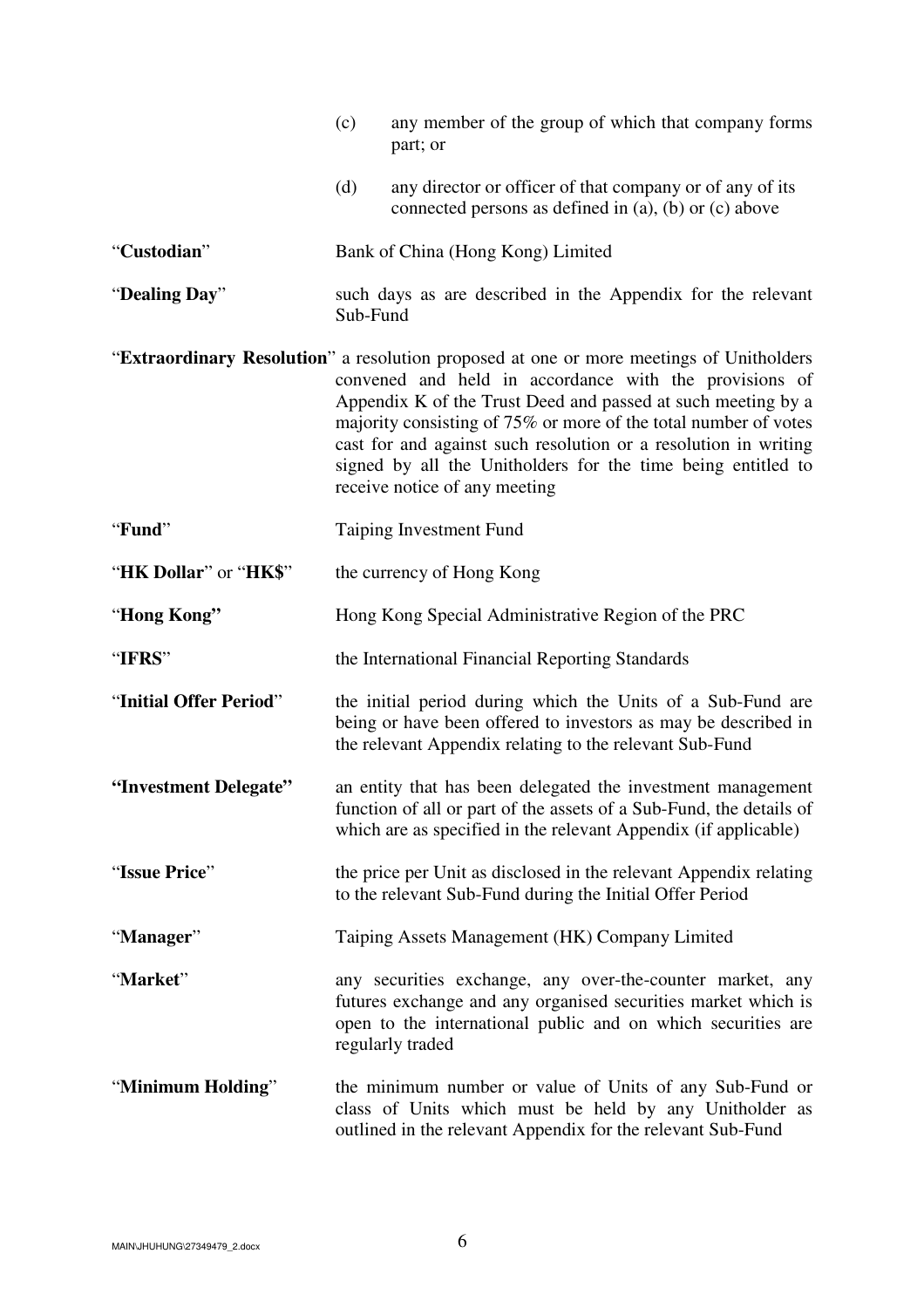| "Net Asset Value"                      | the net asset value of the Fund or a Sub-Fund or a class of Units<br>or a Unit, as the context may require, calculated in accordance<br>with the provisions of the Trust Deed as summarised below<br>under the section headed "Valuation"                                                                                      |
|----------------------------------------|--------------------------------------------------------------------------------------------------------------------------------------------------------------------------------------------------------------------------------------------------------------------------------------------------------------------------------|
| "Ordinary Resolution"                  | a resolution passed at one or more meetings of Unitholders<br>convened and held in accordance with the provisions of<br>Appendix K of the Trust Deed and passed at such meeting by a<br>simple majority or more of the total number of votes cast for<br>and against such resolution                                           |
| "PRC"                                  | the People's Republic of China                                                                                                                                                                                                                                                                                                 |
| "Registrar"                            | BOCI-Prudential Trustee Limited in its capacity as registrar of<br>the Fund                                                                                                                                                                                                                                                    |
| "REITs"                                | real estate investment trusts                                                                                                                                                                                                                                                                                                  |
| "reverse repurchase<br>transactions"   | transactions whereby a Sub-Fund purchases securities from a<br>counterparty of sale and repurchase transactions and agrees to<br>sell such securities back at an agreed price in the future                                                                                                                                    |
| "sale and repurchase<br>transactions"  | transactions whereby a Sub-Fund sells its securities to a<br>counterparty of reverse repurchase transactions and agrees to<br>buy such securities back at an agreed price with a financing<br>cost in the future                                                                                                               |
| "securities financing<br>transactions" | collectively securities lending transactions,<br>sale<br>and<br>repurchase transactions and reverse repurchase transactions                                                                                                                                                                                                    |
| "securities lending<br>transactions"   | transactions whereby a Sub-Fund lends its securities to a<br>security-borrowing counterparty for an agreed fee                                                                                                                                                                                                                 |
| "SFC"                                  | the Securities and Futures Commission of Hong Kong                                                                                                                                                                                                                                                                             |
| "SFO"                                  | the Securities and Futures Ordinance, Chapter 571 of the Laws<br>of Hong Kong                                                                                                                                                                                                                                                  |
| "Sub-Fund"                             | a separate pool of assets of the Fund allocated to a sub-fund<br>that is invested and administered separately from other assets of<br>the Fund                                                                                                                                                                                 |
| "substantial financial<br>institution" | an authorized institution as defined in section $2(1)$ of the<br>Banking Ordinance (Chapter 155 of Laws of Hong Kong) or a<br>financial institution which is on an ongoing basis subject to<br>prudential regulation and supervision, with a minimum net asset<br>value of HK\$2 billion or its equivalent in foreign currency |
| "Trust Deed"                           | the trust deed establishing the Fund dated 17 March 2009 and<br>as amended, supplemented and novated from time to time                                                                                                                                                                                                         |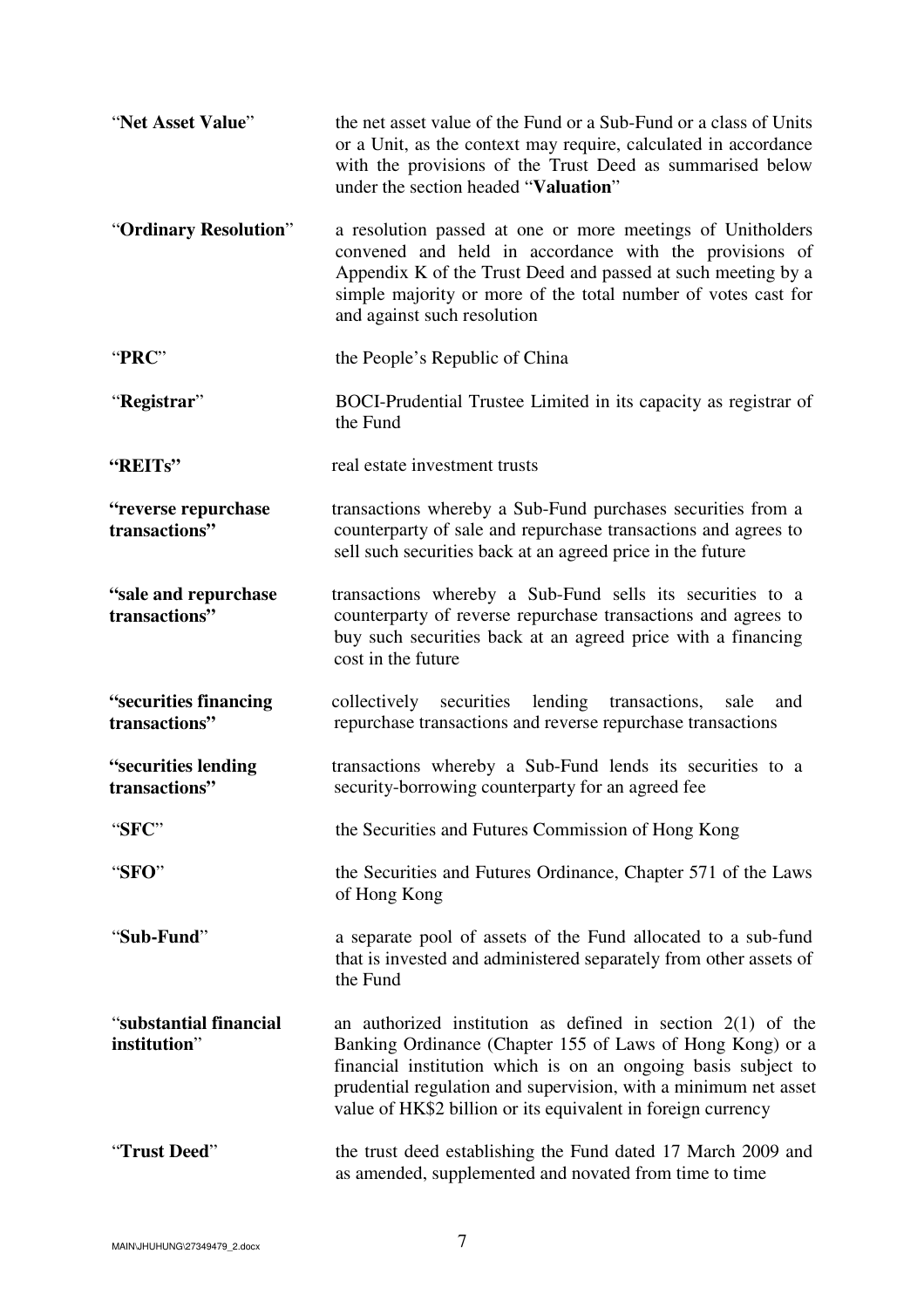| "Trustee"         | BOCI-Prudential Trustee Limited in its capacity as trustee of<br>the Fund                                                                                                                                         |
|-------------------|-------------------------------------------------------------------------------------------------------------------------------------------------------------------------------------------------------------------|
| "Unit"            | a Unit in a Sub-Fund                                                                                                                                                                                              |
| "Unitholder"      | a person registered as a holder of a Unit                                                                                                                                                                         |
| "Valuation Day"   | such days as are described in the relevant Appendix for the<br>relevant Sub-Fund                                                                                                                                  |
| "Valuation Point" | close of business in the last relevant market to close on each<br>Valuation Day or such other Business Day or Business Days as<br>the Manager may determine from time to time with the<br>approval of the Trustee |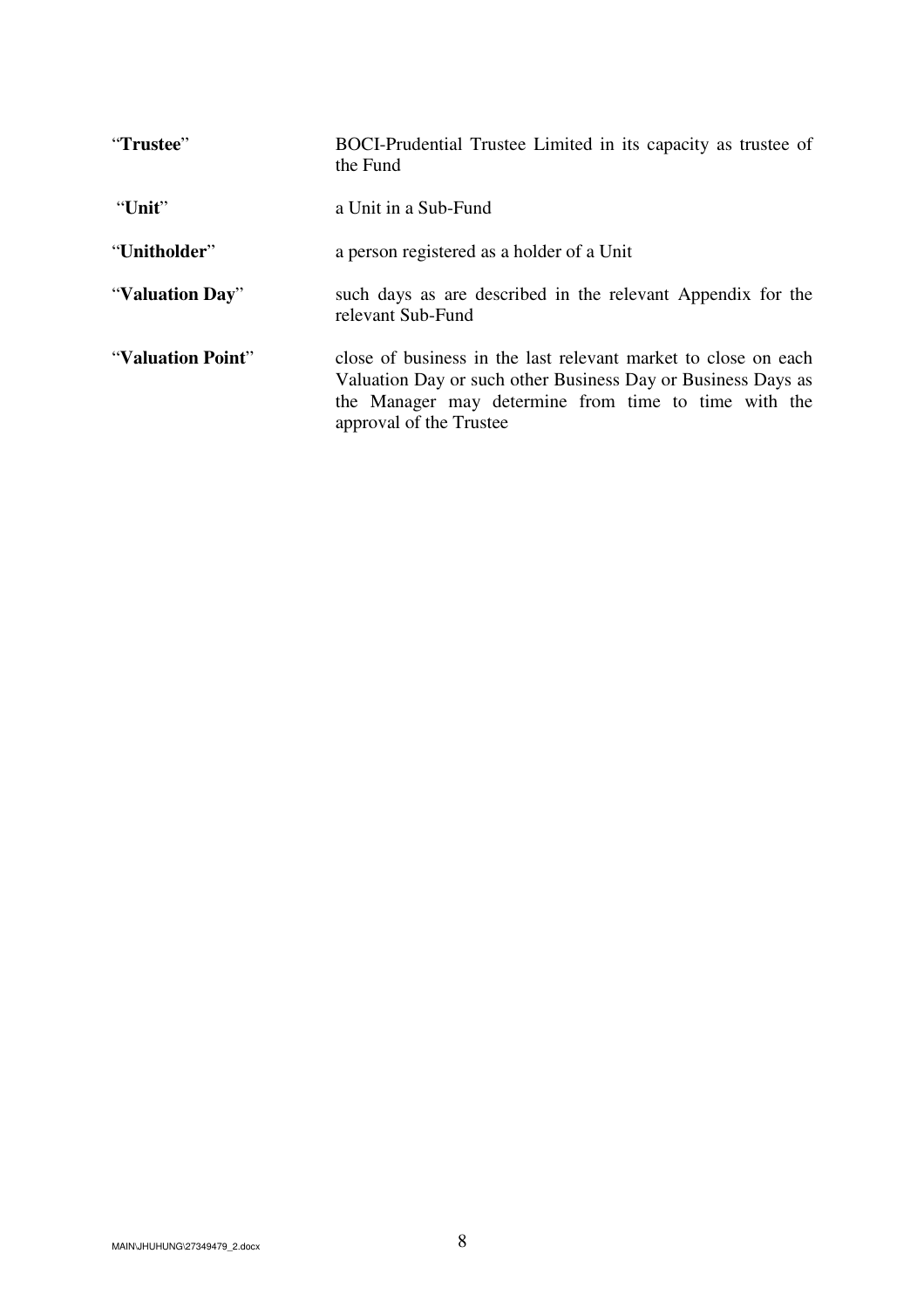#### **INTRODUCTION**

Taiping Investment Fund is an umbrella unit trust constituted by the Trust Deed and governed by the laws of Hong Kong. The assets and liabilities of the Fund will be apportioned and attributed in the books of the Fund to the relevant Sub-Fund. The Manager may create further Sub-Funds in future. Each Sub-Fund may have different objectives, and may issue different classes of Units, which may have different fee structures as determined by the Manager.

#### **MANAGER AND TRUSTEE**

#### **Manager**

#### **The Manager of the Fund is Taiping Assets Management (HK) Company Limited.**

The Manager was incorporated in Hong Kong in October 1996. It is principally engaged in fund management and the provision of advisory investment services to corporations, institutions and individual investors.

The Manager is a wholly owned subsidiary of China Taiping Insurance Holdings Company Limited ("**Taiping Holdings**"). Taiping Holdings is a company listed on The Stock Exchange of Hong Kong (Stock Code: 966). Taiping Holdings is in turn owned as to 53.29% by China Taiping Insurance Group (HK) Company Limited, a company incorporated in Hong Kong, which is a wholly owned subsidiary of China Taiping Insurance Group Co.. China Taiping Insurance Group Co. is a state-owned enterprise which is managed by the central government of the People's Republic of China.

In accordance with section 116 of the SFO, the Manager is licensed to conduct types 4 and 9 regulated activities as defined in Schedule 5 of the SFO. Such regulated activities include advising in securities and asset management.

Details of the Directors of the Manager are as follows:

### **Wang Xiangyang**

Mr. Wang Xiangyang is the Chief Executive Officer of Taiping Financial Holdings Company Limited and the Chairman of the Manager. He has over 20 years of experience in the finance industry. Prior to joining Taiping, Mr. Wang had held various senior management positions in large state-owned enterprises including Shanghai Live Group Construction and Development, Ltd., Shanghai Pudong Development (Group) Co.,Ltd. and Shanghai Pudong Investment Holdings Group Co., Ltd. He graduated from Shanghai University of Finance and Economics with a Doctor Degree in Industrial Economics and from Zhejiang University with a Master Degree in Political Economy.

### **Li Hao**

Mr. Li Hao is the Assistant General Manager and the Chief Investment Officer of Taiping Financial Holdings Company Limited. He is also the Director and General Manager of the Manager. He has more than 15 years of experience in the banking industry. Prior to joining Taiping, Mr. Li served in Agricultural Development Bank of China over a decade in various roles. He obtained his Ph.D. in Economics from the Chinese Academy of Social Sciences and Master of Educational Technology from Peking University.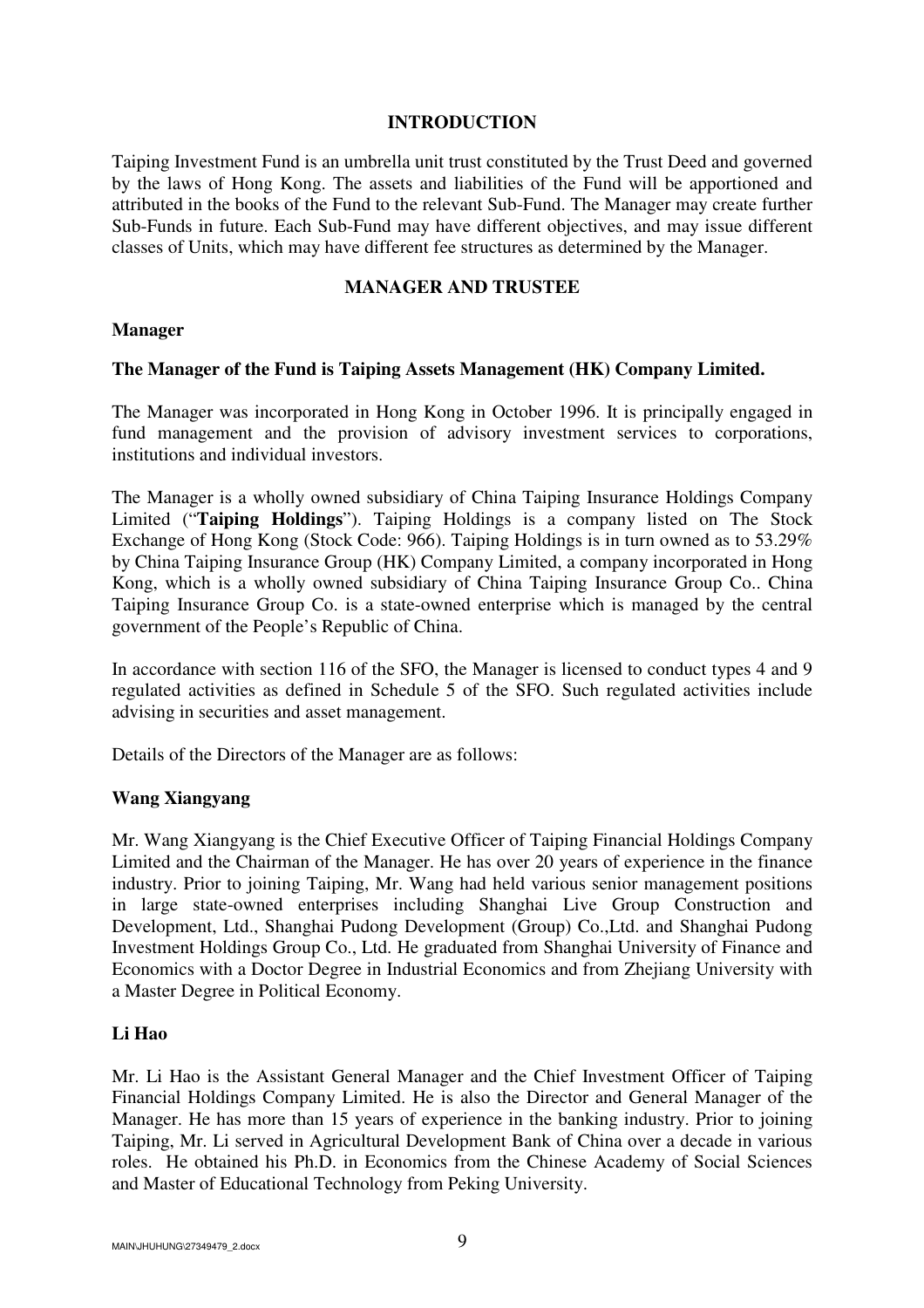#### **Wang Heqian**

Mr. Wang Heqian is the Assistant General Manager and Chief Risk Officer of Taiping Financial Holdings Company Limited. He is also the Director and Deputy General Manager of the Manager. Prior to joining Taiping, Mr. Wang served in the Government of Shushan District, Hefei city, as the Deputy Head of Finance Bureau and the Head of Commerce Bureau, the Assistant General Manager of Shanghai Re-guarantee Co.,Ltd. He has more than 15 years of experience in the finance industry with strong expertise in risk management and compliance control. He graduated from Anhui University with a Master Degree in Public Administration.

#### **Trustee and Registrar**

The Trustee of the Fund is BOCI-Prudential Trustee Limited. The Trustee also acts as the Registrar of the Fund, and provides services in respect of the maintenance of the register of the Unitholders.

The Trustee is a registered trust company in Hong Kong. The Trustee is a joint venture founded by BOC Group Trustee Company Limited and Prudential Corporation Holdings Limited ("**PCHL**"). BOC Group Trustee Company Limited is owned by BOC International Holdings Limited and Bank of China (Hong Kong) Limited, which are subsidiaries of Bank of China Limited. The business activities of the Trustee are principally provision of trustee services, investment accounting, administration and registrar services to various kinds of funds and institutional clients.

Under the Trust Deed, the Trustee is responsible for the safe-keeping of and shall take into custody or under its control all of the assets of the Fund and the Sub-Fund(s) and hold them in trust for the Unitholders of the relevant Sub-Fund, subject to the provisions of the Trust Deed and, to the extent permitted by law, shall register cash and registrable assets in the name of or to the order of the Trustee and such assets of the Fund and the Sub-Funds(s) shall be dealt with as the Trustee may think proper for the purpose of providing for the safe keeping thereto.

The Trustee may from time to time appoint such person or persons as it thinks fit (including, without limitation, any of its connected persons) to hold as custodian, co-custodian, nominee or agent, all or any of the investments, assets or other property comprised in the Fund and the Sub-Fund(s) and may empower any such custodian, nominee or agent to appoint, with no objection in writing of the Trustee, co-custodians and/or sub-custodians (each such custodian, nominee, agent, co-custodian and sub-custodian a "**Correspondent**"). The Trustee is required to (a) exercise reasonable care, skill and diligence in the selection, appointment and ongoing monitoring of Correspondents; and (b) be satisfied that Correspondents retained remain suitably qualified and competent on an ongoing basis to provide the relevant custodial services to the Fund and the Sub-Fund(s). The Trustee shall be responsible for the acts and omissions of any Correspondent which is a connected person of the Trustee as if the same were the acts or omissions of the Trustee, but provided that the Trustee has discharged its obligations set out in (a) and (b) as set out in this paragraph, the Trustee shall not be liable for any acts, omissions, insolvency, liquidation or bankruptcy of any Correspondent which is not a connected person of the Trustee.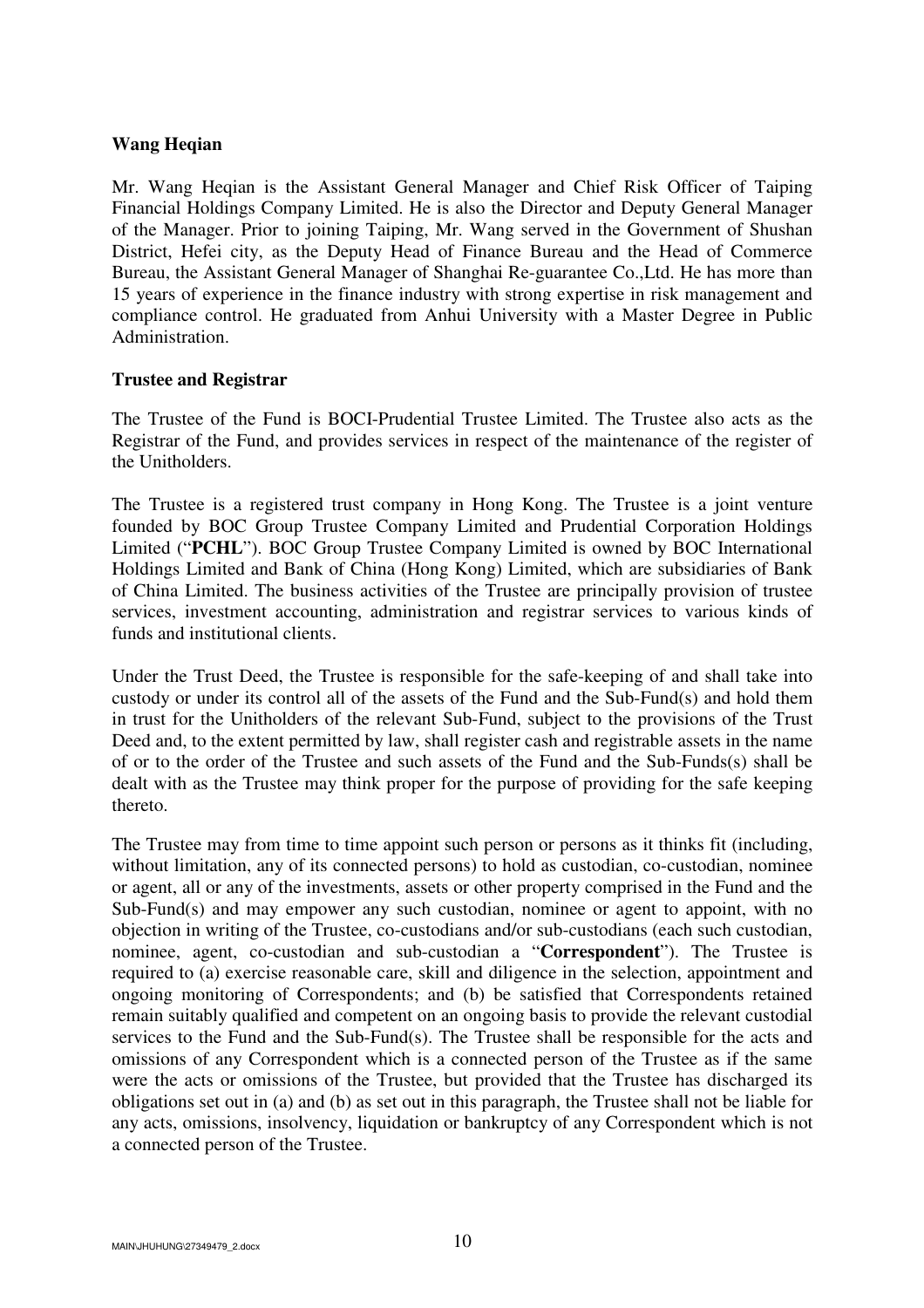The Trustee shall not be liable for any act, omission, insolvency of Euroclear Bank S.A./N.V., Clearstream Banking, S.A. or any other such central depositary or clearing and settlement system in relation to any investment deposited with such central depositary or clearing and settlement system.

Subject as provided in the Trust Deed, the Trustee shall not be liable for losses caused by the performance of investments made by the Fund or the Sub-Fund(s).

Subject as provided in the Trust Deed, the Trustee is entitled to be indemnified from the assets of the Fund and/or each Sub-Fund from and against any and all actions, costs, claims, damages, expenses or demands (other than those imposed under Hong Kong law or resulting from breaches of trust through fraud, bad faith, wilful default or negligence on the part of the Trustee or any of its officers, employees, agents or delegates for which the Trustee would be liable under the Trust Deed), which may be incurred by or asserted against the Trustee in performing its obligations or duties in connection with the Fund or a Sub-Fund. Subject to applicable law and the provisions of the Trust Deed, the Trustee shall not, in the absence of fraud, bad faith, negligence or wilful default by it or any agent, sub-custodian or delegate appointed by the Trustee, be liable for any losses, costs or damage to the Trust, the Sub-Fund(s) or any Unitholder.

The Trustee in no way acts as guarantor or offeror of the Units or any underlying investment. The Trustee has no responsibility or authority to make investment decisions, or render investment advice with respect to the Fund or the Sub-Fund(s), which is the sole responsibility of the Manager.

The appointment of the Trustee may be terminated in the circumstances set out in the Trust Deed.

The Trustee is entitled to the fees set under the section headed "**Expenses and Charges**" of this Explanatory Memorandum and to be reimbursed for all costs and expenses in accordance with the provisions of the Trust Deed.

The Manager has sole responsibility for making investment decisions in relation to the Fund and the Sub-Fund(s) and the Trustee (including its delegate) is not responsible and has no liability for any investment decision made by the Manager. Except as provided in the Trust Deed or expressly stated in this Explanatory Memorandum and/or required by the Code, neither the Trustee and the Registrar nor any of its employees, service providers or agents are or will be involved in the business affairs, organisation, sponsorship or investment management of the Fund or the Sub-Fund(s), and they are not responsible for the preparation or issue of this Explanatory Memorandum other than the description under this sub-section headed "**Trustee and Registrar**".

# **Custodian**

The Trustee has appointed Bank of China (Hong Kong) Limited ("**BOCHK**") as the custodian of the Fund and the Sub-Fund(s).

The Custodian was incorporated in Hong Kong on 16 October 1964. As a locally incorporated licensed bank, it was re-structured to the present form since 1 October 2001 by combining the businesses of ten of the twelve banks in Hong Kong originally belonging to

 $M$ AIN\JHUHUNG\27349479\_2.docx  $11$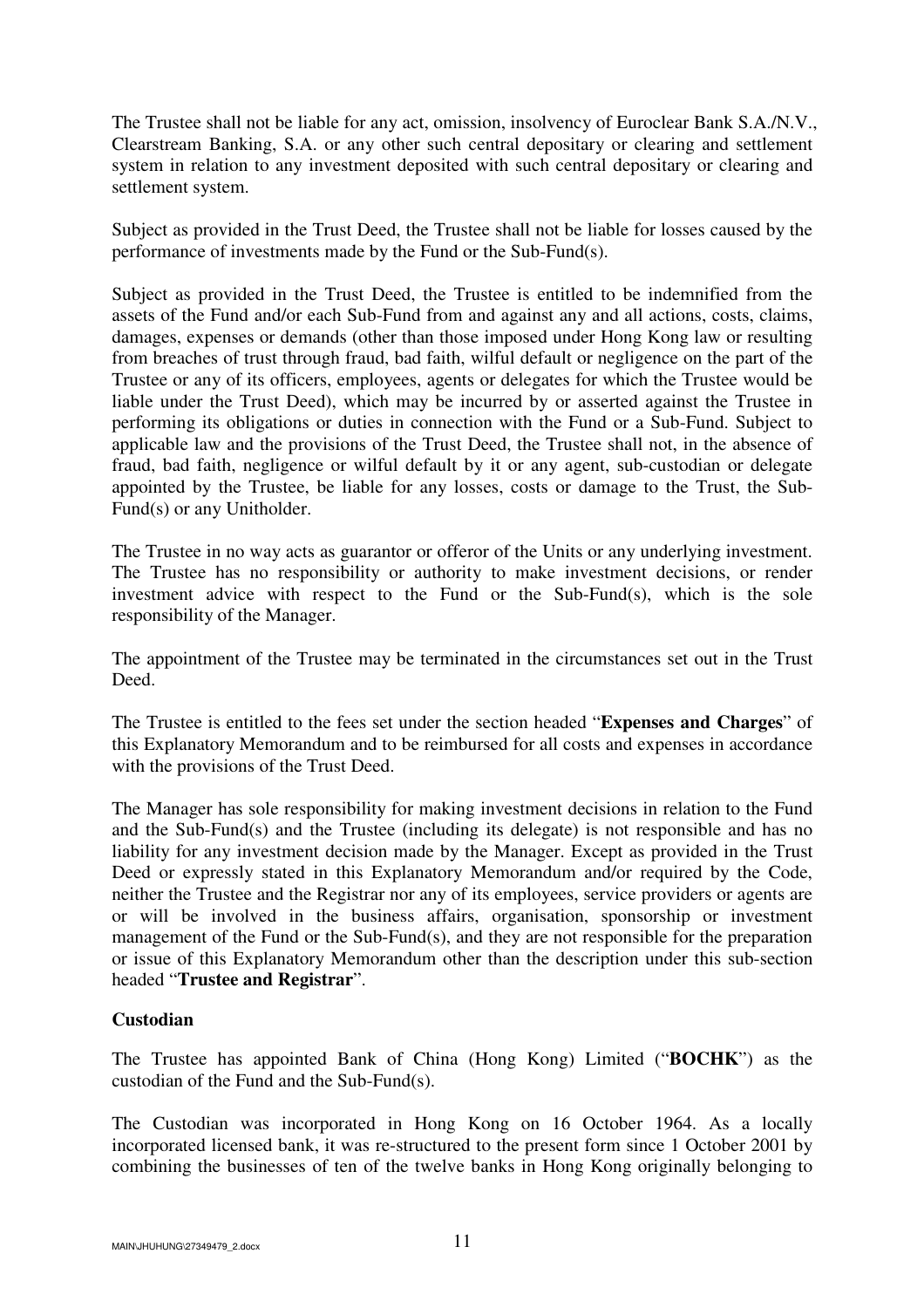the Bank of China Group. In addition, it holds shares in BOC Credit Card (International) Limited.

BOC Hong Kong (Holdings) Limited was incorporated in Hong Kong on 12 September 2001 to hold the entire equity interest in BOCHK, its principal operating subsidiary. After a successful global initial public offering, BOC Hong Kong (Holdings) Limited began trading on the Main Board of the Stock Exchange of Hong Kong Limited on 25 July 2002 with stock code "2388" and became a Hang Seng Index constituent stock on 2 December 2002.

## **Auditor**

PricewaterhouseCoopers has been appointed to act as the auditor to the Fund and its Sub-Fund(s).

## **Authorised Distributors**

The Manager may appoint one or more authorised distributor(s) to distribute Units of one or more Sub-Funds, and to receive applications for subscription, redemption and/or switching of Units on the Manager's behalf.

# **INVESTMENT OBJECTIVE AND STRATEGY**

The investment objective of each Sub-Fund is set out in the relevant Appendix.

# **INVESTMENT AND BORROWING RESTRICTIONS**

The Trust Deed sets out restrictions and prohibitions on the Manager's acquisition of certain investments for the Fund. Unless otherwise disclosed in the relevant Appendix for the relevant Sub-Fund and agreed by the SFC, the Fund and the Sub-Fund(s) are subject to the investment and borrowing restrictions set out in Schedule 1 to this Explanatory Memorandum.

If any of the investment and borrowing restrictions are breached, the Manager shall as a priority objective take all steps necessary within a reasonable period of time to remedy the situation, having due regard to the interests of Unitholders. The Manager is not required to sell investments if any of the investment restrictions are exceeded as a result of changes in the value of the Sub-Fund's investments, reconstructions or amalgamations, payments out of the assets of the Sub-Fund or redemptions of Units but for so long as such limits are exceeded the Manager will not acquire any further investments subject to the relevant restriction and will take all reasonable steps to restore the breached position so that the limits are no longer exceeded.

### **SECURITIES LENDING, SALE AND REPURCHASE AND REVERSE REPURCHASE TRANSACTIONS**

Unless otherwise disclosed in the Appendix of a Sub-Fund, the Manager currently does not intend to enter into any securities financing transactions in respect of any Sub-Fund.

# **RESTRICTIONS ON UNITHOLDERS**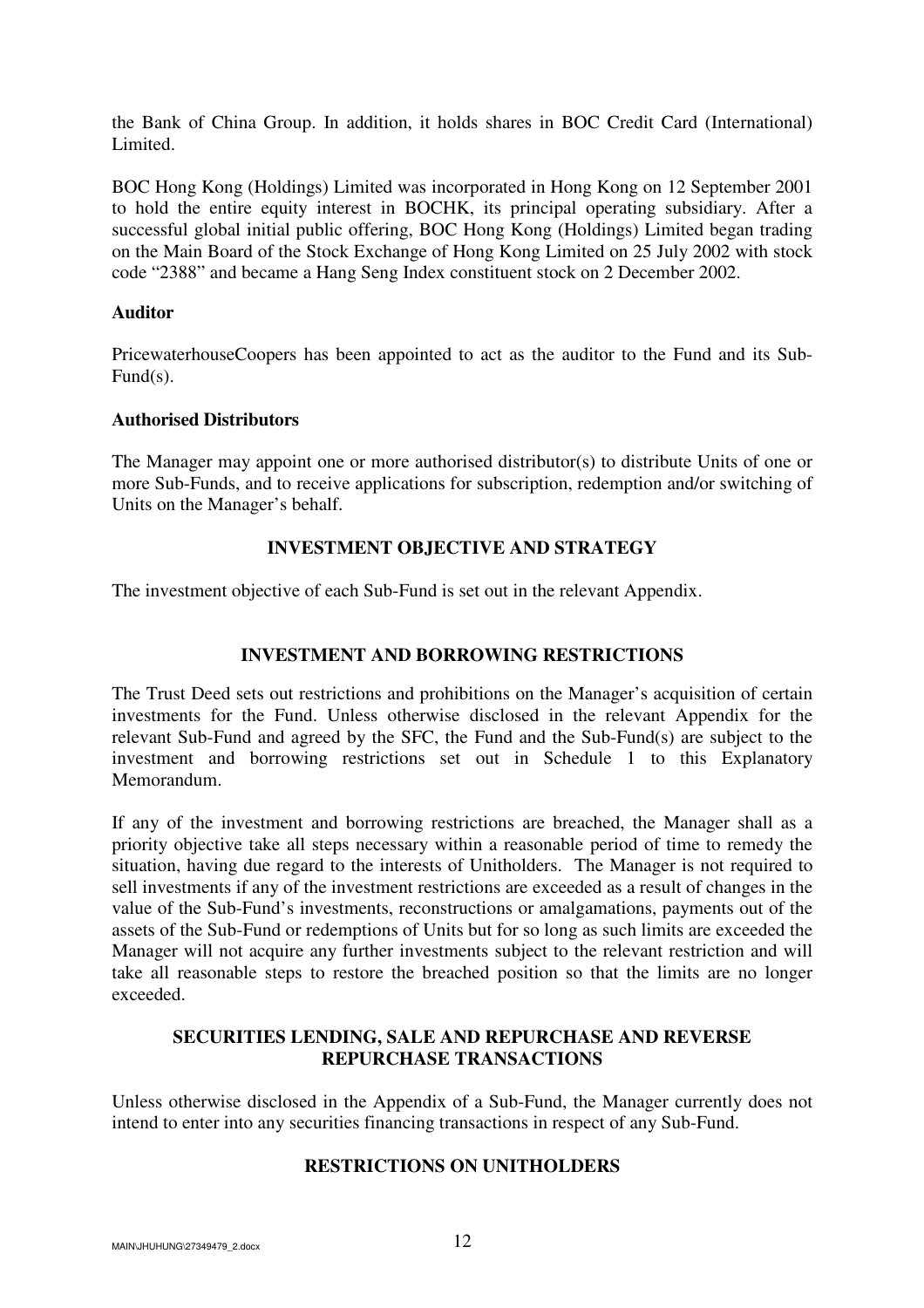Unitholders may not be a "United States Person" or Canadian resident. A "United States Person" has the meaning ascribed to it in Regulation S of the United States Securities Act of 1933. A "United States Person" includes any person resident in the United States. An investor must inform the Manager immediately on becoming a "United States Person" or a Canadian resident, in which circumstances the investor may be required to redeem his or her Units in the Fund.

The Manager may impose any restrictions as it deems necessary to ensure that no Units of the Fund are acquired or held directly or beneficially by:

- (i) any person under the age of 18 (or such other age as the Manager may think fit); or
- (ii) any person in breach of the law or requirements of any country or governmental authority; or
- (iii) any person or persons in circumstances (whether directly or indirectly affecting such person or persons and whether taken alone or in conjunction with any other person or persons, connected or not, or any other circumstances appearing to the Manager to be relevant) that, in the opinion of the Manager, might result in the Trustee, the Manager or the Fund breaching any law or requirement of any country or governmental authority, including any liability to taxation or suffering any other pecuniary disadvantage, that the Trustee, the Manager or the Fund might not otherwise have incurred or suffered or which might result in the Manager, the Trustee or the Fund becoming subject to additional regulation or taxation in any other country (a "**nonqualified person**").

If it comes to the notice of the Manager that any Units are held by any such non-qualified person, the Manager may notify such person, requiring the redemption or transfer of any Units held in accordance with the provisions of the Trust Deed. A person who becomes aware that holding or ownership of Units is in breach of any such restrictions is required to deliver, either to the Trustee or the Manager or its authorised agents, a written request for the redemption of such Units or to transfer the same to a person who is not a non-qualified person. In such circumstances, neither the Manager, the Trustee, nor any other person is required to compensate the investor or any other person for any loss that may arise in connection with the redemption of Units.

# **OFFERING**

Units of the Sub-Fund will be offered for the first time at the Issue Price during the Initial Offer Period as may be set out in the relevant Appendix relating to the relevant Sub-Fund. Units of a Sub-Fund may or may not be issued following the close of the relevant Initial Offer Period as described in the relevant Appendix. Investments can be made by the relevant Sub-Fund only after Units are issued to Unitholders after the close of the relevant Initial Offer Period.

# **PURCHASE OF UNITS**

### **Application Procedure**

Unless otherwise disclosed in the relevant Appendix relating to the relevant Sub-Fund, an investor should complete the application form and return the form to the Trustee.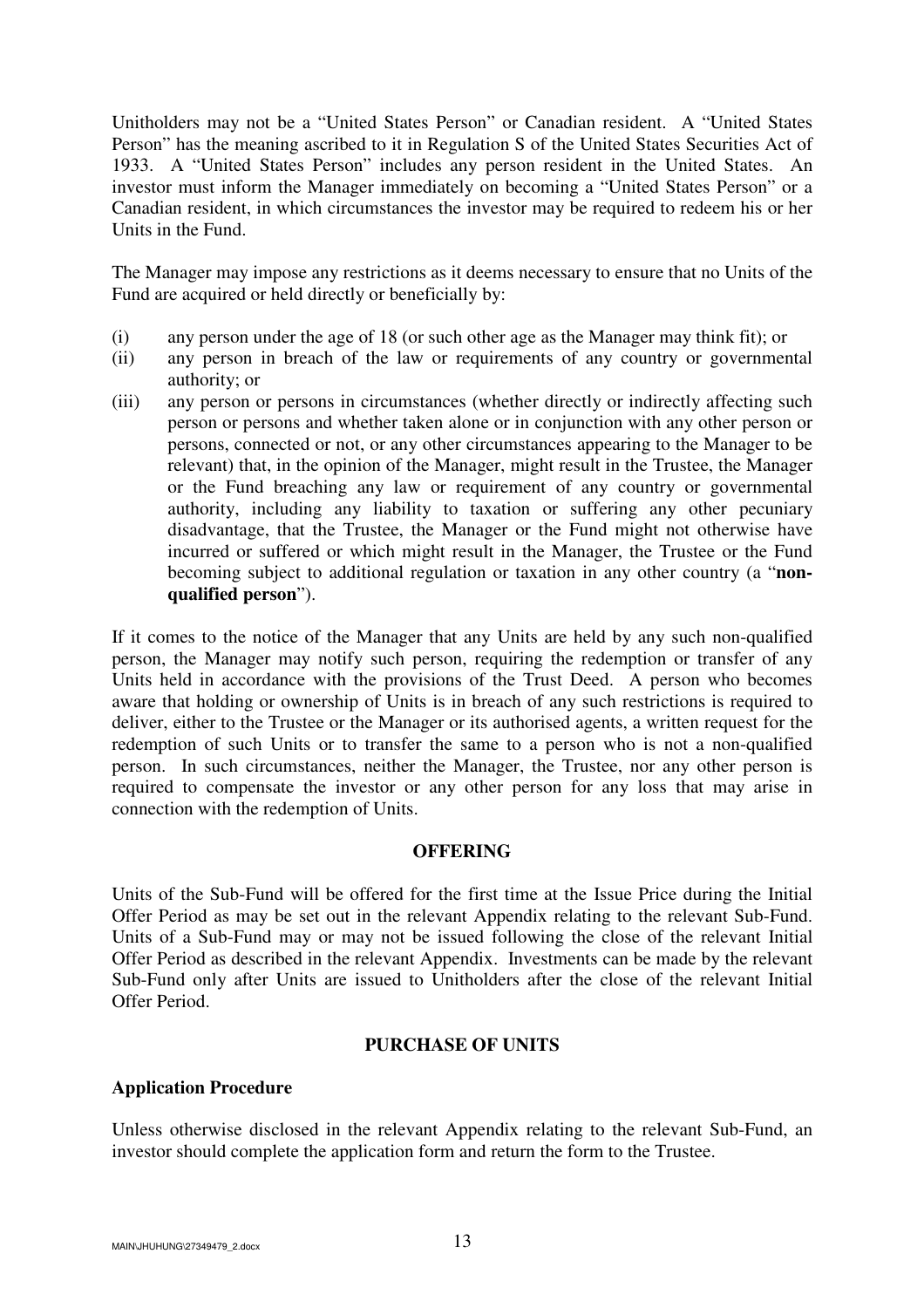Any investor that sends application forms by facsimile or by any other means or electronic means as the Manager or the Trustee may from time to time determine assumes the risk that the Trustee may not receive the forms. Investors should confirm with the Trustee safe receipt of an application form. Neither the Manager nor the Trustee and/or the respective agents are responsible to a Unitholder for any loss resulting from non-receipt or duplicate receipt or illegibility of any application form sent by facsimile or by such means. Unless otherwise agreed by the Manager and the Trustee, the original of any application form sent by facsimile should be forwarded to the Trustee.

Subject to the conditions outlined in the section headed "**Subscription of Units**" in the relevant Appendix, applications will generally be accepted only if cleared funds have been received on or prior to the relevant application submission cut-off times in relation to which Units are to be issued, as set out in the section headed "**Subscription Details**" in the Appendix, or at the discretion of the Manager. Investors should confirm the relevant application submission cut-off times with their distributors.

The Manager reserves the right to defer processing any application until receipt of cleared monies and to reduce the subscription amount by any financial charges, for example, bank service charges and transfer fees.

Each applicant whose application is accepted will be sent a contract note confirming details of the purchase of Units but no certificates will be issued. A Unitholder must examine contract notes and statements issued in respect of the Fund. A register of Unitholders shall be kept by the Trustee. If a Unitholder does not notify the Trustee of any errors within 30 days of issue of the statement or contract note, the Unitholder will be deemed to have waived any right to raise any objections in relation to them.

The Manager, at its discretion, may charge a subscription fee on the total value of the relevant class of Units subscribed. Any subscription fee will be described in the relevant Appendix in respect of the relevant Sub-Fund. The Manager may retain or may pay all or part of the subscription fee (and any other fees received) to recognised intermediaries or any other persons. The Manager may from time to time vary the subscription fee up to any maximum specified in the relevant Appendix. The Manager may also charge different applicants different subscription fees.

### **Payment of Subscription Amount**

The Subscription Price on any Dealing Day is the price per Unit ascertained by dividing the Net Asset Value of the relevant class of Units of the Sub-Fund as at the Valuation Point in respect of the relevant Dealing Day by the number of such class of Units in issue, rounded up to the nearest 2 decimal places or in such manner and to such other number of decimal places as may from time to time be determined by the Manager after consulting the Trustee ("**Subscription Price**"). Any rounding adjustment as a result of determining the Subscription Price will be retained by the relevant Sub-Fund.

Subscription monies should normally be paid in the Base Currency of the Sub-Fund. Subject to the agreement of the Trustee or the Manager, arrangements can be made for applicants to pay for Units in most other major currencies and in such cases, the exchange rate will be the prevailing market rate as agreed between the Manager and the Trustee and any cost of currency conversion will be borne by the applicant.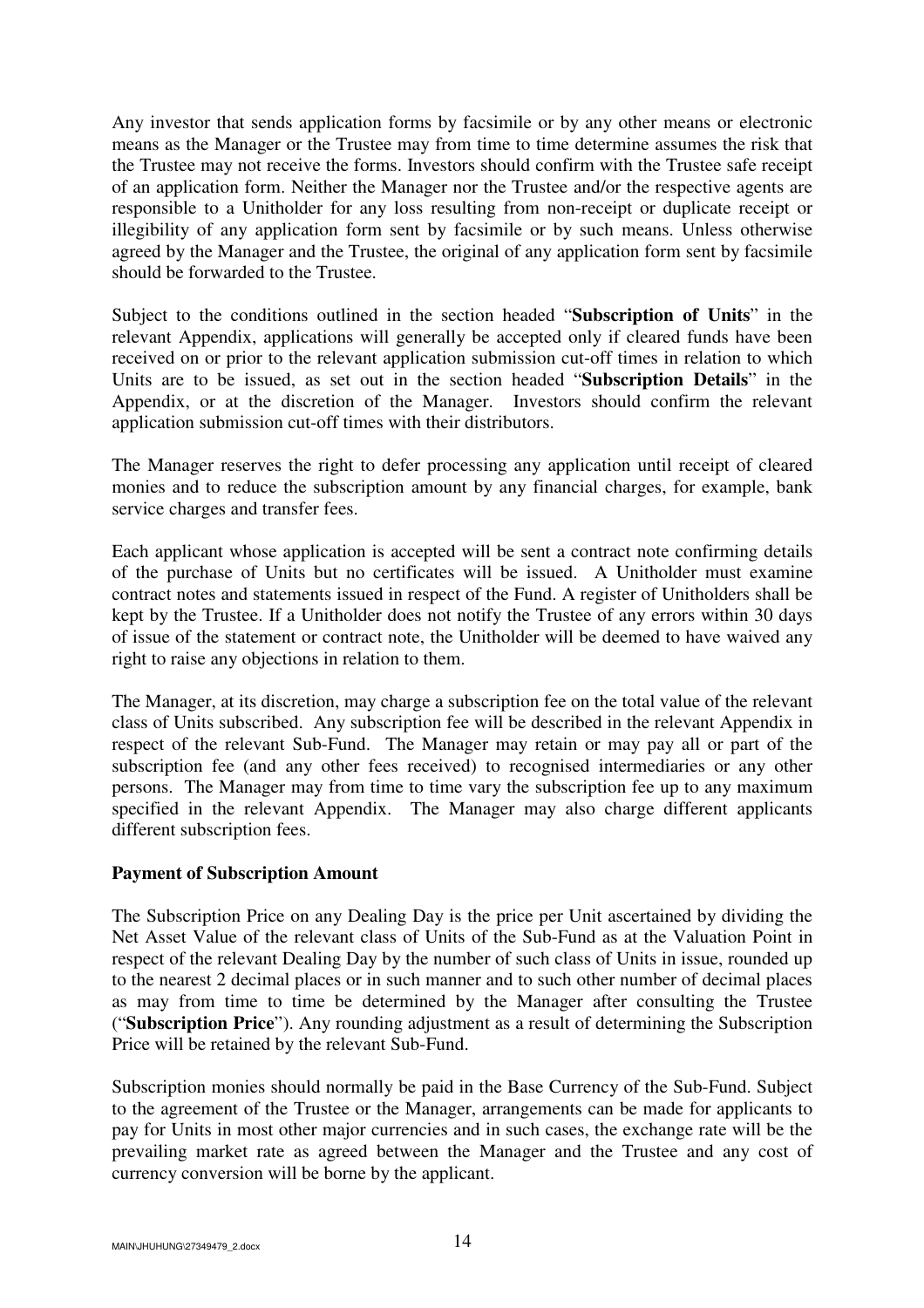The Subscription Price will be calculated in the Base Currency of the Sub-Fund and quoted by the Manager in that Base Currency and in any other currency or currencies determined at the Manager's discretion after giving notice to the Trustee. The rate used for converting the Subscription Price to its equivalent in other currencies will be the same rate the Manager uses to calculate the Net Asset Value as at the Valuation Point or at any other rates as determined by the Manager in its sole discretion. The Manager may, at its discretion impose a subscription fee in respect of Units being subscribed. The subscription fee, if any, is described in the relevant Appendix.

All payments should be made by telegraphic transfer or cheque. Cheques should be crossed "**a/c payee only, not negotiable**" and made payable in the Base Currency of the Sub-Fund to "**BOCI-Prudential Trustee Limited**", and sent with the completed application form and relevant documents required by the Trustee. Payment by cheque is likely to cause delay in receipt of cleared funds as it normally takes 3 Business Days to clear. Units will not be issued until the cheque is cleared and the Trustee receives the completed application form, together with all relevant documents required by the Trustee. Applicants bear the costs of transfer of subscription monies to the Sub-Fund. No third party payment or cash payment will be accepted. Applicants assume the sole responsibility to provide the payment proof.

Details of payments by telegraphic transfer are set out in the application form enclosed.

**No money should be paid to any intermediary in Hong Kong who is not licensed or registered to carry on Type 1 (dealing in securities) regulated activity under Part V of the SFO.** 

### **General**

The Manager has the absolute discretion to accept or reject in whole or in part any application for Units. If an application is rejected, subscription monies will be returned without interest by cheque through the post at the risk of the applicant or by telegraphic transfer to the bank account from which the moneys originated at the risk and expense of the applicants (or in such other manner determined by the Manager and the Trustee.

Fractions of Units may be issued rounded down to 2 decimal places. Subscription monies representing smaller fractions of a Unit will be retained by the Sub-Fund.

All holdings will be registered and certificates will not be issued. Evidence of title will be the entry on the register of Unitholders. No bearer units will be issued. A maximum of 4 persons may be registered as joint Unitholders. It is important to ensure that the Registrar is informed promptly of any change to the registered details.

### **REDEMPTION OF UNITS**

### **Redemption Procedure**

Unitholders may redeem their Units on any Dealing Day by submitting a redemption request to the Trustee or to an authorised distributor before the relevant redemption request submission cut-off time for the Sub-Fund, as set out in the section headed "**Redemption of**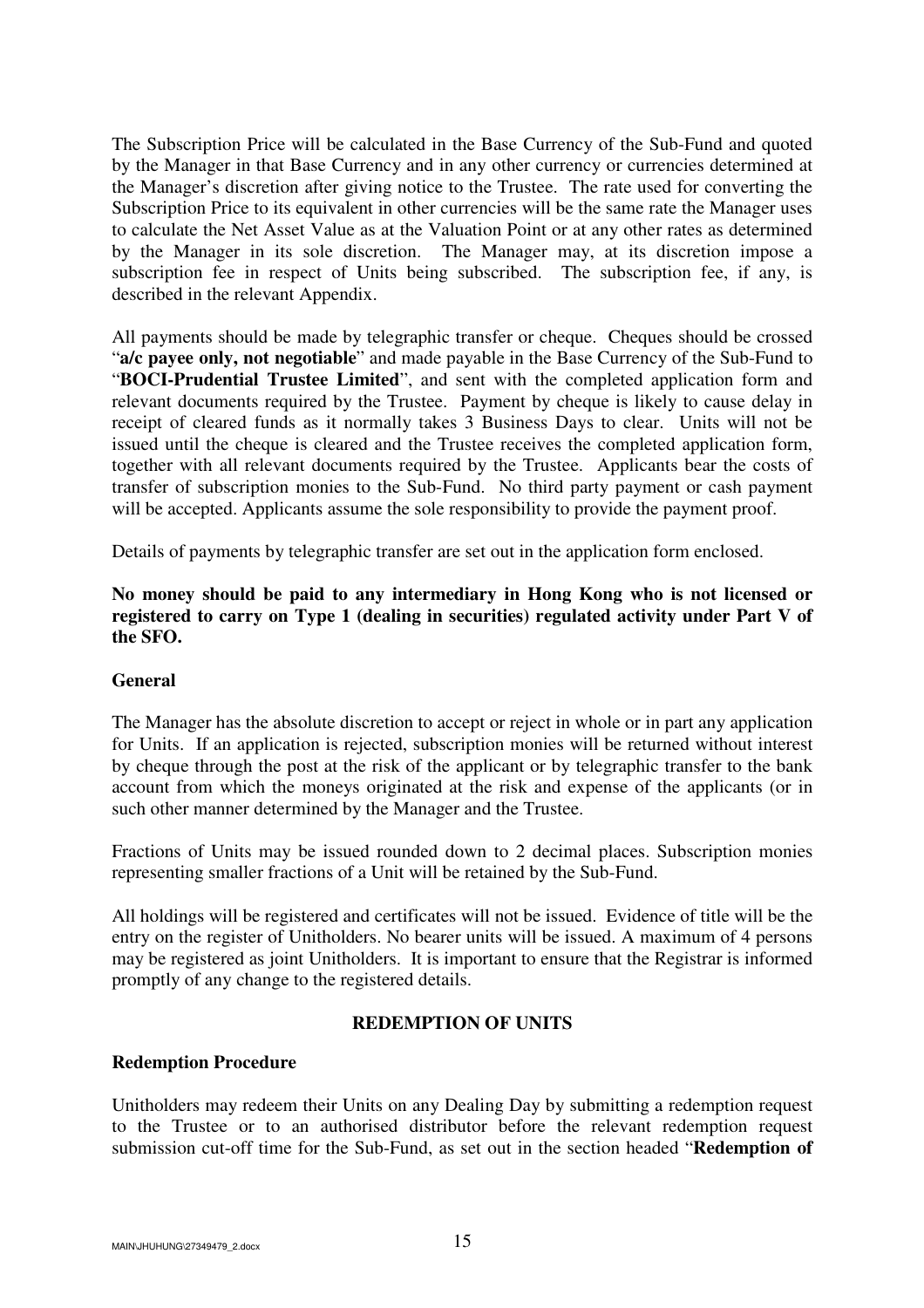**Units**" in the relevant Appendix. Investors should confirm the relevant redemption request submission cut-off time with their distributors.

A redemption request must be given in writing or by facsimile or by other means or electronic means as the Manager or the Trustee may from time to time determine and must specify:

- the name of the Sub-Fund:
- the number of Units to be redeemed:
- the name(s) of the Unitholder(s);
- the Unitholder account number (if any); and
- give payment instructions for the redemption proceeds.

Unless otherwise agreed by the Manager and the Trustee, the original of any redemption request sent by facsimile should be forwarded to the Trustee. Neither the Manager nor the Trustee are responsible to a Unitholder for any loss resulting from non-receipt or duplicate receipt or illegibility of any redemption request sent by facsimile.

A Unitholder may not redeem part only of his holding of Units in a Sub-Fund if his holding would be reduced to less than the Minimum Holding for the Sub-Fund. The Manager may redeem all of such Unitholder's Units in the Sub-Fund if the request to redeem a holding of Units in the Sub-Fund would cause the Unitholder's holding in the Sub-Fund to fall below the Minimum Holding.

A request for redemption once given cannot be revoked without the consent of the Manager.

### **Payment of Redemption Proceeds**

The Redemption Price on any Dealing Day is the price per Unit ascertained by dividing the Net Asset Value of the relevant class of Units of the Sub-Fund (as at the Valuation Point in respect of the relevant Dealing Day) by the number of such class of Units in respect of such Sub-Fund in issue rounded down to the nearest 2 decimal places or in such manner and to such other number of decimal places as the Manager may determine from time to time after consulting the Trustee (the "**Redemption Price**"). Any rounding adjustment as a result of determining the Redemption Price will be retained by the relevant Sub-Fund.

The Redemption Price will be calculated in the Base Currency of the Sub-Fund and quoted by the Manager in the Base Currency and in any other currency or currencies determined at the Manager's discretion after giving prior notice to the Trustee. The rate used for converting the Redemption Price to its equivalent in other currencies will be the same rate the Manager uses to calculate the Net Asset Value as at the Valuation Point or at any other rates as determined by the Manager in its sole discretion.

The Manager may impose a redemption fee in respect of Units being redeemed. The redemption fee, if any, is described in the relevant Appendix.

The amount due to a Unitholder on the redemption of a Unit pursuant to the paragraphs above is the Redemption Price, less any redemption fee, any fiscal charges imposed by the remittance banks. The fiscal and sales charges (if any), as well as the rounding adjustments in

MAIN\JHUHUNG\27349479\_2.docx  $16$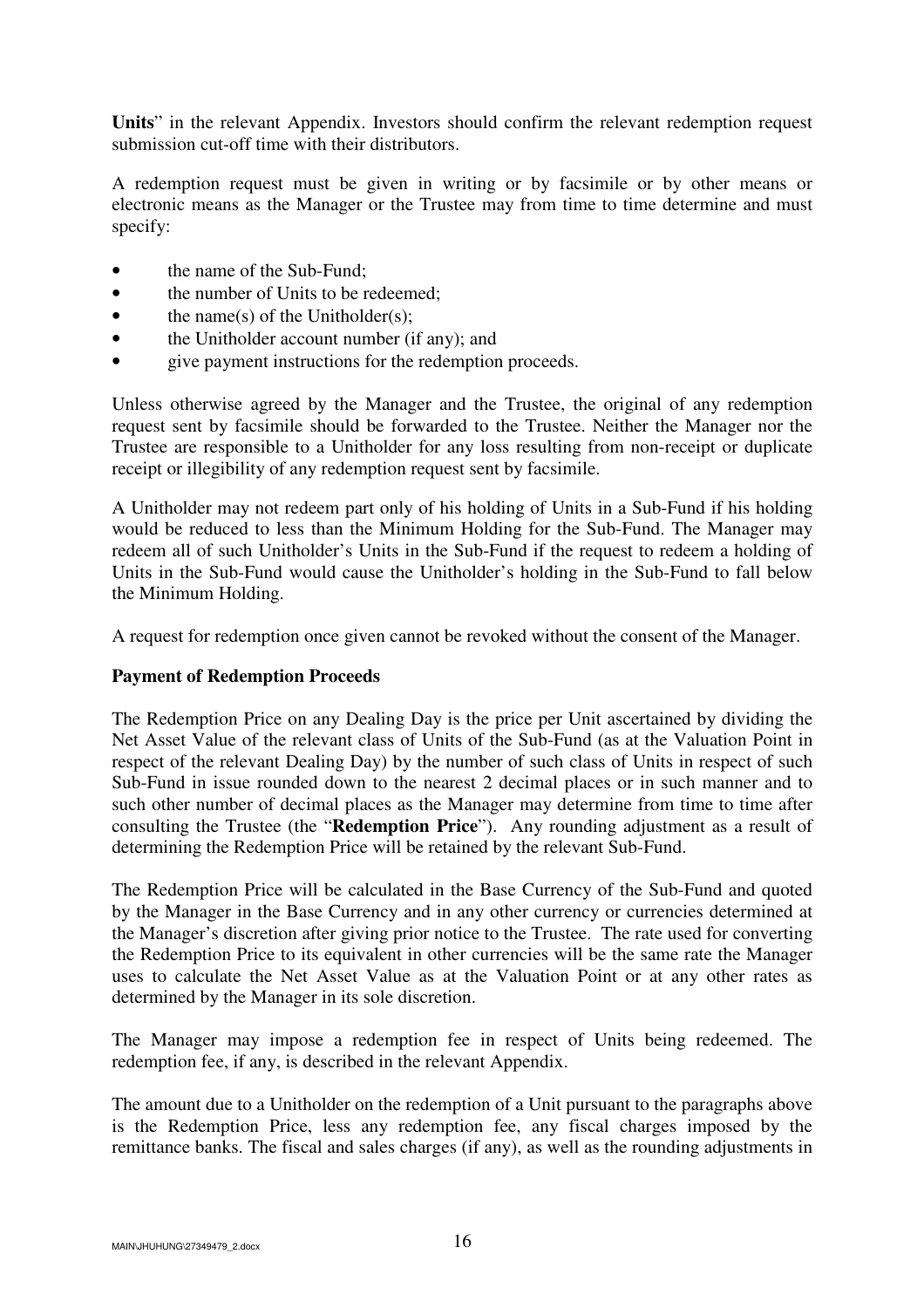relation to the redemption of any Units will be retained as part of the Sub-Fund. The redemption fee will be retained by the Sub-Fund.

The Fund will not pay redemption proceeds until:

- the Trustee receives the original redemption request signed by the Unitholder (unless the Trustee agrees to a different procedure); and
- the signature of the Unitholder (or each joint Unitholder) has been verified to the satisfaction of the Trustee where redemption proceeds are to be paid by telegraphic transfer.

The Manager or the Trustee, as the case may be, may, in its absolute discretion, refuse to make a redemption payment to a Unitholder if (i) the Manager or the Trustee, as the case may be, suspects or is advised that the payment of any redemption proceeds to such Unitholder may result in a breach or violation of any anti-money laundering law by any person in any relevant jurisdiction or other laws or regulations by any person in any relevant jurisdiction, or such refusal is considered necessary or appropriate to ensure the compliance by the Fund, the Manager, the Trustee or other service providers with any such laws or regulations in any relevant jurisdiction; or (ii) there is a delay or failure by the redeeming Unitholder in producing any information or documentation required by the Trustee and/or the Manager or their respective duly authorised agents for the purpose of verification of identity.

If the Manager or the Trustee is required by the laws of any relevant jurisdiction to make a withholding from any redemption moneys payable to the Unitholder the amount of such withholding shall be deducted from the redemption moneys otherwise payable to such person, provided that the Manager or the Trustee is acting in good faith and on reasonable grounds.

No third party payment will be made.

Redemption proceeds will be paid in the Base Currency (or such other currency as the Manager and the Trustee may determine) of the Sub-Fund by telegraphic transfer normally within 7 Business Days after the relevant Dealing Day and in any event within one calendar month of the relevant Dealing Day or (if later) receipt of a properly documented redemption request, unless the market(s) in which a substantial portion of investments is made is subject to legal or regulatory requirements (such as foreign currency controls) thus rendering the payment of the redemption monies within the aforesaid time period not practicable. In such case, payment of redemption monies may be deferred, but the extended time frame for payment should reflect the additional time needed in light of the specific circumstances in the relevant market(s). If relevant account details are not provided, redemption proceeds will be paid to the redeeming Unitholder (or to the first-named of joint Unitholders) at the Unitholder's risk by cheque in the Base Currency of the Sub-Fund.

Redemption proceeds can be paid in a currency other than the Base Currency of the Sub-Fund at the request and expense of the Unitholder, subject to the approval of the Trustee and the Manager. In such circumstances, subject to the agreement of the Trustee or the Manager and to the applicable limits on foreign exchange, arrangements can be made for redemption proceeds to be paid in other currencies. In such circumstances, the cost of conversion into the currency requested by the Unitholder will be borne by the Unitholder and deducted from the redemption proceeds, and the Unitholder may suffer loss arising from such currency conversion. The Trustee or the Manager shall use such currency exchange rates as it may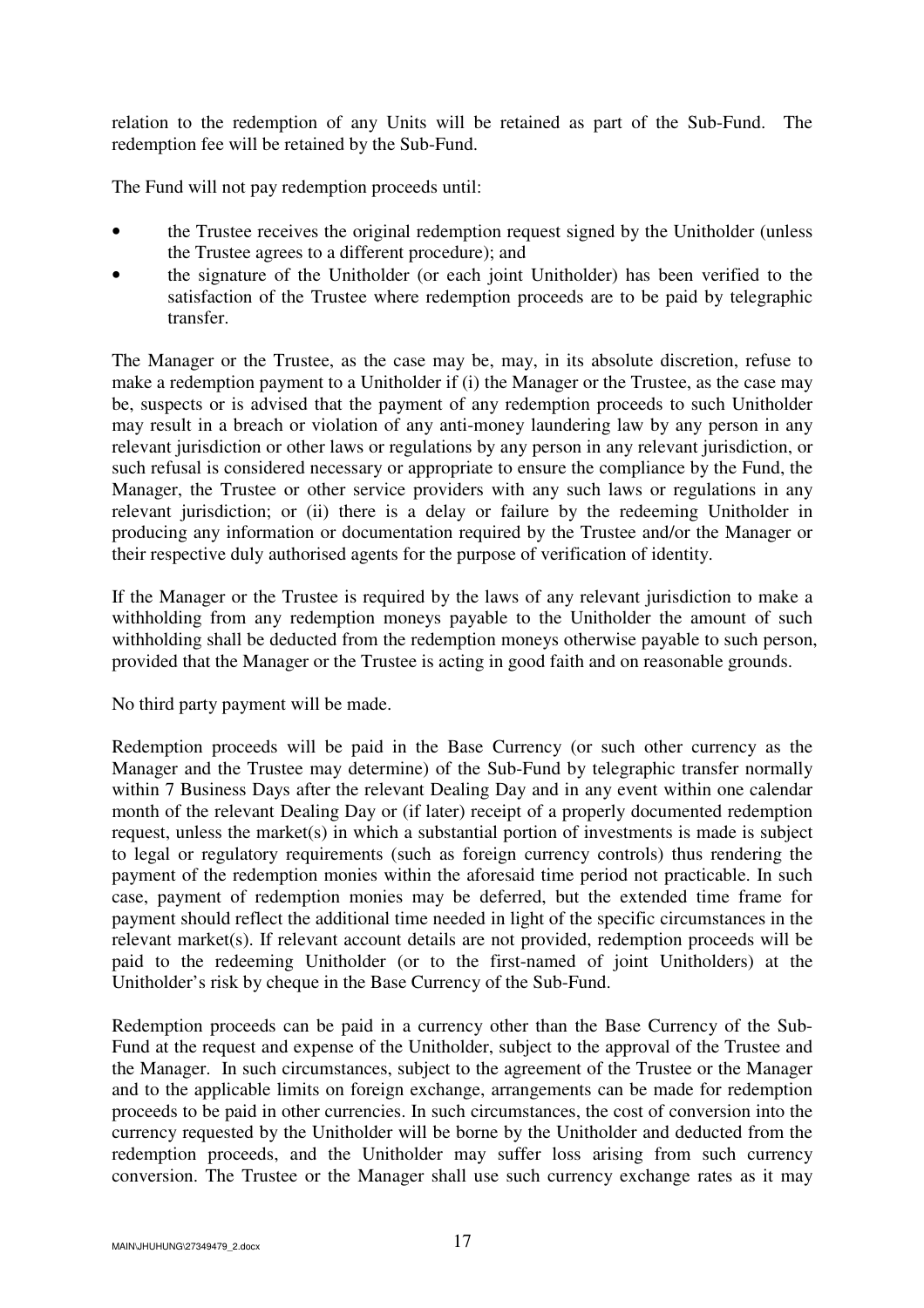from time to time determine. Currency conversion will be subject to availability of the currency concerned. None of the Manager, the Trustee or their respective agents or delegates will be liable to any Unitholder for any loss suffered by any person arising from the said currency conversion. Payment will only be made to a bank account in the name of the Unitholder.

## **Restrictions on Redemption**

The Manager may suspend the redemption of Units or delay the payment of redemption proceeds during any periods in which the determination of the Net Asset Value of the Sub-Fund is suspended (Please refer to the section headed "**Suspension of Calculation of Net Asset Value**" below).

With a view to protecting the interests of Unitholders, the Manager is entitled, with the approval of the Trustee, to limit the number of Units of any Sub-Fund redeemed on any Dealing Day to 10% of the total number of Units of the relevant Sub-Fund in issue. In this event, the limitation will apply pro rata so that all Unitholders wishing to redeem Units of the same Sub-Fund on that Dealing Day will redeem the same proportion of such Units, and Units not redeemed (but which would otherwise have been redeemed) will be carried forward for redemption, subject to the same limitation, and will have priority on the next Dealing Day. If redemption requests are carried forward, the Trustee will inform the Unitholders concerned.

## **CONVERSION BETWEEN UNITS AND SUB-FUNDS**

Subject to the consent of the Manager, Unitholders have the right (subject to any suspension in the determination of the Net Asset Value of any relevant Sub-Fund) to convert all or part of their Units of any class into Units of any other class (whether in the same Sub-Fund or any other Sub-Fund) by giving notice in writing or by facsimile to the Manager or by other means or electronic means as the Manager or the Trustee may from time to time determine.

Conversion notices received by the Manager prior to 4:00 p.m. (Hong Kong time) on a Dealing Day will be dealt with on that Dealing Day. Conversion notices received after that time or on a day that is not a Dealing Day will be carried forward and dealt with on the next Dealing Day. Where a conversion notice is made by facsimile, neither the Manager nor the Trustee are responsible to any Unitholder for any loss resulting from the non-receipt of such conversion notice.

The price at which the whole or any part of a holding of Units of a class (the "**Current Class**") will be converted on any Dealing Day into Units of another class (the "**New Class**") will be determined by reference to the Redemption Price of the Current Class and Subscription Price of the New Class on the relevant Dealing Day. Unless otherwise specified in the section headed "**Expenses and Charges**" below, no subscription fee or redemption fee will be levied.

The Manager is entitled to levy a conversion fee expressed as a percentage of the issue price per Unit of the New Class to be issued. The conversion fee will be deducted from the amount re-invested into the New Class of Units. The amount of conversion fee is set out in the section headed "**Expenses and Charges**" below, unless otherwise specified in the Appendix of the original Sub-Fund.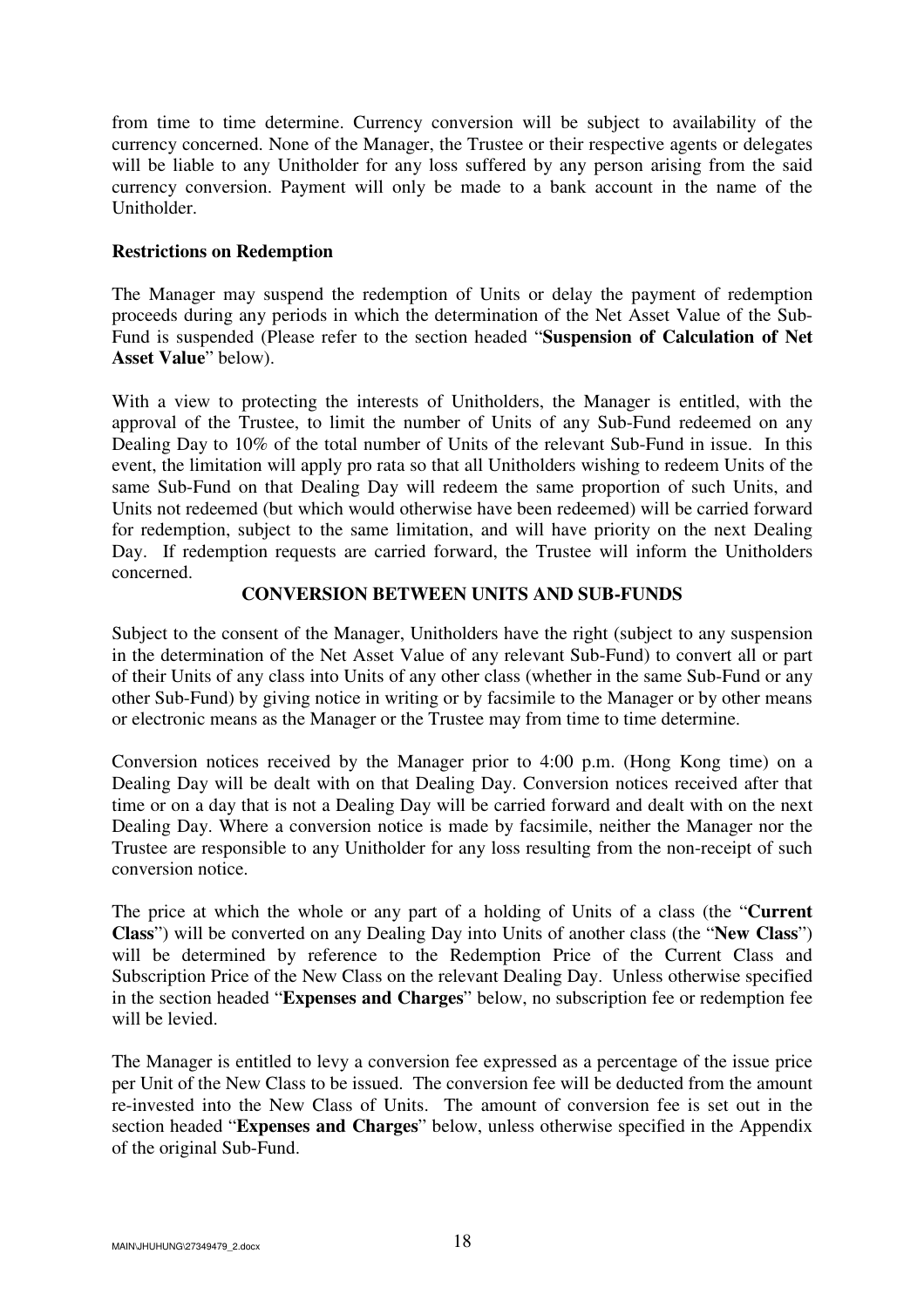No conversion will be allowed during any period when the determination of the Net Asset Value of any relevant Sub-Fund is suspended (Please refer to the section headed "**Suspension of Calculation of Net Asset Value**"). Unitholders should also note that the requirements on:

- minimum subscription;
- minimum holding; and
- minimum redemption amount,

as set out in the Appendix of the original Sub-Fund also apply to conversions.

### **VALUATION**

The Net Asset Value of each Sub-Fund is calculated by determining the value of the assets attributable to the Sub-Fund, including accrued income, and deducting all its liabilities. The resultant sum is divided by the total number of Units in issue at that time to give the Net Asset Value per Unit and adjusting the resultant sum to the nearest 2 decimal places.

The value of the net assets of each Sub-Fund, the Subscription Price and Redemption Price will be calculated by the Trustee as at each Valuation Point by valuing the assets of the Sub-Fund in accordance with the Trust Deed. The Trust Deed provides (inter alia) that:

- (a) except in the case of any interest in a collective investment scheme to which paragraph (b) applies and subject as provided in paragraphs (c) and (f) below, all calculations based on the value of securities quoted, listed, traded or dealt in on any securities market shall be made by reference to the last traded price (as defined below) on the principal securities exchange as at the close of business in such place or if the last traded prices on the market are not available, the value of the securities shall be certified by such person, firm or institution dealing in or making a market in such securities as may be appointed for such purpose by the Manager or, if the Trustee so requires, by the Manager after consultation with the Trustee. In determining such prices the Manager and the Trustee are entitled to use and rely on electronic price feeds generated by price dissemination systems from such source or sources as they may determine from time to time and shall have no liability to any Unitholders in respect of such reliance. If the electronic price feeds generated by such price dissemination systems reflect unusual price data and information, as determined in the opinion of the Manager, the Manager after consultation with the Trustee, will determine the fair value of the assets for the purposes of valuing the Net Asset Value of the relevant Sub-Fund;
- (b) subject as provided in paragraphs (c) and (f) below, the value of each interest in any collective investment scheme will be the latest available net asset value per unit in such collective investment scheme whether or not published or (if the same is not available) the last available bid price for such unit or share or other interest;
- (c) the value of any investment which is not listed or ordinarily dealt in on a market shall be the initial value thereof equal to the amount expended out of the relevant Sub-Fund in the acquisition of such investment (including in each case the amount of stamp duties, commissions and other acquisition expenses) provided that the Manager may with the approval of the Trustee and on a regular basis at the request of the Trustee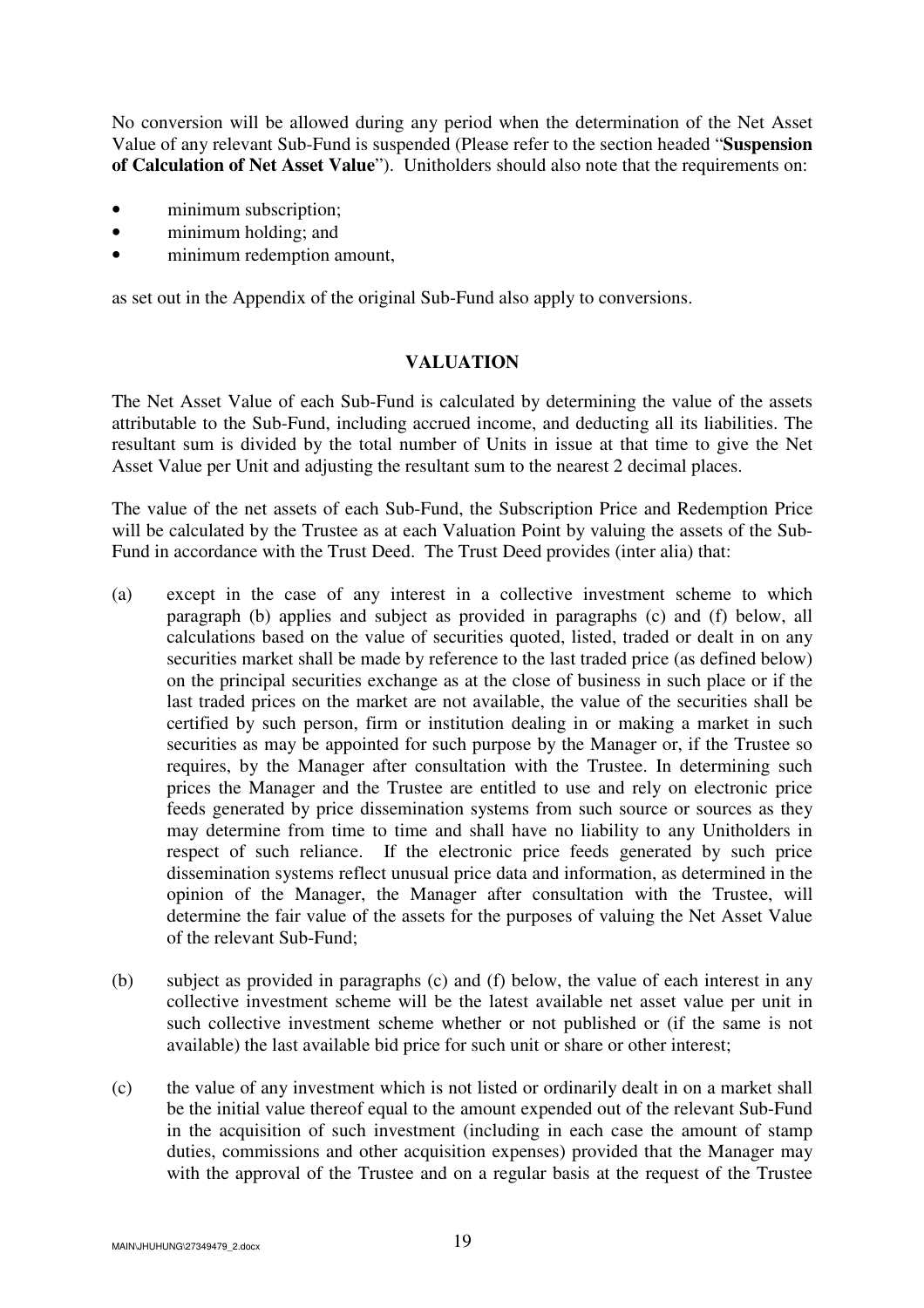cause a revaluation to be made by a professional person approved by the Trustee as qualified to value such investment;

- (d) cash, deposits and similar investments shall be valued at their face value (together with accrued interest) unless, in the opinion of the Manager following consultation with the Trustee, any adjustment should be made to reflect the value thereof;
- (e) notwithstanding the foregoing, the Manager may with the prior consent in writing of the Trustee adjust the value of any investment or permit some other method of valuation to be used if, having regard to relevant circumstances, the Manager considers that such adjustment or use of such other method is required to reflect the fair value of the investment provided always that the accounting standards under the relevant jurisdiction are being complied with; and
- (f) the value of any investment (whether of a security or cash) otherwise than in the Base Currency of the relevant Sub-Fund will be converted into such Base Currency at the rate (whether official or otherwise) which the Manager believes appropriate in the circumstances, having regard to any premium or discount which may be relevant and to costs of exchange.

"**Last traded price**" refers to the last traded price reported on the exchange for the day, commonly referred to in the market as the "settlement" or "exchange price", and represents a price at which members of the exchange settle between them for their outstanding positions. Where a security has not traded then the last traded price will represent the "exchange close" price as calculated and published by that exchange in accordance with its local rules and customs.

Under IFRS the value of investments quoted, listed, traded or dealt in on any securities exchange, commodities exchange, futures exchange or over-the-counter market are made by reference to the closing bid (for long positions) and closing offer (for short positions) price. Since the Fund values its investments by reference to the last traded price, its valuation policy deviates from IFRS, which may lead to a different valuation had the valuation been performed in accordance with IFRS. The Manager has considered the impact of such noncompliance and does not expect this issue to affect the results and the Net Asset Value of the respective Sub-Fund materially. To the extent the Fund's valuation policy deviates from IFRS, the Manager may make necessary adjustments in the accounts of the Fund for the accounts to be in compliance with IFRS and will include in the Fund's annual accounts a reconciliation note to reconcile values derived by applying the Fund's valuation rules. If the Net Asset Value of the relevant Sub-Funds and the Fund is not adjusted in preparation of the annual accounts, non-compliance with IFRS may result in the auditor qualifying its opinion on the annual accounts, depending on the nature and level of materiality of the noncompliance.

Where a third party is engaged in the valuation of the assets of a Sub-Fund, the Manager shall exercise reasonable care, skill and diligence in the selection, appointment and ongoing monitoring of such third party in ensuring such entity possesses the appropriate level of knowledge, experience and resources is commensurate with the valuation policies and procedures for such Sub-Fund. The valuation activities of such third party shall be subject to ongoing supervision and periodic review by the Manager.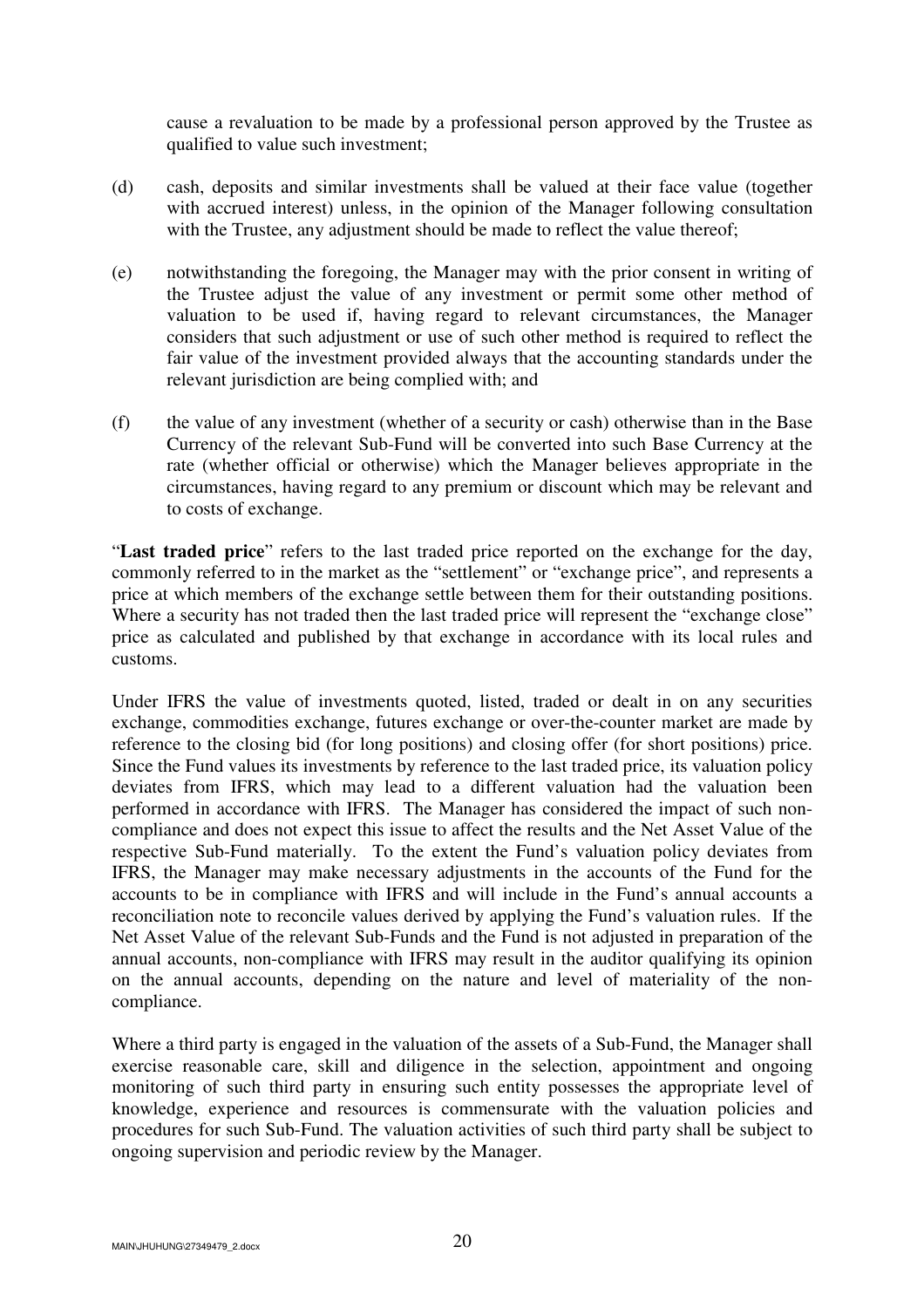## **Suspension of Calculation of Net Asset Value**

The Manager may, after consultation with the Trustee, having regard to the best interests of Unitholders, suspend the determination of the Net Asset Value of a Sub-Fund for the whole or any part of any period during which:

- (a) any period when any Market on which a substantial part of the securities or other property in the relevant Sub-Fund (being the Sub-Fund to which that class of Units relates) is quoted, listed or dealt in is closed otherwise than for ordinary holidays;
- (b) any period when dealings on any such Market are restricted or suspended;
- (c) during the existence of any state of affairs as a result of which disposal of any of the securities or other property in the relevant Sub-Fund cannot, in the opinion of the Manager after consultation with the Trustee, be effected normally or without seriously prejudicing the interests of Unitholders;
- (d) during any breakdown in the means of communications normally employed in determining the Net Asset Value of the relevant Sub-Fund or when for any other reason the value of any securities or other property in the relevant Sub-Fund cannot be promptly and accurately ascertained;
- (e) any period when the redemption of securities or other property in the relevant Sub-Fund or the transfer of funds involved in such realisation cannot, in the opinion of the Manager after consultation with the Trustee, be made at normal prices or normal rates of exchange; and
- (f) any period when the payment or receipt of the proceeds of the realisation of any of the securities or other property in the relevant Sub-Fund is delayed due to exceptional circumstances.

Such suspension will take effect immediately upon the Manager's declaration and thereafter there will be no determination of the Net Asset Value of the Sub-Fund until the Manager declares the suspension at an end; however the suspension will terminate in any event on the day following the first Business Day on which (i) the condition giving rise to the suspension has ceased to exist and (ii) no other condition under which suspension is authorised exists.

Whenever the Manager declares such a suspension it shall immediately after any such declaration notify the SFC. During the period of such suspension, the Manager shall also, (i) immediately publish its determination and (ii) at least once month, publish a notice on the website http://www.tpahk.cntaiping.com. This website has not been reviewed by the SFC.

No Units in the Sub-Fund may be issued, redeemed or converted during suspension.

# **DISTRIBUTION POLICY**

The Manager will adopt a distribution policy for each Sub-Fund as the Manager considers appropriate having regard to each Sub-Fund's net income, fees and costs. Please refer to the relevant Appendix for the distribution policy of the relevant Sub-Fund. Unless otherwise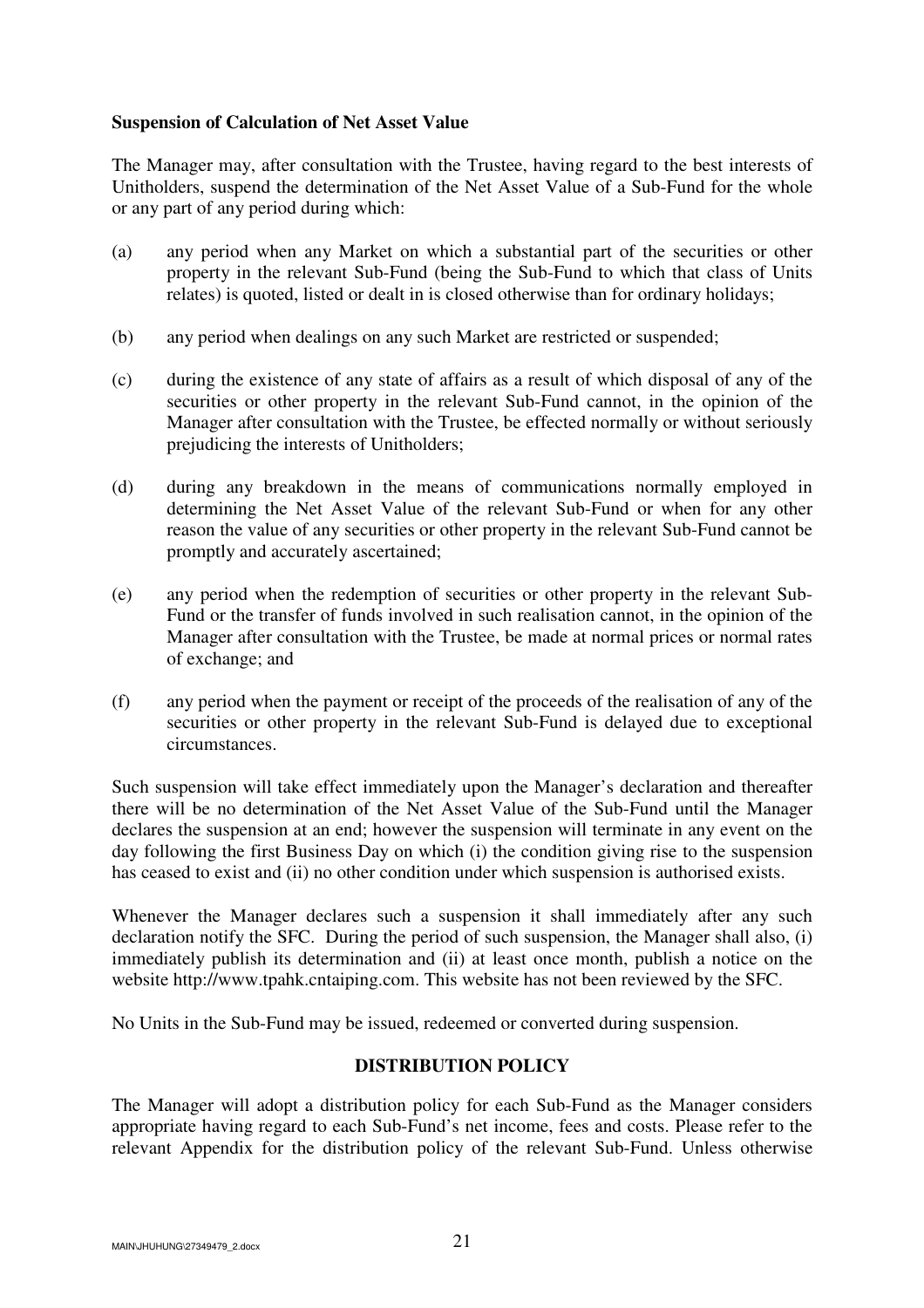specified in the relevant Appendix, no distribution will be paid out of capital or effectively out of capital of the relevant Sub-Fund.

### **EXPENSES AND CHARGES**

The current fees of the Sub-Fund are set out in the relevant Appendix. Unless otherwise disclosed in the relevant Appendix, the types of fees and maximum amount of fees are set out below:

| Types of Fees*   | Fees                                             |
|------------------|--------------------------------------------------|
| Management fee   | Up to $3\%$ per annum                            |
| Trustee fee ^    | $0.175\%$ per annum                              |
| Subscription fee | Up to $5\%$ (on the Issue Price per Unit issued) |
| Redemption fee   | Up to $4\%$ (on the Redemption Price per Unit)   |
| Conversion fee   | Up to $3\%$ (on the Issue Price per Unit of the  |
|                  | new class)                                       |

- ^ Percentage of trustee fee excludes transaction fee, out-of-pocket expenses and custodian and sub-custodian fees and will be subject to a minimum monthly fee as agreed between the Manager and the Trustee in respect of the Sub-Fund.
- \* The management and the trustee fees are expressed as a percentage of the Net Asset Value of the Sub-Fund as at the relevant Valuation Point, and the subscription fee, the redemption fee and the conversion fee will be calculated based on the total value of Units subscribed, redeemed or converted (as the case may be) by the investor or Unitholder.

If the Fund invests in other collective investment schemes managed by the Manager or its connected person, the Unitholders or the Fund will not bear any increase in the Management Fee or any cost and charges payable to the Manager or any of its connected person.

Unitholders shall be given not less than 1 month's prior notice should there be any increase of the management fee or trustee fee from the current level to the maximum level. Any increase in the maximum level of the management fee or trustee fee of a Sub-Fund (or any class thereof) shall be subject to the SFC's prior approval and the sanction of Extraordinary Resolution of the Unitholders of such Sub-Fund (or such class).

The Sub-Fund will bear the costs set out in the Trust Deed that are directly attributable to it. Where such costs are not directly attributable to the Sub-Fund, the Sub-Fund will bear such costs in proportion to its respective Net Asset Value or in such other manner as the Manager shall consider appropriate. Such costs include, but are not limited to, the costs incurred in the establishment, management and administration of the Fund and the Sub-Fund including the costs of preparing the Trust Deed and any supplemental trust deeds), the costs of investing and realising the investments of the Sub-Fund, stamp duties, taxes, brokerage, commissions, foreign exchange costs, bank charges, registration fees and service fees, the fees and expenses of custodians of the assets of the Fund, the fees and expenses of the auditor, the fees and expenses of the Registrar, valuation costs, legal fees, the costs incurred in connection with any listing or regulatory approval, the costs of holding meetings of Unitholders, the costs of preparing accounts in accordance with IFRS or other prescribed accounting standards, the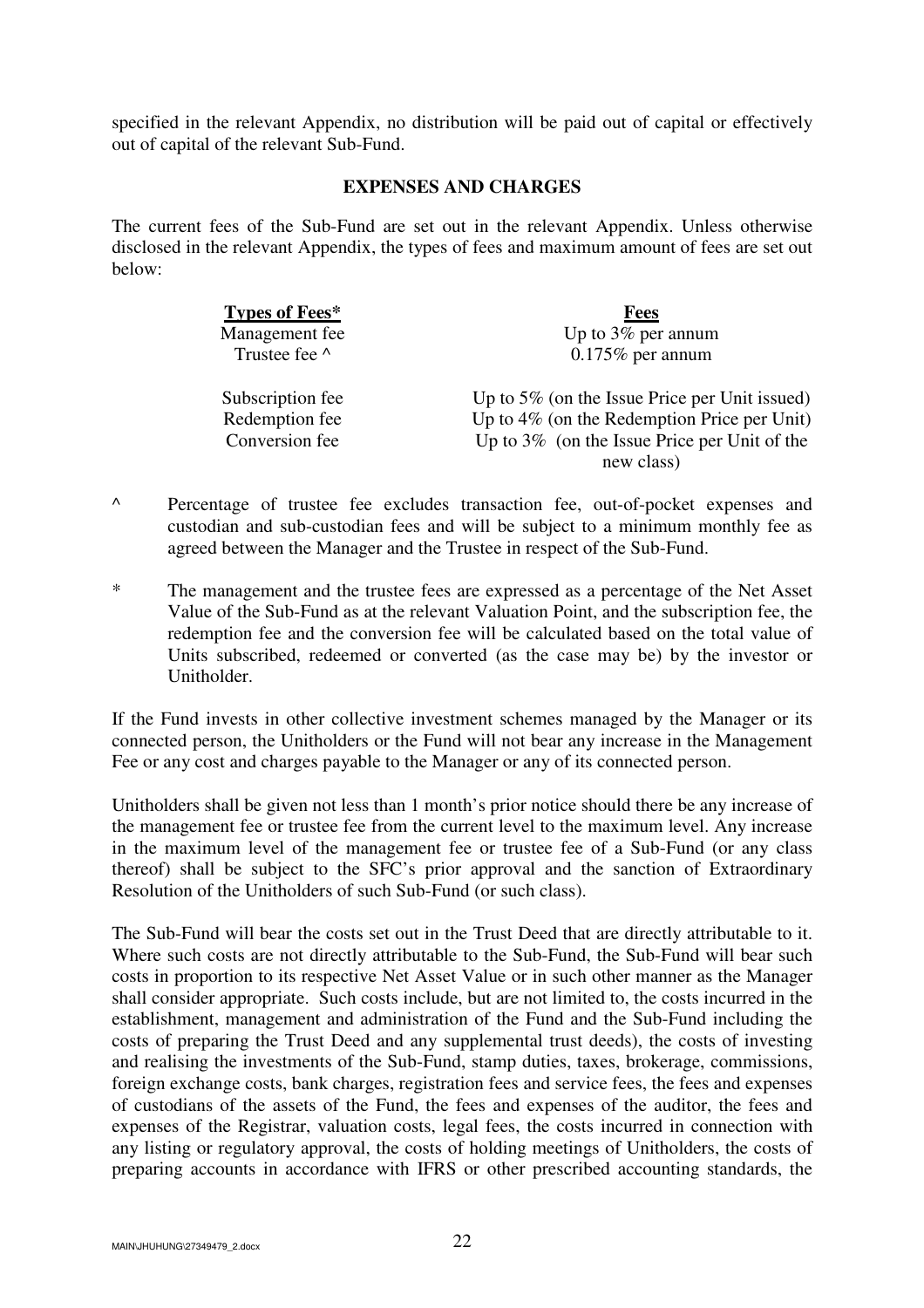costs of providing information for the preparation of tax returns of the Sub-Fund and the Unitholders, the costs incurred in preparing, printing and distributing any explanatory memorandum and any audited accounts, interim reports or notices which are sent to the Unitholders (including the costs incurred by any distributors appointed in respect of the Sub-Fund), the licence fees payable to any index owners and other legal and professional fees. For the avoidance of doubt, the Fund bears all costs incurred as a result of a change in or introduction of, any law, regulation or requirement (whether or not having the force of law) of any governmental or other regulatory authority or any undertaking given to, or agreement entered into with, any such authority.

The establishment costs and payments incurred in the establishment of subsequent Sub-Funds are to be borne by the Sub-Fund to which such costs and payments relate and amortised over the amortisation period as set out in the relevant Appendix.

In addition to the above, Unitholders may be required to pay any requisite governmental tax, stamp duty, registration fee, custody and nominee charges as may be required in the purchase or sale of the Units under the Fund.

### **Transactions with Connected Persons**

Cash forming part of the property of the Fund may be placed on deposit with the Trustee, the Manager or with any of their connected persons (being an institution licensed to accept deposits) so long as such cash deposit shall be maintained in a manner that is in the best interests of the Unitholders, having regard to the prevailing commercial rate for deposits of similar type, size and term negotiated at arm's length and in accordance with ordinary and normal course of business.

Unless otherwise provided in the Trust Deed, any transactions between the Fund or any Sub-Fund and the Manager, directors of the Manager or any of their connected persons as principal may only be made with the prior written consent of the Trustee. All such transactions will be disclosed in the annual report of the Fund or the Sub-Fund.

All transactions carried out by or on behalf of the Fund must be executed at arm's length and executed on the best available terms and in the best interests of the Unitholders.

The Manager, the Investment Delegate (if any) and/or any of their connected persons reserves the right to effect transactions (which will be consistent with best execution standards) by or through the agency of another person with whom the Manager, the Investment Delegate (if any) and/or any of their connected persons has an arrangement under which that party will from time to time provide to or procure for the Manager and/or any of its connected persons goods, services or other benefits (such as research and advisory services, economic and political analysis, portfolio analysis (including valuation and performance measurement), market analysis, data and quotation services, computer hardware and software associated with specialised software or research services and performance measures incidental to the above goods and services, clearing and custodian services and investment-related publications) the nature of which is such that their provision can reasonably be expected to benefit the Fund as a whole and may contribute to an improvement in the performance of the Fund or of the Manager and/or any of its connected persons in providing services to the Fund and for which no direct payment is made but instead the Manager and/or any of its connected persons undertakes to place business with that party. The Manager shall procure that no such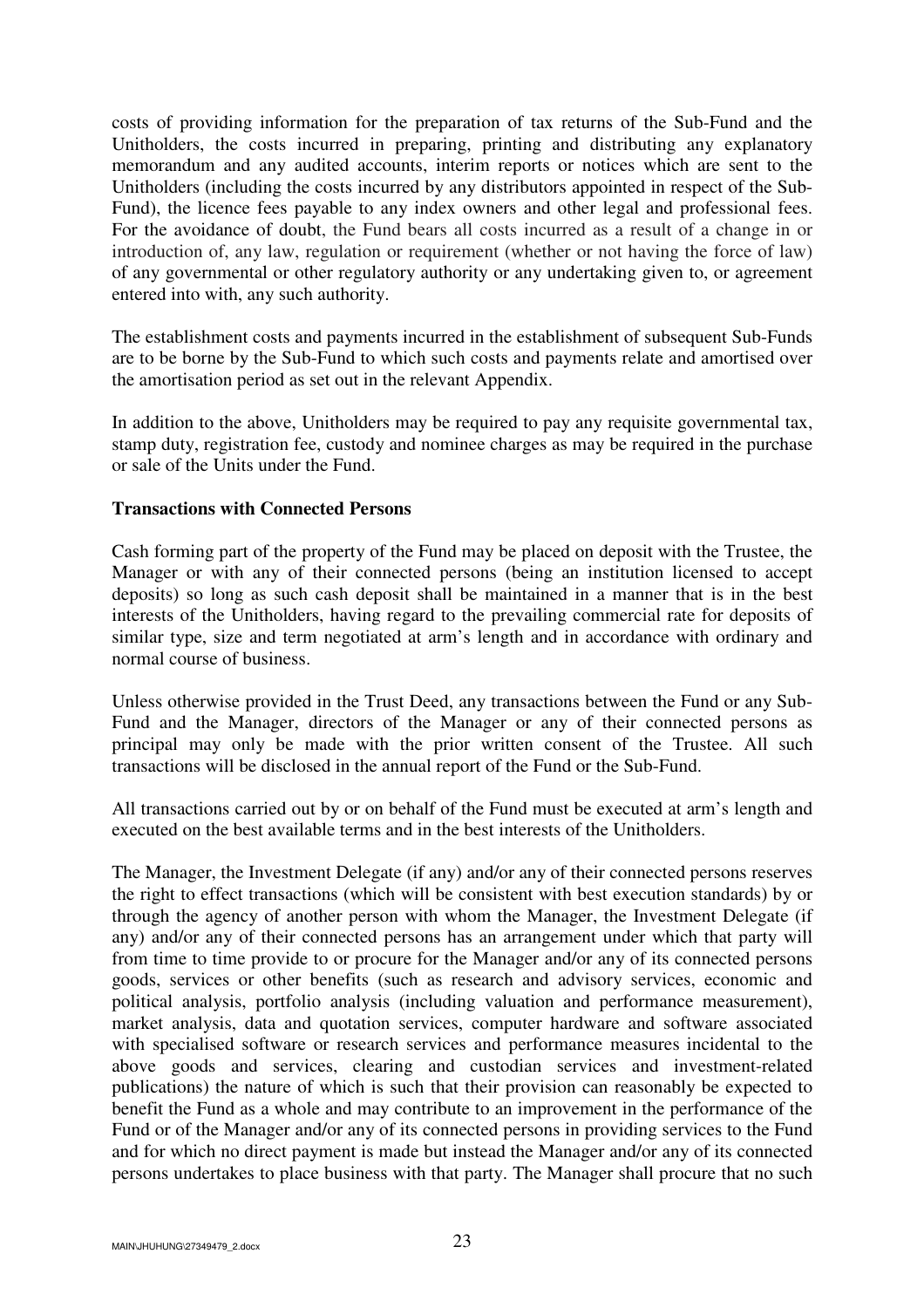arrangements are entered into unless (i) the goods and services to be provided pursuant thereto are of demonstrable benefit to the Unitholders (taken as a body and in their capacity as such) whether by assisting the Manager and/or the Investment Delegate (if any) and in their ability to manage the relevant Sub-Fund or otherwise; (ii) the transaction execution is consistent with best execution standards and brokerage rates are not in excess of customary institutional full service brokerage rates; (iii) periodic disclosure is made in the annual report of the Fund or the relevant Sub-Fund in the form of a statement describing the soft dollar policies and practices of the Manager or the Investment Delegate, including a description of goods and services received by them; and (iv) the availability of soft dollar arrangements is not the sole or primary purpose to perform or arrange transaction with such broker or dealer. For the avoidance of doubt, such goods and services do not include travel, accommodation, entertainment, general administrative goods or services, general office equipment or premises, membership fees, employee salaries or direct money payments.

In effecting transactions for the account of any Sub-Fund with brokers or dealers connected to the Manager or its connected persons, the Manager shall ensure that it complies with the following requirements:

- (a) such transactions should be on arm's length terms;
- (b) the Manager must use due care in the selection of brokers or dealers and ensure that they are suitably qualified in the circumstances;
- (c) transaction execution must be consistent with applicable best execution standards;
- (d) the fee or commission paid to any such broker or dealer in respect of a transaction must not be greater than that which is payable at the prevailing market rate for a transaction of that size and nature;
- (e) the Manager must monitor such transactions to ensure compliance with its obligations; and
- (f) the nature of such transactions and the total commissions and other quantifiable benefits received by such broker or dealer shall be disclosed in the annual report of the relevant Sub-Fund.

The Manager does not receive any cash rebates from connected parties, brokers and/or dealers.

### **RISK FACTORS**

Investors should consider the following risks and any additional risk(s) relating to any specific Sub-Fund, contained in the relevant Appendix, before investing in any of the Sub-Funds. Investors should note that the decision whether or not to invest remains with them. If investors have any doubt as to whether or not a Sub-Fund is suitable for them, they should obtain independent professional advice.

### **General Investment Risk**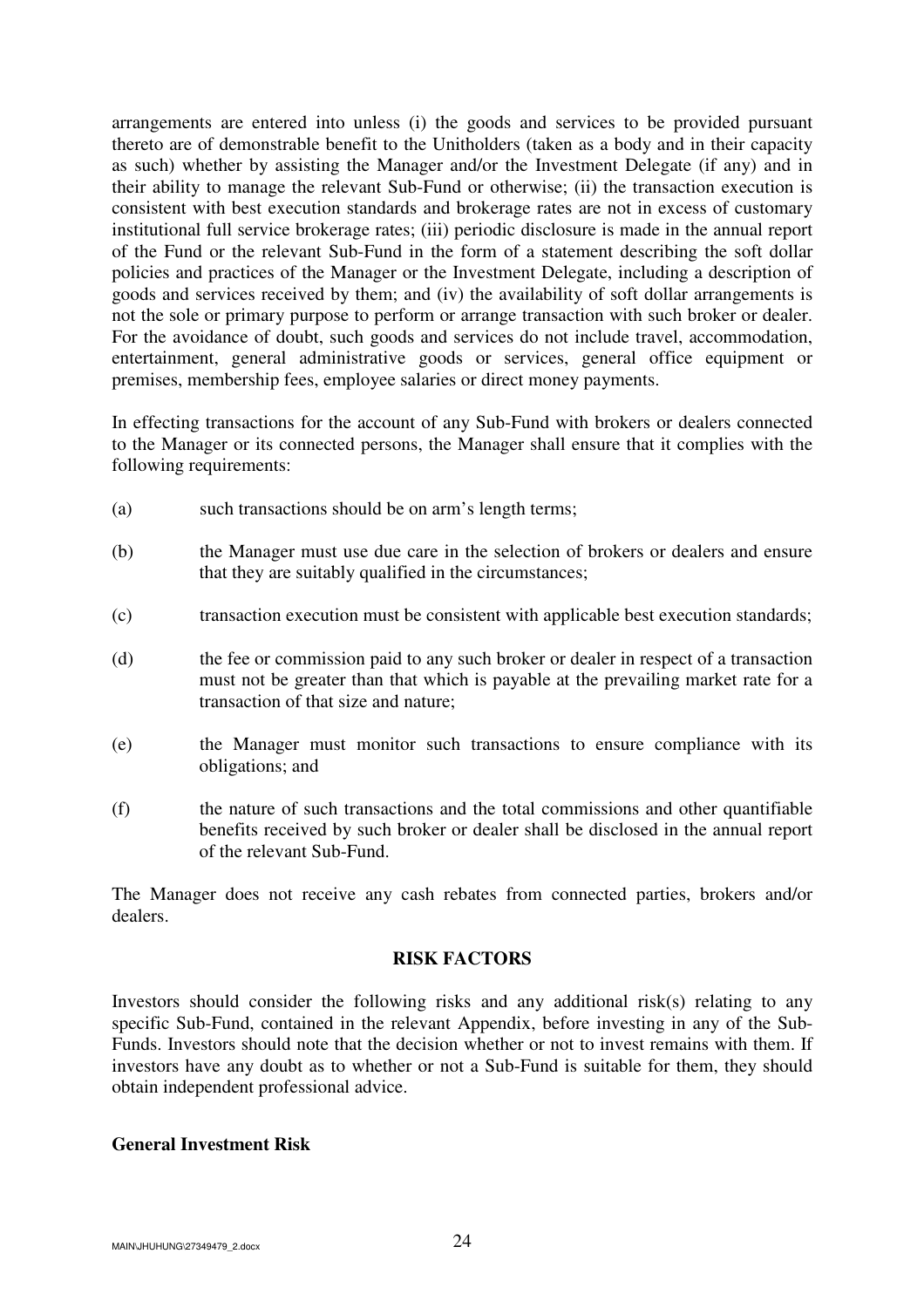Investments involve risks. A Sub-Fund's investment portfolio may fall in value due to any of the key risk factors below and therefore your investment in the relevant Sub-Fund may suffer losses. There is no guarantee of the repayment of principal.

## **Market Risk**

A Sub-Fund's investment strategy is subject to some dimension of market risk: directional price movements, deviations from historical pricing relationships, changes in the regulatory environment, changes in market volatility, "flights to quality," "credit squeezes," etc.

The particular or general types of market conditions in which the relevant Sub-Fund may incur losses or experience unexpected performance volatility cannot be predicted, and the Sub-Fund may materially underperform other investment funds with substantially similar investment objectives and approaches.

# **Liquidity Risk**

Liquidity relates to the ability of a Sub-Fund to sell an investment or unwind a position in a timely manner to prevent or minimise loss or to meet a Sub-Fund's financial obligations. Some of the markets in which a Sub-Fund invests may be less liquid and more volatile than the world's leading stock markets and this may result in the fluctuation in the price of securities traded on such markets. Certain securities may be difficult or impossible to sell, and this would affect a Sub-Fund's ability to acquire or dispose of such securities at their intrinsic value. A Sub-Fund may encounter difficulties in valuing and/or disposing of assets at their fair price due to adverse market conditions and/or large-scale redemptions. The risk of illiquidity also arises in the case of over-the-counter transactions. There is no regulated market in such contracts, and the bid and offer prices will be established solely by dealers in these contracts. This may also expose a Sub-Fund to the risk that a particular investment or position cannot be unwound or offset easily.

If sizeable redemption requests are received, a Sub-Fund may need to liquidate its investments at a substantial discount in order to satisfy such requests and a Sub-Fund may suffer losses in trading such investments. As a result, this may have adverse impact on a Sub-Fund and its investors.

### **Emerging Markets Risk**

A Sub-Fund may invest in emerging markets which may involve increased risks and special considerations not typically associated with investment in more developed markets, such as liquidity risks, currency risks/control, political and economic uncertainties, legal and taxation risks, settlement risks, custody risk and the likelihood of a high degree of volatility. Risks associated with investments in emerging markets include (i) greater risk of expropriation, confiscatory taxation, nationalisation, and social, political and economic stability; (ii) the small current size of the markets for securities of emerging markets issuers and the currently low or non-existent volume of trading, resulting in lack of liquidity and in price volatility, (iii) certain national policies which may restrict the Sub-Fund's investment opportunities including restrictions on investing in issuers or industries deemed sensitive to relevant national interests and repatriation of capital; and (iv) the absence of developed legal structures governing private or foreign investment. These risks may adversely affect the Net Asset Value of the Sub-Fund and thus the Sub-Fund's performance.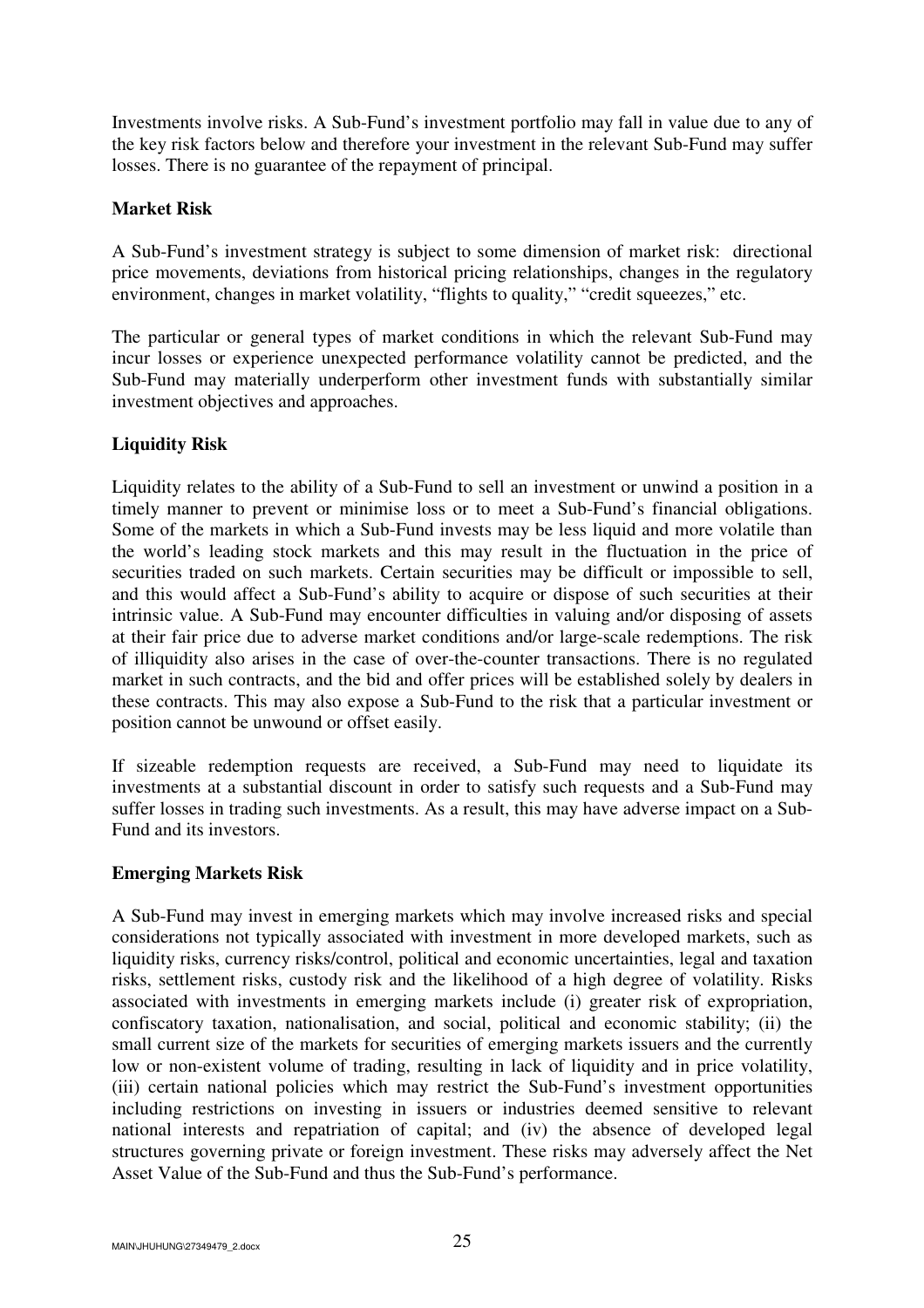#### **Concentration Risk**

A Sub-Fund's investments may be concentrated in a specific country/region/sector/asset class. The value of the relevant Sub-Fund may be more volatile than that of a fund having a more diverse portfolio of investments.

For a Sub-Fund which is concentrated in a particular country/region, the value of the Sub-Fund may be more susceptible to adverse economic, political, policy, foreign exchange, liquidity, tax, legal or regulatory event affecting the market in the relevant country/region.

#### **Foreign Exchange/Currency Risk**

The underlying investments of a Sub-Fund may be denominated in currencies other than the Base Currency of the relevant Sub-Fund. The Net Asset Value of a Sub-Fund may be affected unfavorably by fluctuations in the exchange rates between these currencies and the Base Currency and by changes in exchange rate controls.

It may not be possible or practicable to hedge against the consequent foreign exchange/ currency risk exposure. As a result, a Sub-Fund may suffer losses.

#### **Settlement Risk**

Settlement procedures in emerging countries are frequently less developed and less reliable and may involve the relevant Sub-Fund's delivery of securities, or transfer of title to securities, before receipt of payment for their sale. A Sub-Fund may be subject to a risk of substantial loss if a securities firm defaults in the performance of its responsibilities. A Sub-Fund may incur substantial losses if its counterparty fails to pay for securities such Sub-Fund has delivered, or for any reason fails to complete its contractual obligations owed to such Sub-Fund. On the other hand, significant delays in settlement may occur in certain markets in registering the transfer of securities. Such delays could result in substantial losses for a Sub-Fund if investment opportunities are missed or if a Sub-Fund is unable to acquire or dispose of a security as a result.

### **Custodial Risk**

Custodians or sub-custodians may be appointed in local markets for purpose of safekeeping assets in those markets. Where a Sub-Fund invests in markets where custodial and/or settlement systems are not fully developed, the assets of the Sub-Fund may be exposed to custodial risk. In case of liquidation, bankruptcy or insolvency of a custodian or subcustodian, the Sub-Fund may take a longer time to recover its assets. In extreme circumstances such as the retroactive application of legislation and fraud or improper registration of title, the Sub-Fund may even be unable to recover all of its assets. The costs borne by a Sub-Fund in investing and holding investments in such markets will be generally higher than in organised securities markets.

### **Counterparty Risk**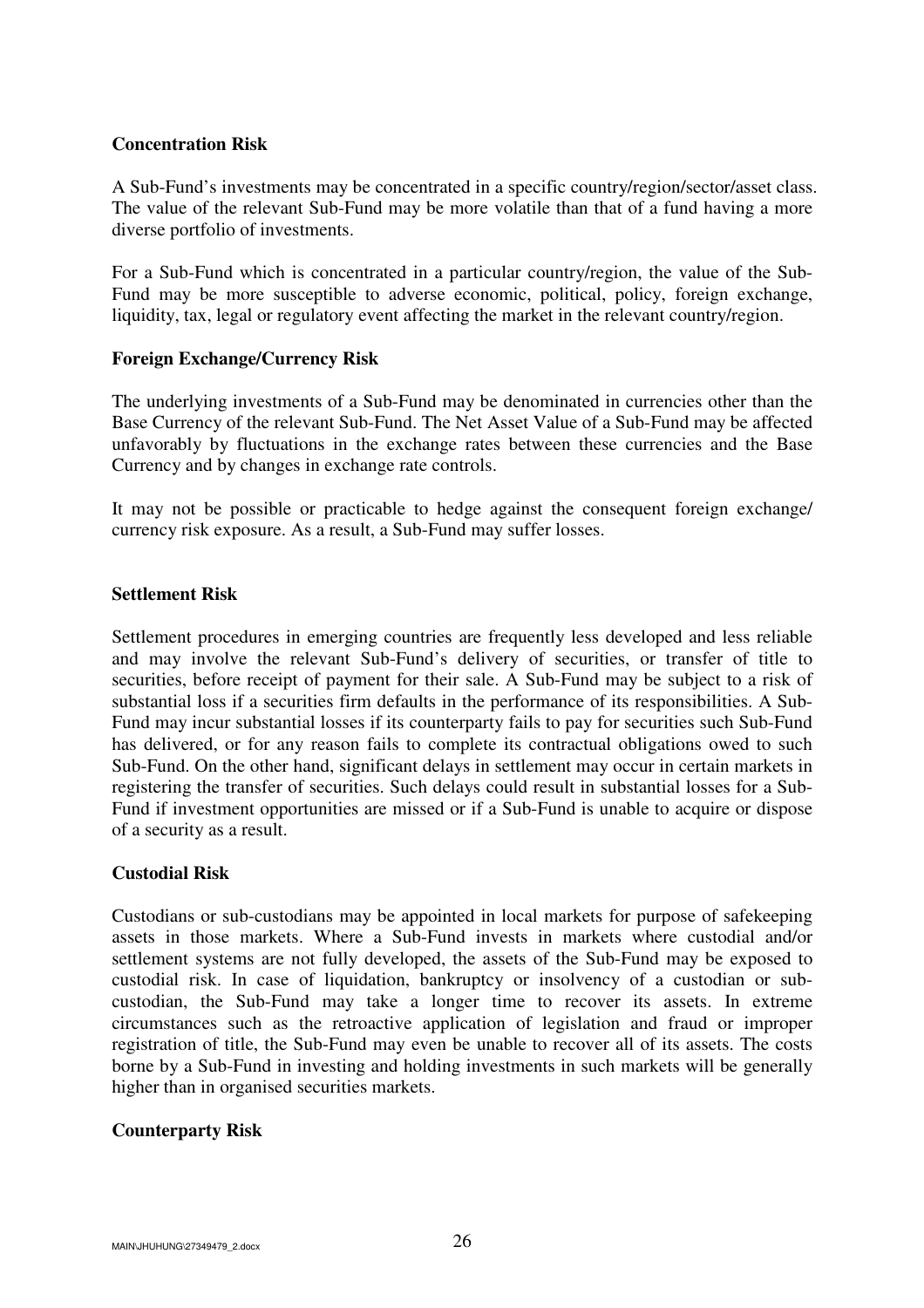Counterparty risk involves the risk that a counterparty or third party will not fulfil its obligations to a Sub-Fund. A Sub-Fund may be exposed to the risk of a counterparty through investments such as bonds, futures and options. To the extent that a counterparty defaults on its obligations and a Sub-Fund is prevented from exercising its rights with respect to the investment in its portfolio, a Sub-Fund may experience a decline in the value and incur costs associated with its rights attached to the security. The Sub-Fund may sustain substantial losses as a result.

## **Political and/or Regulatory Risks**

The value of a Sub-Fund's investments may be affected by uncertainties such as international political developments, changes in government policies, changes in taxation, restrictions on foreign investment and currency repatriation, currency fluctuations and other developments in the laws and regulations of countries in which investment may be made. Furthermore, the legal infrastructure and accounting, auditing and reporting standards in certain countries in which investment may be made may not provide the same degree of investor protection or information to investors as would generally apply in major securities markets. Foreign ownership restrictions in some markets may mean that corporate actions entitlements in relation to any collective investment schemes or other investments a Sub-Fund is invested into may not always be secured or may be restricted.

## **Market Disruptions; Governmental Intervention**

The global financial markets are currently undergoing pervasive and fundamental disruptions which have led to extensive and unprecedented governmental intervention. Such intervention has in certain cases been implemented on an "emergency" basis, suddenly and substantially eliminating market participants' ability to continue to implement certain strategies or manage the risk of their outstanding positions. In addition — as one would expect given the complexities of the financial markets and the limited time frame within which governments have felt compelled to take action — these interventions have typically been unclear in scope and application, resulting in confusion and uncertainty which in itself has been materially detrimental to the efficient functioning of the markets as well as previously successful investment strategies.

Confusion and uncertainty have also resulted from the apparent inconsistency which has characterized recent governmental actions. Such inconsistency has caused both severe losses for a number of market participants — who assumed either no intervention or intervention consistent with past precedent — and contributed to the general uncertainty and resulting illiquidity of the markets.

# **Hedging Risk**

The Manager does not, in general, attempt to hedge all market or other risks inherent in a Sub-Fund's positions, and hedges certain risks, if at all, only partially. Specifically, the Manager may choose not, or may determine that it is economically unattractive, to hedge certain risks, either in respect of particular positions or in respect of the relevant Sub-Fund's overall portfolio. The Sub-Fund's portfolio composition may result in various directional market risks remaining unhedged, although the Manager may rely on diversification to control such risks to the extent that the Manager believes it is desirable to do so. In adverse situation, a Sub-Fund's hedging strategy may become ineffective and the Sub-Fund may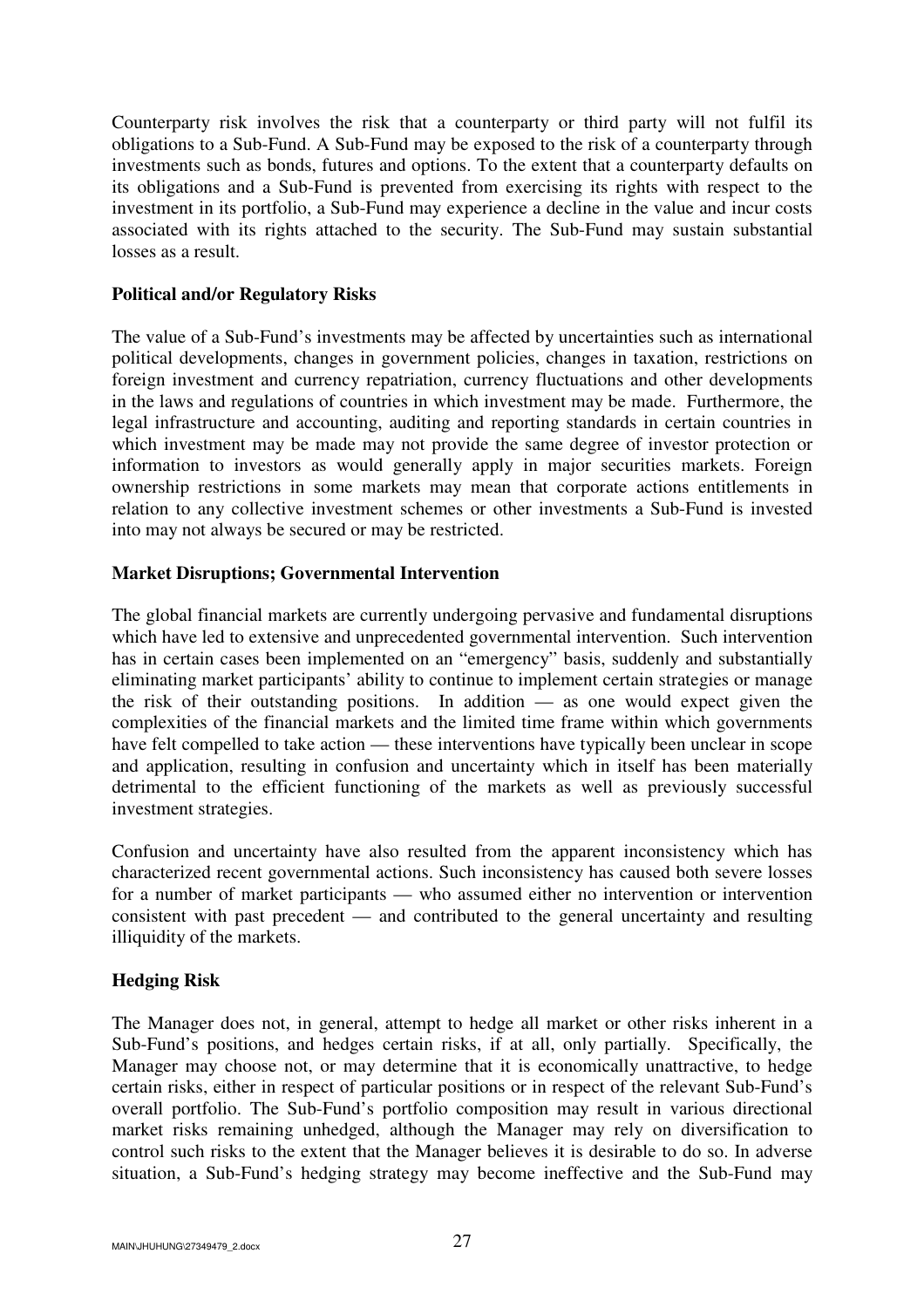suffer significant losses.

## **Volatility Risk**

The prices of the instruments that will be traded by a Sub-Fund may be subject to periods of excessive volatility. Price movements are influenced by many unpredictable factors, such as market sentiment, inflation rates, interest rate movements and general economic and political conditions.

While volatility can create profit opportunities for the Manager and the relevant Sub-Fund, it can also create the specific risk that historical or theoretical pricing relationships will be disrupted, causing what should otherwise be comparatively low risk positions to incur significant losses. On the other hand, the lack of volatility can also result in losses for certain of the Sub-Fund's positions that profit from price movements.

## **Importance of the Manager**

A Sub-Fund must rely on the ability of the Manager to manage the Sub-Fund's trading and investment program and the continued availability of the Manager's services to it. The Manager, in turn, is dependent on the services of certain key personnel, and the loss of the services of one or more such professionals could impair the ability of the Manager to provide services to the Fund and the Sub-Fund(s) and be material and adverse to the Fund and each of the Sub-Fund(s).

## **Competitive Nature for Investments**

The Manager competes with a large number of firms, many of which have substantially greater financial resources as well as larger research and trading staffs than are available to the Manager. Competitive investment activity by other firms may reduce a Sub-Fund's opportunity for profit by reducing the magnitude as well as the duration of the market inefficiencies which it seeks to exploit.

# **Reliance on Corporate Management and Financial Reporting**

The investment strategy implemented by a Sub-Fund may rely on the financial information made available by issuers in which the relevant Sub-Fund invests and such issuers' trustees or managers. The Manager has no ability to independently verify the financial information disseminated by these third parties and is dependent upon the integrity of both the management of these third parties and the financial reporting process in general. Recent events have demonstrated the material losses that investors such as a Sub-Fund can incur as a result of corporate mismanagement, fraud and accounting irregularities.

# **Cross Liability between Sub-Funds**

Each Sub-Fund will represent a separate account and will be maintained with separate accounting records. However, the Fund may, in certain jurisdictions, be treated as one entity despite the separation of assets of Sub-Funds provided for in the Trust Deed. In such case, any of the assets of the Fund attributable to one Sub-Fund may be available to meet the liabilities of other Sub-Funds or of the Fund generally, regardless of the separate portfolio or account of the relevant Sub-Fund to which the assets or liabilities are attributable. In practice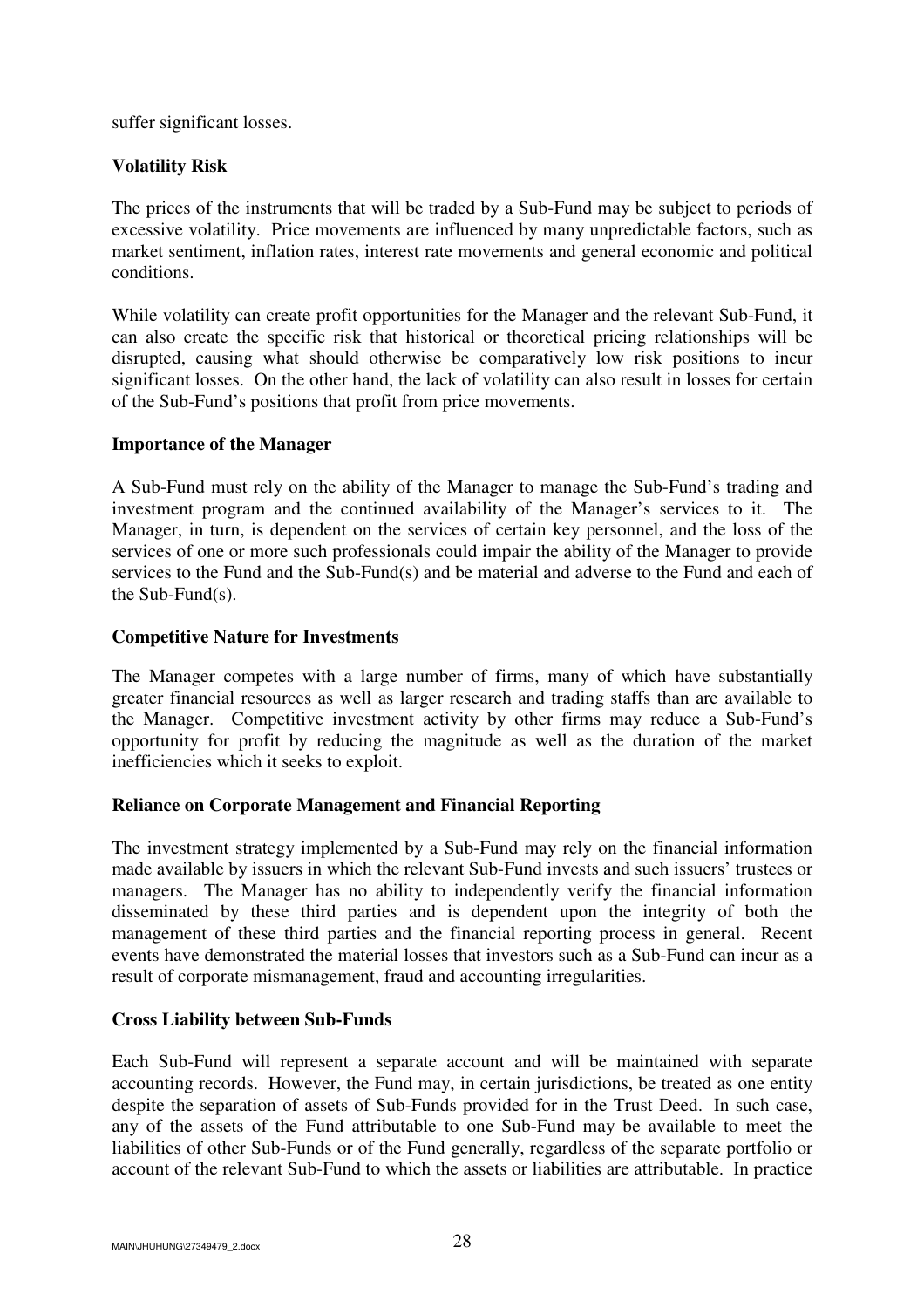the risk of cross class liability is notable where one Sub-Fund holds investments which are more leveraged than another less or unleveraged Sub-Fund, and can arise where any Sub-Fund becomes insolvent or exhausts its assets and is therefore unable to meet all its liabilities. As at the date of this Explanatory Memorandum, the Manager is not aware of any such existing or contingent liability.

## **Risk of Loss; Past Performance**

Investors may lose all or substantially all of their investment in the Fund and the Sub-Fund(s). There can be no assurance the relevant Sub-Fund will achieve its objective. Past performance of each Sub-Fund is available upon request but is not necessarily indicative of future results. The markets in which the Fund operates have been severely disrupted over the past year or more, so results observed in earlier periods may have little relevance to the results observable in the current environment.

## **Possible Adverse Tax Consequences**

The Manager's investment decisions will be based primarily upon economic, not tax, considerations, and could result, from time to time, in adverse tax consequences to some or all investors.

# **Risk relating to Foreign Account Tax Compliance Act**

The amendments to the Internal Revenue Code made pursuant to the US Hiring Incentives to Restore Employment Act ("i.e., **FATCA**") provides that a 30% withholding tax will be imposed on certain payments to foreign financial institutions ("FFIs"), such as the Fund and the Sub-Funds, unless they comply with the terms of the FFI Agreement, including disclosing the name, address and taxpayer identification number of certain US persons that own, directly or indirectly, an interest in the Fund/Sub-Fund, as well as certain other information relating to any such interest.

Although the Fund and the Sub-Funds will attempt to satisfy any obligations imposed on them and to avoid the imposition of any FATCA withholding, no assurance that the Fund or the Sub-Fund will be able to achieve this and/or satisfy such FATCA obligations can be given. If the Fund or a Sub-Fund becomes subject to a 30% FATCA withholding on most types of income from US investments (further described under the sub-heading "**FATCA**" in the section of "**Taxation**" of this Explanatory Memorandum) as a result of the FATCA regime, the value of the Units held by Unitholders in the relevant Sub-Fund may suffer material losses.

### **Possibility of Additional Government or Market Regulation**

There have recently been certain well-publicized incidents of regulators unexpectedly announcing regulatory changes or interpretations that prohibited strategies that had been implemented in a variety of formats for many years. For instance, in September 2008 various regulatory bodies imposed temporary bans on short-selling in a variety of stocks, and adopted permanent regulations that may have the effect of making short-selling more difficult or costly. These actions were generally regarded as disrupting market fundamentals and causing unexpected and volatile increases in the stock prices of a variety of issuers, as short sellers closed out their positions by buying securities. Market disruptions like those experienced in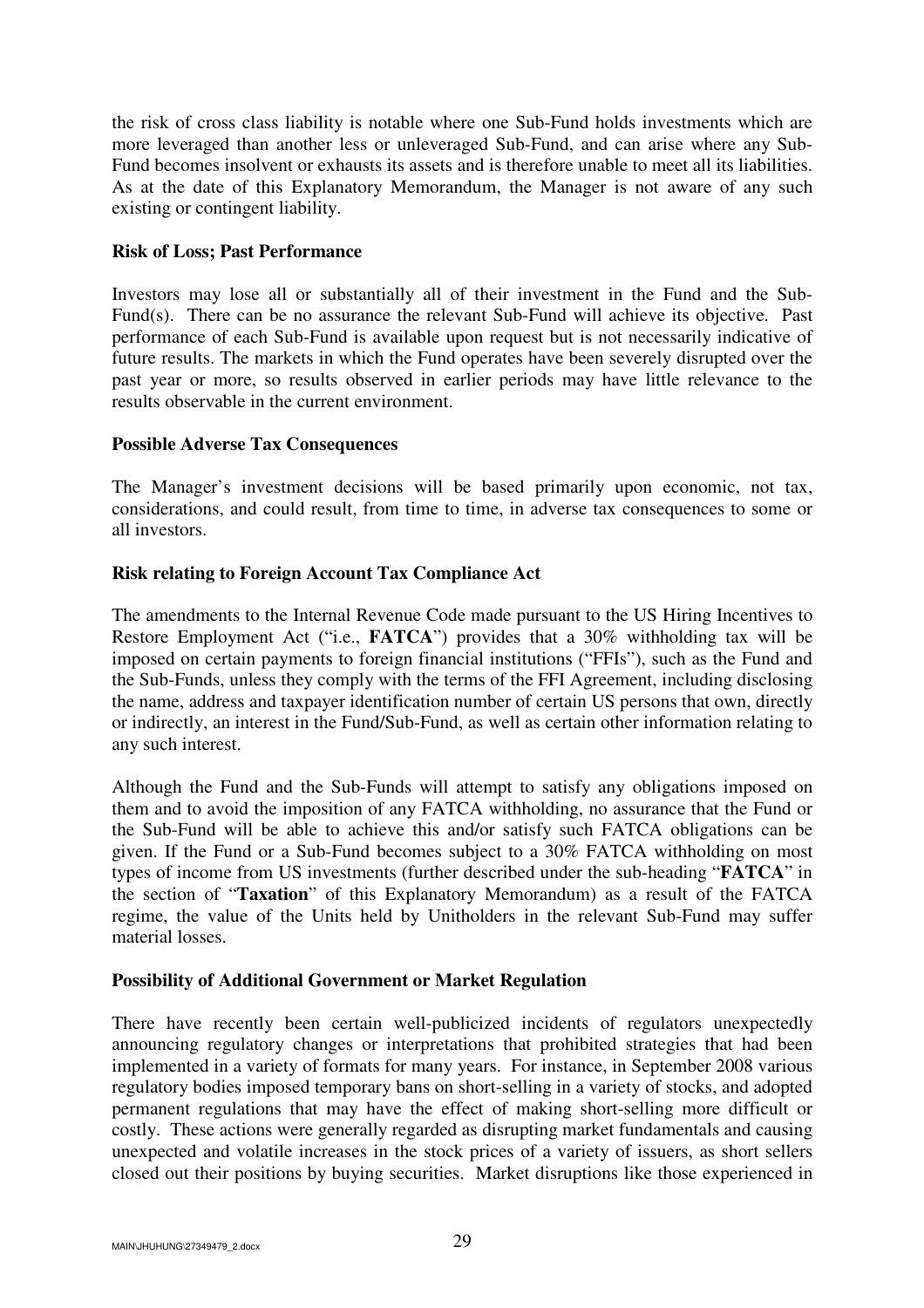the credit-driven equity market collapse in 2008 has led to increased governmental scrutiny of the investment fund industry in general. Increased governmental as well as self-regulatory scrutiny of mutual and other forms of retail funds cannot be discounted.

### **Risk of Early Termination**

The Fund and/or any of its Sub-Fund may be terminated early upon the occurrence of certain events as set out in the section headed "**Termination of the Fund or any Sub-Fund**" of this Explanatory Memorandum. In particular, the Manager may, in its absolute discretion, decide to terminate a Sub-Fund at any time if any of the following circumstances occur: (i) the average Net Asset Value of a Sub-Fund falls under HK\$39,000,000 or the equivalent in US dollars or other currencies over 12 consecutive calendar months; (ii) it becomes illegal or in the opinion of the Manager impracticable or inadvisable to continue the Sub-Fund; or (iii) the Sub-Fund ceases to be authorised or otherwise officially approved by the SFC. If the Manager decides to terminate a Sub-Fund, the Manager will give not less than 3 months' notice to the Trustee and the Unitholders outlining the reasons for the termination, alternatives available to Unitholders and the expected costs involved in terminating the Sub-Fund.

## **Risk of Litigation**

In the ordinary course of its business, the Fund may be subject to litigation from time to time. The outcome of litigation, which may materially adversely affect the value of the Fund, may be impossible to anticipate, and such proceedings may continue without resolution for long periods of time. Any litigation may consume substantial amounts of the Manager's time and attention, and that time and the devotion of these resources to litigation may, at times, be disproportionate to the amounts at stake in the litigation.

### **LIQUIDITY RISK MANAGEMENT**

The Manager has established a liquidity risk management policy which enables it to identify, monitor and manage the liquidity risks of a Sub-Fund and to ensure that the liquidity profile of the investments of a Sub-Fund will facilitate compliance with its obligation to meet redemption requests. Such policy, combined with the liquidity management tools of the Manager, also seeks to achieve fair treatment of Unitholders and safeguard the interests of remaining Unitholders in case of sizeable redemptions.

The day-to-day liquidity risk management of the Sub-Funds is carried out by the Manager's risk management function which is functionally independent from the portfolio investment function. The oversight of the liquidity risk management function will be performed by a investment committee consisting of responsible officers and senior staff such as the chief investment officer, chief risk officer, head of investment, head of risk & compliance management. The committee generally meets on a quarterly basis. A comprehensive risk report (including liquidity risk) of each Sub-Fund will be generated by the Manager's risk team at the end of each month and will be submitted to the risk management function. Exceptions on liquidity risk related issues will be escalated to the chief investment office and chief risk officer, and the investment committee.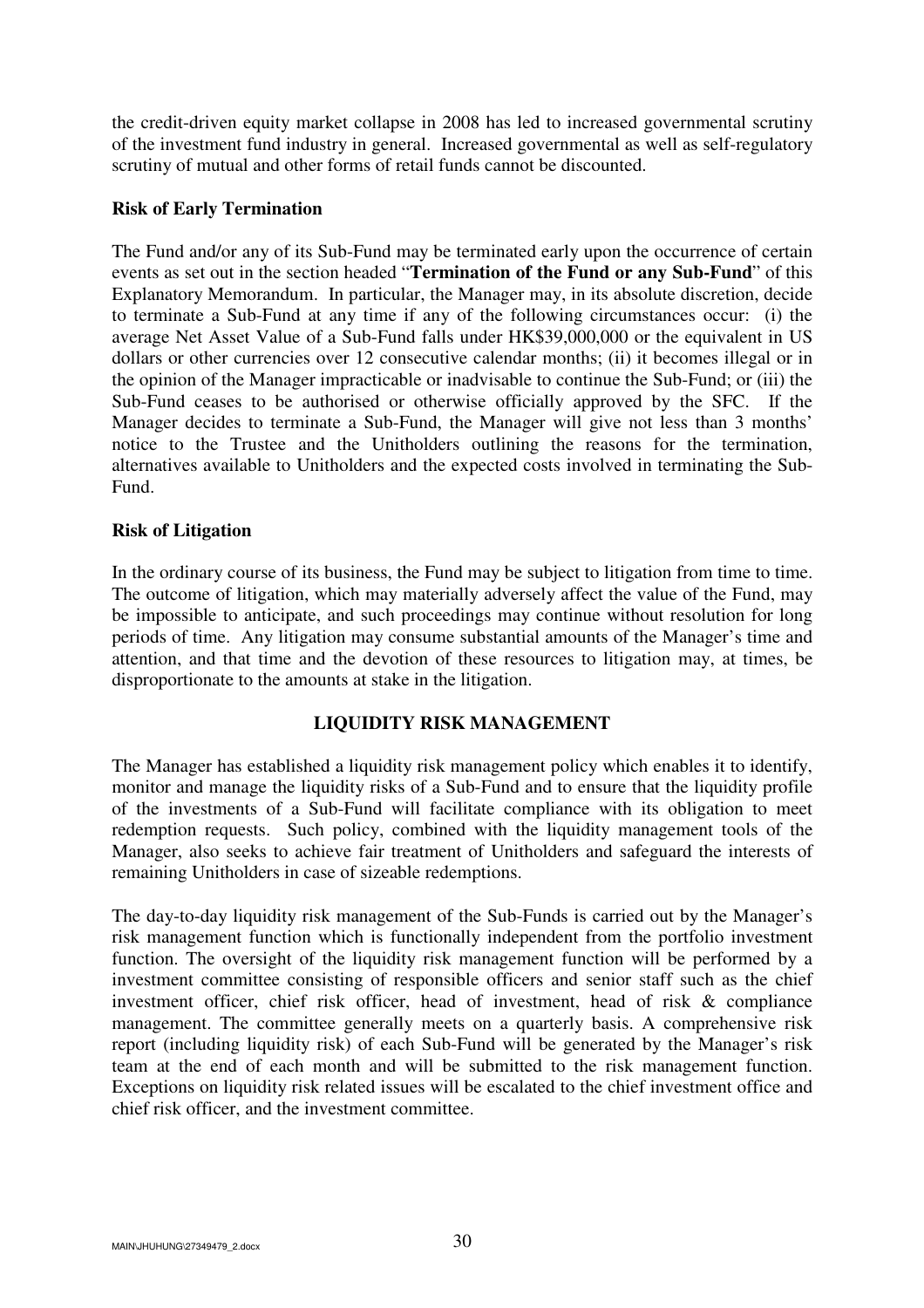The Manager would regularly assess the liquidity of each Sub-Fund's assets under the current and likely future market conditions. The Manager may also set an internal limit as to each individual investment that may be held by a Sub-Fund.

The Manager may also be in regular communication with distributors and substantial investors of the relevant Sub-Fund in order to receive updates on investor profile and their historical and expected redemption patterns. Through such communication, the Manager can make better assessment as to the expected redemptions (especially substantial redemptions) from the relevant Sub-Fund in the future.

The Manager may use a range of quantitative metrics and qualitative factors in assessing the liquidity of a Sub-Fund's assets including the following:

- the volume and turnover in the security;
- (where the price is determined by the market) the size of the issue and the portion of the issue that the Manager plans to invest in;
- the cost and timeframe to acquire or sell the securities;
- an independent analysis of historic bid and offer prices which may indicate the relative liquidity and marketability of the security; and
- the quality and number of intermediaries and market makers dealing in the security concerned.

The Manager's liquidity policy takes into account the investment strategy, the liquidity profile, the redemption policy, the dealing frequency, the ability to enforce redemption limitations and the fair valuation policies of a Sub-Fund. These measures seek to ensure fair treatment and transparency for all investors.

The liquidity management policy involves monitoring the profile of investments held by the Fund on an on-going basis to ensure that such investments are appropriate to the redemption policy as stated under the section headed "REDEMPTION OF UNITS", and will facilitate compliance with the Fund's obligation to meet redemption requests. Further, the liquidity management policy includes details on periodic stress testing carried out by the Manager to manage the liquidity risk of the Fund under normal and exceptional market conditions.

As liquidity risk management tools, the Manager may:

- (i) limit the number of Units of any Sub-Fund redeemed on any Dealing Day to 10% of the total number of Units of the relevant Sub-Fund in issue, as detailed in sub-section headed "Restrictions on Redemption" under the section headed "REDEMPTION OF UNITS";
- (ii) suspend the calculation of Net Asset Value of a Sub-Fund subject to the conditions set out in sub-section headed "Suspension of Calculation of Net Asset Value" under the section headed "VALUATION", which in turn allows the Manager to suspend a redemption request, or delay the payment of any monies in respect of redemption of Units; and
- (iii) borrow up to 10% of the latest available Net Asset Value of each Sub-Fund for the purpose of meeting redemption requests or defraying operating expenses, as detailed

MAIN\JHUHUNG\27349479\_2.docx  $31$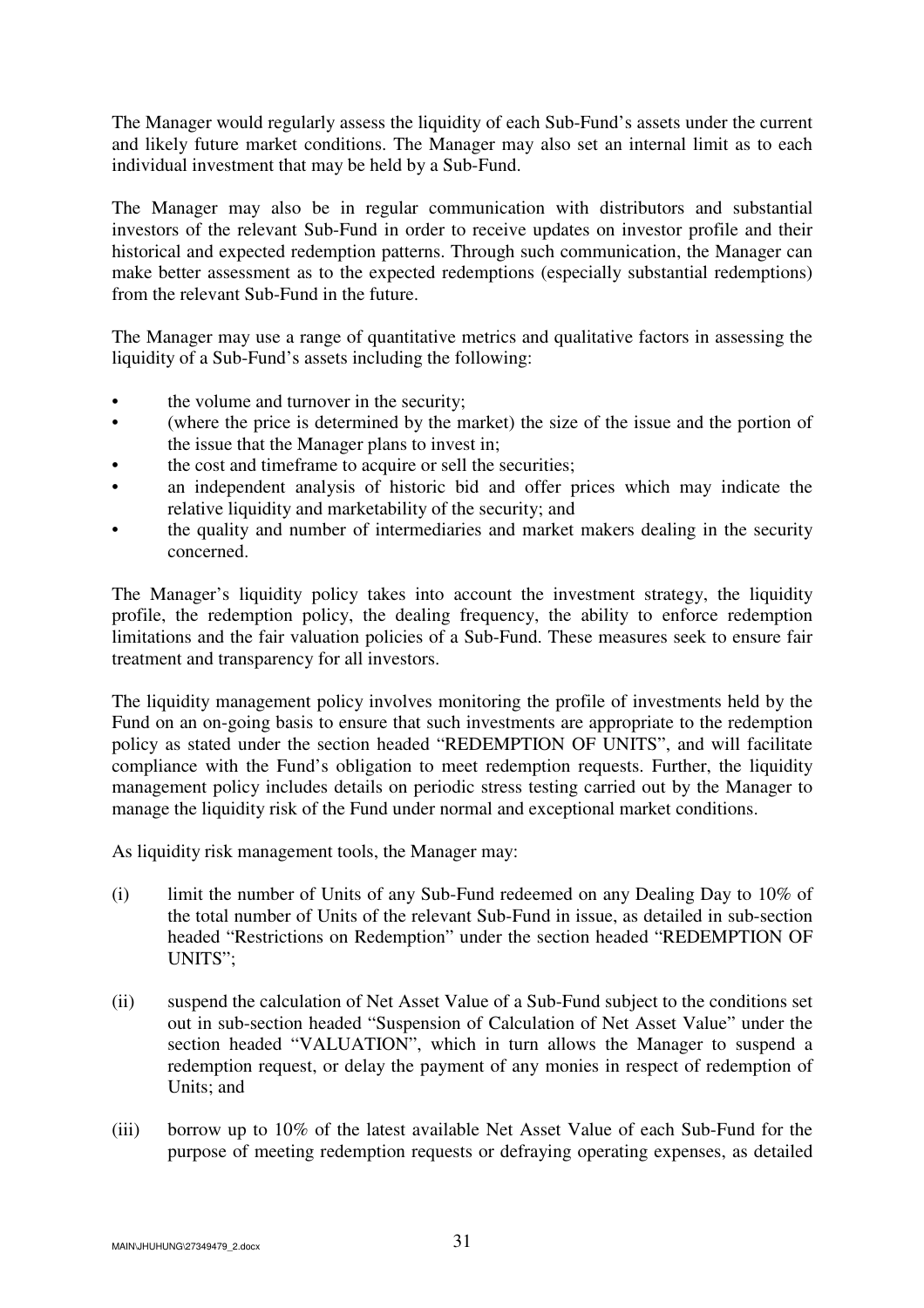in the section headed "INVESTMENT AND BORROWING RESTRICTIONS" and Schedule 1 of this Explanatory Memorandum.

In practice, the Manager will consult the Trustee before the use of any liquidity risk management tools. Investors should note that there is a risk that the tools may be ineffective to manage liquidity and redemption risk.

#### **TAXATION**

This summary of certain tax considerations is considered to be a correct interpretation of existing laws and regulations in force on the date of this Explanatory Memorandum. No assurance can be given that changes in existing laws or regulations or their interpretation will not occur after the date of this Explanatory Memorandum.

Each prospective Unitholder should inform himself of, and where appropriate take advice on, the taxes applicable to the acquisition, holding and redemption of Units by him under the laws of the places of his citizenship, residence and domicile.

#### **Hong Kong**

#### *Taxation of the Fund*

The Fund will be exempted from profits tax in Hong Kong upon authorization by the SFC as a collective investment scheme under Section 104 of the SFO for offer to the retail public in Hong Kong.

### *Taxation of Unitholders*

Profits arising on the transfer or redemption of an investment in the Units should only be subject to profits tax for Unitholders who carry on a trade or business in Hong Kong of trading in investments (for example, dealers in securities, financial institutions or insurance companies), where the profits, not being regarded as capital in nature, arise in or derived from such trade or business carried on in Hong Kong (that is, such profits are sourced in Hong Kong).

Profits tax is currently imposed at a rate of 16.5% for corporations and 15% for all other persons.

Distributions received by Unitholders that do not carry on a trade or business of trading in investments from their investments in the Units should generally not be chargeable to tax in Hong Kong (whether by way of withholding or otherwise) under current law and practice.

#### *Stamp Duty*

No Hong Kong stamp duty is payable in relation to the issuance or redemption of Units.

No Hong Kong stamp duty is payable where the sale or transfer of the Units is effected by selling the relevant Units back to the Manager, who then either extinguishes the Units or resells the Units to another person within two months thereof.

 $M$ AIN\JHUHUNG\27349479\_2.docx  $32$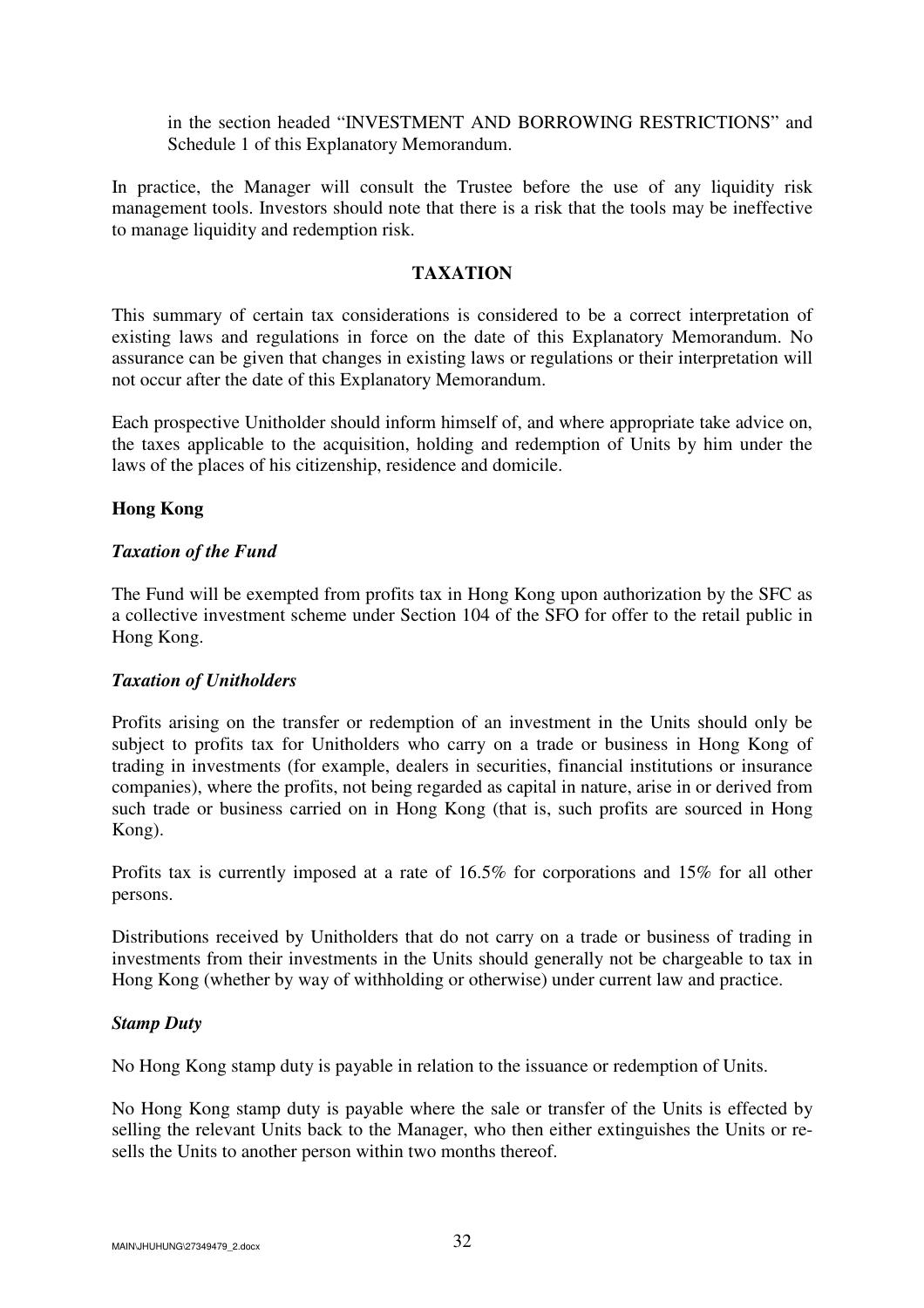Other types of sales and purchases or transfers of the Units by the Unitholders should be liable to Hong Kong stamp duty at 0.2% (normally borne by the buyer and seller in equal share) on the higher of the consideration amount or market value.

## **PRC**

## *The Fund and Sub-Funds are not operated as PRC tax-resident enterprises*

The PRC Corporate Income Tax ("**CIT**") Law, which came into effect on 1 January 2008, introduced the concept of tax resident enterprises, whereby a foreign company, even though established outside of the PRC, will be considered a resident enterprise ("TRE") and thus be subject to PRC CIT at the rate of 25% on its worldwide income, if such company's "place of effective management" is located in the PRC. The implementation regulations define the "place of effective management" as the place where the exercise, in substance, of the overall management and control of the production and business operation, personnel, accounting, properties, etc. of a foreign company is located. In 2009, the State Taxation Administration ("**STA**") has issued interpretative guidelines on the "place of effective management" for foreign companies substantially owned by PRC investors, however, it is uncertain how this rule would be applied to foreign companies which do not fall within this category.

Non-TRE which has an "establishment or place" in the PRC shall pay CIT on the income that is derived by such "establishment or place" in the PRC from sources inside the PRC as well as on the income that, although derived from sources outside the PRC, is effectively connected with such "establishment or place" in the PRC. Under the PRC CIT Law and its implementation rules, income derived from the PRC by a non-TRE which has no establishment or place in the PRC should be subject to withholding income tax at 10%, unless being otherwise reduced or exempted by an applicable double tax treaty.

The Manager and the Trustee intend to manage and operate the Fund and the Sub-Funds in such a manner that the Fund and the Sub-Funds would not be treated as tax resident enterprises of the PRC or non-tax resident enterprises with an establishment or place of business in the PRC for CIT purposes. As such, it is expected that the Fund and the Sub-Funds should not be subject to CIT at 25% on an assessment basis. However, there is no assurance that such objective will be achieved.

### *PRC tax arising from indirect equity disposal of PRC taxable properties*

The STA issued the STA Announcement [2015] No. 7 ("**Announcement 7**") on 3 February 2015, but also applies to transactions that took place before that date but which are still open or have not yet been assessed by the Chinese tax authorities. Announcement 7 applies to an indirect disposal of an equity interest in PRC resident entities, assets of a PRC establishment or place of business and immovable properties in the PRC. Further, Announcement 7 clarifies that targeted transactions include any transaction involving the offshore transfer of equity or other similar (equity-like) interest in the foreign resident enterprise which results in the same or similar transactional outcome as a direct transfer of the Chinese taxable property.

Pursuant to Announcement 7, the Chinese tax authorities may invoke PRC's general antiavoidance rules ("**GAAR**") to disregard the existence of the offshore holding company if the organizational structure serves no reasonable commercial purpose and the intention is to avoid tax obligations in the PRC. The Fund or vehicles through which it invests may be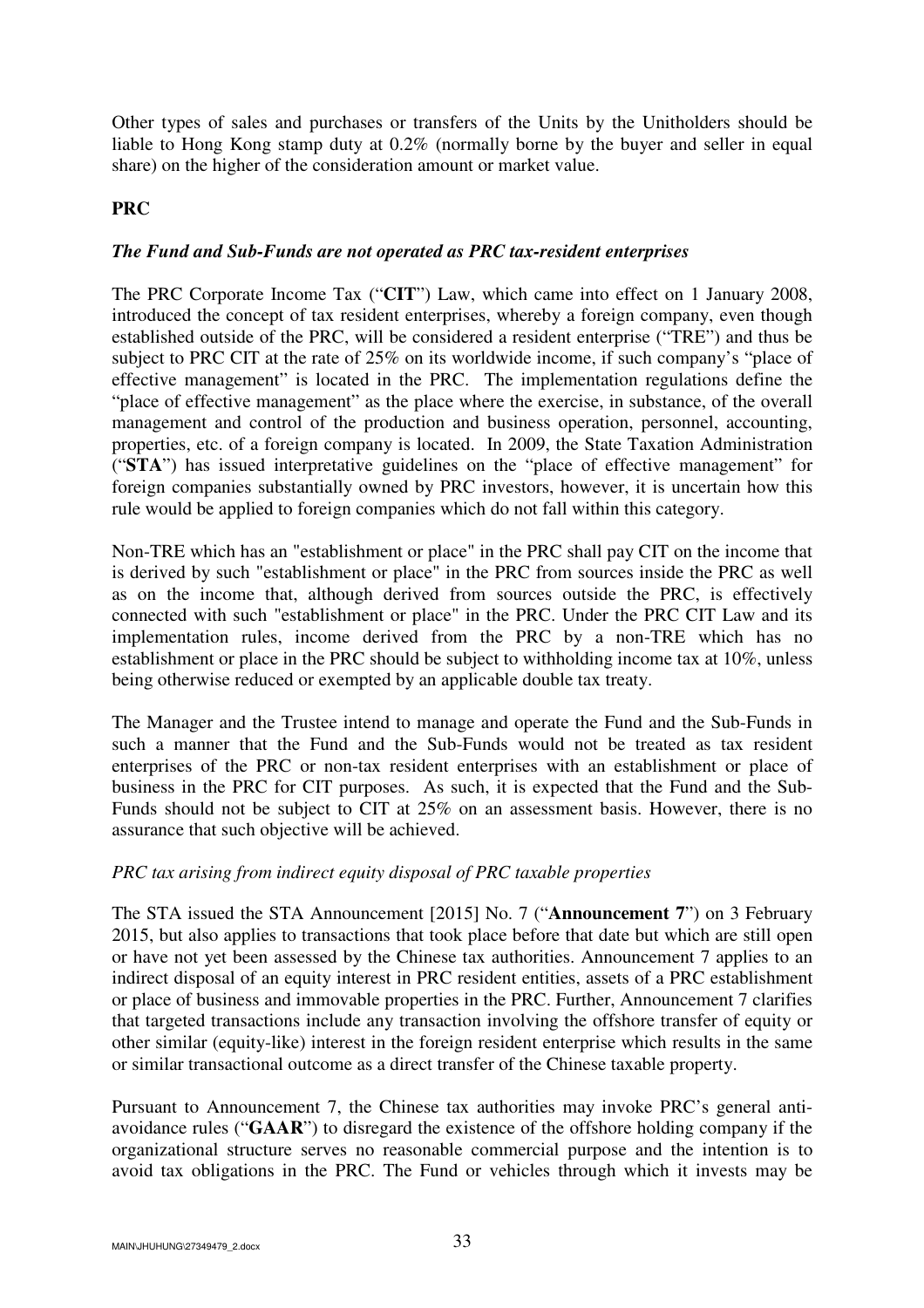required to file tax returns and pay 10% WHT on gains for such indirect disposal of the PRC investee companies to the PRC tax authorities.

# *Tax obligations of the Unitholders*

**Individual Income Tax:** Non-PRC national individual Unitholders should not be subject to Individual Income Tax ("**IIT**") as a result of their investment in the Sub-Fund. There should be no PRC withholding taxes applicable to investment distributions from or gains realised on disposal of Units in the Sub-Fund as such distributions and gains should not be considered to be PRC-sourced (because it is expected that the Sub-Fund will not be operated as a tax resident enterprise of the PRC).

Individual Unitholders who are domiciled in the PRC or non-PRC national individual Unitholders who have resided in the PRC for six consecutive full years will be subject to IIT on investment distributions derived from the Sub-Fund on a receipts basis regardless of the status of the Sub-Fund. PRC tax resident Unitholders should anyhow seek their own tax advice on their tax position with regard to their investment in the Sub-Fund.

**Corporate Income Tax:** Corporate Unitholders who are considered to be non-tax resident enterprises without an establishment or place of business in the PRC should not be subject to CIT as a result of their investment in the Sub-Fund. There should also be no PRC withholding income tax applicable to investment distributions from the Sub-Fund to such Unitholders as such distributions would not be considered to be PRC-sourced (because it is expected that the Sub-Fund will not be a tax resident enterprise of the PRC).

Corporate Unitholders who are considered to be: (i) tax resident enterprises of the PRC; or (ii) non-PRC tax resident enterprises who have an establishment or place of business in the PRC (and where such establishment holds the Units in the Sub-Fund as part of its business) would likely be subject to CIT on investment distributions derived from the Sub-Fund on an accrual basis. PRC tax resident enterprise Unitholders should anyhow seek their own tax advice on their tax position with regard to their investment in the Sub-Fund.

# **FATCA**

# *General Information*

Sections 1471-1474 of the United States Internal Revenue Code of 1986, as amended ("**IRS Code**", commonly known as the Foreign Account Tax Compliance Act or "**FATCA**") imposes a 30% withholding tax on certain payments to an FFI if that FFI is not compliant with FATCA. The Fund and/or its Sub-Funds are likely to be FFIs and thus, subject to FATCA and generally be required to enter into an agreement (an "**FFI Agreement**") with the US Internal Revenue Service ("**US IRS**") under which it will agree to identify its direct or indirect owners who are United States persons ("**US persons**") and report certain information concerning such owners who are US persons to the US IRS.

Beginning on 1 July 2014, the aforementioned withholding tax applies to "withholdable payments" to FFIs. "Withholdable payments" include interest, dividends and other types of income from US sources (such as dividends paid by a US corporation). Beginning on 1 January 2019, this withholding tax is extended to the payment of gross proceeds such as the proceeds received from the sale or disposal of assets that give rise to US sourced dividend or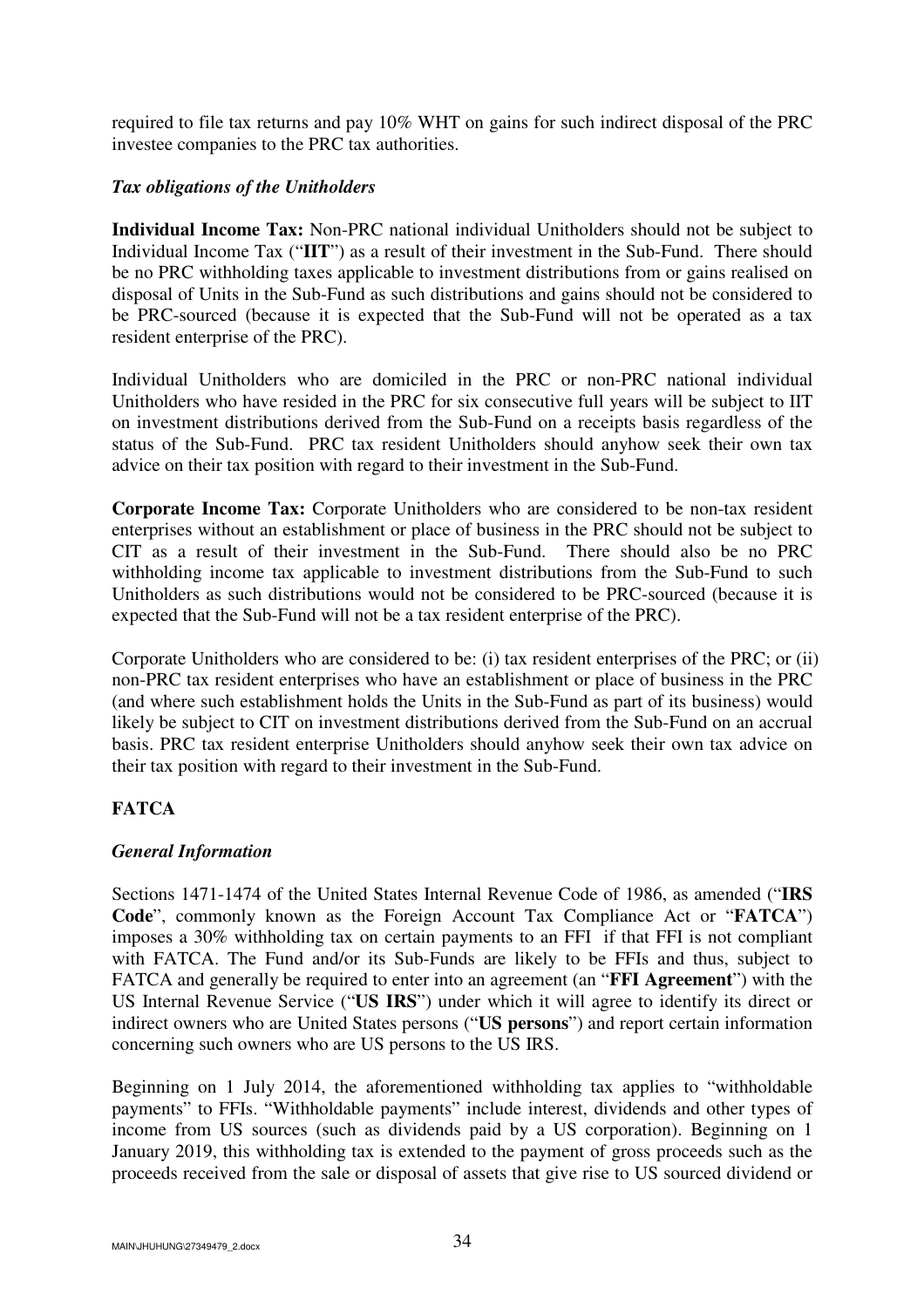interest payments. It is expected that certain non-US sourced payments attributable to amounts that would be subject to FATCA withholding (referred to as "foreign passthru payments") may also be subject to FATCA withholding starting no earlier than 1 January 2019, though the definition of "foreign passthru payment" in the US Treasury Regulations is currently pending.

These FATCA withholding taxes may be imposed on payments to the Fund and/or Sub-Fund unless the Fund and/or Sub-Fund becomes FATCA compliant pursuant to (i) the provisions of FATCA and the relevant regulations, notices and announcements issued thereunder; and/or (ii) where the Fund and/or Sub-Fund is subject to an appropriate Intergovernmental Agreement to improve international tax compliance and to implement FATCA ("IGA"). If an IGA is in place between the US and the jurisdiction where the FFI is domiciled, the FFI will generally be able to apply simpler, less burdensome due diligence and tax information sharing requirements, with generally no FATCA tax withholding if the requirements of that IGA are satisfied.

The Hong Kong government signed an IGA with the US on 13 November 2014 for the implementation of FATCA, adopting a "Model 2" IGA arrangement. Under this "Model 2" IGA arrangement, FFIs in Hong Kong (such as the Sub-Funds) would be required to enter into an FFI Agreement with the US IRS, and register with the US IRS and comply with the terms of an FFI Agreement, as discussed above. Otherwise FFIs will be subject to a 30% withholding tax on relevant US-sourced payments and other "withholdable payments" paid to them. The Hong Kong and the US IGA established a framework of enabling relevant financial institutions in Hong Kong to seek consent for disclosure from US investors, and to report relevant tax information of such investors to the US IRS. This model of IGA will be supplemented by the operation of a tax information exchange agreement. Thus, the application of the withholding rules and the information that may be required to be reported and disclosed are subject to change.

However, it is expected that FFIs in Hong Kong (such as the Sub-Funds) complying with the terms of an FFI Agreement (i) will generally not be subject to the above described 30% withholding tax; and (ii) will generally not be required to withhold tax on payments to "nonconsenting US accounts" (i.e. certain accounts of which the Unitholders do not consent to FATCA reporting and disclosure to the US IRS), but may be required to withhold tax on withholdable payments made to non-compliant FFIs.

# *FATCA Registration Status*

As of the date hereof, the Sub-Fund established as at the date hereof (i.e. Taiping Investment Fund - Taiping Greater China New Momentum Equity Fund) has registered with the US IRS as a reporting FFI and has obtained a global intermediary identification number.

# *Impact on the Sub-Funds and Unitholders*

Unitholders will be required to furnish appropriate documentation certifying as to their US or non-US tax status, together with such additional tax information as the Manager or its agents may from time to time request.

Each Unitholder shall also be required to: (a) inform the Fund, the Sub-Funds, the Manager or its agents as soon as possible of any change in any information provided in relation to its

MAIN\JHUHUNG\27349479\_2.docx  $35$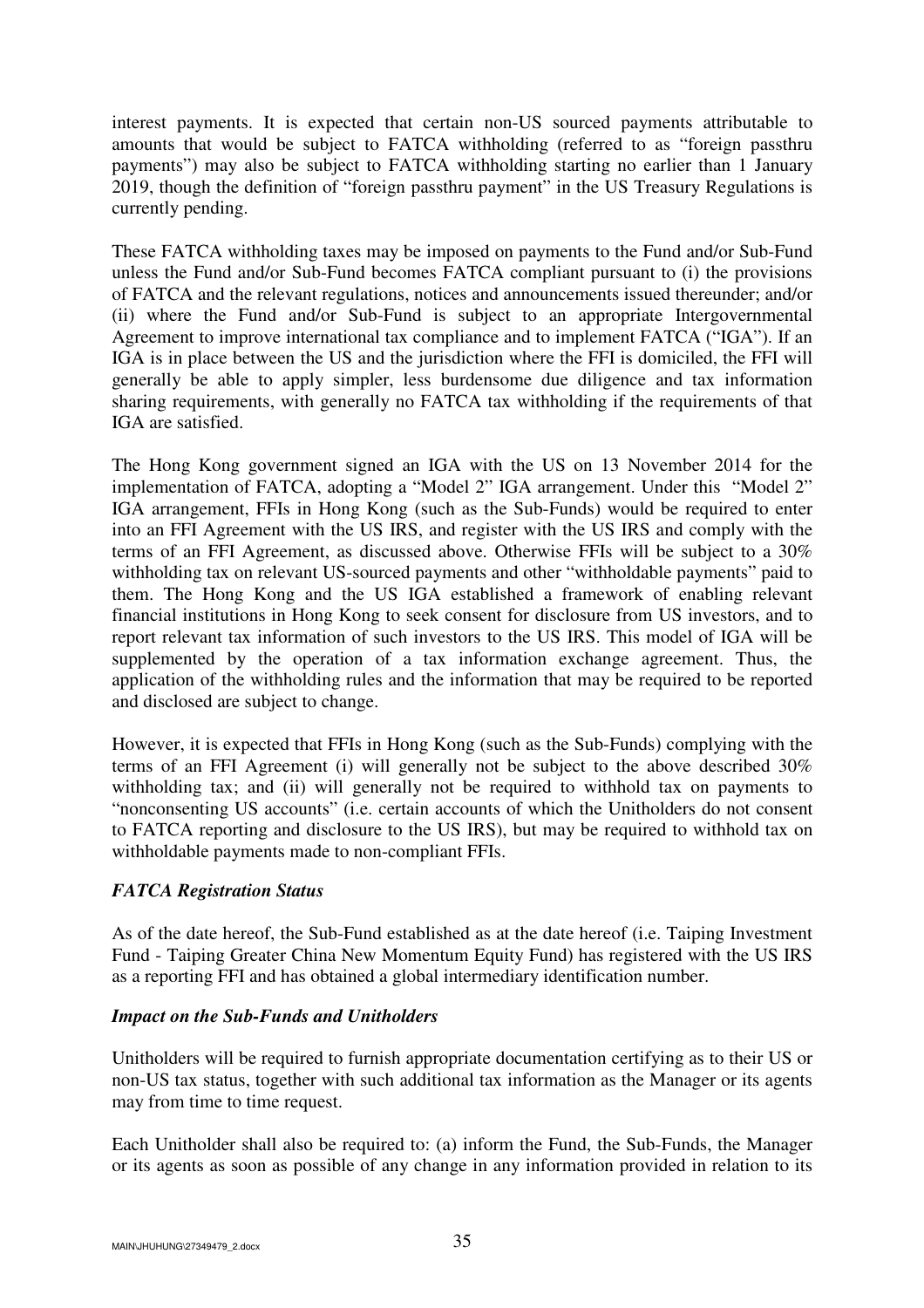US or non-US tax status (including any circumstances that would result in a change in the taxpayer status of such Unitholder); and (b) subject to the Unitholder's express consent, waive any and all rights of such Unitholder under any relevant law or regulation in any applicable jurisdiction that would prevent the Fund, the Sub-Funds, the Manager or its agents from meeting applicable regulatory and legal requirements.

In the event a Unitholder does not provide the requested information and/or documentation, whether or not that actually leads to compliance failures by the Fund and/or the relevant Sub-Fund, or a risk of the Fund and/or the relevant Sub-Fund being subject to withholding tax under FATCA, the Fund, the Sub-Funds, the Manager or its agents may, and acting in good faith and on reasonable grounds as permitted under applicable laws and regulations (i) report the relevant information of such Unitholder to the US IRS (subject to applicable laws or regulations in Hong Kong); (ii) exercise its right to request a transfer of Units to another person or to compulsorily redeem the Units held by such Unitholder; and/or (iii) bring legal action against such Unitholder for losses suffered by the Fund and/or the relevant Sub-Fund, if such Unitholder is certified with respect to its US tax status or fails to provide any information requested.

Nothing in this section constitutes or purports to constitute tax advice and a Unitholder should not rely on any information set out in this section for the purposes of making any investment decision, tax decision or otherwise. Investors should consult their own tax advisors regarding the FATCA requirements, possible implications and related tax consequences with respect to their own situation. In particular, investors who hold their Units through intermediaries should confirm the FATCA compliance status of those intermediaries to ensure that they do not suffer FATCA withholding tax on their investment returns.

Although the Fund and the Sub-Funds will attempt to satisfy any obligations imposed on them to avoid the imposition of the FATCA withholding tax, no assurance can be given that the Fund and the Sub-Funds will be able to satisfy these obligations. If the Fund or any Sub-Fund becomes subject to a withholding tax as a result of the FATCA regime, the value of the Units held by Unitholders may suffer material losses.

# **Automatic Exchange of Financial Account Information**

The Inland Revenue (Amendment) (No.3) Ordinance 2016 (the "**Ordinance**") came into force on 30 June 2016. This is the legislative framework for the implementation in Hong Kong of the Automatic Exchange of Financial Account Information in Tax Matters ("**AEOI**"). The AEOI requires financial institutions ("**FI**") in Hong Kong to collect information relating to non-Hong Kong tax residents holding accounts with the FIs, and report such information to the Hong Kong Inland Revenue Department ("**IRD**"). The information will be further exchanged with the jurisdiction(s) in which that account holder is a tax resident. Generally, tax information will be exchanged only with jurisdictions with which Hong Kong has a Competent Authority Agreement ("**CAA**"); however, the Fund, the Sub-Funds and/or their agents may further collect information relating to residents of other jurisdictions.

The Fund and the Sub-Funds are required to comply with the requirements of AEOI as implemented by Hong Kong, which means that the Fund, each Sub-Fund and/or its agents shall collect and provide to the Hong Kong Inland Revenue Department ("**IRD**") tax information relating to Unitholders and prospective investors.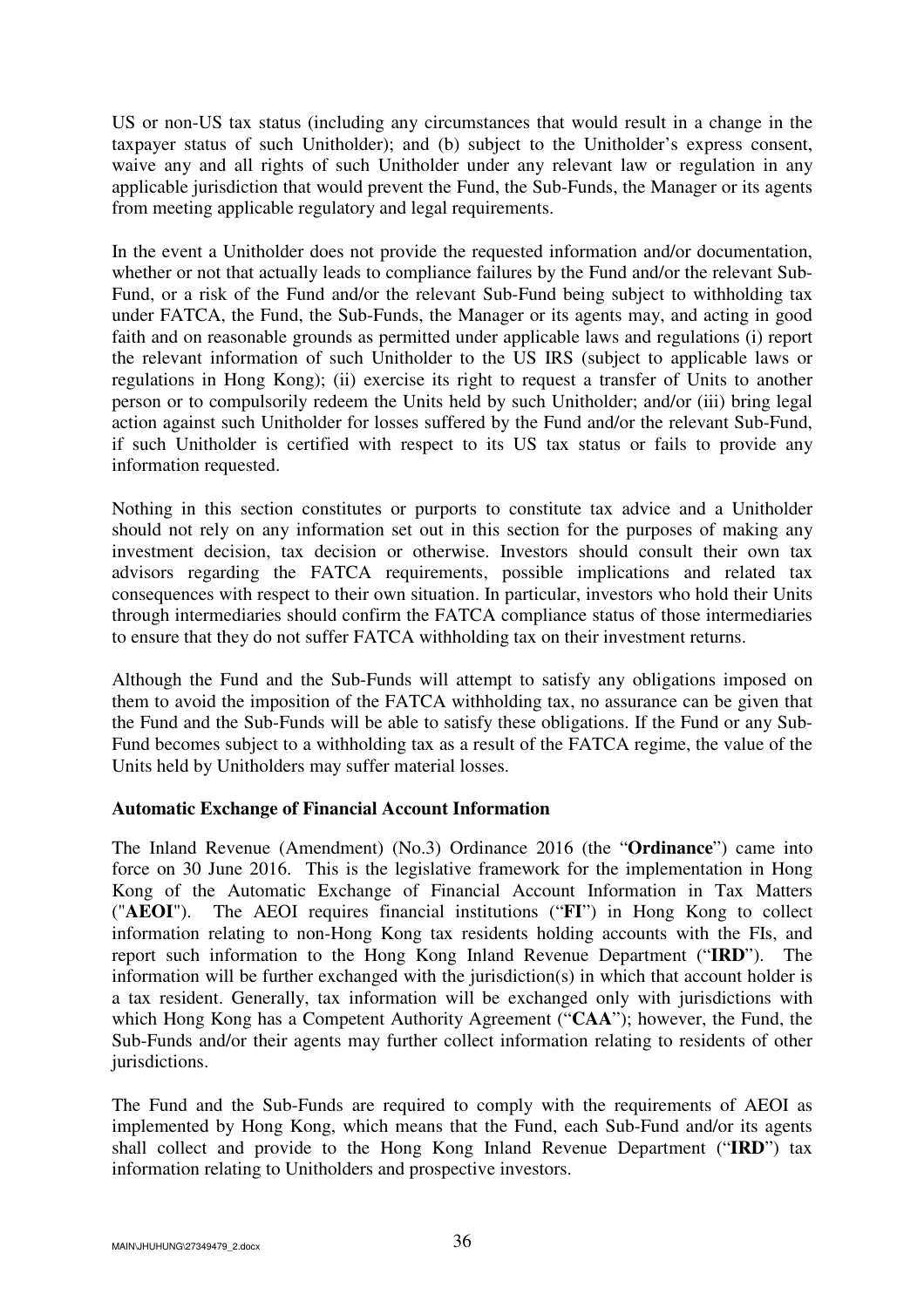The AEOI rules as implemented by Hong Kong require the Fund to, amongst other things: (i) register the Fund's status as a "Reporting Financial Institution" with the IRD; (ii) conduct due diligence on its accounts (i.e., Unitholders) to identify whether any such accounts are considered "Reportable Accounts" for AEOI purposes"; and (iii) report to the IRD information on such Reportable Accounts. The IRD is expected on an annual basis to transmit the information reported to it to the government authorities of the relevant jurisdictions with which Hong Kong has signed a CAA. Broadly, AEOI contemplates that Hong Kong FIs should report on: (i) individuals or entities that are tax resident in a jurisdiction with which Hong Kong has signed a CAA; and (ii) certain entities controlled by individuals who are tax resident in such other jurisdiction. Under the Ordinance, details of Unitholders, including but not limited to their name, place of birth, address, jurisdiction of residence, tax identification number or its functional equivalent, account details, account balance/value, and income or sale or redemption proceeds, may be reported to the IRD and subsequently exchanged with government authorities in the relevant jurisdictions of tax residence.

By investing in the Fund and the Sub-Funds and/or continuing to invest in the Fund and the Sub-Funds, Unitholders acknowledge that they may be required to provide additional information to the Fund, the Sub-Funds, the Manager and/or agents of the Fund and the Sub-Funds in order for the Fund and the Sub-Funds to comply with AEOI. The Unitholder's information (and information on beneficial owners, beneficiaries, direct or indirect shareholders or other persons associated with such Unitholders that are not natural persons), may be communicated by the IRD to government authorities in other jurisdictions.

Each Unitholder and prospective investor should consult its own professional advisor(s) on the administrative and substantive implications of AEOI on its current or proposed investment in the Fund and the Sub-Funds.

**The foregoing is a summary of some of the important tax rules and considerations affecting the Unitholders, the Fund and/or the Sub-Funds and the Fund and/or the Sub-Funds' proposed operations and does not purport to be a complete analysis of all relevant tax rules and considerations, nor does it purport to be a comprehensive coverage of all potential tax risks inherent in purchasing or holding Units in the Fund and/or the Sub-Funds. Prospective investors in the Fund and/or the Sub-Funds are urged to consult their own tax advisers on the tax consequences to them of acquiring, holding, realising, transferring or redeeming Units in the Fund and/or the Sub-Funds under the relevant laws of the jurisdictions to which they are subject, including any exchange control requirements. These consequences, including the availability of, and the value of, tax relief to Unitholders will vary with the law and practice of the Unitholders' country of citizenship, residence, domicile or incorporation and their personal circumstances.** 

### **FINANCIAL REPORTS**

The Fund's and each Sub-Fund's financial year end is on the Accounting Date in each year. The audited annual report of the Fund should also cover the following: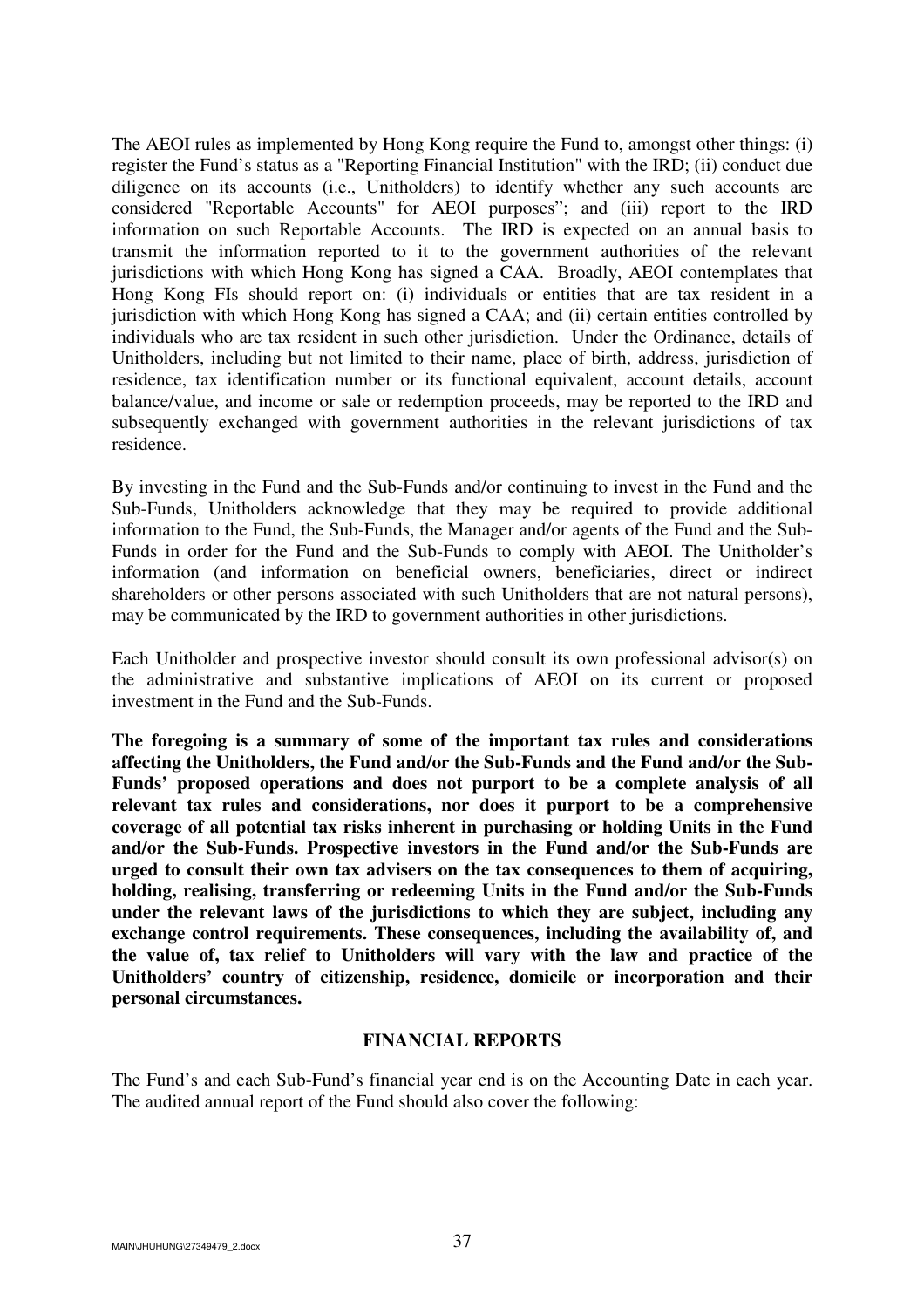- (i) the auditor's opinion as to whether the financial reports prepared for the relevant Accounting Period have been properly prepared in accordance with the relevant provisions of the Trust Deed and the Code;
- (ii) the auditor's opinion as to whether a true and fair view is given of the disposition of the Fund and of the transactions of the Fund as at the end of the relevant Accounting Period;
- (iii) the fact that, in the auditor's opinion, proper books and records have not been kept by the Fund and/or the financial reports prepared are not in agreement with the Fund's books and records (if applicable);
- (iv) the fact that the auditor has failed to obtain all the information and explanations which, to the best of the auditor's knowledge and belief, are necessary for the purposes of the audit (if applicable); and
- (v) a description of the amount reserved on account of taxes (which may be payable by a Sub-Fund to any tax authorities (including, for the avoidance of doubt, the PRC tax authorities) in respect of a Sub-Fund's investments) from assets of the relevant Sub-Fund.

English audited annual report will be available to Unitholders as soon as possible, and in any event within four months, after the end of the financial year.

Unaudited interim reports will also be available to Unitholders within two months after 30 June in each year. Such reports contain a statement of the Net Asset Value of the Sub-Fund and of the investments comprising its portfolio.

As an alternative to the distribution of printed audited annual reports and unaudited interim reports, the Manager will notify Unitholders where the audited annual reports and unaudited interim reports (in English only) can be obtained (in printed and electronic forms) within the aforesaid time frame. Once issued, the English audited annual reports and unaudited interim reports will be available for inspection at the Manager's office free of charge during normal working hours.

To the extent the Fund's valuation policy deviates from IFRS, the Manager may make necessary adjustments in the accounts of the Fund for the accounts to be in compliance with IFRS and will include in the Fund's annual accounts a reconciliation note to reconcile values arrived at by applying the Fund's valuation rules.

# **PUBLICATION OF PRICES**

The Net Asset Value per Unit of the Sub-Fund will be published on each Dealing Day on the website http://www.tpahk.cntaiping.com. This website has not been reviewed by the SFC. The prices will be expressed exclusive of any subscription fee or redemption fee which may be payable on subscription or redemption.

# **VOTING RIGHTS**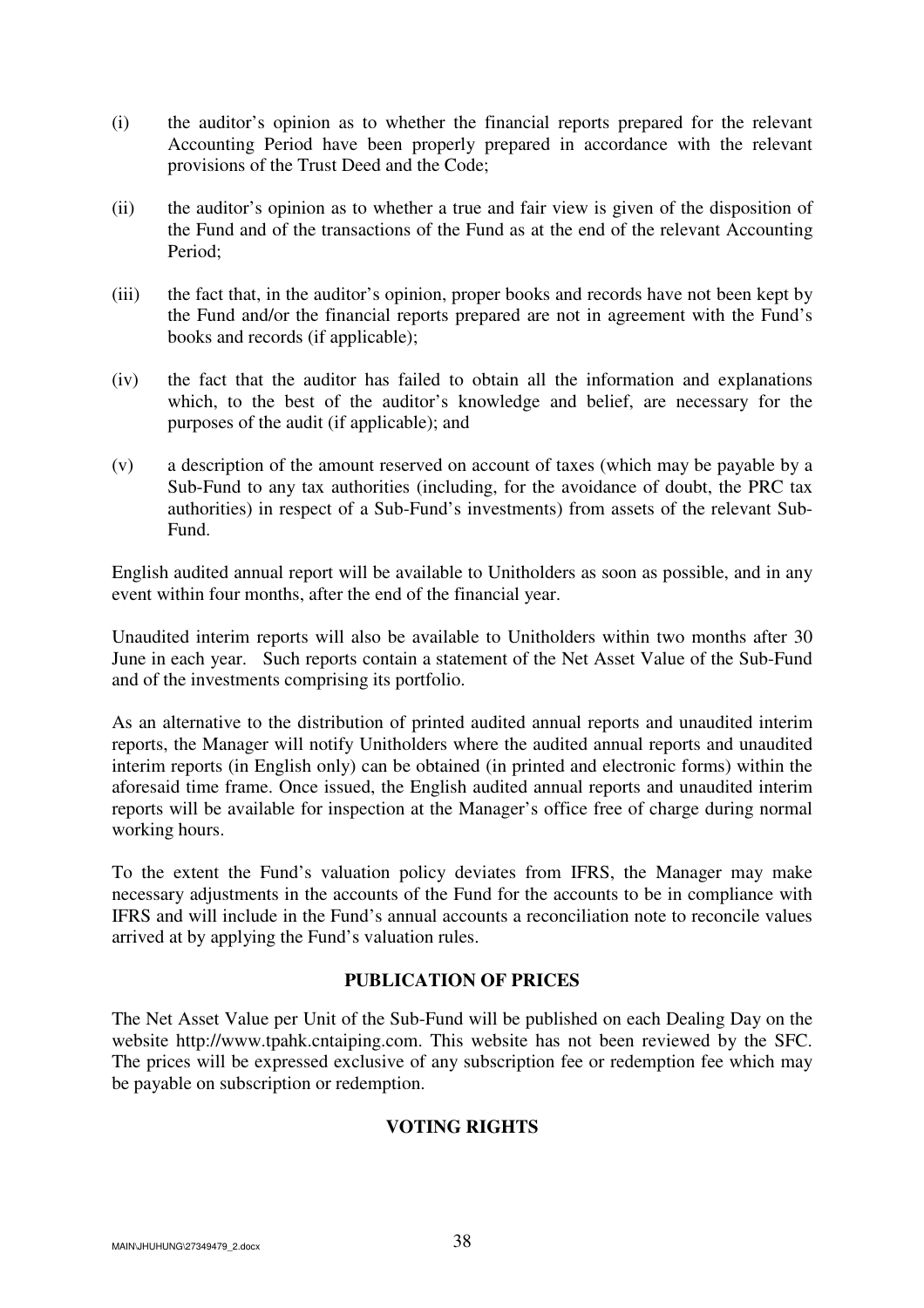Either the Manager or the Trustee may convene meetings of Unitholders. In addition, Unitholders of 10% or more in value of the Units in issue may require a meeting to be convened. Unitholders will be given not less than 21 days' notice of any meeting. If a situation gives rise to potential conflicts of interest between different classes of Unitholders, class meetings will be held in accordance with the provisions of the Trust Deed.

The quorum for all meetings is Unitholders present in person or by proxy representing 10% of the Units for the time being in issue except for the purpose of passing an Extraordinary Resolution. At any meeting an Ordinary Resolution or an Extraordinary Resolution put to the vote of the meeting shall be decided on a show of hands unless a poll is (before or on the declaration of the result of the show of hands) demanded by the chairman or by one or more Unitholders present in person or by proxy. Unless a poll is demanded, a declaration by the chairman that the resolution has been carried or carried unanimously or by a particular majority or lost shall be conclusive evidence of the fact without proof of the number or proportion of the votes recorded in favour of or against such resolution.

The quorum for passing an Extraordinary Resolution is Unitholders present in person or by proxy representing 25% or more of the Units in issue. If a quorum is not present within half an hour from the appointed meeting time, the meeting will be adjourned for not less than 15 days. In the case of an adjourned meeting of which separate notice will be given, such Unitholders as are present in person or by proxy will form a quorum. Every individual Unitholder present in person, by proxy or by representative has one vote for every Unit of which he is the holder. In the case of joint Unitholders the senior of those who tenders a vote (in person or by proxy) will be accepted and seniority is determined by the order in which the names appear on the register of Unitholders.

An Extraordinary General Meeting should be called for the following purposes:

- (i) to modify, alter or add to the Trust Deed;
- (ii) to terminate the Fund in accordance with the Trust Deed;
- (iii) to increase the maximum fees paid to the Manager and/or the Trustee; or
- (iv) to impose other types of fees.

The Trustee, the Manager and their connected persons are prohibited from voting their beneficially owned Units at, or counted in the quorum for, a meeting at which they have a material interest in the business to be contracted by the Fund and/or the Sub-Fund.

# **TRANSFER OF UNITS**

Subject as provided below, Units may be transferred by an instrument in writing in common form signed by (or, in the case of a body corporate, signed on behalf of or sealed by) the transferor and the transferee. The duly stamped, with adequate stamp duty affixed, instrument of transfer, any necessary declarations, other documents that may be required by the Manager, the Trustee or the Registrar or in consequence of any legislation (including any anti-money laundering legislation) shall be left with the Registrar for registration. The transferor will be deemed to remain the holder of the Units transferred until the name of the transferee is entered in the register of Unitholders in respect of such Units.

# **TRUST DEED**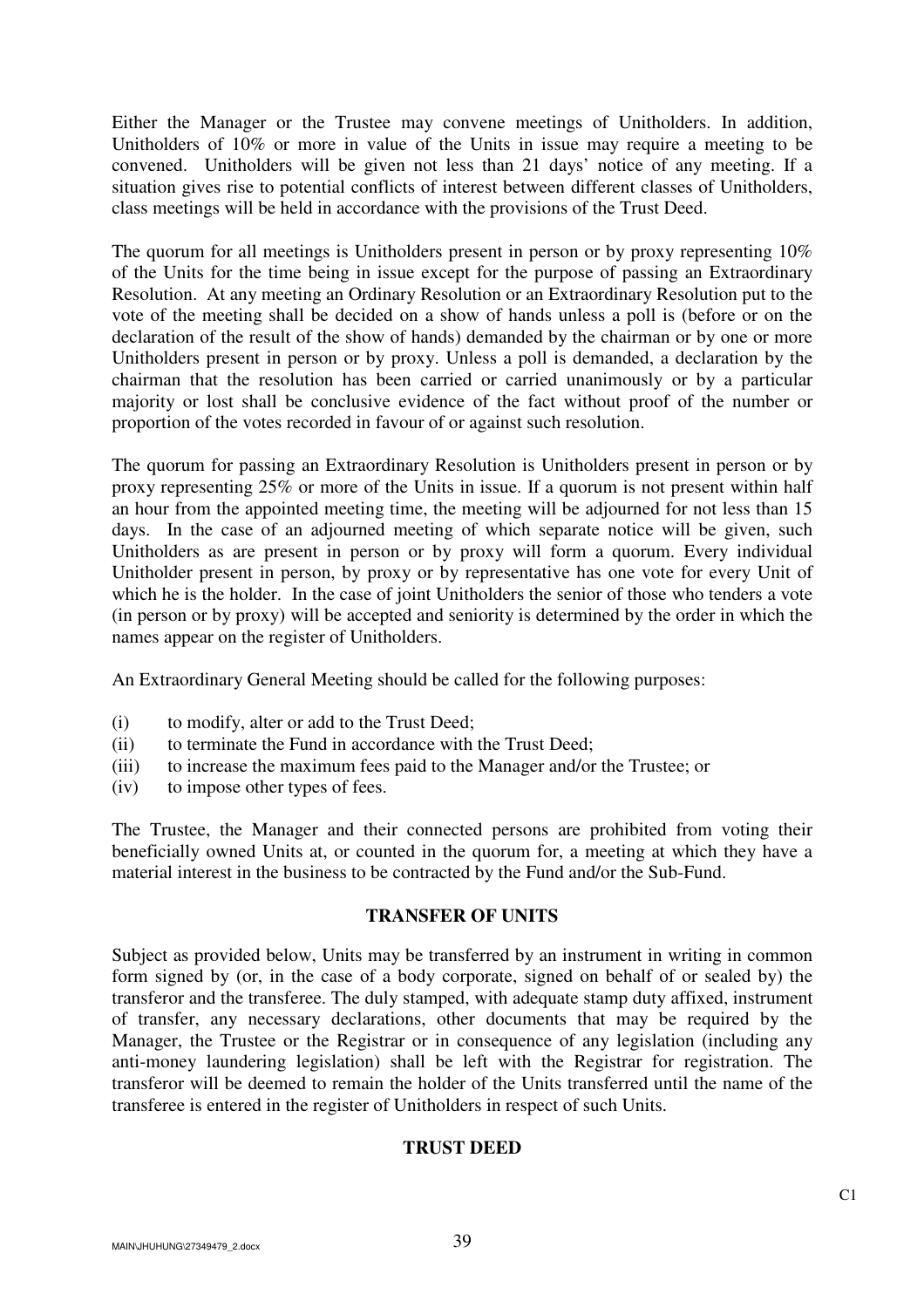The Fund was established by a Trust Deed dated 17 March 2009 made between Hai Tong Asset Management (HK) Limited as the manager and HSBC Trustee (Cayman) Limited as the trustee and as amended from time to time. With effect from 15 December 2014, Hai Tong Asset Management (HK) Limited retired from its role as manager and has been replaced by Taiping Assets Management (HK) Company Limited as the Manager. With effect from 30 April 2016, HSBC Trustee (Cayman) Limited retired from its role as trustee and has been replaced by HSBC Institutional Trust Services (Asia) Limited as the trustee. With effect from 1 January 2017, the Trustee was appointed as trustee in place of HSBC Institutional Trust Services (Asia) Limited.

The Trust Deed contains provisions for:

- the indemnification of the Manager and the Trustee in certain circumstances in the absence of any fraud, bad faith, negligence, default or breach of duty or trust on the part of the Manager or the Trustee (as the case may be);
- the exculpation of liability of the Manager and the Trustee in certain circumstances, and generally for anything done in good faith under the provisions of the Trust Deed in the absence of fraud, bad faith, willful default or negligence on the part of the Manager or the Trustee (as the case may be); and
- the circumstances as to when the removal and retirement of the Trustee and Manager may be effected.

Although the Trust Deed contains provisions for the indemnification of the Manager and the Trustee in certain circumstances, nothing in the Trust Deed may provide that the Trustee, the Manager and the directors of the Trustee and the Manager can be exempted from any liability to Unitholders imposed under the laws of Hong Kong for breaches of trust through fraud or negligence, nor may they be indemnified against such liability by Unitholders or at Unitholders' expense.

Unitholders and applicants are advised to consult the terms of the Trust Deed. If there is a conflict between any of the provisions of this Explanatory Memorandum and the Trust Deed, the provisions of the Trust Deed will prevail.

Copies of the current Trust Deed may be obtained from the Manager at a cost of HK\$300 each and may be inspected during normal working hours at the offices of the Manager free of charge.

# **REMOVAL AND RETIREMENT OF THE TRUSTEE AND THE MANAGER**

# **The Trustee**

Subject to the prior approval of the SFC:

1. The Trustee may retire voluntarily if a new trustee has been appointed by the Manager and adequate arrangements have been made for the new trustee to assume the responsibility for administration of the Fund and for the Trustee's interest in the Fund (if any) to be transferred to the new trustee; and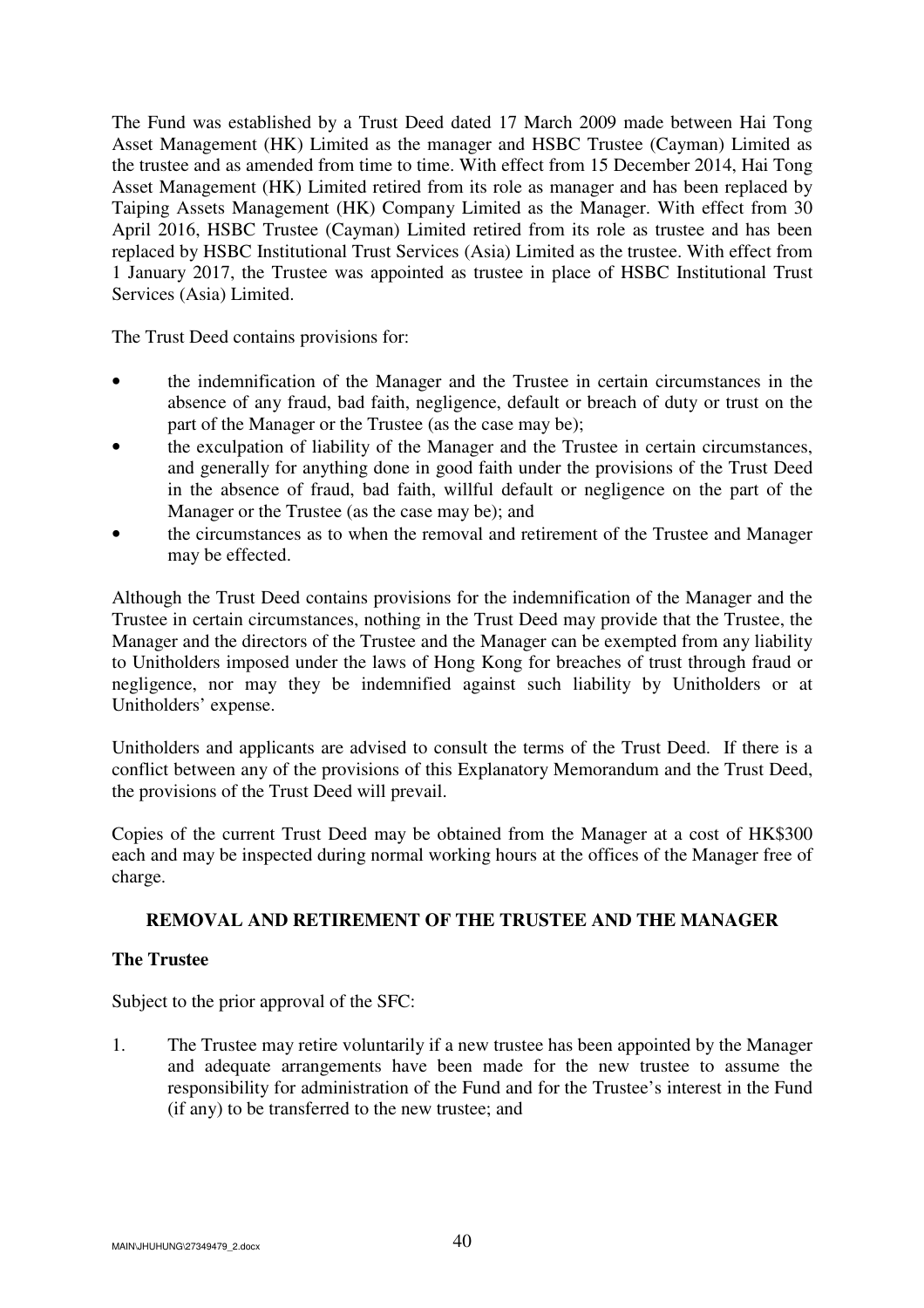2. The Manager may remove the Trustee by giving not less than 3 months' prior notice in writing to the Trustee and appoint any other qualified company to act as the trustee of the Fund.

## **The Manager**

Subject to the prior approval of the SFC, the Manager may, by written notice, be subject to removal by the Trustee if:

- 1. the Manager commences liquidation or has gone into receivership; or
- 2. the Trustee gives not less than 6 months' prior written notice to the Manager stating that for good and sufficient reason a change of the Manager is in the interest of the Unitholders; or
- 3. the Unitholders representing at least 50% in value of the Units outstanding (excluding those held or deemed to be held by the Manager) deliver to the Trustee a written request to dismiss the Manager and the Trustee provides not less than 6 months' prior written notice to the Manager.

If the SFC withdraws the authorisation of the Manager to act as investment manager of the Fund, the Manager's appointment under the Fund will terminate as at the date on which the SFC's withdrawal becomes effective.

Apart from the above, if the Manager considers that it is in the best interests of investors, it may also retire voluntarily in favour of some other qualified company approved by the Trustee and the SFC.

### **MODIFICATION OF TRUST DEED**

Subject to the prior approval of the SFC, the Trustee and the Manager may agree to modify the Trust Deed by supplemental deed provided that in the opinion of the Trustee such modification:

- (i) is not materially prejudicial to the interests of Unitholders, does not operate to release to any material extent, the Trustee, the Manager or any other person from any responsibility to the Unitholders and (with the exception of the costs of preparing and executing the relevant supplemental deed) does not increase the costs and charges payable out of the assets of the Fund; or
- (ii) is necessary or desirable in order to comply with any fiscal or other statutory or regulatory or official requirements; or
- (iii) is made to correct a manifest error.

Unitholders must approve by Extraordinary Resolution all other modifications to the Trust Deed involving any material changes.

For the avoidance of doubt, and notwithstanding the above, the approval of an Extraordinary Resolution is not required when a new Sub-Fund is established by the Trustee and the Manager.

 $\mu$ MAIN\JHUHUNG\27349479\_2.docx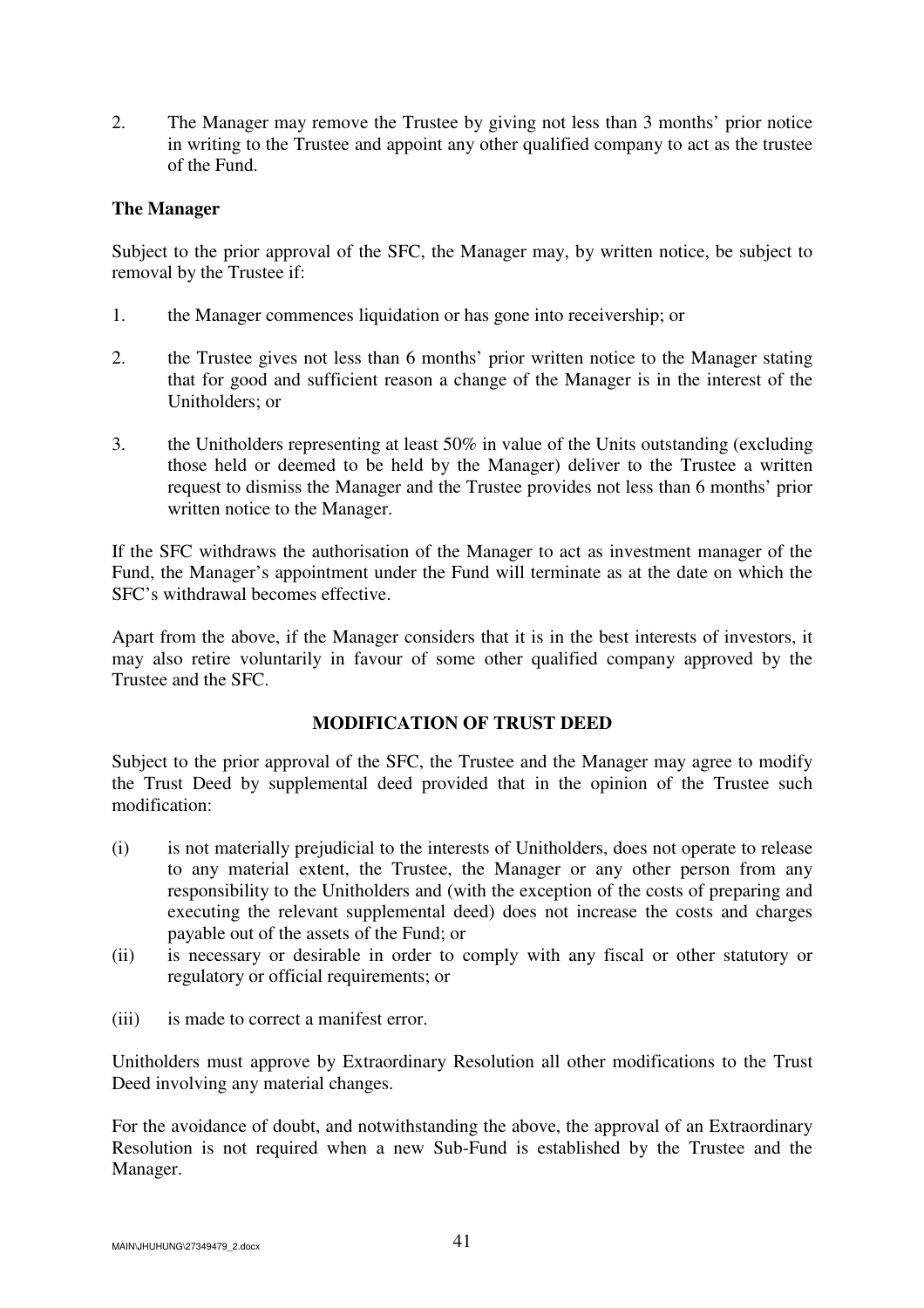#### **TERMINATION OF THE FUND OR ANY SUB-FUND**

The Fund will continue for a period of 80 years from the date of the Trust Deed or until it is terminated in one of the ways set out below.

The Trustee may terminate the Fund by notice in writing to the Manager in the following events, namely if:

- (a) within 30 days of the Manager leaving office and no new manager is appointed; or
- (b) if in the opinion of the Trustee, the Manager is incapable of performing or fails to perform its duties satisfactorily; or
- (c) if the Manager goes into liquidation (except a voluntary liquidation for the purposes of reconstruction or amalgamation when so approved in writing by the Trustee) or if a receiver is appointed over any of the assets of the Manager and not discharged within 60 days; or
- (d) if the Trustee desires to retire and the Manager fails to find a new trustee qualified to act as trustee in the place of the retiring Trustee within 3 months from the date of retirement of the Trustee; or
- (e) if it becomes illegal or, in the opinion of the Trustee, impracticable or inadvisable to continue the Fund.

The Trustee may also terminate the Fund if any law is passed that makes it illegal, or in the opinion of the Trustee, impracticable or inadvisable to continue the Fund.

The Manager may terminate the Fund or any Sub-Fund:

- (a) if, in relation to the Fund, the Net Asset Value of the Fund is less than HK\$39,000,000 or the equivalent in US dollars or other currencies over 12 consecutive calendar months, and Unitholders of the Fund pass an Extraordinary Resolution approving the termination of the Fund in such circumstances; or
- (b) if, in relation to any Sub-Fund, the average Net Asset Value of the Units outstanding in respect of such Sub-Fund is less than HK\$39,000,000 or the equivalent in US dollars or other currencies over 12 consecutive calendar months; or
- (c) if any law is passed that makes it illegal or, in the opinion of the Manager, impracticable or inadvisable, in consultation with the SFC to continue the Fund or such Sub-Fund; or
- (d) if the Fund and/or any Sub-Fund (as the case may be) ceases to be authorised or otherwise officially approved by the SFC.

Not less than three months' notice of any termination will be given to the Trustee and the Unitholders. Such notice will be submitted to the SFC for prior approval and will contain the

MAIN\JHUHUNG\27349479\_2.docx  $42$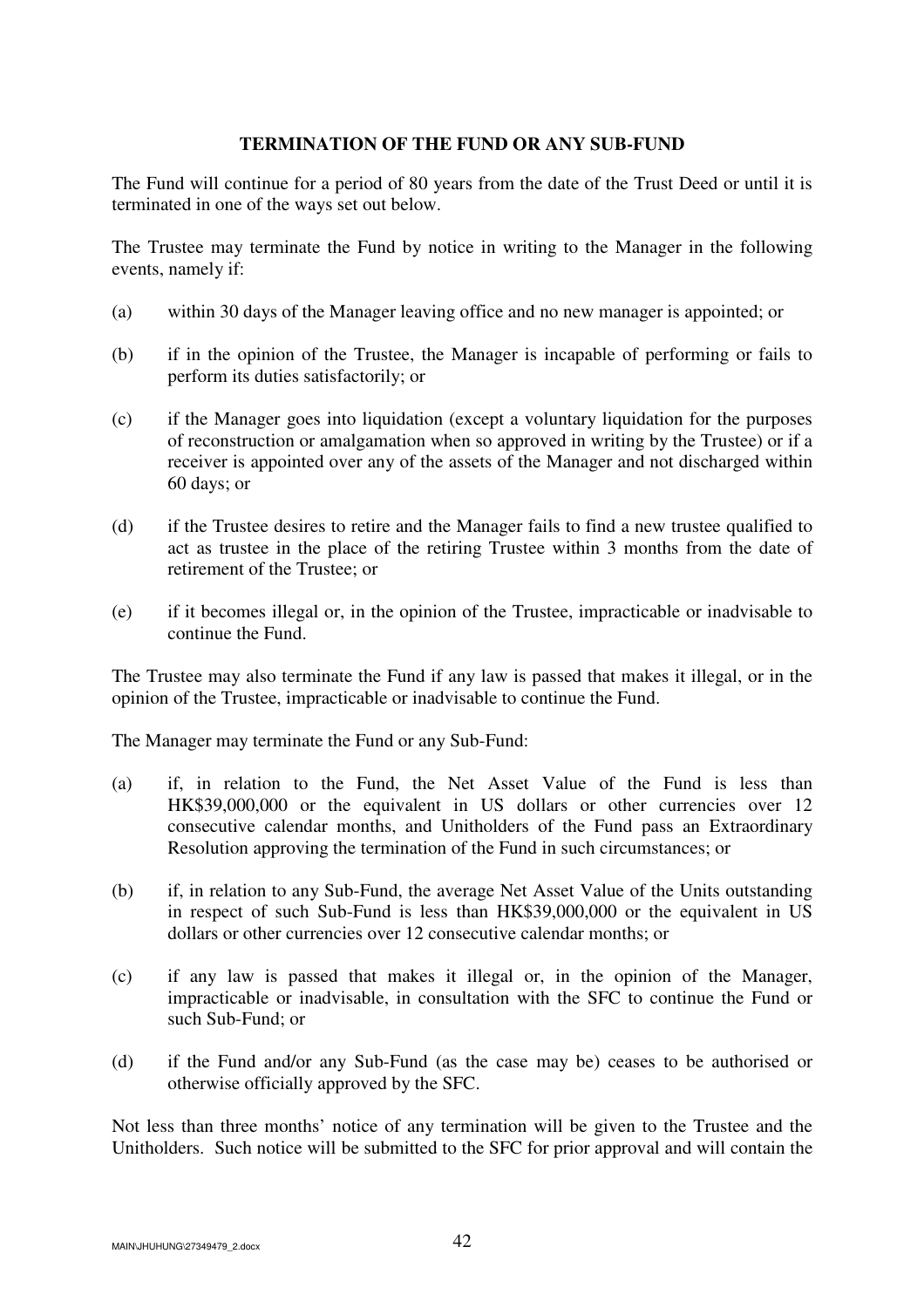reasons for the termination, alternatives available to Unitholders and the expected costs involved.

Further, at any time the Unitholders of any Sub-Fund may authorise termination of such Sub-Fund by Extraordinary Resolution.

Upon termination of a Sub-Fund, the Manager shall redeem all the assets then comprised in the Sub-Fund or such part of the Sub-Fund as the Manager thinks fit. The Trustee shall from time to time, in relation to such Sub-Fund, distribute to the Unitholders of the Sub-Fund in proportion to their respective holdings of such Units, all net cash proceeds derived from the redemption of Units in the Sub-Fund in an orderly manner, in accordance with the provisions set out in the Trust Deed.

Any unclaimed proceeds or other cash held by the Trustee upon termination of a Sub-Fund may at the expiration of twelve months from the date upon which the same were payable be paid into court subject to the right of the Trustee to deduct therefrom any expenses it may incur in making such payment.

# **CERTIFICATION FOR COMPLIANCE WITH FATCA OR OTHER APPLICABLE LAWS**

Each investor (i) shall be required to, upon demand by the Trustee or the Manager, provide any form, certification or other information reasonably requested by and acceptable to the Trustee or the Manager that is necessary for the Fund or a Sub-Fund (A) to prevent withholding (including, without limitation, any withholding taxes required under FATCA) or qualify for a reduced rate of withholding or backup withholding in any jurisdiction from or through which the Fund or the relevant Sub-Fund receives payments and/or (B) to satisfy reporting or other obligations under the IRS Code and the United States Treasury Regulations promulgated under the IRS Code, or to satisfy any obligations relating to any applicable law, regulation or any agreement with any tax or fiscal authority in any jurisdiction (ii) will update or replace such form, certification or other information in accordance with its terms or subsequent amendments or when such form, certificate or other information is no longer accurate, and (iii) will otherwise comply with any reporting obligations imposed by the United States, Hong Kong or any other jurisdiction (including under AEOI), including reporting obligations that may be imposed by future legislation.

For the purposes herein, "**AEOI**" means:

- (a) FATCA;
- (b) the OECD Standard for Automatic Exchange of Financial Account Information in Tax Matters – the Common Reporting Standard (the "**CRS**") and any associated guidance;
- (c) any intergovernmental agreement, treaty, regulation, guidance, standard or other agreement between the Hong Kong government (or any government body in Hong Kong) and any other jurisdiction (including any government bodies in such jurisdiction), entered into in order to comply with, facilitate, supplement or implement the legislation, regulations, guidance or standards described in sub-clauses (a) and (b) above; and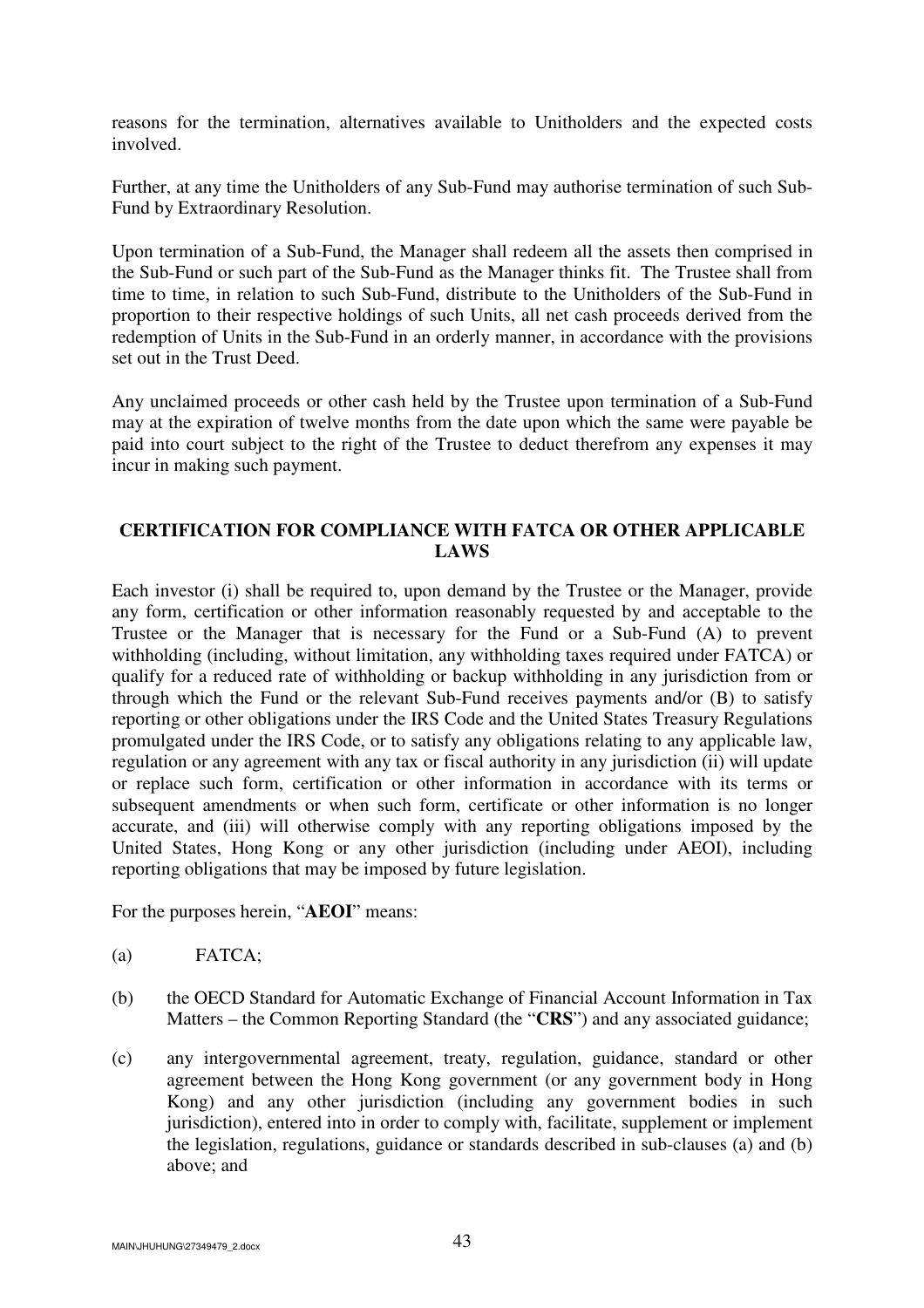(d) any legislation, regulations or guidance in Hong Kong that give effect to the matters outlined in the preceding sub-clauses (a) to (c) above.

## **DOCUMENTS AVAILABLE FOR INSPECTION**

Copies of the Trust Deed and the latest annual and interim reports (if any) are available for inspection free of charge at any time during normal business hours on any day (excluding Saturdays, Sundays and public holidays) at the offices of the Manager at Unit 1-2, 19th Floor, No. 18 King Wah Road, Hong Kong. Copies of the Trust Deed can be purchased from the Manager on payment of a reasonable fee.

## **ANTI-MONEY LAUNDERING REGULATIONS**

As part of the Trustee and the Manager's responsibility for the prevention of money laundering, the Trustee and/or the Manager (including its affiliates, subsidiaries or associates) require a detailed verification of an investor's identity and the source of payment of application monies. Depending on the circumstances of each application, a detailed verification might not be required where:

- (a) the applicant makes the payment from an account held in the applicant's name at recognised financial institution; or
- (b) the application is made through a recognised intermediary.

These exceptions will only apply if the financial institution or intermediary referred to above is within a country recognised as having sufficient anti-money laundering regulations. The Trustee and the Manager nevertheless reserve the right to request such information as is necessary to verify the identity of an applicant and the source of payment. In the event of delay or failure by the applicant to produce any information required for verification purposes, the Manager or the Trustee may refuse to accept the application and the subscription monies relating thereto and refuse to pay any redemption proceeds if an applicant for Units delays in producing or fails to produce any information required for the purposes of verification of identity or source of fund.

## **CONFLICTS OF INTEREST**

The Manager and the Trustee may from time to time act as trustee, administrator, registrar, manager, custodian, investment manager or investment adviser, representative or otherwise as may be required from time to time in relation to, or be otherwise involved in or with, other funds and clients that have similar investment objectives to those of any Sub-Fund. It is, therefore, possible that any of them may, in the course of business, have potential conflicts of interest with the Fund. Each will, at all times, have regard in such event to its obligations to the Fund and will endeavour to ensure that such conflicts are resolved fairly. In any event, the Manager will ensure that all investment opportunities will be fairly allocated.

# **FACSIMILE OR ELECTRONIC INSTRUCTIONS**

If investors choose to send the instructions for an application or a request for subscription, redemption or conversion by facsimile or such other electronic means, investors may be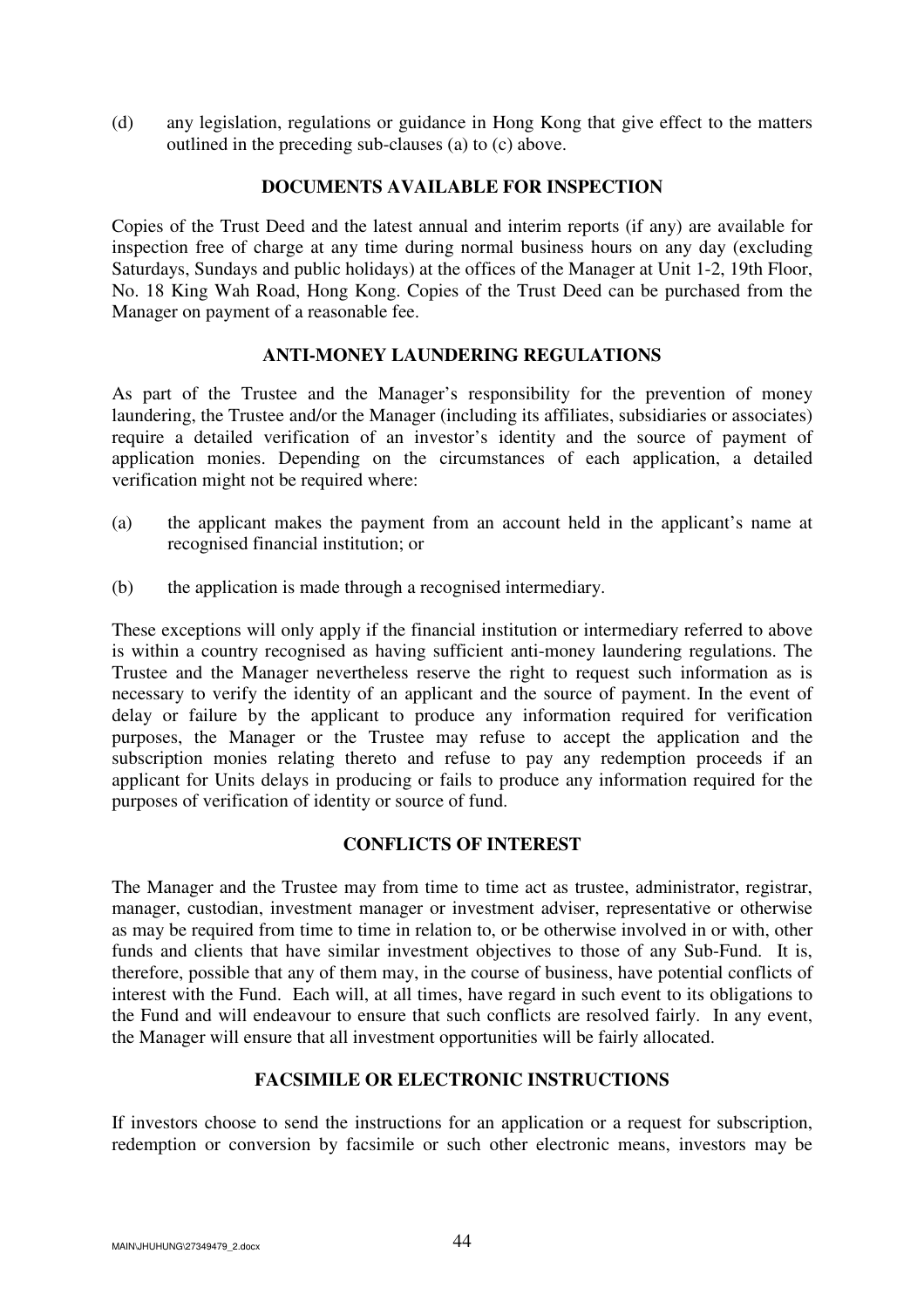required first to provide to the Manager and the Registrar an original indemnity relating to fax or transmission via such other electronic means in the application or request.

The Manager or the Registrar will generally act on faxed or any other electronic instructions for an application or a request for subscription, redemption or conversion but may require signed original instructions. However, the Manager or the Registrar may refuse to act on faxed or any other electronic instructions until the written instructions are received. The Manager or the Registrar may, in its absolute discretion, determine whether or not original instructions are also required in respect of any subsequent applications or requests for subscription, redemption or conversion sent by facsimile or any other electronic means by an investor.

Investors should be reminded that if they choose to send an application or a request for subscription, redemption or conversion by facsimile or any other electronic means, they bear their own risk of such applications or requests for subscription, redemption or conversion not being received. Investors should note that the Fund, the Sub-Funds, the Manager, the Trustee, the Registrar and their respective agents and delegates accept no responsibility for any loss caused as a result of non-receipt or illegibility of any such applications or requests sent by facsimile or any other electronic means or any amendment of such applications or requests, or for any loss caused in respect of any action taken as a consequence of such faxed or any other electronic instructions believed in good faith to have originated from properly authorised persons. This is notwithstanding the fact that a facsimile or any other electronic transmission report produced by the originator of such transmission discloses that such transmission was sent. Investors should therefore for their own benefit confirm with the Manager or the Registrar safe receipt of an application or a request.

### **PERSONAL DATA**

Personal data provided by the Unitholder on the application form, and details of transactions or dealings between Unitholder and the Fund will be used, stored, disclosed and transferred (in and outside Hong Kong) to such persons as the Fund considers necessary for any purpose in connection with the services the Fund may provide to a Unitholder and/or in connection with verifying the identity of the Unitholder.

A Unitholder has the right to request access to and correction of any personal data.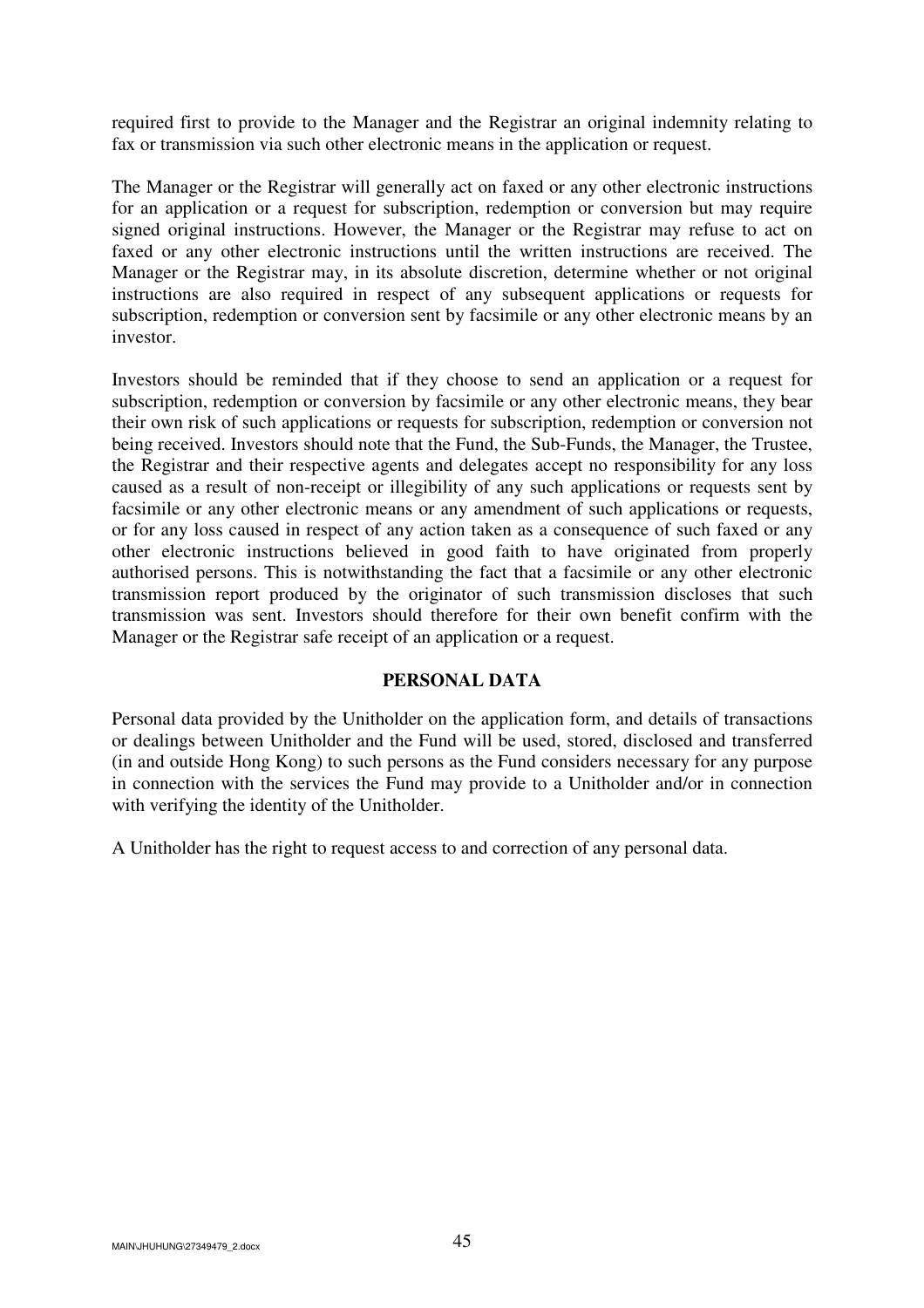## **SCHEDULE 1 - INVESTMENT AND BORROWING RESTRICTIONS**

#### **1. Investment limitations applicable to each Sub-Fund**

No holding of any security may be acquired for or added to a Sub-Fund which would be inconsistent with achieving the investment objective of the Sub-Fund or which would result in:-

- (a) the aggregate value of the Sub-Fund's investments in, or exposure to, any single entity (other than Government and other public securities) through the following exceeding 10% of the latest available Net Asset Value of the relevant Sub-Fund:
	- (i) investments in securities issued by that entity;
	- (ii) exposure to that entity through underlying assets of financial derivative instruments; and
	- (iii) net counterparty exposure to that entity arising from transactions of over-the-counter financial derivative instruments.

For the avoidance of doubt, restrictions and limitations on counterparty as set out in sub-paragraphs  $1(a)$ ,  $1(b)$  and  $4.4(c)$  of this Schedule 1 will not apply to financial derivative instruments that are:

- (A) transacted on an exchange where the clearing house performs a central counterparty role; and
- (B) marked-to-market daily in the valuation of their financial derivative instrument positions and subject to margining requirements at least on a daily basis.

 The requirements under this sub-paragraph 1(a) will also apply in the case of subparagraphs 6(e) and (j) of this Schedule 1.

- (b) subject to sub-paragraphs 1(a) and 4.4(c) of this Schedule 1, the aggregate value of the Sub-Fund's investments in, or exposure to, entities within the same group through the following exceeding 20% of the latest available Net Asset Value of the relevant Sub-Fund:
	- (i) investments in securities issued by those entities;
	- (ii) exposure to those entities through underlying assets of financial derivative instruments; and
	- (iii) net counterparty exposure to those entities arising from transactions of over-the-counter financial derivative instruments.

For the purposes of sub-paragraphs  $1(b)$  and  $1(c)$  of this Schedule 1, "entities within the same group" means entities which are included in the same group for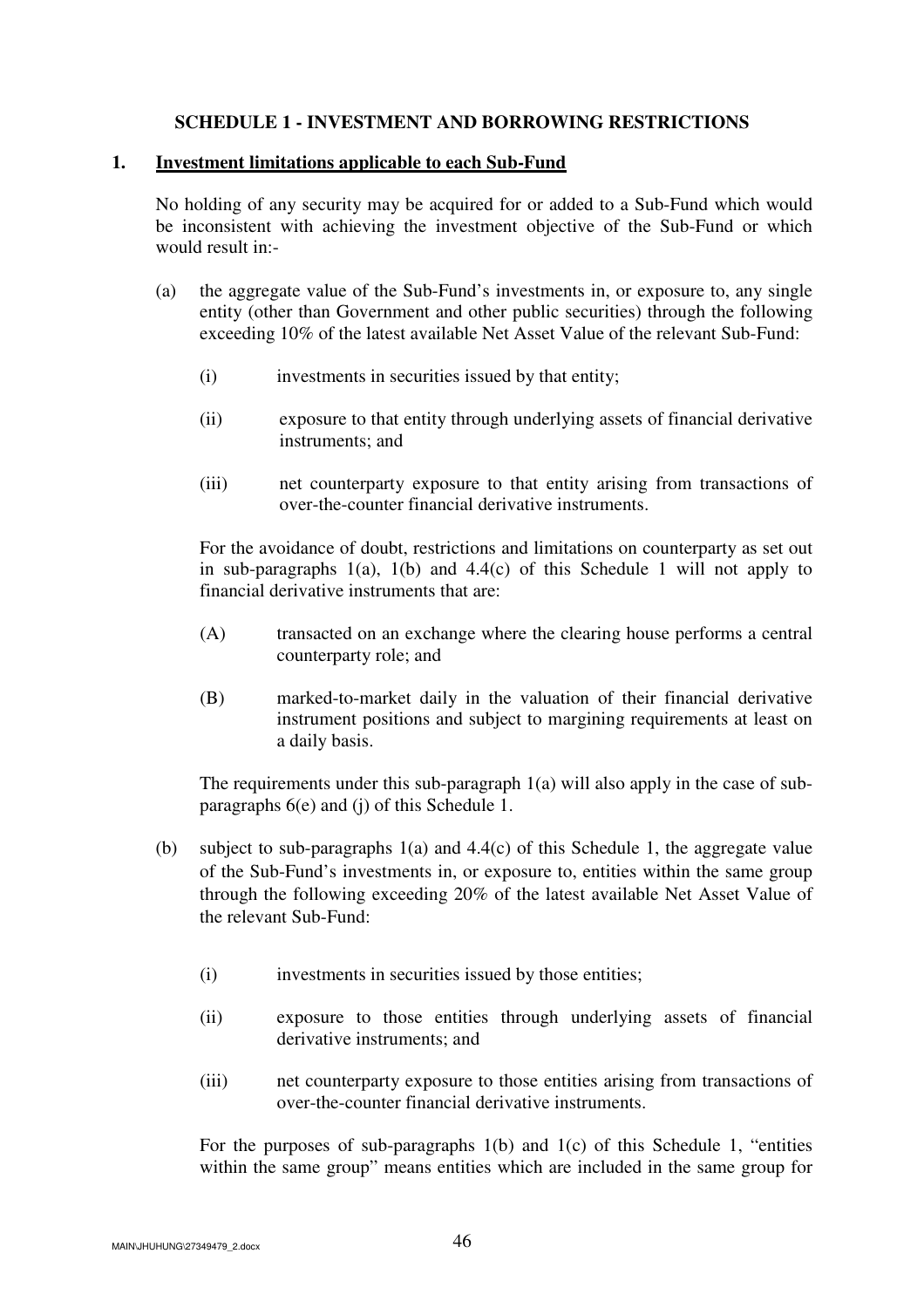the purposes of consolidated financial statements prepared in accordance with internationally recognized accounting standards.

 The requirements under this sub-paragraph 1(b) will also apply in the case of subparagraphs 6(e) and (j) of this Schedule 1.

- (c) the value of the Sub-Fund's cash deposits made with the same entity or entities within the same group exceeding 20% of the latest available Net Asset Value of the relevant Sub-Fund provided that the 20% limit may be exceeded in the following circumstances:
	- (i) cash held before the launch of the Sub-Fund and for a reasonable period thereafter prior to the initial subscription proceeds being fully invested; or
	- (ii) cash proceeds from liquidation of investments prior to the merger or termination of the Sub-Fund, whereby the placing of cash deposits with various financial institutions would not be in the best interests of investors; or
	- (iii) cash proceeds received from subscriptions pending investments and cash held for the settlement of redemption and other payment obligations, whereby the placing of cash deposits with various financial institutions would be unduly burdensome and the cash deposits arrangement would not compromise investors' interests.

For the purposes of this sub-paragraph 1(c), "cash deposits" generally refer to those that are repayable on demand or have the right to be withdrawn by the Sub-Fund and not referable to provision of property or services.

- (d) the Sub-Fund's holding of any ordinary shares (when aggregated with all other Sub-Funds' holdings of such ordinary shares) exceeding 10% of any ordinary shares issued by any single entity.
- (e) the value of the Sub-Fund's investment in securities and other financial products or instruments that are neither listed, quoted nor dealt in on a Market, exceeding 15% of the latest available Net Asset Value of such Sub-Fund.
- (f) the value of the Sub-Fund's total holding of Government and other public securities of the same issue exceeding 30% of the latest available Net Asset Value of such Sub-Fund (save that the Sub-Fund may invest all of its assets in Government and other public securities in at least six different issues). For the avoidance of doubt, Government and other public securities will be regarded as being of a different issue if, even though they are issued by the same person, they are issued on different terms whether as to repayment dates, interest rates, the identity of the guarantor, or otherwise.
- (g) (i) the value of the Sub-Fund's investment in units or shares in other collective investment schemes (namely "**underlying schemes**") which are non-eligible schemes (the list of "eligible schemes" is as specified by the SFC from time to

MAIN\JHUHUNG\27349479\_2.docx 47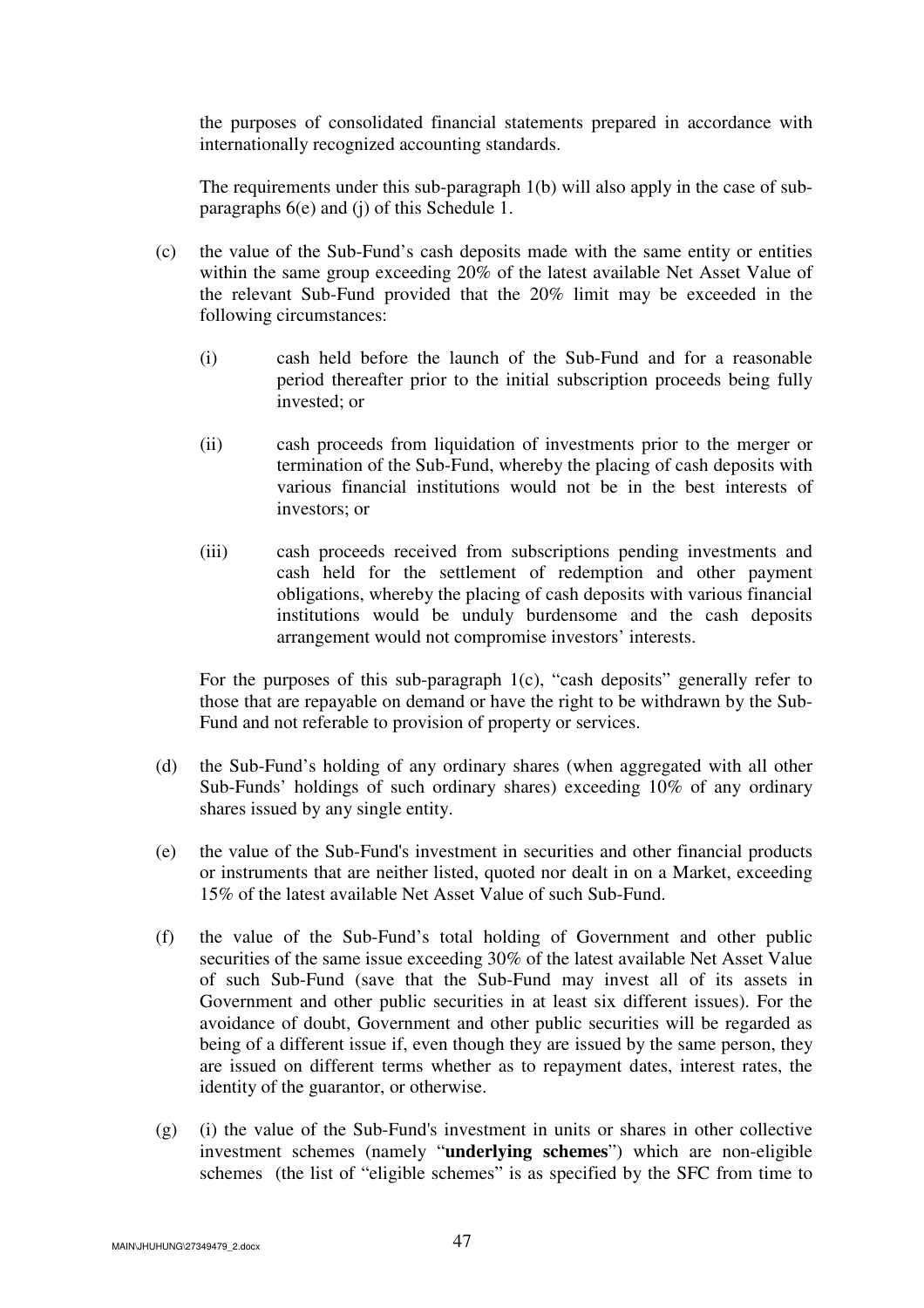time) and not authorized by the SFC in aggregate exceeding 10% of its latest available Net Asset Value; and

(ii) the value of the Sub-Fund's investment in units or shares in each underlying scheme which is either an eligible scheme (the list of "eligible schemes" is as specified by the SFC from time to time) or a scheme authorized by the SFC exceeding 30% of its latest available Net Asset Value unless the underlying scheme is authorized by the SFC, and the name and key investment information of the underlying scheme are disclosed in the Offering Document of that Sub-Fund,

provided that:

- (A) no investment may be made in any underlying scheme the investment objective of which is to invest primarily in any investment prohibited by Chapter 7 of the Code;
- (B) where an underlying scheme's objective is to invest primarily in investments restricted by Chapter 7 of the Code, such investments may not be in contravention of the relevant limitation. For the avoidance of doubt, a Sub-Fund may invest in underlying scheme(s) authorized by the SFC under Chapter 8 of the Code (except for hedge funds under 8.7 of the Code), eligible scheme(s) of which the net derivative exposure does not exceed 100% of its total net asset value, and Qualified Exchange Traded Funds in compliance with sub-paragraphs  $1(g)(i)$  and (ii) of this Schedule 1;
- (C) the underlying scheme's objective may not be to invest primarily in other collective investment scheme(s);
- (D) all initial charges and redemption charges on the underlying scheme(s) must be waived if the underlying scheme is managed by the Manager or its connected persons; and
- (E) the Manager or any person acting on behalf of the Sub-Fund or the Manager may not obtain a rebate on any fees or charges levied by an underlying scheme or its management company, or any quantifiable monetary benefits in connection with investments in any underlying scheme.

For the avoidance of doubt:

- (aa) unless otherwise provided under the Code, the spread requirements under sub-paragraphs  $1(a)$ , (b), (d) and (e) of this Schedule 1 do not apply to investments in other collective investment schemes by a Sub-Fund;
- (bb) unless otherwise disclosed in the Appendix of a Sub-Fund, the investment by a Sub-Fund in a Qualified Exchange Traded Fund will be considered and treated as listed securities for the purposes of and subject to the requirements in sub-paragraphs 1(a), (b) and (d) of this Schedule 1. Notwithstanding the aforesaid, the investments by a Sub-Fund in Qualified Exchange Traded Funds shall be subject to sub-paragraph 1(e) of this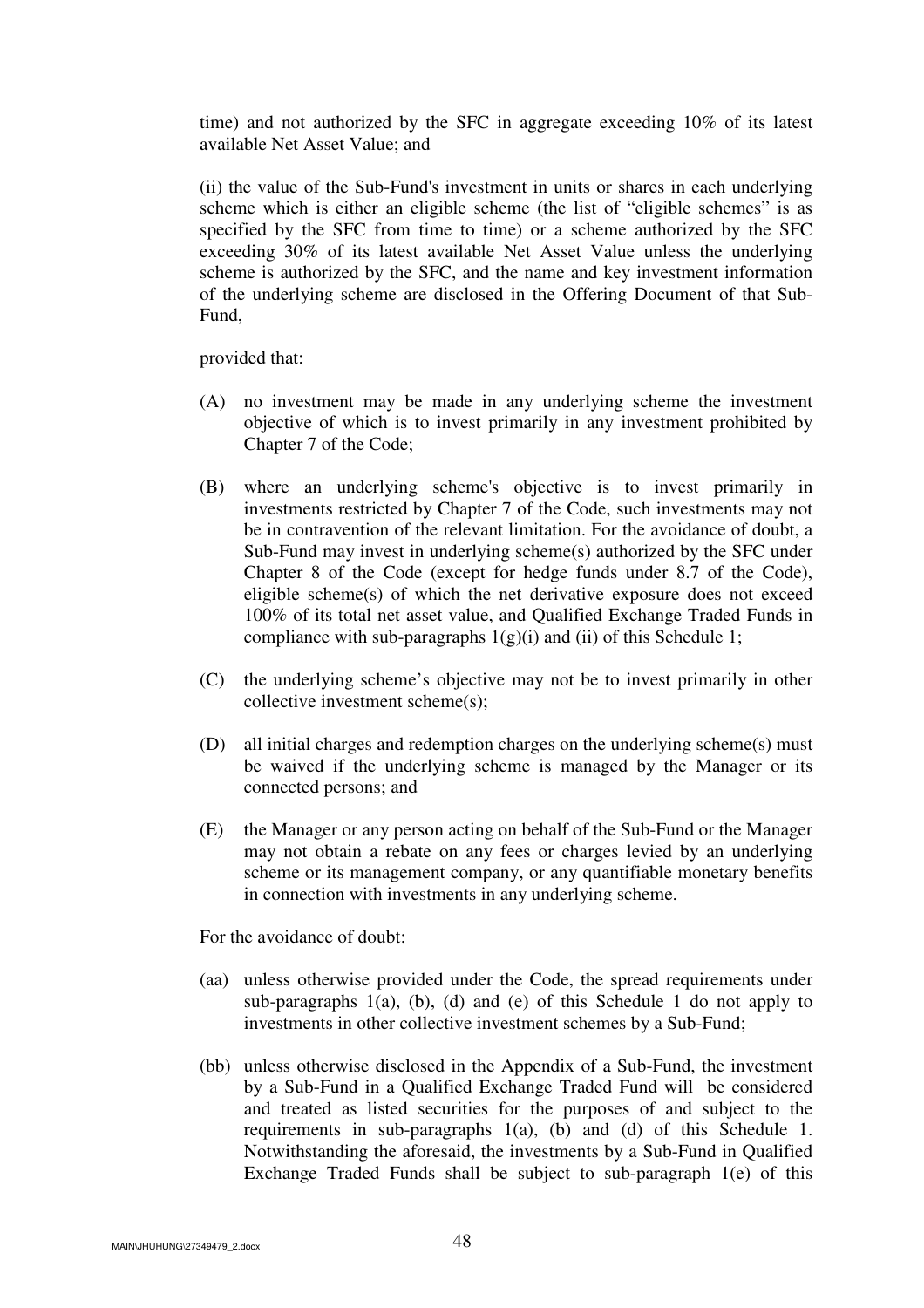Schedule 1 and the relevant investment limits in Qualified Exchange Traded Funds by a Sub-Fund shall be consistently applied;

- (cc) where investments are made in listed REITs, the requirements under subparagraphs 1(a), (b) and (d) of this Schedule 1 apply and where investments are made in unlisted REITs, which are either companies or collective investment schemes, then the requirements under sub-paragraphs 1(e) and  $(g)(i)$  of this Schedule 1 apply respectively; and
- (dd) where a Sub-Fund invests in index-based financial derivative instruments, the underlying assets of such financial derivative instruments are not required to be aggregated for the purposes of the investment restrictions or limitations set out in sub-paragraphs  $1(a)$ ,  $(b)$ ,  $(c)$  and  $(f)$  of this Schedule 1 provided that the index is in compliance with the requirements under 8.6(e) of the Code.

#### **2. Investment prohibitions applicable to each Sub-Fund**

 The Manager shall not, unless otherwise specifically provided for in the Code, on behalf of any Sub-Fund:-

- (a) invest in physical commodities unless otherwise approved by the SFC on a case-by-case basis taking into account the liquidity of the physical commodities concerned and availability of sufficient and appropriate additional safeguards where necessary;
- (b) invest in any type of real estate (including buildings) or interests in real estate (including any options or rights but excluding shares in real estate companies and interests in REITs);
- (c) make short sales unless (i) the liability of the relevant Sub-Fund to deliver securities does not exceed 10% of its latest available Net Asset Value; (ii) the security which is to be sold short is actively traded on a Market where short selling activity is permitted; and (iii) the short sales are carried out in accordance with all applicable laws and regulations;
- (d) carry out any naked or uncovered short sale of securities;
- (e) subject to sub-paragraph 1(e) of this Schedule 1, lend, assume, guarantee, endorse or otherwise become directly or contingently liable for or in connection with any obligation or indebtedness of any person. For the avoidance of doubt, reverse repurchase transactions in compliance with the requirements as set out in sub-paragraphs 5.1 to 5.4 of this Schedule 1 are not subject to the limitations in this sub-paragraph 2(e);
- (f) acquire any asset or engage in any transaction which involves the assumption of any liability by the relevant Sub-Fund which is unlimited. For the avoidance of doubt, the liability of Unitholders of a Sub-Fund is limited to their investments in that Sub-Fund;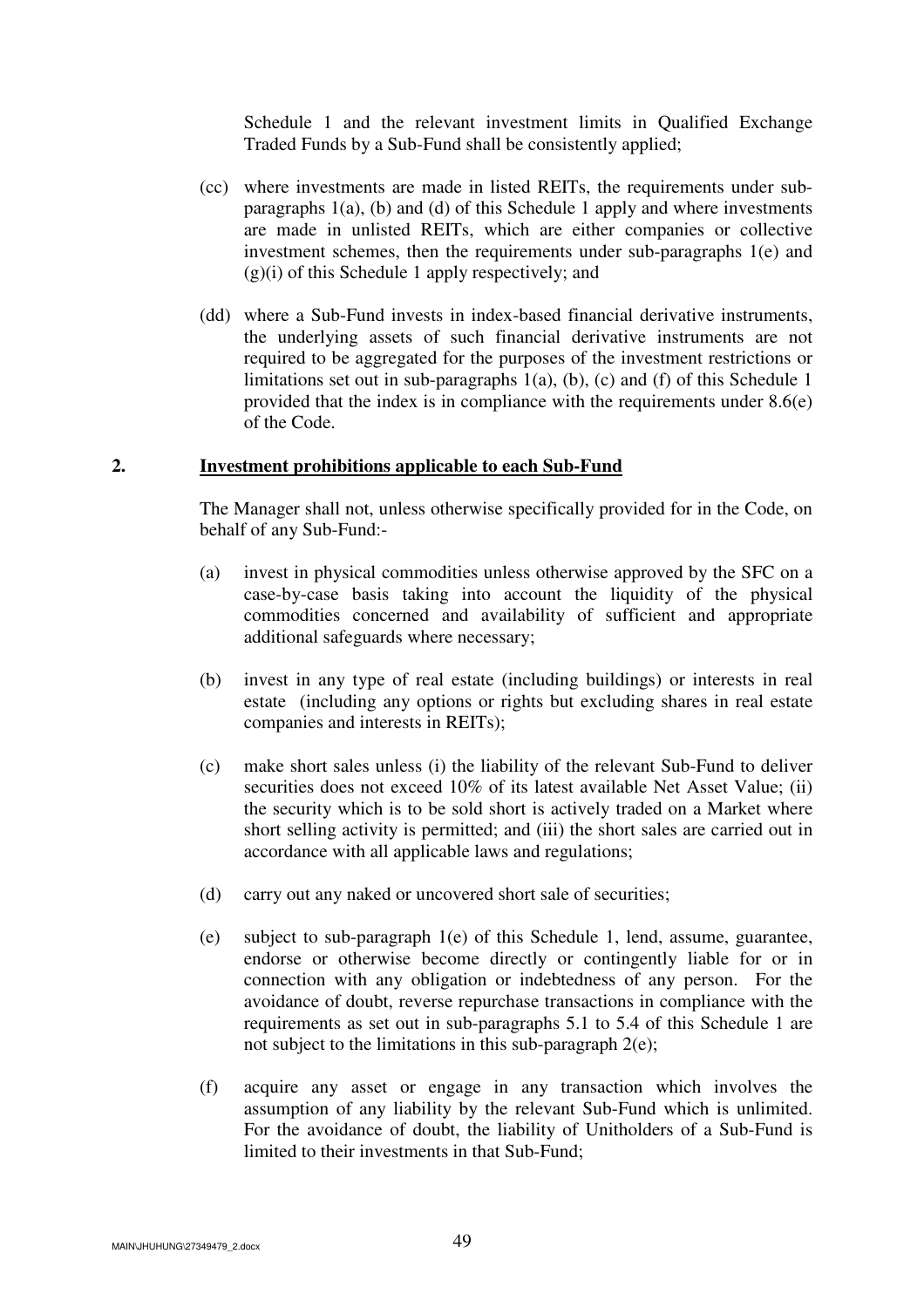- (g) invest in any security of any class in any company or body if any director or officer of the Manager individually owns more than 0.5%, or collectively they own more than 5%, of the total nominal amount of all the issued securities of that class;
- (h) invest in any security where a call is to be made for any sum unpaid on that security, unless the call could be met in full out of cash or near cash from the Sub-Fund's portfolio whereby such amount of cash or near cash has not been segregated to cover a future or contingent commitment arising from transaction in financial derivative instruments for the purposes of subparagraphs 4.5 and 4.6 of this Schedule 1;
- (i) enter into any underwriting or sub-underwriting contracts without the prior consent of the Trustee and unless the Manager provides in writing that all commissions and fees payable and investments acquired pursuant to such contracts form part of the Sub-Fund's assets.

# **3. Feeder funds**

 A Sub-Fund which is a feeder fund may invest 90% or more of its total Net Asset Value in a single collective investment scheme ("**underlying scheme**") in accordance with the following provisions –

- (a) such underlying scheme ("**master fund**") must be authorized by the SFC;
- (b) no increase in the overall total of initial charges, redemption charges, management fees, or any other costs and charges payable to the Manager or any of its connected persons borne by the Unitholders or by the feeder fund may result, if the master fund in which the feeder fund invests is managed by the Manager or by a connected person of the Manager;
- (c) notwithstanding proviso (C) to sub-paragraph 1(g) of this Schedule 1, the master fund may invest in other collective investment scheme(s) subject to the investment restrictions as set out in sub-paragraphs  $1(g)(i)$  and (ii) and proviso  $(A)$ ,  $(B)$  and  $(C)$  to sub-paragraph  $1(g)$  of this Schedule 1.

# **4. Use of financial derivative instruments**

- 4.1 A Sub-Fund may acquire financial derivative instruments for hedging purposes. For the purposes of this sub-paragraph 4.1, financial derivative instruments are generally considered as being acquired for hedging purposes if they meet all the following criteria:
	- (a) they are not aimed at generating any investment return;
	- (b) they are solely intended for the purpose of limiting, offsetting or eliminating the probability of loss or risks arising from the investments being hedged;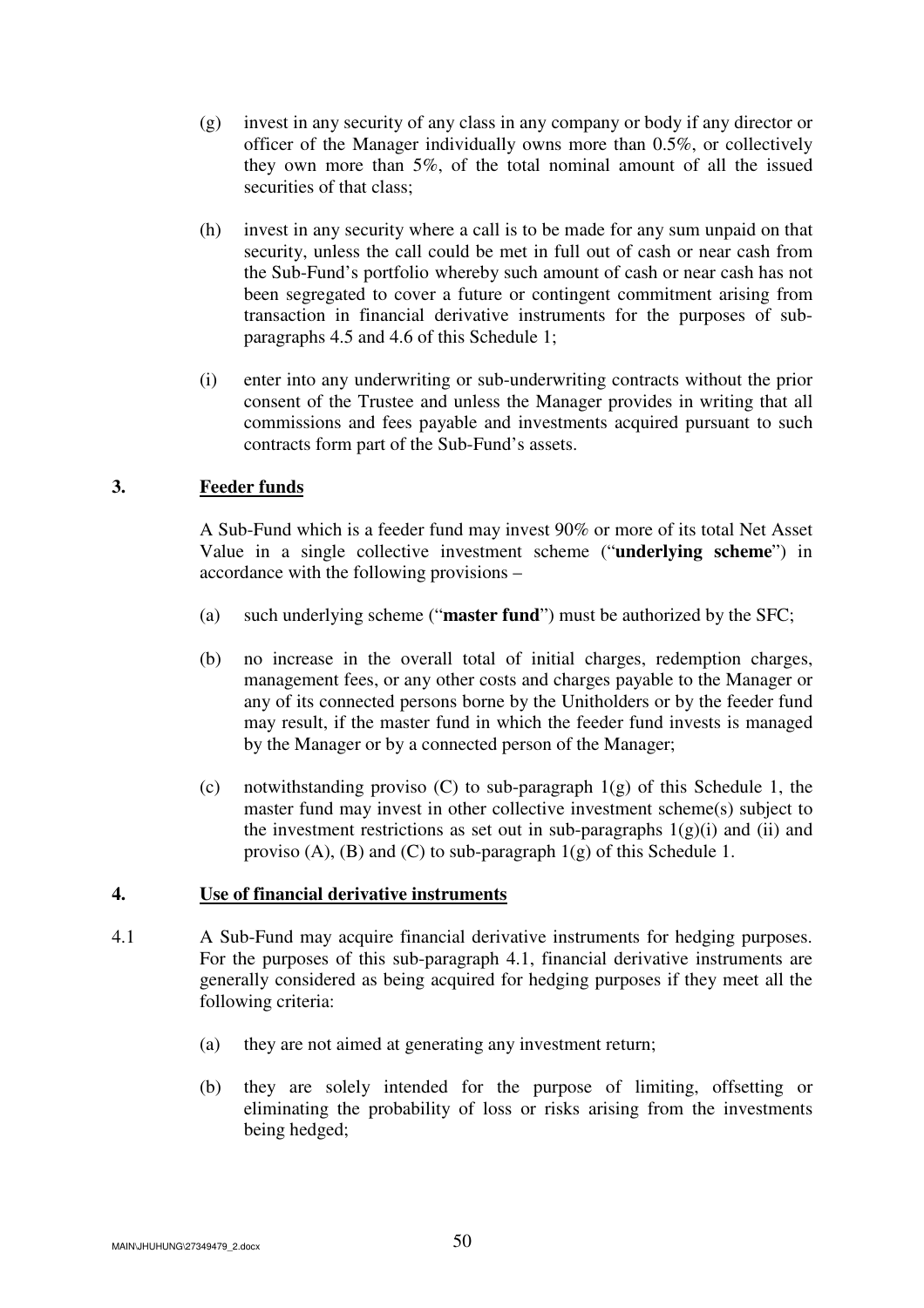- (c) although they may not necessarily reference to the same underlying assets, they should relate to the same asset class with high correlation in terms of risks and return, and involve taking opposite positions, in respect of the investments being hedged; and
- (d) they exhibit price movements with high negative correlation with the investments being hedged under normal market conditions.

The Manager, where it deems necessary, shall cause hedging arrangement to be adjusted or re-positioned, with due consideration on the fees, expenses and costs, to enable the relevant Sub-Fund to meet its hedging objective in stressed or extreme market conditions.

- 4.2 A Sub-Fund may also acquire financial derivative instruments for non-hedging purposes ("**investment purposes**") subject to the limit that such Sub-Fund's net exposure relating to these financial derivative instruments ("**net derivative exposure**") does not exceed 50% of its latest available Net Asset Value provided that such limit may be exceeded in such circumstances as permitted under the Code, handbook, code and/or guideline issued by the SFC from time to time or permitted by the SFC from time to time. For the avoidance of doubt, financial derivative instruments acquired for hedging purposes under sub-paragraph 4.1 of this Schedule 1 will not be counted towards the 50% limit referred to in this subparagraph 4.2 so long as there is no residual derivative exposure arising from such hedging arrangement. Net derivative exposure shall be calculated in accordance with the Code and the requirements and guidance issued by the SFC which may be updated from time to time.
- 4.3 Subject to sub-paragraphs 4.2 and 4.4 of this Schedule 1, a Sub-Fund may invest in financial derivative instruments provided that the exposure to the underlying assets of the financial derivative instruments, together with the other investments of the Sub-Fund, may not in aggregate exceed the corresponding investment restrictions or limitations applicable to such underlying assets and investments as set out in sub-paragraphs 1(a), (b), (c), (f), (g)(i) and (ii), proviso (A) to (C) to sub-paragraph  $1(g)$  and sub-paragraph  $2(b)$  of this Schedule 1.
- 4.4 The financial derivative instruments invested by a Sub-Fund shall be either listed/quoted on a stock exchange or dealt in over-the-counter market and comply with the following provisions:
	- (a) the underlying assets consist solely of shares in companies, debt securities, money market instruments, units/shares of collective investment schemes, deposits with substantial financial institutions, Government and other public securities, highly-liquid physical commodities (including gold, silver, platinum and crude oil), financial indices, interest rates, foreign exchange rates, currencies, or other asset classes acceptable to the SFC, in which the Sub-Fund may invest according to its investment objectives and policies;
	- (b) the counterparties to transactions of over-the-counter financial derivative instruments or their guarantors are substantial financial institutions or such other entity acceptable to the SFC;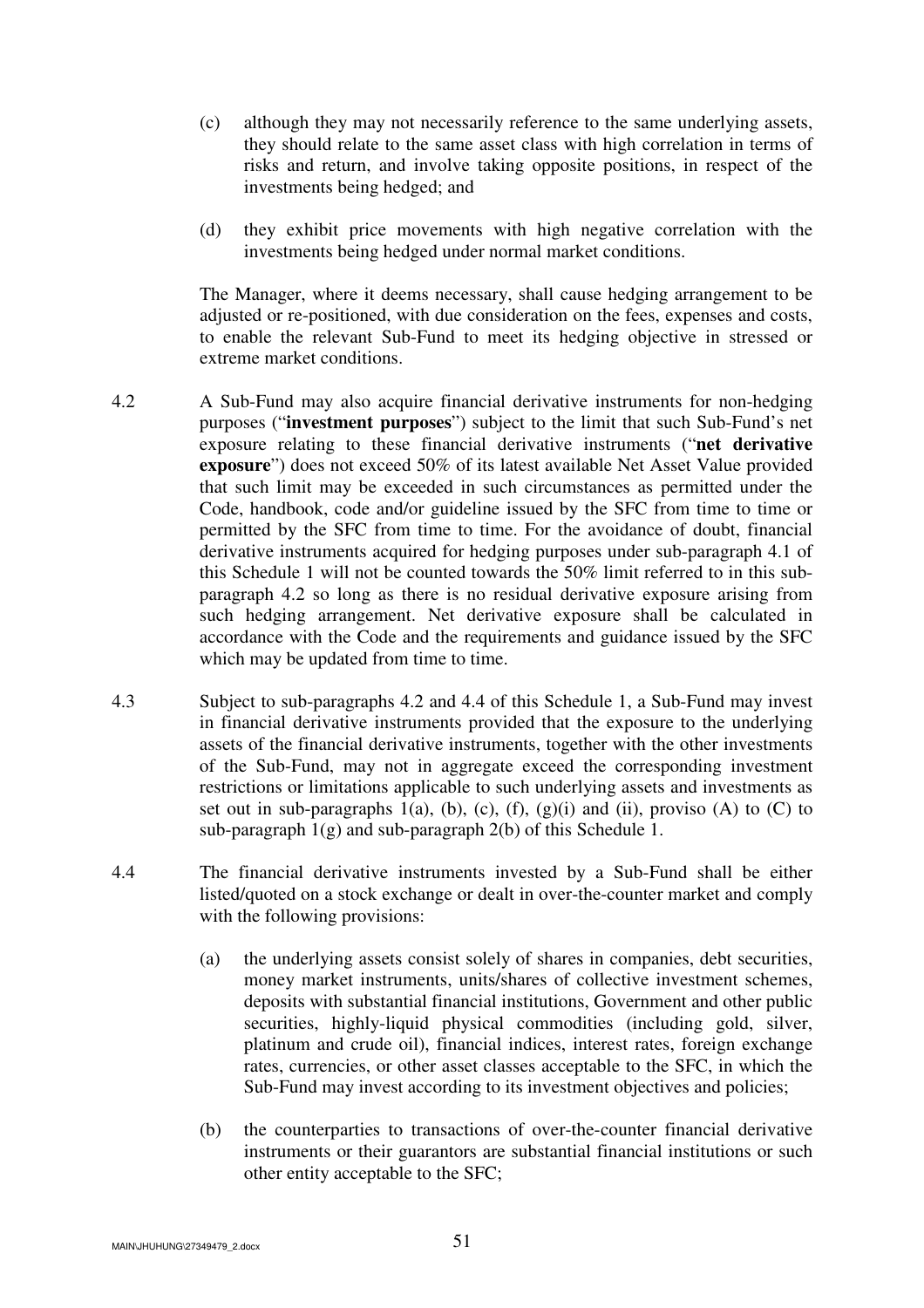- (c) subject to sub-paragraphs 1(a) and (b) of this Schedule 1, a Sub-Fund's net counterparty exposure to a single entity arising from transactions of overthe-counter financial derivative instruments may not exceed 10% of its latest available Net Asset Value provided that the exposure of the Sub-Fund to a counterparty of over-the-counter financial derivative instruments may be lowered by the collateral received (if applicable) by the Sub-Fund and shall be calculated with reference to the value of collateral and positive mark to market value of the over-the-counter financial derivative instruments with that counterparty, if applicable; and
- (d) the valuation of the financial derivative instruments is marked-to-market daily, subject to regular, reliable and verifiable valuation conducted by the Manager or the Trustee or their nominee(s), agent(s) or delegate(s) (as the case may be) independent of the issuer of the financial derivative instruments through measures such as the establishment of a valuation committee or engagement of third party service. The financial derivative instruments can be sold, liquidated or closed by an offsetting transaction at any time at their fair value at the Sub-Fund's initiative. Further, the Manager or the Trustee or their nominee(s), agent(s) or delegate(s) should be adequately equipped with the necessary resources to conduct independent marked-to-market valuation and to verify the valuation of the financial derivative instruments on a regular basis.
- 4.5 A Sub-Fund should at all times be capable of meeting all its payment and delivery obligations incurred under transactions in financial derivative instruments (whether for hedging or for investment purposes). The Manager shall, as part of its risk management process, monitor to ensure that the transactions in financial derivative instruments in respect of a Sub-Fund are adequately covered on an ongoing basis. For the purposes of this sub-paragraph 4.5, assets that are used to cover the Sub-Fund's payment and delivery obligations incurred under transactions in financial derivative instruments shall be free from any liens and encumbrances, exclude any cash or near cash for the purpose of meeting a call on any sum unpaid on a security, and cannot be applied for any other purposes.
- 4.6 Subject to sub-paragraph 4.5 of this Schedule 1, a transaction in financial derivative instruments which gives rise to a future commitment or contingent commitment of a Sub-Fund shall be covered as follows:
	- (a) in the case of financial derivative instruments transactions which will, or may at the Sub-Fund's discretion, be cash settled, the Sub-Fund shall at all times hold sufficient assets that can be liquidated within a short timeframe to meet the payment obligation; and
	- (b) in the case of financial derivative instruments transactions which will, or may at the counterparty's discretion, require physical delivery of the underlying assets, the Sub-Fund shall hold the underlying assets in sufficient quantity at all times to meet the delivery obligation. If the Manager considers the underlying assets to be liquid and tradable, the Sub-Fund may hold other alternative assets in sufficient quantity as cover,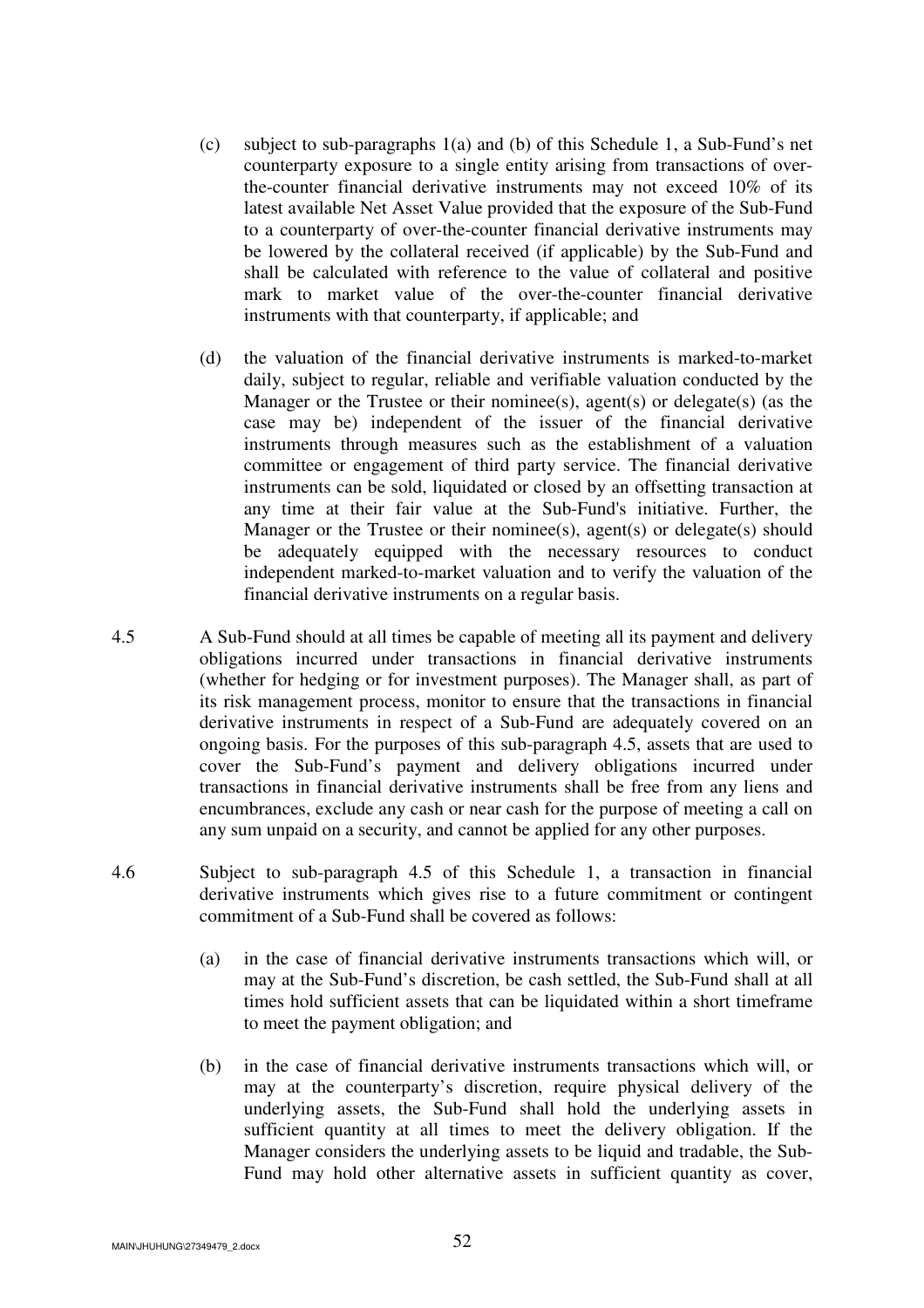provided that such assets may be readily converted into the underlying assets at any time to meet the delivery obligation provided further that the Sub-Fund shall apply safeguard measures such as to apply haircut where appropriate to ensure that such alternative assets held are sufficient to meet its future obligations.

4.7 The requirements under sub-paragraphs 4.1 to 4.6 of this Schedule 1 shall apply to embedded financial derivative. For the purposes of this Explanatory Memorandum, an "**embedded financial derivative**" is a financial derivative instrument that is embedded in another security.

### **5. Securities financing transactions**

- 5.1 A Sub-Fund may engage in securities financing transactions, provided that they are in the best interests of Unitholders of such Sub-Fund to do so and the associated risks have been properly mitigated and addressed, and provided further that the counterparties to the securities financing transactions are financial institutions which are subject to ongoing prudential regulation and supervision.
- 5.2 A Sub-Fund shall have at least 100% collateralization in respect of the securities financing transaction(s) into which it enters to ensure there is no uncollateralized counterparty risk exposure arising from these transactions.
- 5.3 All the revenues arising from securities financing transactions, net of direct and indirect expenses as reasonable and normal compensation for the services rendered in the context of the securities financing transactions shall be returned to the Sub-Fund.
- 5.4 A Sub-Fund shall only enter into a securities financing transaction if the terms of such securities financing transaction include the power for the Sub-Fund at any time to recall the securities or the full amount of cash (as the case may be) subject to the securities financing transaction or terminate the securities financing transaction(s) into which it has entered.

# **6. Collateral**

 In order to limit the exposure to each counterparty as set out in sub-paragraphs 4.4(c) and 5.2 of this Schedule 1, a Sub-Fund may receive collateral from such counterparty, provided that the collateral complies with the requirements set out below:

- (a) Liquidity the collateral is sufficiently liquid and tradable in order that it can be sold quickly at a robust price that is close to pre-sale valuation. Collateral should normally trade in a deep and liquid marketplace with transparent pricing;
- (b) Valuation the collateral is marked-to-market daily by using independent pricing sources;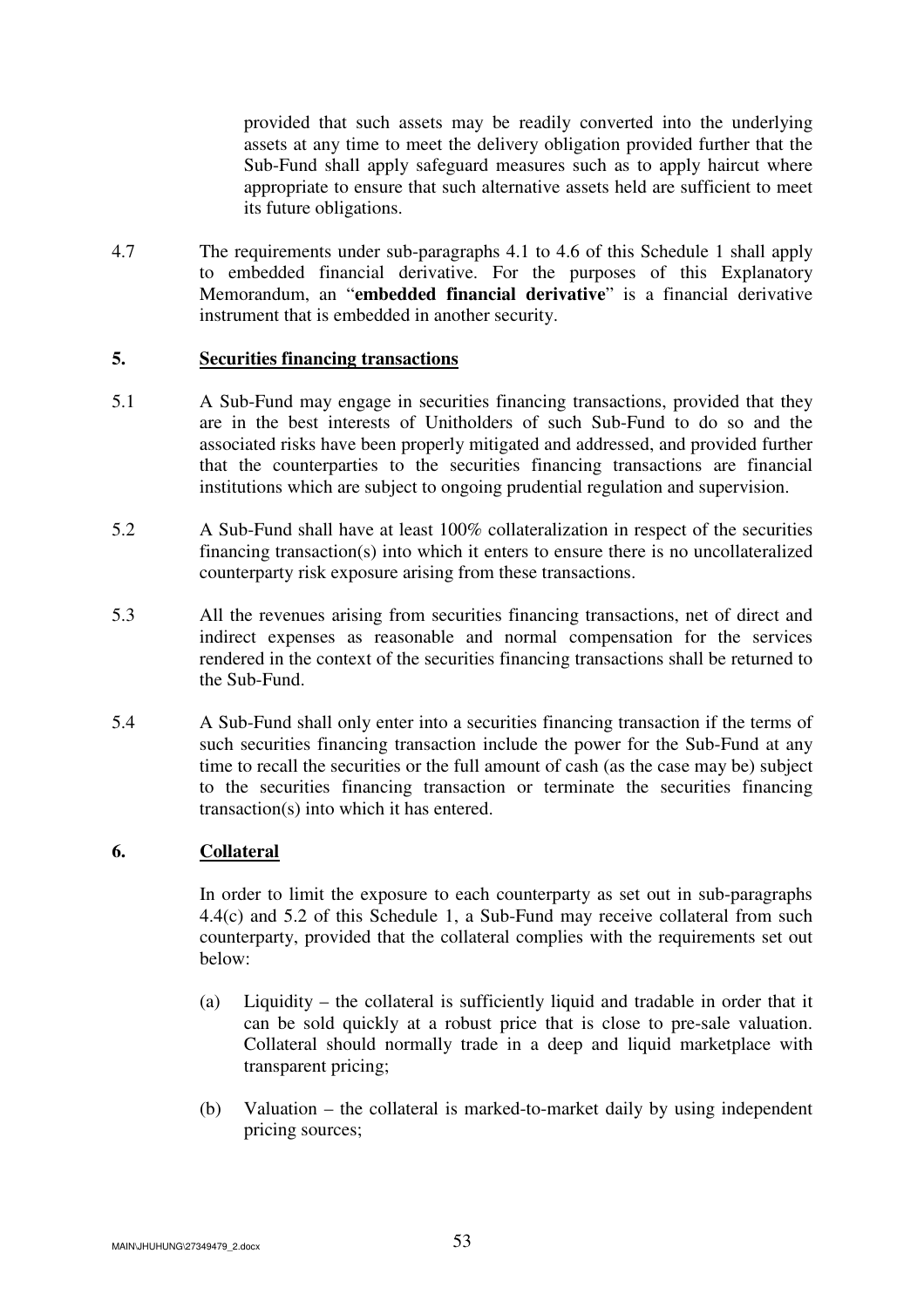- (c) Credit quality the collateral is of high credit quality provided that, in the event the credit quality of the collateral or the issuer of the asset being used as collateral has deteriorated to such a degree that it would undermine the effectiveness of the collateral, such collateral shall be replaced immediately;
- (d) Haircut the collateral is subject to a prudent haircut policy;
- (e) Diversification the collateral is appropriately diversified so as to avoid concentrated exposure to any single entity and/or entities within the same group. A Sub-Fund's exposure to the issuer(s) of the collateral should be taken into account in compliance with the investment restrictions and limitations set out in sub-paragraphs 1(a), 1(b), 1(c), 1(f), 1(g)(i) and (ii) and provisos (A) to (C) of sub-paragraph  $1(g)$  and sub-paragraph  $2(b)$  of this Schedule 1;
- (f) Correlation the value of the collateral should not have any significant correlation with the creditworthiness of the counterparty or the issuer of the financial derivative instruments, or the counterparty of securities financing transactions in such a way that would undermine the effectiveness of the collateral. For this purpose, securities issued by the counterparty or the issuer of the financial derivative instruments, or the counterparty of securities financing transactions or any of their related entities should not be used as collateral;
- (g) Management of operational and legal risks the Manager has appropriate systems, operational capabilities and legal expertise for proper collateral management;
- (h) Independent custody the collateral is held by the Trustee or by duly appointed nominee, agent or delegate;
- (i) Enforceability the collateral is readily accessible or enforceable by the Trustee without further recourse to the issuer of the financial derivative instruments, or the counterparty of the securities financing transactions;
- (j) Re-investment of collateral any re-investment of collateral received for the account of the relevant Sub-Fund shall be subject to the following requirements:
	- (i) cash collateral received may only be reinvested in short-term deposits, high quality money market instruments and money market funds authorized under 8.2 of the Code or regulated in a manner generally comparable with the requirements of the SFC and acceptable to the SFC, and subject to corresponding investment restrictions or limitations applicable to such investments or exposure as set out in Chapter 7 of the Code. For this purpose, money market instruments refer to securities normally dealt in on the money markets, including government bills, certificates of deposit, commercial papers, short-term notes and bankers' acceptances, etc. In assessing whether a money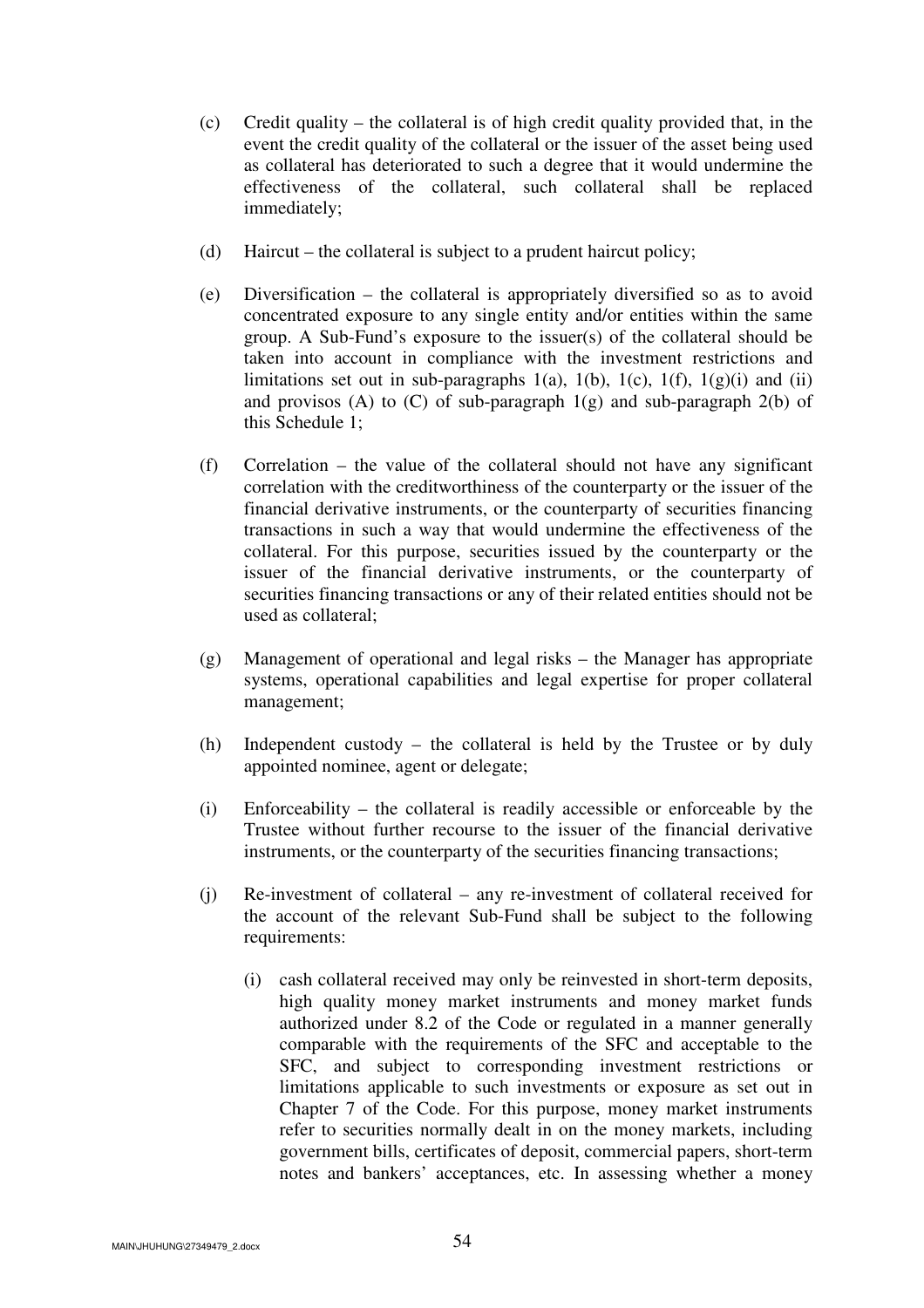market instrument is of high quality, at a minimum, the credit quality and the liquidity profile of the money market instruments must be taken into account;

- (ii) non-cash collateral received may not be sold, re-invested or pledged;
- (iii) the portfolio of assets from re-investment of cash collateral shall  $Note()$ comply with the requirements as set out in sub-paragraphs 7(b) and to 7.36(j) 7(j) of this Schedule 1;
	- (iv) cash collateral received is not allowed to be further engaged in any securities financing transactions;
	- $(v)$  when the cash collateral received is reinvested into other investment(s), such investment(s) is/are not allowed to be engaged in any securities financing transactions;
- (k) the collateral is free of prior encumbrances; and
- (l) the collateral generally does not include (i) structured products whose payouts rely on embedded financial derivatives or synthetic instruments; (ii) securities issued by special purpose vehicles, special investment vehicles or similar entities; (iii) securitized products; or (iv) unlisted collective investment schemes.

#### **7. Money Market Funds**

 In the exercise of its investment powers in relation to a Sub-Fund which is a money market fund ("**Money Market Fund**") authorised by the SFC under 8.2 of the Code, the Manager shall ensure that the core requirements as set out in paragraphs 1, 2, 4, 5, 6, 8, 9.1 and 9.2 of this Schedule 1 shall apply with the following modifications, exemptions or additional requirements:-

- (a) subject to the provisions set out below, a Money Market Fund may only invest in short-term deposits and high quality money market instruments (i.e. securities normally dealt in on the money markets including government bills, certificates of deposit, commercial papers, short-term notes, bankers' acceptances, asset-backed securities such as asset-backed commercial papers), and money market funds that are authorised by the SFC under Chapter 8.2 of the Code or regulated in a manner generally comparable with the requirements of the SFC and acceptable to the SFC;
- (b) a Money Market Fund shall maintain a portfolio with weighted average maturity not exceeding 60 days and a weighted average life not exceeding 120 days and must not purchase an instrument with a remaining maturity of more than 397 days (or two years in the case of Government and other public securities). For the purposes herein;
	- (i) "**weighted average maturity**" is a measure of the average length of time to maturity of all the underlying securities in a Money Market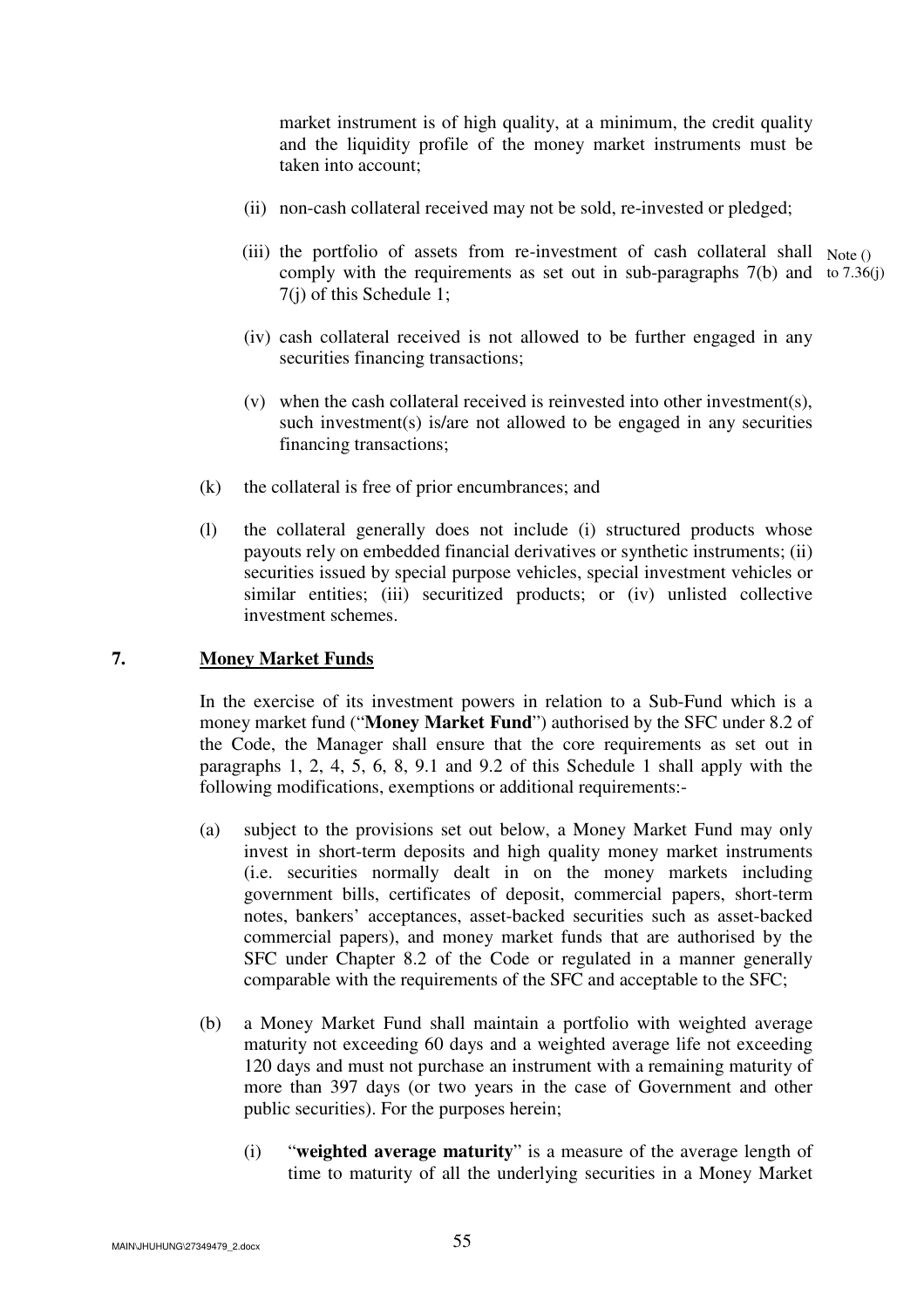Fund weighted to reflect the relative holdings in each instrument; and is used to measure the sensitivity of the Money Market Fund to changing money market interest rates; and

(ii) "**weighted average life**" is the weighted average of the remaining life of each security held in a Money Market Fund; and is used to measure the credit risk, as well as the liquidity risk,

 provided that the use of interest rate resets in variable-notes or variable-rate notes generally should not be permitted to shorten the maturity of a security for the purpose of calculating weighted average life, but may be permitted for the purpose of calculating weighted average maturity;

- (c) notwithstanding sub-paragraphs 1(a) and 1(c) of this Schedule 1, the aggregate value of a Money Market Fund's holding of instruments issued by a single entity, together with any deposits held with that same issuer may not exceed 10% of the latest available Net Asset Value of such Money Market Fund except:-
	- (i) the value of a Money Market Fund's holding of instruments and deposits issued by a single entity may be increased to 25% of the latest available Net Asset Value of such Money Market Fund if the entity is a substantial financial institution, provided that the total value of such holding does not exceed 10% of the entity's share capital and non-distributable capital reserves; or
	- (ii) up to 30% of a Money Market Fund's latest available Net Asset Value may be invested in Government and other public securities of the same issue; or
	- (iii) in respect of any deposit of less than US\$1,000,000 or its equivalent in the Base Currency of the relevant Money Market Fund where such Money Market Fund cannot otherwise diversify as a result of its size;
- (d) notwithstanding sub-paragraphs 1(b) and 1(c) of this Schedule 1, the aggregate value of a Money Market Fund's investments in entities within the same group through instruments and deposits may not exceed 20% of its latest available Net Asset Value provided that:
	- (i) the aforesaid limit will not apply in respect of cash deposit of less than US\$ 1,000,000 or its equivalent in the Base Currency of such Money Market Fund, where it cannot otherwise diversify as a result of its size;
	- (ii) where the entity is a substantial financial institution and the total amount does not exceed 10% of the entity's share capital and nondistributable capital reserves, the limit may be increased to 25%;
- (e) the value of a Money Market Fund's holding of money market funds that are authorised under Chapter 8.2 of the Code or regulated in a manner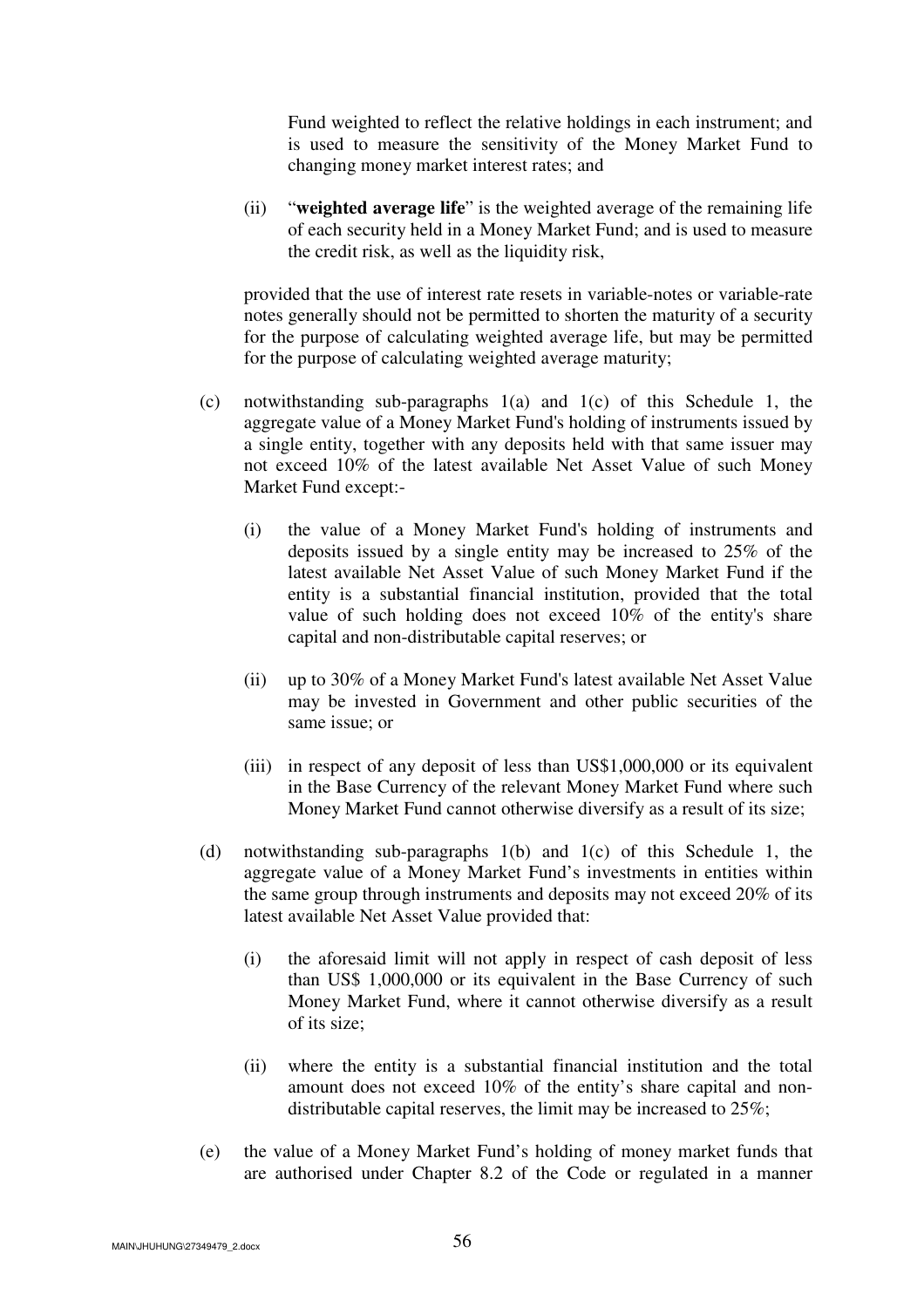generally comparable with the requirements of the SFC and acceptable to the SFC may not in aggregate exceed 10% of its latest available Net Asset Value;

- (f) the value of a Money Market Fund's holding of investments in the form of asset-backed securities may not exceed 15% of its latest available Net Asset Value;
- (g) subject to paragraphs 5 and 6 of this Schedule 1, a Money Market Fund may engage in sale and repurchase transactions, and reverse repurchase transactions in compliance with the following additional requirements:
	- (i) the amount of cash received by the Money Market Fund under sale and repurchase transactions may not in aggregate exceed 10% of its latest available Net Asset Value;
	- (ii) the aggregate amount of cash provided to the same counterparty in reverse repurchase agreements may not exceed 15% of the latest available Net Asset Value of the Money Market Fund;
	- (iii) collateral received may only be cash, high quality money market instruments and may also include, in the case of reverse repurchase transactions, government securities receiving a favourable assessment on credit quality; and
	- (iv) the holding of collateral, together with other investments of the Money Market Fund, must not contravene the investment limitations and requirements set out in the other provisions of this paragraph 7 of this Schedule 1;
- (h) a Money Market Fund may use financial derivative instruments for hedging purposes only;
- (i) the currency risk of an Money Market Fund should be appropriately managed and any material currency risk that arises from investments of the Money Market Fund that are not denominated in its Base Currency shall be appropriately hedged;
- (j) a Money Market Fund must hold at least 7.5% of its latest available Net Asset Value in daily liquid assets and at least 15% of its latest available Net Asset Value in weekly liquid assets. For the purposes herein:
	- (i) daily liquid assets refers to (i) cash; (ii) instruments or securities convertible into cash (whether by maturity or through exercise of a demand feature) within one Business Day; and (iii) amount receivable and due unconditionally within one Business Day on pending sales of portfolio securities; and
	- (ii) weekly liquid assets refers to (i) cash; (ii) instruments or securities convertible into cash (whether by maturity or through exercise of a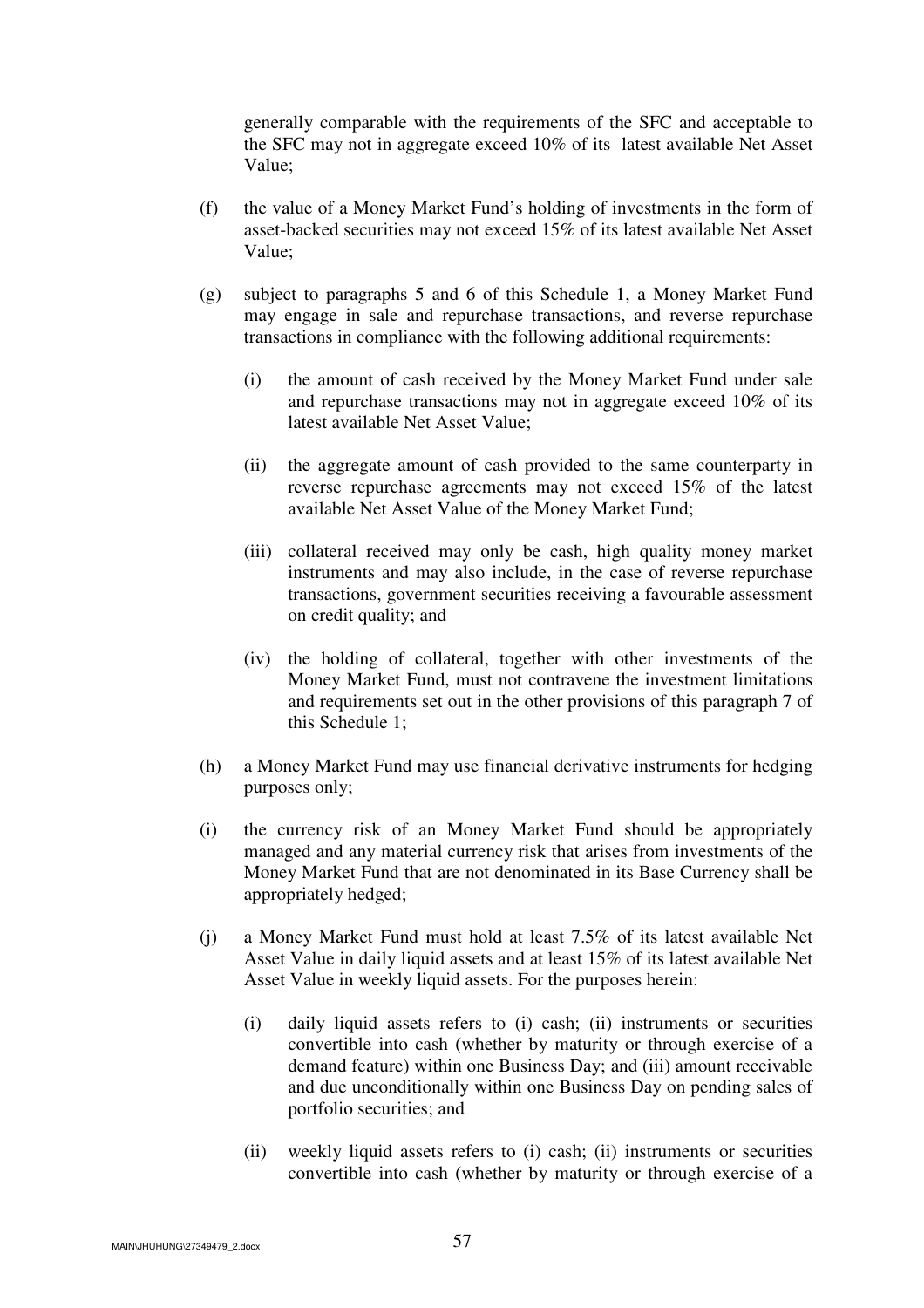demand feature) within five Business Days; and (iii) amount receivable and due unconditionally within five Business Days on pending sales of portfolio securities.

### **8. Borrowing and leverage**

The expected maximum level of leverage of each Sub-Fund is as follows:

### Cash borrowing

- 8.1 No borrowing shall be made in respect of a Sub-Fund which would result in the principal amount for the time being of all borrowings made for the account of the relevant Sub-Fund exceeding an amount equal to 10% of the latest available Net Asset Value of the relevant Sub-Fund provided always that back-to-back loans do not count as borrowing. For the avoidance of doubt, securities lending transactions and sale and repurchase transactions in compliance with the requirements as set out in sub-paragraphs 5.1 to 5.4 of this Schedule 1 are not borrowings for the purpose of, and are not subject to the limitations in this subparagraph 8.1.
- 8.2 Notwithstanding sub-paragraph 8.1 of this Schedule 1, a Money Market Fund may borrow only on a temporary basis for the purposes of meeting redemption requests or defraying operating expenses.

## Leverage from the use of financial derivative instruments

- 8.3 A Sub-Fund may also be leveraged through the use of financial derivative instruments and its expected maximum level of leverage through the use of financial derivative instruments (i.e. expected maximum net derivative exposure) is set out in the relevant Appendix.
- 8.4 In calculating the net derivative exposure, derivatives acquired for investment purposes that would generate incremental leverage at the portfolio level of the relevant Sub-Fund are converted into their equivalent positions in their underlying assets. The net derivative exposure is calculated in accordance with the requirements and guidance by the SFC which may be updated from time to time.
- 8.5 The actual level of leverage may be higher than such expected level in exceptional circumstances, for example when there are sudden movements in markets and/or investment prices.

## **9. Name of Sub-Fund**

9.1 If the name of a Sub-Fund indicates a particular objective, investment strategy, geographic region or market, the Sub-Fund must, under normal market circumstances, invest at least 70% of its Net Asset Value in securities and other investments to reflect the particular objective, investment strategy or geographic region or market which the Sub-Fund represents.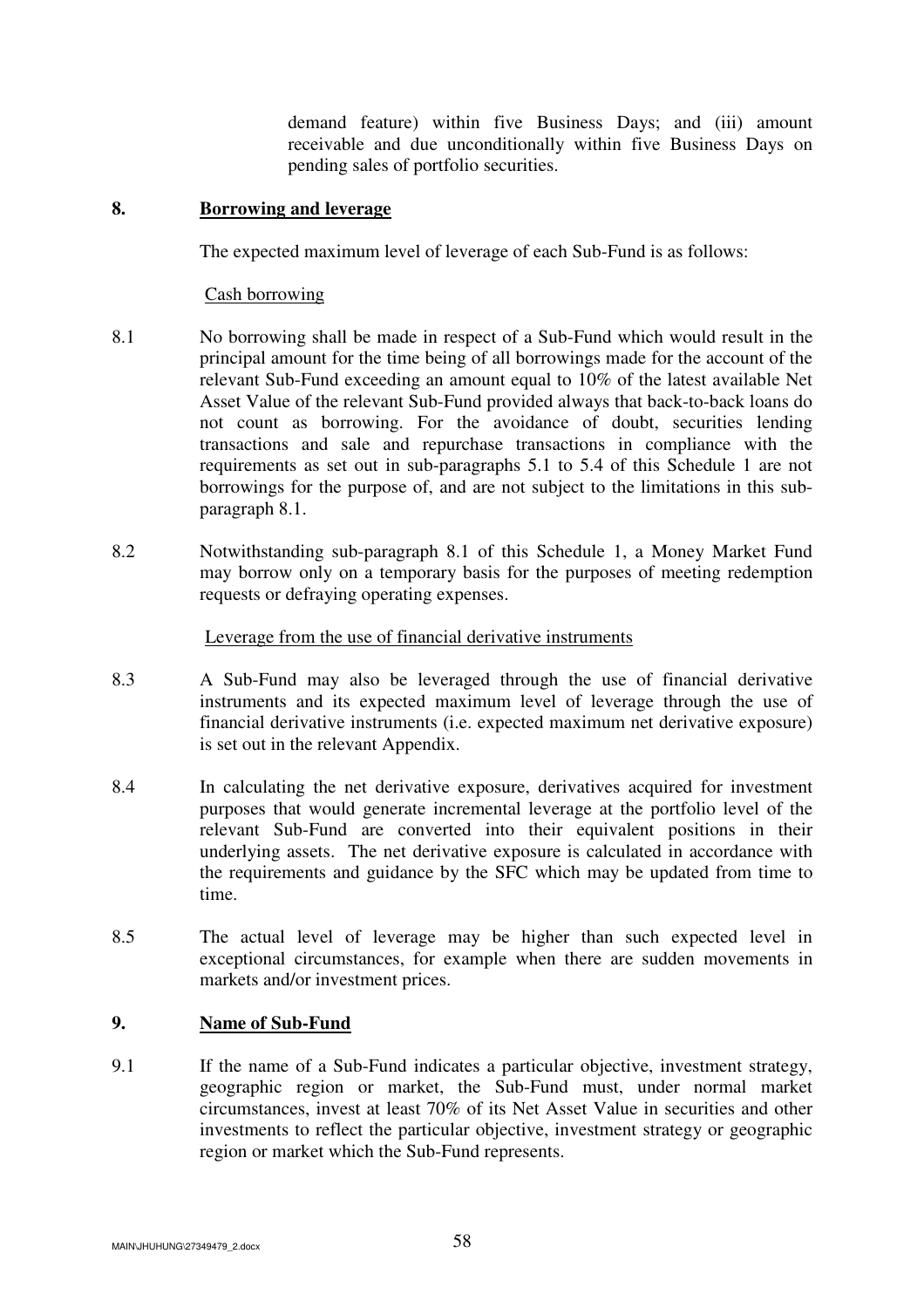9.2 The name of a Money Market Fund must not appear to draw a parallel between the Money Market Fund and the placement of cash on deposit.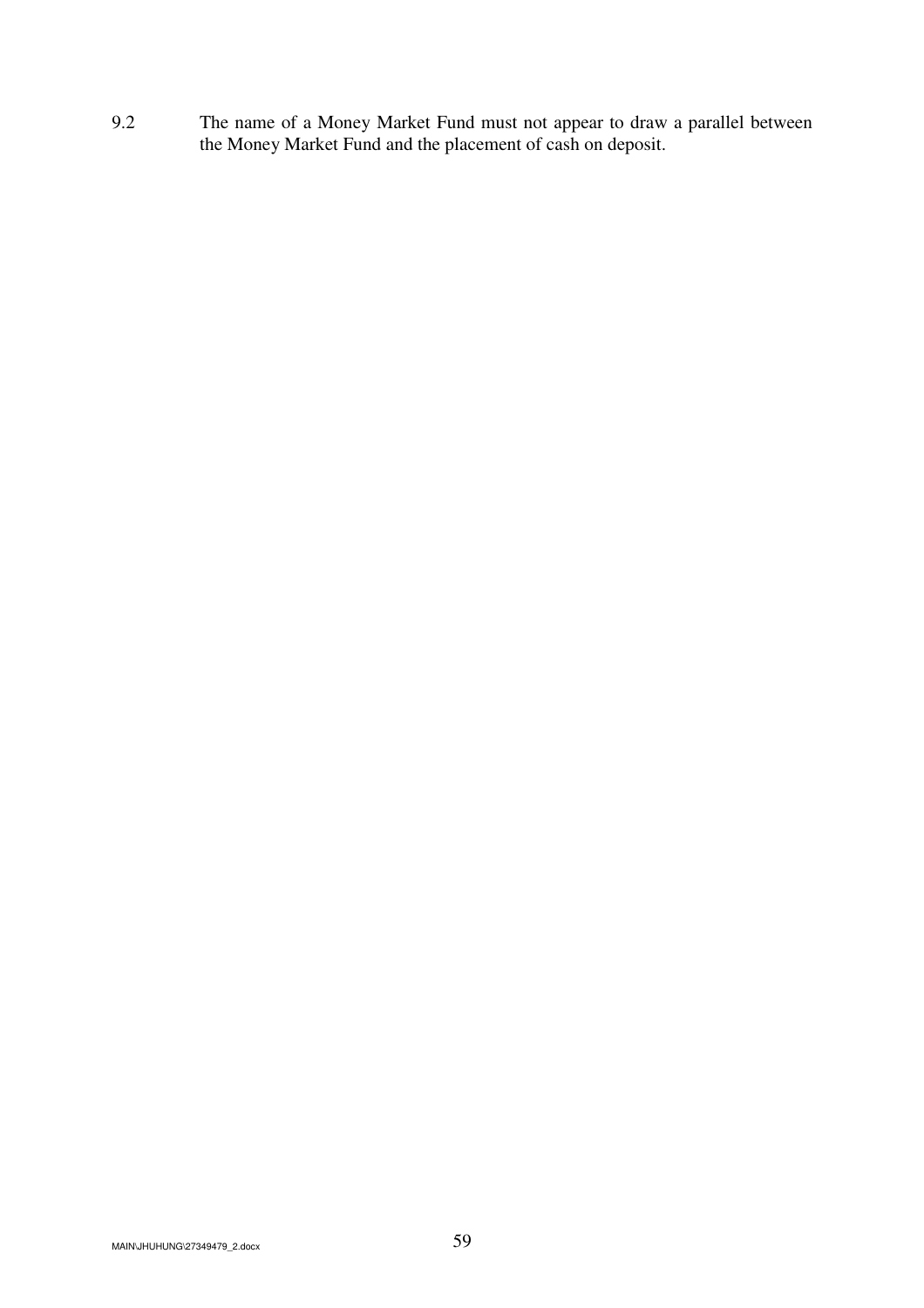### **APPENDIX A**

#### **TAIPING GREATER CHINA NEW MOMENTUM EQUITY FUND**

#### **DEFINITIONS**

Save as provided below, the defined terms used in the Explanatory Memorandum have the same meaning in this Appendix A. In addition, the following expressions shall have the following meanings in this Appendix A:

| "Base Currency"    | Hong Kong Dollar or HK\$                                                                                                      |  |
|--------------------|-------------------------------------------------------------------------------------------------------------------------------|--|
| "Dealing Day"      | each Business Day                                                                                                             |  |
| "Dealing Deadline" | 4:00 p.m. (Hong Kong time) on the relevant Dealing<br>Day                                                                     |  |
| "Greater China"    | includes the PRC, the Special Administrative Region of<br>Hong Kong, the Special Administrative Region of<br>Macau and Taiwan |  |
| "Issue Price"      | HK\$100 per Unit net of subscription fee                                                                                      |  |
| "Sub-Fund"         | Taiping Greater China New Momentum Equity Fund                                                                                |  |
| "Valuation Day"    | each Dealing Day                                                                                                              |  |

### **INTRODUCTION**

This Appendix contained in this Explanatory Memorandum relates solely to Taiping Greater China New Momentum Equity Fund.

# **INVESTMENT OBJECTIVE AND STRATEGY**

#### **Investment Objective**

Taiping Greater China New Momentum Equity Fund is an equity fund which seeks to provide investors with medium to long term capital appreciation over time.

## **Investment Strategy**

The Manager intends to make investments (at least 70% of the Sub-Fund's non-cash assets) through a portfolio consisting of listed securities (which may include (but are not limited to) A Shares, B Shares, shares listed on the Hong Kong Stock Exchange ("**SEHK**") (including H Shares, Red Chips and other Hong Kong shares quoted in Hong Kong Dollar), and Other China Related Stocks\*\*) of companies that derive or are expected to derive a significant portion of their revenues from goods produced or sold, investments made or services performed in Greater China (which includes the PRC, the Special Administrative Regions of Hong Kong and Macau), in particular the listed securities of companies in Hong Kong that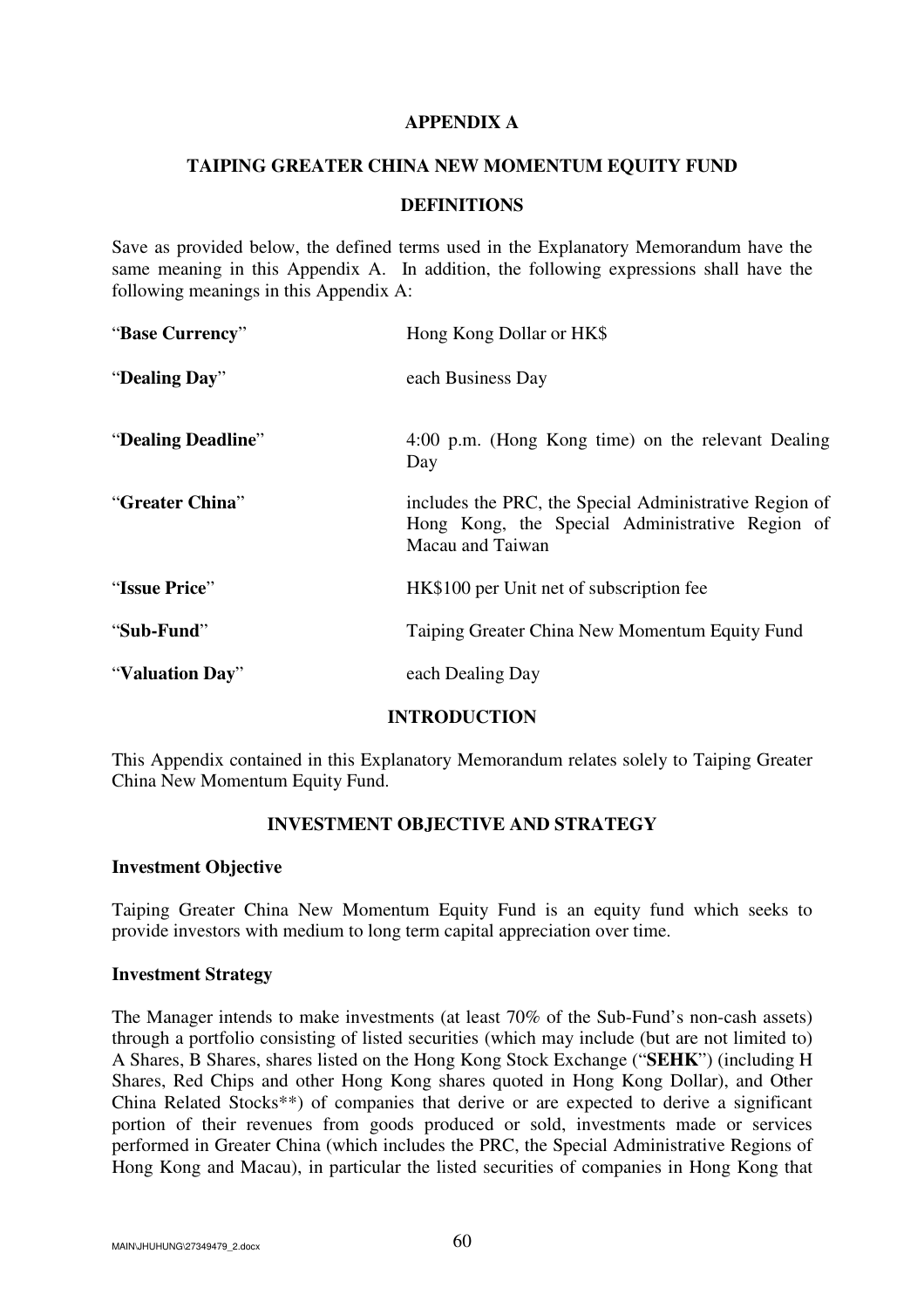are expected to achieve stable and high dividend returns. The Manager believes that the value of these companies should increase through their participation in the economic growth of the Greater China region. The Sub-Fund may invest up to 20% of its non-cash assets in A Shares via the Shanghai-Hong Kong Stock Connect ("**Stock Connect**").

The Sub-Fund may also invest less than 30% of its non-cash assets in listed equity securities of companies which may have no connection with the Greater China region. Such equity securities are listed on exchanges worldwide including but not limited to the United States.

The Sub-Fund will be managed based on a value-oriented investment strategy, which means that the Manager will invest in assets which are considered to be undervalued, compared to their intrinsic value. The Sub-Fund will have no particular focus on market capitalisation, industry or sector.

The Sub-Fund may also invest in financial derivative instruments for hedging purposes only but not for investment purposes, subject to the investment restrictions set out in this Explanatory Memorandum. The Sub-Fund's net derivative exposure may be up to 50% of the Sub-Fund's latest available Net Asset Value.

The Manager currently does not intend to enter into any securities financing transactions or other similar over-the-counter transactions in respect of the Sub-Fund.

## *Investment Portfolio*

The investment portfolio of the Sub-Fund may include listed equity securities of companies described above. In addition, the Sub-Fund may invest in these companies through Global Depository Receipts ("**GDRs**"), American Depository Receipts ("**ADRs**"), Chinese Depository Receipts, equity linked notes, or indirectly through other derivative instruments or may invest in derivative instruments for hedging purposes only, subject to the investment restrictions set out in this Explanatory Memorandum.

| <b>Securities market</b>     | <b>Nature</b>                                  | Fund's<br>percentage |
|------------------------------|------------------------------------------------|----------------------|
|                              |                                                | allocation*          |
| A Shares (via the            | quoted in Renminbi ("RMB")<br>$\bullet$        | $0\% - 20\%$         |
| Stock Connect)               | listed on the Shanghai Securities<br>$\bullet$ |                      |
|                              | Exchange ("SSE")                               |                      |
| <b>B</b> Shares              | quoted in United States Dollars and            | $0\% - 20\%$         |
|                              | <b>Hong Kong Dollars</b>                       |                      |
|                              | listed on the SSE and Shenzhen                 |                      |
|                              | <b>Stock Exchange</b>                          |                      |
| H Shares $&$                 | quoted in Hong Kong Dollars                    | 0%-90%               |
| Red Chips                    | listed on the SEHK                             |                      |
| Hong Kong Shares             | quoted in Hong Kong Dollars                    | 0%-50%               |
| (excluding H)                | listed on the SEHK                             |                      |
| Shares & Red                 |                                                |                      |
| Chips)                       |                                                |                      |
| Other China                  | quoted in Hong Kong Dollars                    | $0\% - 50\%$         |
| Related Stocks <sup>**</sup> | listed on exchanges other than on              |                      |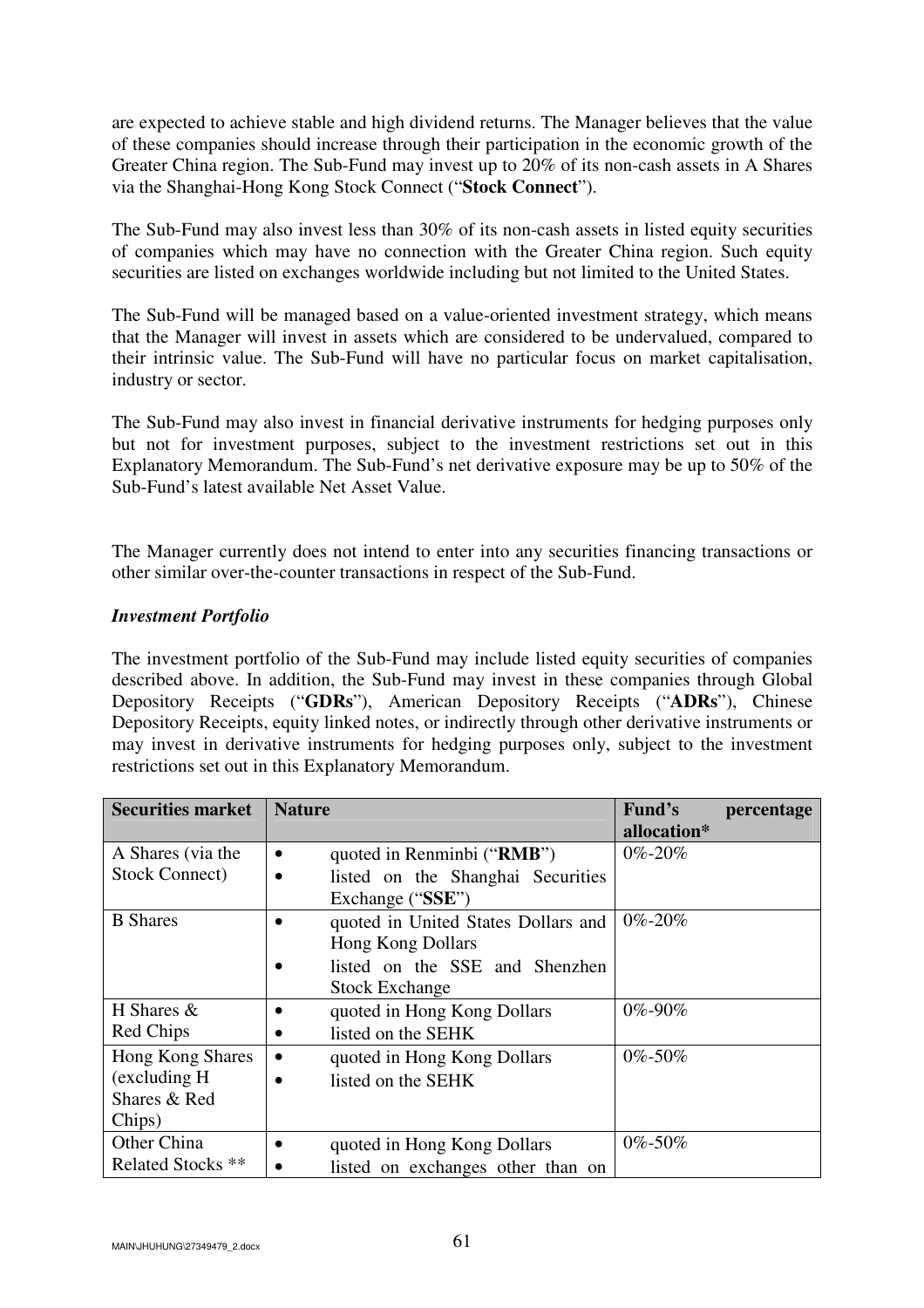|                                                                                                                    |           | the SSE and the Shenzhen Stock<br>Exchange                      |                    |
|--------------------------------------------------------------------------------------------------------------------|-----------|-----------------------------------------------------------------|--------------------|
| Listed equity<br>securities of<br>companies which<br>may have no<br>connection with<br>the Greater China<br>region | $\bullet$ | quoted in different currencies<br>listed on exchanges worldwide | 0\%-less than 30\% |

- \* Currently, the Manager's policy is to allocate assets in the Sub-Fund in accordance with the table set out above. In light of changes in market conditions, the Manager has absolute discretion to vary the percentage allocation of assets in the Sub-Fund to be invested into different securities market. The latest percentage allocation of the assets in the Sub-Fund will be notified to Unitholders and potential investors by way of publication on the Manager's website (http://www.tpahk.cntaiping.com) as soon as practicable. Please note that the website does not form part of this Explanatory Memorandum and has not been reviewed by the SFC.
- \*\* "**Other China Related Stocks**" refer to the shares of companies which are not domiciled in Greater China, but have direct and significant operations in Greater China.

## *Geographical Concentration*

The Sub-Fund will focus primarily on investment into the Greater China region and at least 70% of the Sub-Fund's non-cash assets will be invested into Greater China-related financial instruments and companies. However, this will not preclude the Sub-Fund from investing in other markets where opportunities can be identified.

Subject to the investment restrictions set out in the Explanatory Memorandum, the Manager may apply any investment strategy (including hedging, leveraging, and other strategies) it deems appropriate under the prevailing economic and market conditions in order to achieve the investment objective and strategy of the Sub-Fund.

In addition, the Manager may hold cash, deposits, short-term papers such as treasury bills, certificates of deposit, bankers' acceptances, short-term commercial papers and other fixed income instruments for the account of the Sub-Fund. In times of extreme volatility of the markets or during severe adverse market conditions, the Manager may hold a substantial portion of the Sub-Fund's assets in cash or cash equivalents, or invest in short-term money market instruments to preserve the value of the assets in the investment portfolio of the Sub-Fund.

### **Shanghai-Hong Kong Stock Connect**

The Stock Connect is a securities trading and clearing linked program developed by Hong Kong Exchanges and Clearing Limited ("**HKEx**"), SSE and China Securities Depository and Clearing Corporation Limited ("**ChinaClear**"), to achieve mutual stock market access between mainland China and Hong Kong.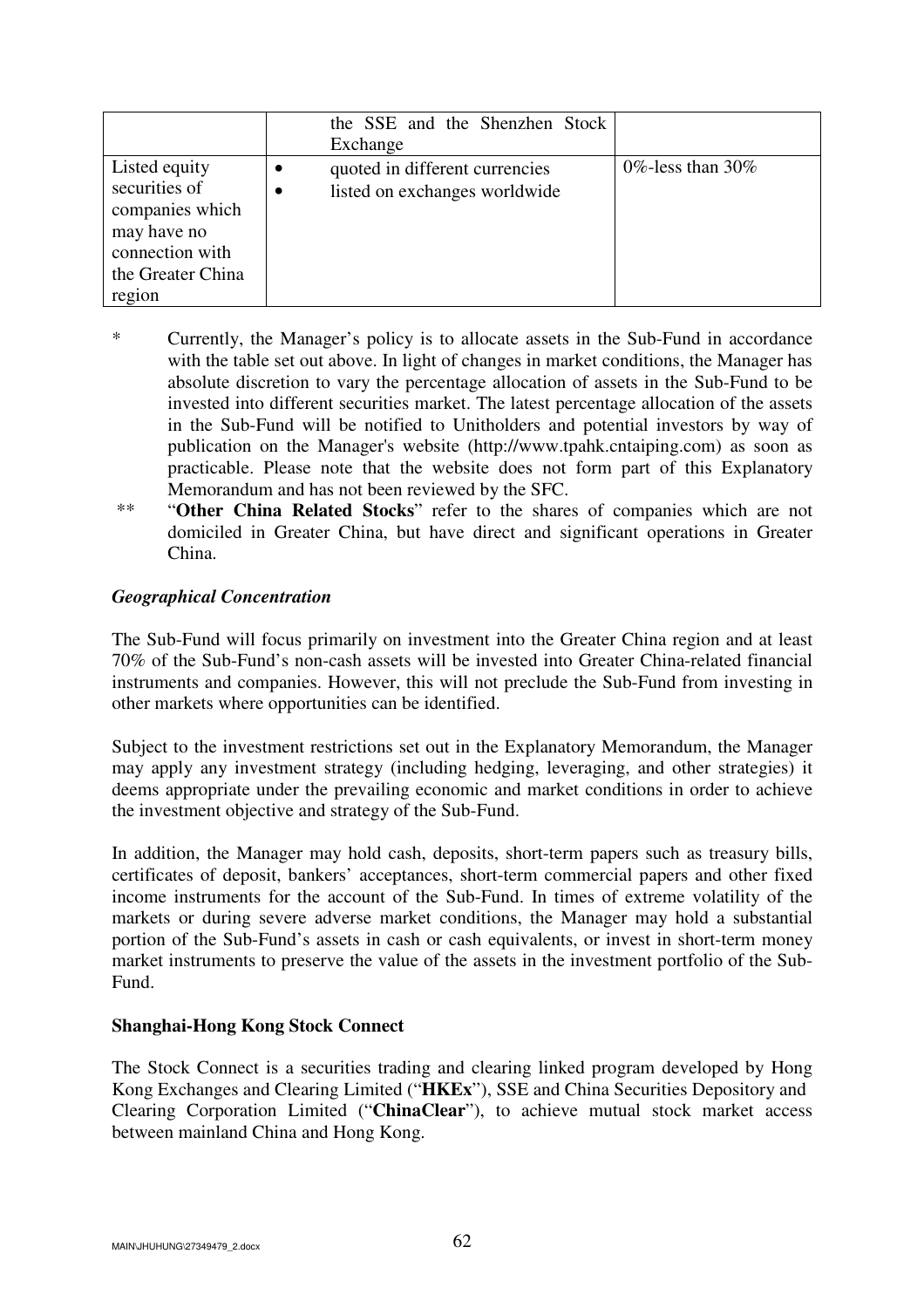The Stock Connect comprises a Northbound Trading Link and a Southbound Trading Link. Under the Northbound Trading Link, Hong Kong and overseas investors (including the Sub-Fund), through their Hong Kong brokers and a securities trading service company established by SEHK, may be able to trade eligible shares listed on SSE by routing orders to SSE.

## *Eligible Securities*

Hong Kong and overseas investors are able to trade certain stocks listed on the SSE market (i.e. "**SSE Securities**"). These include all the constituent stocks from time to time of the SSE 180 Index and SSE 380 Index, and all the SSE-listed A Shares that are not included as constituent stocks of the relevant indices but which have corresponding H-Shares listed on SEHK, except the following:

(a) SSE-listed shares which are not traded in RMB; and

(b) SSE-listed shares which are included in the "risk alert board".

The list of eligible securities may be changed subject to the review and approval by the relevant PRC regulators from time to time.

# *Trading Quota*

Trading under Stock Connect is subject to a daily quota ("**Daily Quota**").

The Daily Quota limits the maximum net buy value of cross-boundary trades under Stock Connect each day. The Northbound Daily Quota is set at RMB52 billion.

These Daily Quota may be increased or reduced subject to the review and approval by the relevant PRC regulators from time to time.

SEHK will monitor the quota and publish the remaining balance of the Northbound Daily Quota at scheduled times on the HKEx's website.

### *Settlement and Custody*

The Hong Kong Securities Clearing Company Limited ("**HKSCC**"), a wholly-owned subsidiary of HKEx, will be responsible for the clearing, settlement and the provision of depository, nominee and other related services of the trades executed by Hong Kong market participants and investors.

The A Shares traded through Stock Connect are issued in scripless form, so investors will not hold any physical A Shares. Hong Kong and overseas investors who have acquired SSE Securities through Northbound trading should maintain the SSE Securities with their brokers' or custodians' stock accounts with CCASS (the Central Clearing and Settlement System operated by HKSCC for the clearing securities listed or traded on SEHK).

### *Corporate Actions and Shareholders' Meetings*

Notwithstanding the fact that HKSCC does not claim proprietary interests in the SSE Securities held in its omnibus stock account in ChinaClear, ChinaClear as the share registrar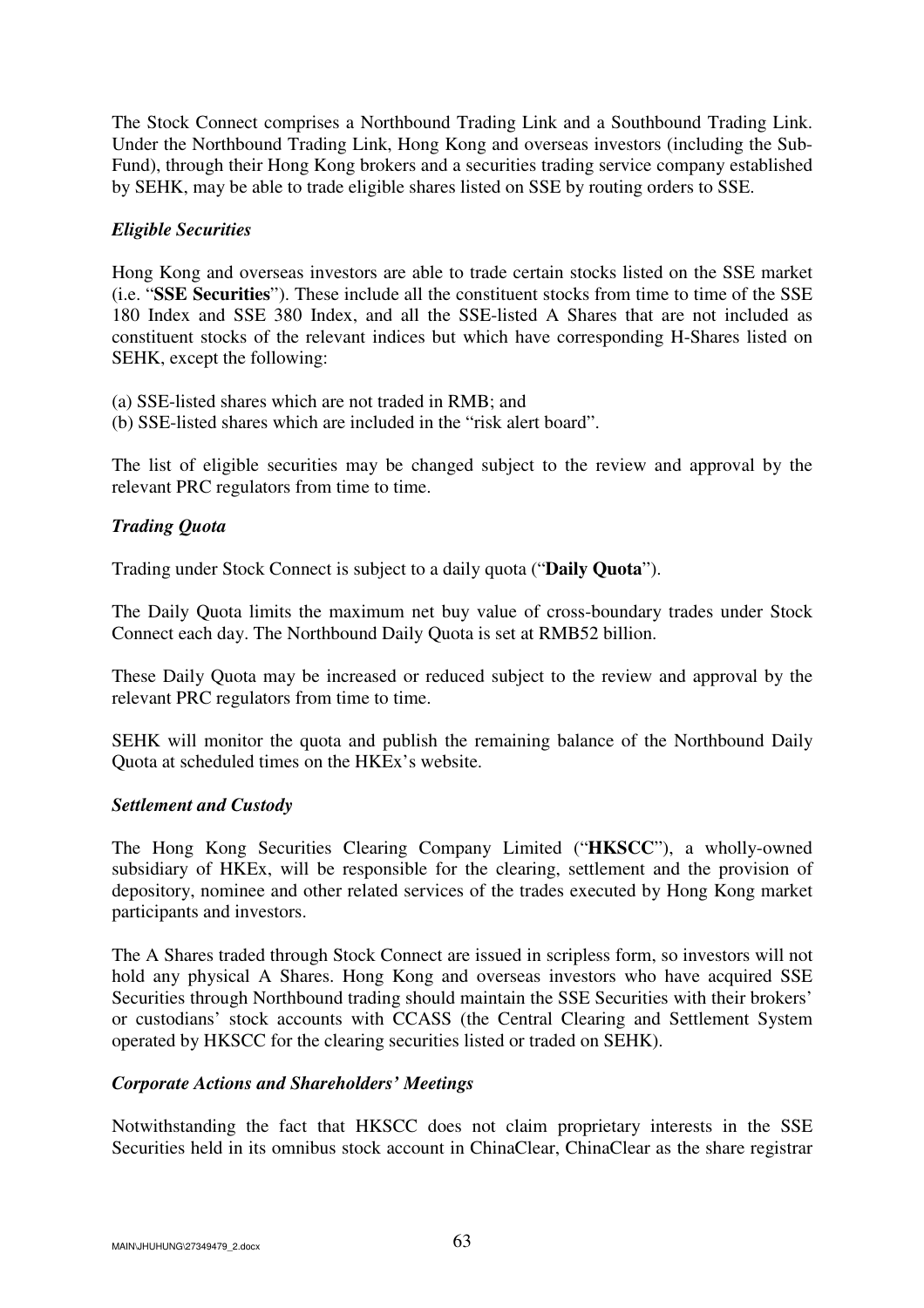for SSE listed companies will still treat HKSCC as one of the shareholders when it handles corporate actions in respect of such SSE Securities.

HKSCC will monitor the corporate actions affecting SSE Securities and keep the relevant brokers or custodians participating in CCASS ("**CCASS participants**") informed of all such corporate actions that require CCASS participants to take steps in order to participate in them.

SSE-listed companies usually announce their annual general meeting/extraordinary general meeting information about one month before the meeting date. A poll is called on all resolutions for all votes. HKSCC will advise CCASS participants of all general meeting details such as meeting date, time, venue and the number of resolutions.

## *Currency*

Hong Kong and overseas investors will trade and settle SSE Securities in RMB only. Hence, the Sub-Fund will need to use RMB to trade and settle SSE Securities.

## *Investor Compensation*

The Sub-Fund's investments through Northbound trading under Stock Connect will not be covered by Hong Kong's Investor Compensation Fund.

Hong Kong's Investor Compensation Fund is established to pay compensation to investors of any nationality who suffer pecuniary losses as a result of default of a licensed intermediary or authorised financial institution in relation to exchange-traded products in Hong Kong.

Since default matters in Northbound trading via Stock Connect do not involve products listed or traded in SEHK or Hong Kong Futures Exchange Limited, they will not be covered by the Investor Compensation Fund.

On the other hand, since the Sub-Fund is carrying out Northbound trading through securities brokers in Hong Kong but not PRC brokers, they are not protected by the China Securities Investor Protection Fund in the PRC.

Further information about the Stock Connect is available online at the website:

http://www.hkex.com.hk/eng/csm/chinaConnect.asp?LangCode=en

# **EXPENSES AND CHARGES**

### **Subscription Fee**

The Manager may charge Unitholders a subscription fee of up to 5% of the total value of the Units subscribed for by the investor or Unitholder. Subject to the maximum 5%, the Manager may change the subscription fee from time to time.

The current Subscription Fee is 5% on the Issue Price of each Unit. For example, assuming that an investor subscribes for HK\$105,000.00 with Issue Price per Unit at HK\$100.00, the amount of Subscription Fee payable would be HK\$5,000.00, i.e. HK\$105,000.00 –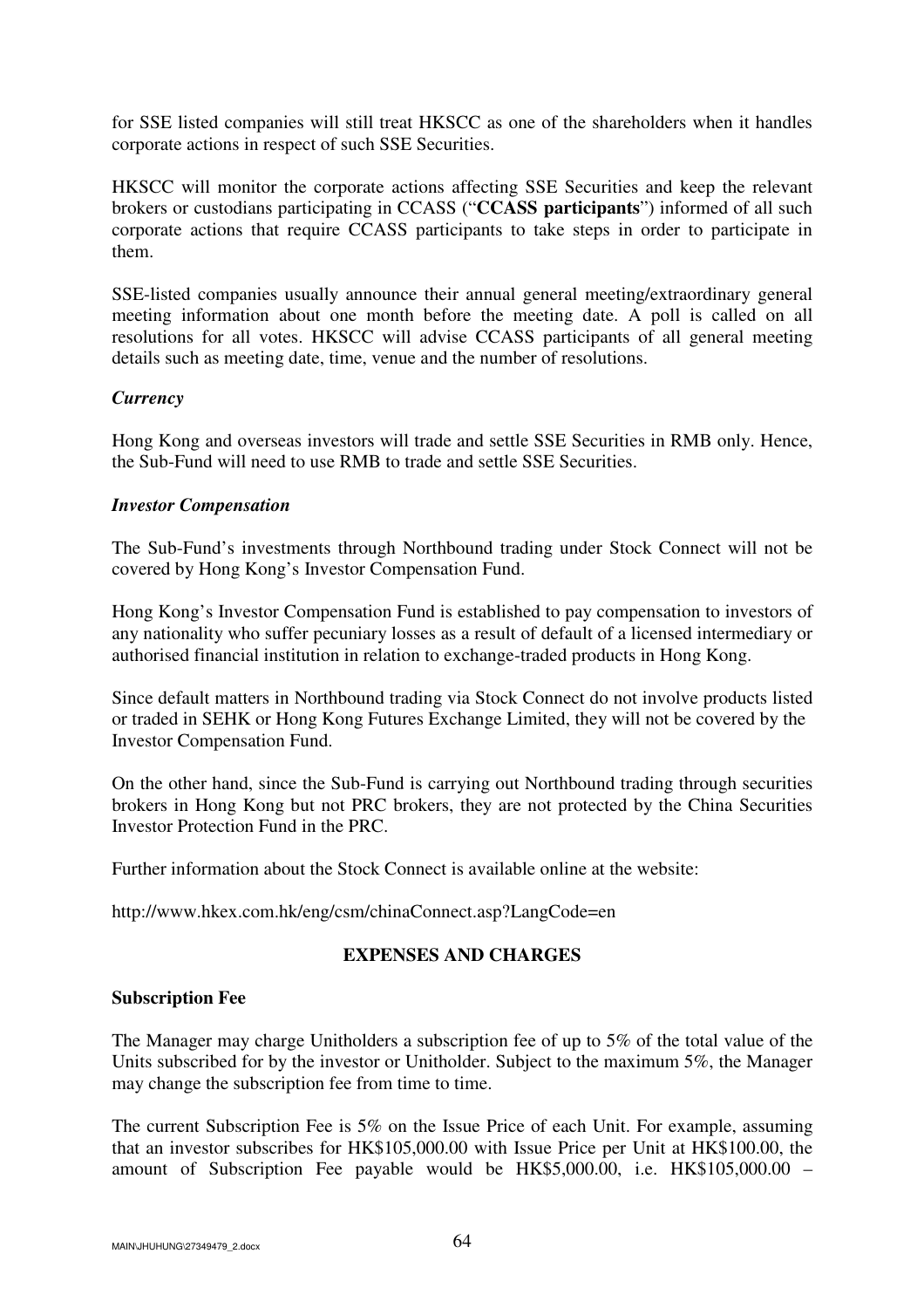HK\$105,000.00 /  $(1 + 5\%)$ , and the investor will subscribe for 1,000.00 Units at the Issue Price of HK\$100.00 per Unit after the deduction of the Subscription Fee.

The Manager may share its fees with any persons who distribute Units or otherwise procure subscriptions to the Sub-Fund.

### **Redemption Fee**

The Manager may charge redeeming Unitholders a redemption fee of up to 4% of the Redemption Price per Unit. Subject to the maximum 4%, the Manager may change the redemption fee from time to time.

Currently, no Redemption Fee will be charged for redemption of Units in the Sub-Fund.

#### **Conversion Fee**

The Manager may charge a Unitholder wishing to convert its Units of a class into Units of another class ("**New Class**") a conversion fee of up to 3% of the Issue Price per Unit of the New Class. Subject to the maximum 3%, the Manager may change the conversion fee from time to time. No subscription fees payable upon subscription for Units in a class and redemption fees charged upon redeeming Units from a class will be payable by a Unitholder wishing to convert its units into a New Class.

#### **Management Fee**

The Manager will be paid a management fee by the Fund equal to 1.5% per annum of the Net Asset Value calculated on a daily basis and accrued as at the relevant Valuation Point on each Valuation Day and payable monthly in arrears

### **Trustee Fee**

The Trustee is entitled to receive from the Sub-Fund a trustee fee of 0.15% per annum for the first HK\$250 million of the Net Asset Value of the Sub-Fund, 0.125% per annum for the next HK\$250 million of the Net Asset Value of the Sub-Fund and 0.11% per annum for the remaining balance of the Net Asset Value of the Sub-Fund as at the relevant Valuation Point, and subject to a minimum monthly fee of HK\$40,000 in relation to the Sub-Fund.

This fee will be calculated and accrued on each Valuation Day and be paid monthly in arrears. The Trustee fee described above represent the current fee rates applicable to the Sub-Fund and does not include the fees payable for the services of any custodians or sub-custodians appointed by the Trustee.

The Trustee is also entitled to receive transaction, processing and valuation fees and be paid or reimbursed with other applicable fees as agreed with the Manager and for all out-of-pocket expenses incurred by it in the course of its duties. The fee payable to the Registrar is included in the trustee fee.

### **Custodian Fee**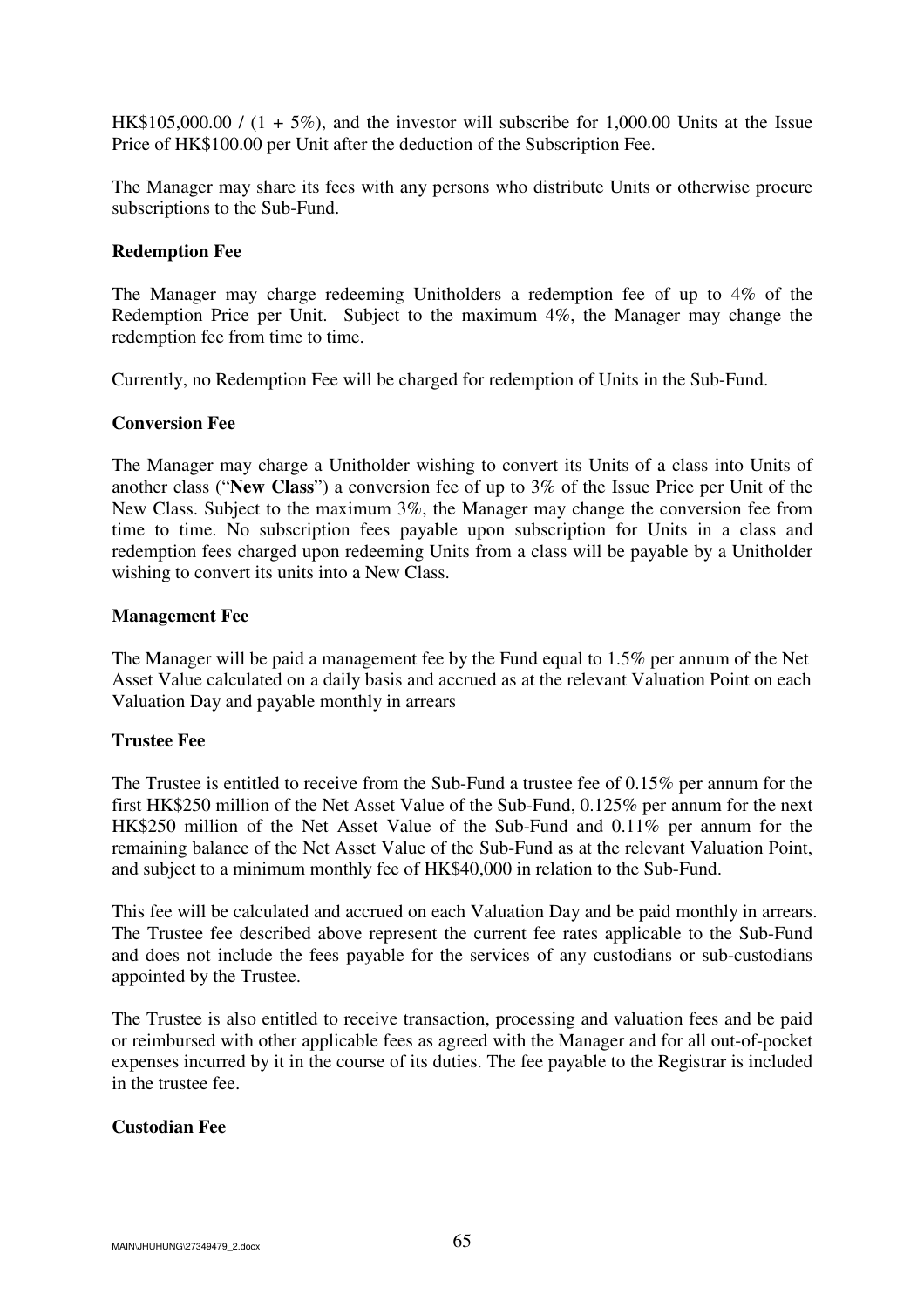The Custodian is entitled to, among others, transaction charges at customary market rates and Custody Fees at different rates, largely depending on the markets where the Custodian is required to hold the Sub-Fund's assets. Prior to 1 January 2017, the Sub-Fund was subject to custody fees at the rates in the range of 0.01% to 0.09% per annum of the Net Asset Value of the Sub-Fund, depending on the markets where the former custodian is required to hold the Sub-Fund's assets. With effect from 1 January 2017, the current rate of the Custody Fees is up to 0.045% per annum of the Net Asset Value of the Sub-Fund.

The Custodian's fees and charges are accrued daily and are payable monthly in arrears. The Custodian will also be entitled to reimbursement by the Sub-Fund for any out-of-pocket expenses incurred in the course of its duties.

### **SUBSCRIPTION DETAILS**

| Minimum Subscription Amount | HK\$50,000 |
|-----------------------------|------------|
| Minimum Holding Amount      | HK\$10,000 |

Except as otherwise provided, Units in the Sub-Fund will be issued on the Dealing Day for applications, together with cleared application monies received by the Trustee prior to the Dealing Deadline. Investors should confirm the relevant cut-off times with their distributor.

For details regarding the procedure for the subscriptions, please refer to the section headed "**Purchase of Units**" in the Explanatory Memorandum.

#### **SUBSCRIPTION OF UNITS**

Units are issued by the Trustee at the direction of the Manager who has the exclusive right to offer and issue Units and has complete discretion to accept or reject any subscription for Units.

Applications for subscription of Units may be made on each Dealing Day at the Subscription Price per Unit of the Sub-Fund, subject to a subscription fee is disclosed under the section headed "**Expenses and Charges**" above.

Written applications for subscription of Units must be forwarded to, and received by, the Trustee (via distributors) by no later than the Dealing Deadline. Applications received after this deadline will be processed for subscription on the next Dealing Day.

The Subscription Price on any Dealing Day is the price per Unit ascertained by dividing the Net Asset Value of the relevant class of Units of the Sub-Fund as at the Valuation Point in respect of the relevant Dealing Day by the number of such class of Units in issue rounded up to the nearest 2 decimal places or in such manner and to such other number of decimal places as the Manager may from time to time determine after consulting the Trustee and such amount of fiscal and purchase charges determined by the Manager.

The subscription amount payable for the number of Unit subscribed by a subscriber, in respect of any Dealing Day, is due and payable no later than the Dealing Deadline.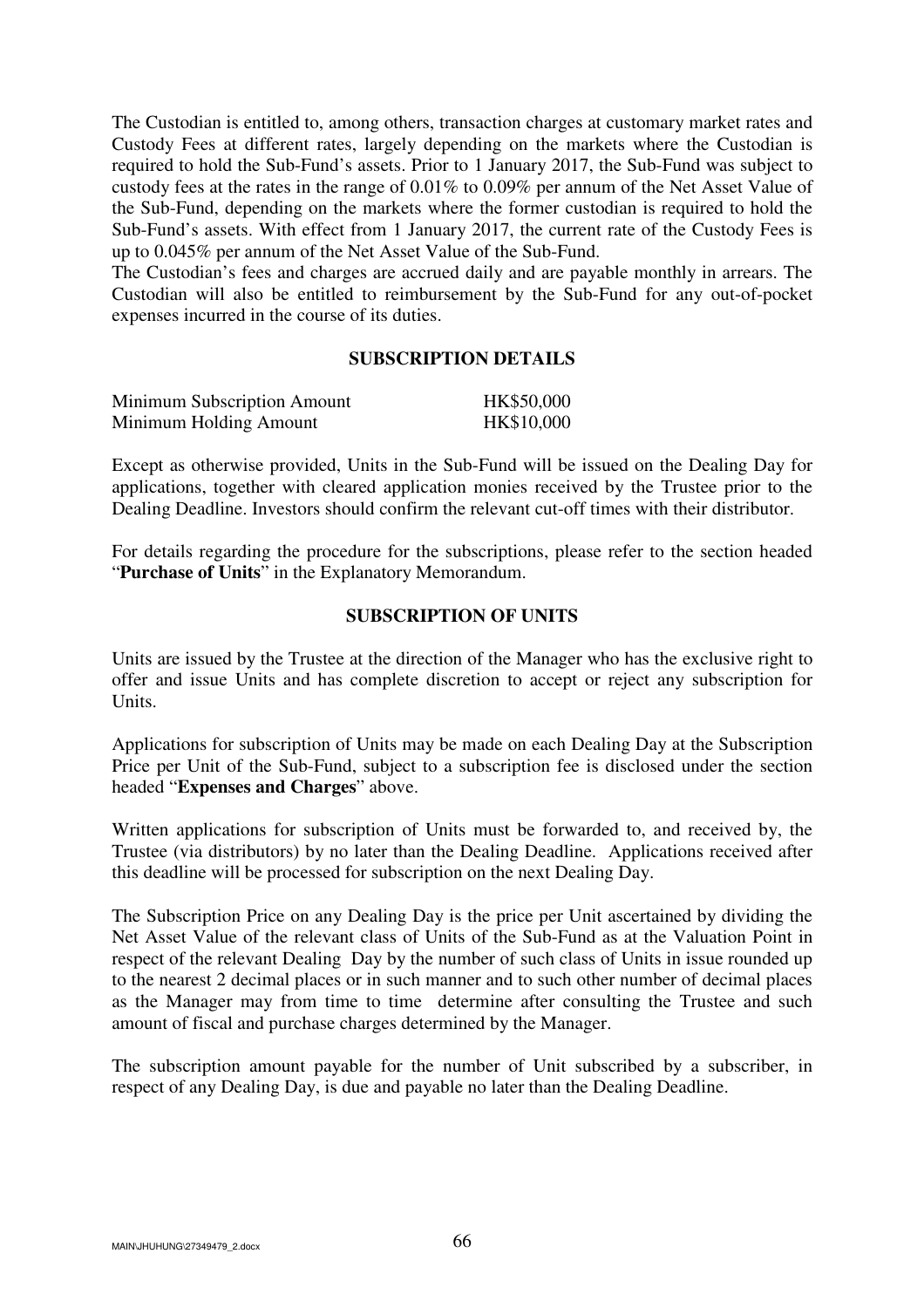## **Minimum Subscription**

The minimum subscription per investor that must be subscribed for in relation to Units is HK\$50,000.

The Manager has absolute discretion to determine the number of applications for Units that will be accepted and whether to accept applications from any subscriber for less than the minimum subscription.

The Trustee will send a contract note confirming to each subscriber no later than 2 Business Days after the relevant Dealing Day, and as to whether the subscriber's application for Unit has been successful, either in whole or in part.

## **Confirmation of Subscription**

If the relevant application form and/or subscription monies is/are not received by the times stated above, the application will be held over to the next Dealing Day and Units will be issued at the relevant Subscription Price on that Dealing Day.

The Manager reserves the right to reject any application in whole or in part at its absolute discretion, in which event the amount paid on application or the balance thereof (as the case may be) will be returned (without interest) as soon as practicable in HK Dollar at the risk and cost of the applicant.

Applications for Units will not be dealt with and Units will not be issued until receipt of confirmation that an applicant's funds have been cleared in the full amount of the applicable subscription amount. Units are deemed to be issued on the relevant Dealing Day.

In order to be dealt with on a particular Dealing Day, an application form and cleared monies must be received by the Trustee (via distributors) before the Dealing Deadline. Investors should confirm the relevant cut-off times with their distributor. Application forms and cleared monies received after such time will be deemed to have been received on the next Dealing Day and will be dealt with accordingly, unless specifically approved by the Manager.

# **REDEMPTION OF UNITS**

The procedures regarding the redemption of Units are described under the section headed "**Redemption of Units**" in the Explanatory Memorandum.

To be dealt with on a particular Dealing Day, the Trustee must receive a redemption request before the Dealing Deadline. Investors should confirm the relevant cut-off times with their distributor. Redemption requests received after such time will be deemed to have been received on the next Dealing Day and will be dealt with accordingly. Unless the Manager in any particular case or generally otherwise agrees, a Unitholder may not redeem Units in amounts of less than HK\$10,000.

The Redemption Price on any Dealing Day is the price per Unit ascertained by dividing the Net Asset Value of the relevant class of Units of the Sub-Fund as at the Valuation Point in respect of the Dealing Day by the number of such class of Units in respect of such Sub-Fund in issue, rounded down to the nearest 2 decimal places or in such manner and to such other

MAIN\JHUHUNG\27349479\_2.docx 67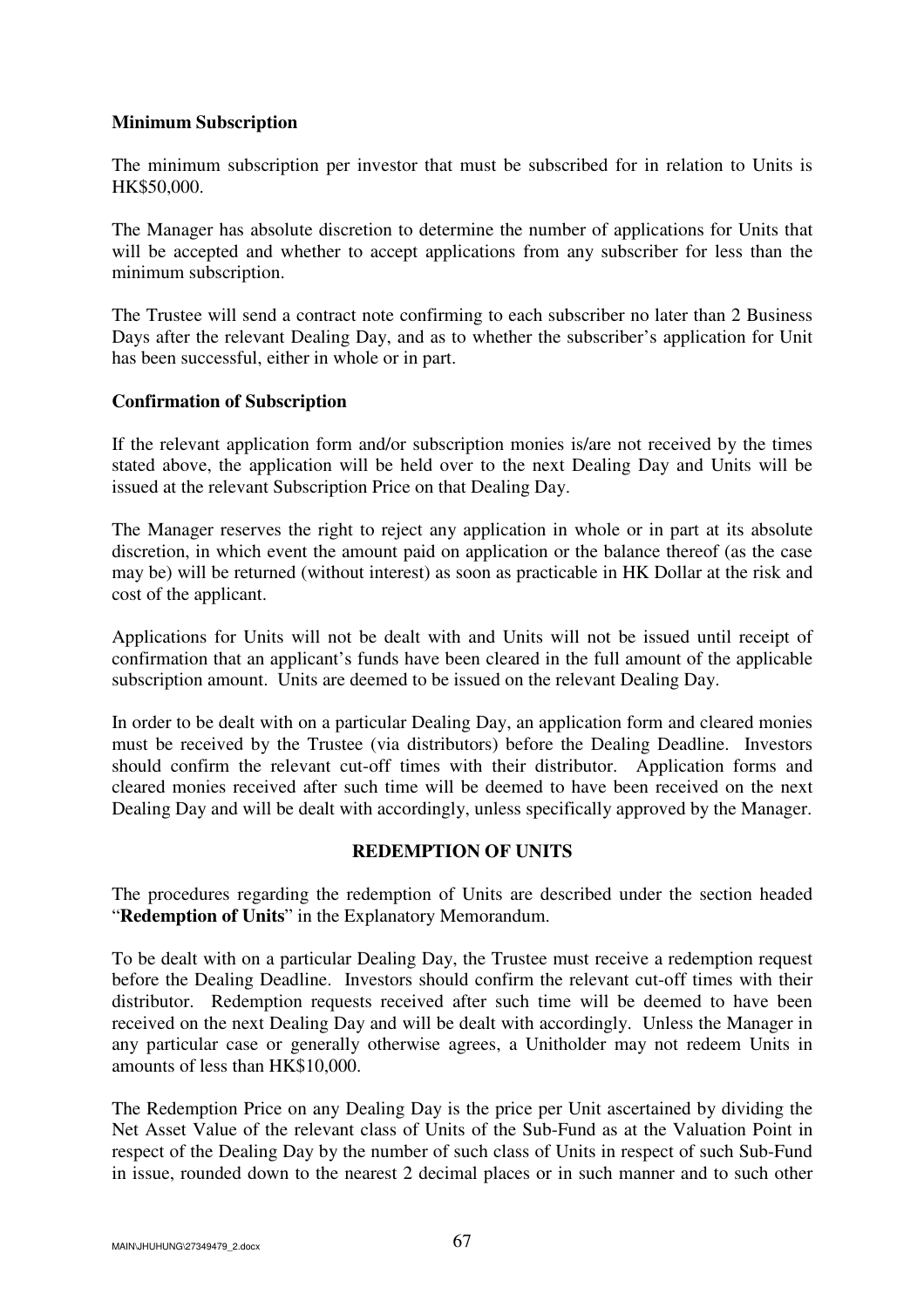number of decimal places as the Manager may determine from time to time after consulting the Trustee.

Unitholders may redeem their Units on any Dealing Day in whole or in part but the Manager may refuse a request for a partial redemption resulting in the Unitholder's holding in the Sub-Fund falling below the Minimum Holding, and in such a situation, the Manager may require the Unitholder to redeem all its Units. The Trustee will send a contract note to each redeeming Unitholder no later than 2 Business Days after the relevant Dealing Day.

The Manager has the discretion to waive, change or accept an amount lower than the amount of minimum redemption or Minimum Holding from time to time, whether generally or in a particular case.

Redemption proceeds will normally be paid in the Base Currency of the Sub-Fund (unless the Unitholder requests another currency, in which case, the Unitholder will bear any exchange costs) within a maximum period of 7 Business Days from the day a properly documented original request for redemption of Units is accepted by the Trustee and the Manager has not exercised any of its powers described in the section headed "**Suspension of Calculation of**  Net Asset Value". In any event, redemption proceeds will be paid no later than one calendar month from the relevant Dealing Day. Any redemption money unclaimed after six years from the date of payment shall become part of the assets of the Sub-Fund.

All bank charges and costs incurred in the payment of the redemption proceeds to the Unitholder will be borne by the relevant Unitholder and deducted from the redemption proceeds. Any risks arising from delay in clearance of funds by banks will be borne by the relevant Unitholder.

No payments shall be made to a person other than the registered Unitholders.

### **DISTRIBUTIONS**

The Manager may in its absolute discretion make distributions to Unitholders whose names are entered on the register of Unitholders on the corresponding record dates, of such amounts and at such times as the Manager may determine. Where the Manager determines that a distribution will be made, the Manager will give Unitholders notice prior to any distribution ("**Distribution Notice**").

There is no guarantee that distributions will be made, and, if distribution is made, the amount being distributed.

The distribution policy may be amended subject to the prior approval of the SFC and by giving not less than one month's prior notice to the Unitholders (if applicable).

## **Distribution from Net income**

Distributions will be derived solely from the net income (after deduction of fees and expenses). No distributions will be paid out of capital or effectively out of capital of the Sub-Fund.

### **Election of Distribution or Reinvestment**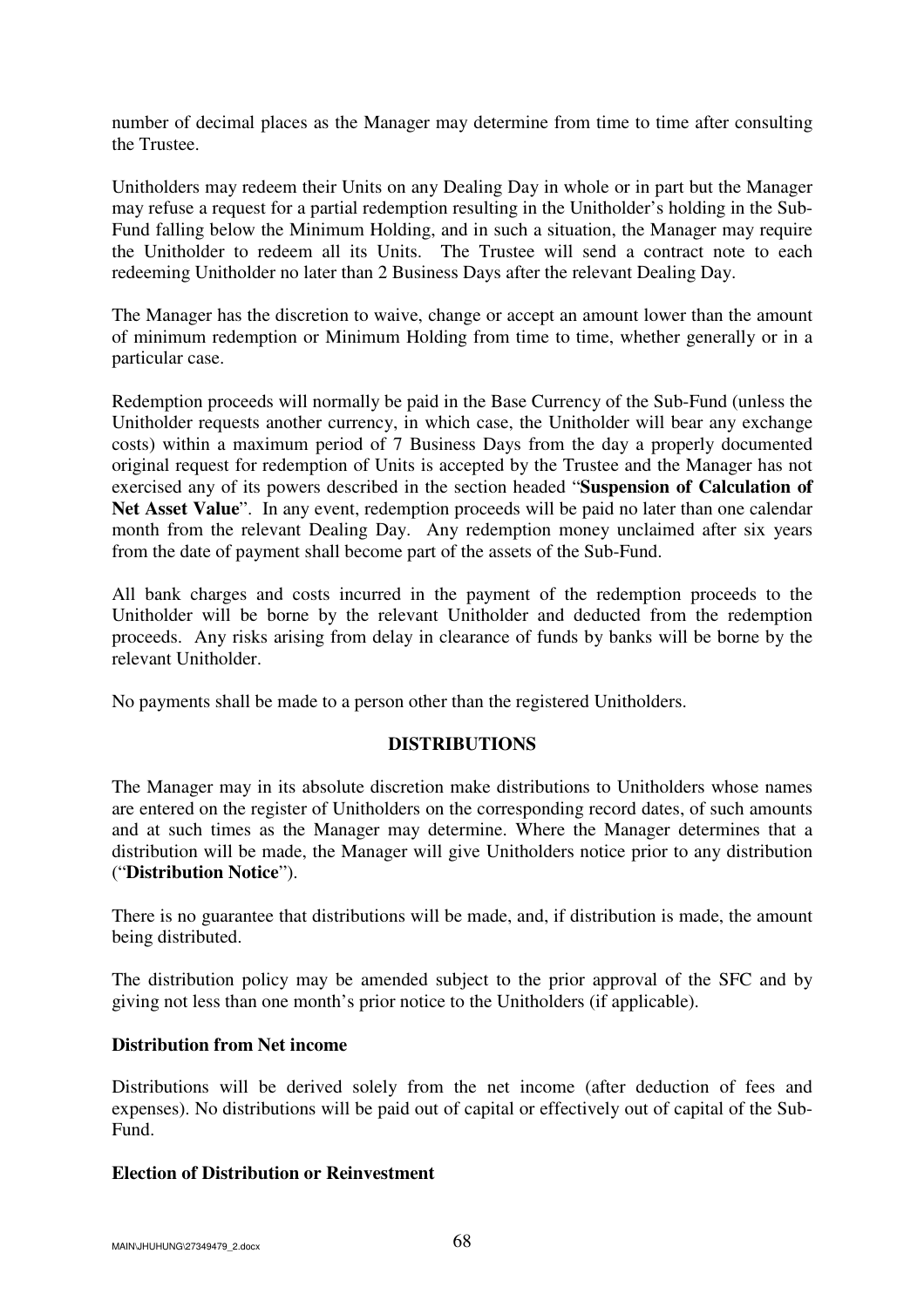Unitholders may elect to receive cash by way of cheque or other means, or to have their distributions reinvested in further Units of the same class. If no election is made by a Unitholder, the Manager will automatically reinvest the distribution in further Units of the same class.

The Manager will either make distribution or reinvestment as per the Unitholder's election for all future distributions unless otherwise notified by the Unitholder. Unitholders may change their election at any time by notice to the Manager in writing signed by the Unitholder (or, in the case of joint Unitholders, by each of them), except for the period between the date of a Distribution Notice and the relevant Distribution Date (as defined below). Any election received during the period between the date of a Distribution Notice and the relevant Distribution Date will not be processed and will only take effect from the next distribution.

## **Timing of Distribution or Reinvestment**

Distributions for reinvestment will be paid to the Manager 15 Business Days after the date of the Distribution Notice ("**Distribution Date**"), and the Manager will reinvest in the purchase of Units at the Subscription Price on the Distribution Date. Subscription fees will not be deducted upon reinvestment of distributions. A statement of reinvestment will be sent to the Unitholder.

Distributions which are not reinvested will be sent by cheque through the post to the registered address of such Unitholder or paid by other means on the Distribution Date. The Fund will not be liable for non-delivery or late delivery of distributions unless the cause of such non-delivery or late delivery is directly attributable to the Fund.

### **RISK FACTORS**

Investment in the Sub-Fund involves risks. In addition to the relevant risks mentioned in the "**RISK FACTORS**" section in the Explanatory Memorandum, investors should also take note of the following risk factors in relation to an investment in the Sub-Fund.

The Sub-Fund may be affected by the following risks, among others:

### **Risks relating to Equity Securities**

A Sub-Fund's investment in equity securities is subject to general market risks, whose value may fluctuate due to various factors, such as changes in investment sentiment, political and economic conditions and issuer-specific factors. There can be no assurance that the Manager will be able to predict future price levels correctly. The Sub-Fund's Net Asset Value will be adversely affected if the price levels of the equity securities drop substantially.

# **PRC Market Risk**

Investing in the securities markets in the PRC is subject to the risks of investing in emerging markets generally and the risks specific to the China market in particular.

Investors should be aware that for more than 50 years, the Chinese government has adopted a planned economic system. Since 1978, the Chinese government has implemented economic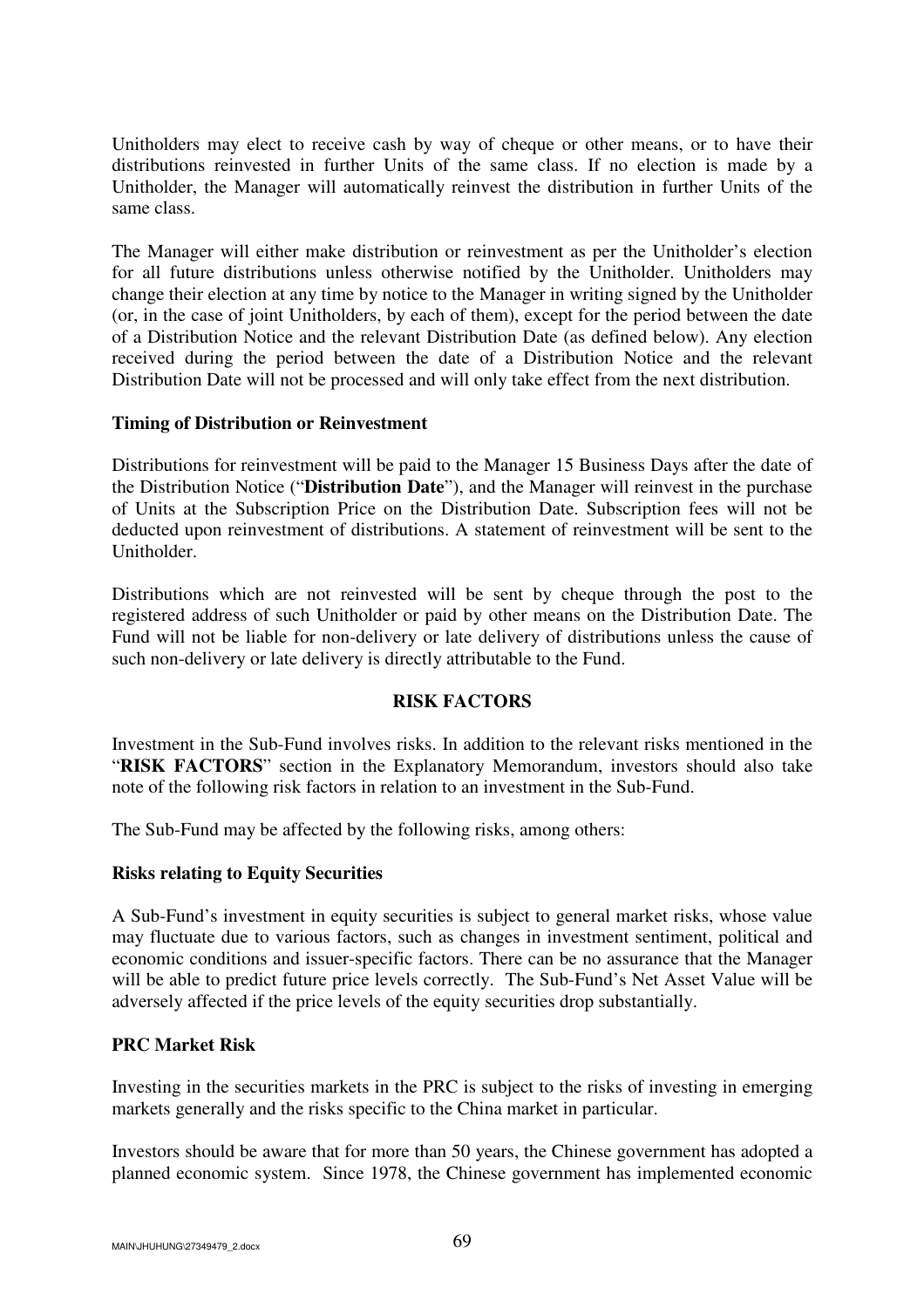reform measures which emphasise decentralisation and the utilisation of market forces in the development of the Chinese economy. Such reforms have resulted in significant economic growth and social progress.

Many of the economic reforms in the PRC are unprecedented or experimental and are subject to adjustment and modification, and such adjustment and modification may not always have a positive effect on foreign investment in joint stock limited companies in the PRC or in A-, Band H Shares.

In view of the small yet slowly increasing number of A, B and H Share issues currently available, the choice of investments available to the Manager will be severely limited as compared with the choice available in other markets. There is a low level of liquidity in the A and B Share markets in the PRC, which are relatively small in terms of both combined total market value and the number of A and B Shares which are available for investment. Investors are warned that this could lead to severe price volatility.

The national regulatory and legal framework for capital markets and joint stock companies in the PRC is not well developed when compared with those of developed countries.

Companies in the PRC are required to follow the Chinese accounting standards and practice which, to a certain extent, follow international accounting standards. However, there may be significant differences between financial statements prepared by accountants following the Chinese accounting standards and practice and those prepared in accordance with international accounting standards.

Both the Shanghai and Shenzhen securities markets are in the process of development and change. This may lead to trading volatility, difficulty in the settlement and recording of transactions and difficulty in interpreting and applying the relevant regulations.

Under the prevailing tax policy in the PRC, there are certain tax incentives available to foreign investment. There can be no assurance, however, that the aforesaid tax incentives will not be abolished in the future.

Investments in the PRC will be sensitive to any significant change in political, social or economic policy in the PRC. Such sensitivity may, for the reasons specified above, adversely affect the capital growth and thus the performance of these investments.

The PRC government's control of currency conversion and future movements in exchange rates may adversely affect the operations and financial results of the companies invested in by the Sub-Fund.

### **Risks associated with Stock Connect**

The Sub-Fund, by investing through Stock Connect, will be subject to the following additional risks:

### Quota limitations

Trading under Stock Connect is be subject to the Daily Quota. The Sub-Fund does not have exclusive use of the Daily Quota and such quota is utilised on a first-come-first served basis.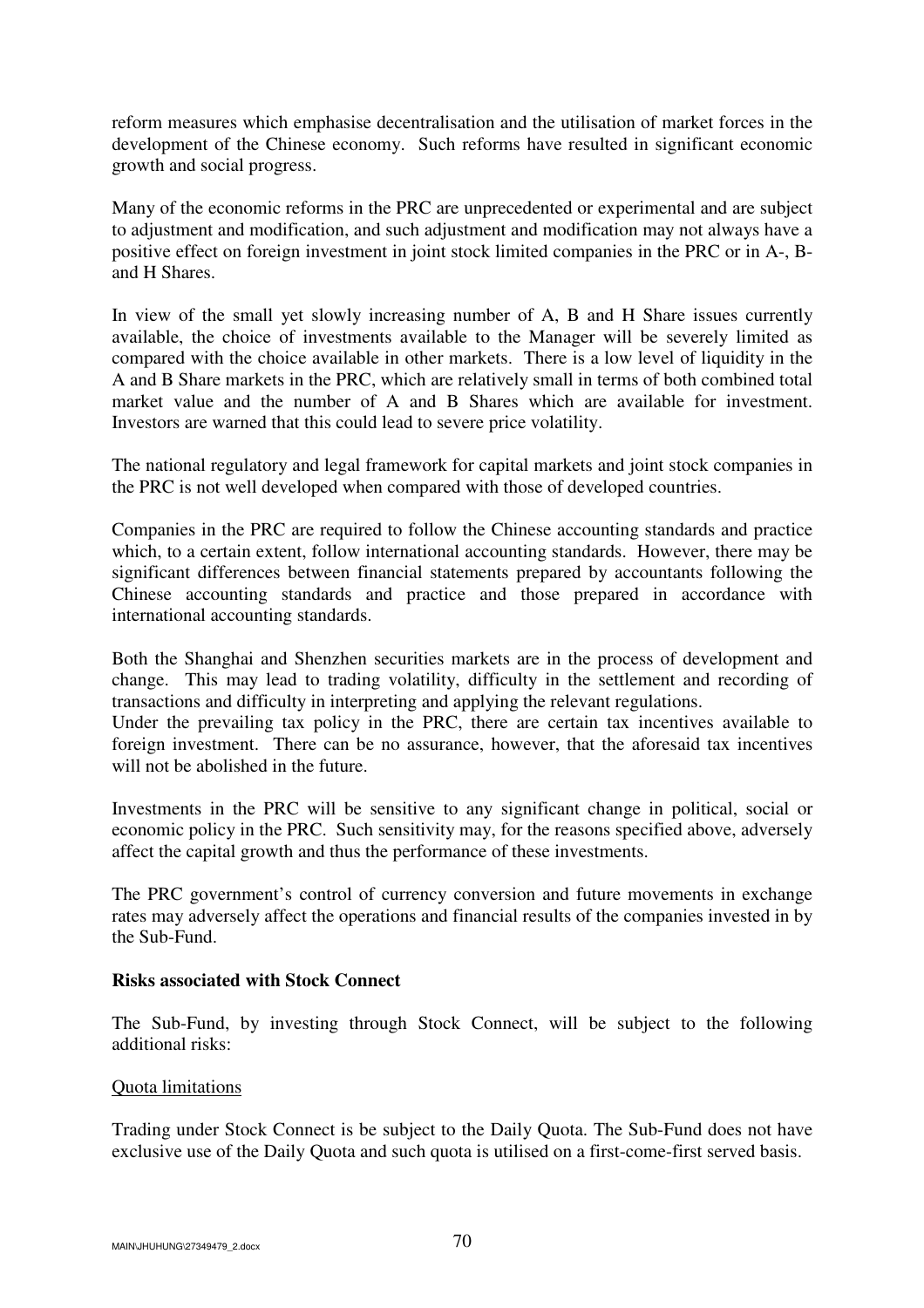Once the remaining balance of the Northbound Daily Quota drops to zero or the Northbound Daily Quota is exceeded during the opening call session, new buy orders will be rejected (though investors will be allowed to sell their cross-boundary securities regardless of the quota balance). Therefore, quota limitations may restrict the Sub-Fund's ability to invest in A Shares through Stock Connect on a timely basis and the Sub-Fund may not be able to effectively pursue its investment strategy.

#### Suspension risk

Both SEHK and SSE would reserve the right to suspend Northbound and/or Southbound trading if necessary for ensuring an orderly and fair market and that risks are managed prudently. Consent from the relevant regulator would be sought before a suspension is triggered. Where a suspension in the Northbound trading through Stock Connect is effected, the Sub-Fund's ability to access the PRC market will be adversely affected.

#### Differences in trading day

Stock Connect will only operate on days when both the PRC and Hong Kong markets are open for trading and when banks in both markets are open on the corresponding settlement days. So it is possible that there are occasions when it is a normal trading day for the PRC market but the Sub-Fund cannot carry out any A Shares trading via Stock Connect. The Sub-Fund may be subject to a risk of price fluctuations in A Shares during the time when Stock Connect is not trading as a result.

### Operational risk

Stock Connect is premised on the functioning of the operational systems of the relevant market participants. Market participants are able to participate in this program subject to meeting certain information technology capability, risk management and other requirements as may be specified by the relevant exchange and/or clearing house.

It should be appreciated that the securities regimes and legal systems of the two markets differ significantly, market participants may need to address issues arising from the differences on an on-going basis.

Further, the "connectivity" in Stock Connect requires routing of orders across the border. This requires the development of information technology systems on the part of the SEHK and exchange participants (i.e. a new order routing system ("**China Stock Connect System**") set up by SEHK to which exchange participants need to connect). There is no assurance that the systems of the SEHK and market participants will function properly or will continue to be adapted to changes and developments in both markets. In the event that the relevant systems failed to function properly, trading in both markets through the program could be disrupted. The Sub-Fund's ability to access the A Share market (and hence to pursue its investment strategy) will be adversely affected.

## Restrictions on selling imposed by front-end monitoring

PRC regulations require that before an investor sells any share, there should be sufficient shares in the account; otherwise the SSE will reject the sell order concerned. SEHK will carry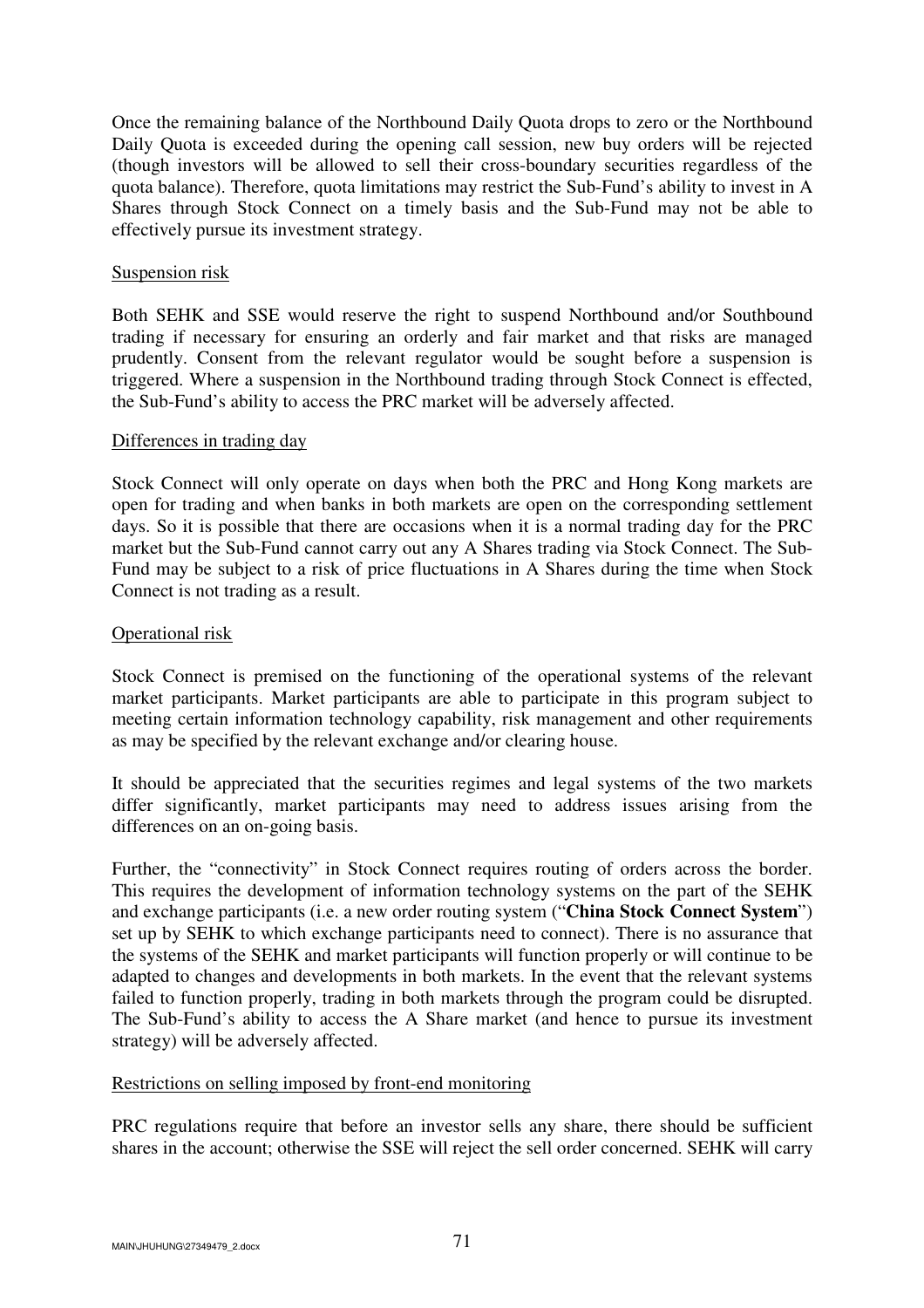out pre-trade checking on A Shares sell orders of its exchange participants (i.e. the stock brokers) to ensure there is no over-selling.

If the Sub-Fund desires to sell certain A Shares it holds, SEHK requires that the broker involved in the sale of the A Shares must confirm the Sub-Fund holds a sufficient amount of those A Shares before the market opens on the day of selling ("**trading day**"). If the broker cannot confirm this prior to the market opening, it will not be able to execute the sale of those A Shares on behalf of the Sub-Fund on that trading day. Because of this requirement, the Sub-Fund may not be able to dispose of its holdings of A Shares in a timely manner.

### Foreign shareholding restrictions on A Shares

Investments in A Shares through Stock Connect are subject to the following shareholding restrictions:

- Single foreign investors' shareholding by any Hong Kong or overseas investor (such as the Sub-Fund) in an A Share must not exceed 10% of the total issued shares; and
- Aggregate foreign investors' shareholding by all Hong Kong and overseas investors (such as the Sub-Fund) in an A Share must not exceed 30% of the total issue shares.

When Hong Kong and overseas investors carry out strategic investments in listed companies in accordance with the "Measures for the Administration of Strategic Investment of Foreign Investors in Listed Companies", the shareholding of the strategic investments is not capped by the above-mentioned percentages.

Should the shareholding of a single investor in an A Share listed company exceed the above restriction, the investor would be required to unwind his position on the excessive shareholding according to a last-in-first-out basis within a specific period. The SSE and the SEHK will issue warnings or restrict the buy orders for the related A Shares if the percentage of total shareholding is approaching the upper limit.

As there are limits on the total shares held by all underlying foreign investors in one listed company in the PRC, the capacity of the Sub-Fund to make investments in A Shares will be affected by the activities of all underlying foreign investors investing through Stock Connect.

### Short swing profit rule

According to the PRC Securities Law, a shareholder of 5% or more of the total issued shares of a PRC listed company ("**major shareholder**") has to return any profits obtained from the purchase and sale of shares of such PRC listed company if both transactions occur within a six-month period. In the event that the Fund or the Sub-Fund becomes a major shareholder of a PRC listed company by investing in A Shares via Stock Connect, the profits that the Sub-Fund may derive from such investments may be limited.

### Recalling of eligible stocks

When a stock is recalled from the scope of eligible stocks for trading via Stock Connect, the stock can only be sold but will be restricted from being bought. This may affect the investment portfolio or strategies of the Sub-Fund, for example, when the Investment Manager wishes to purchase a stock which is recalled from the scope of eligible stocks.

 $M$ AIN\JHUHUNG\27349479\_2.docx  $72$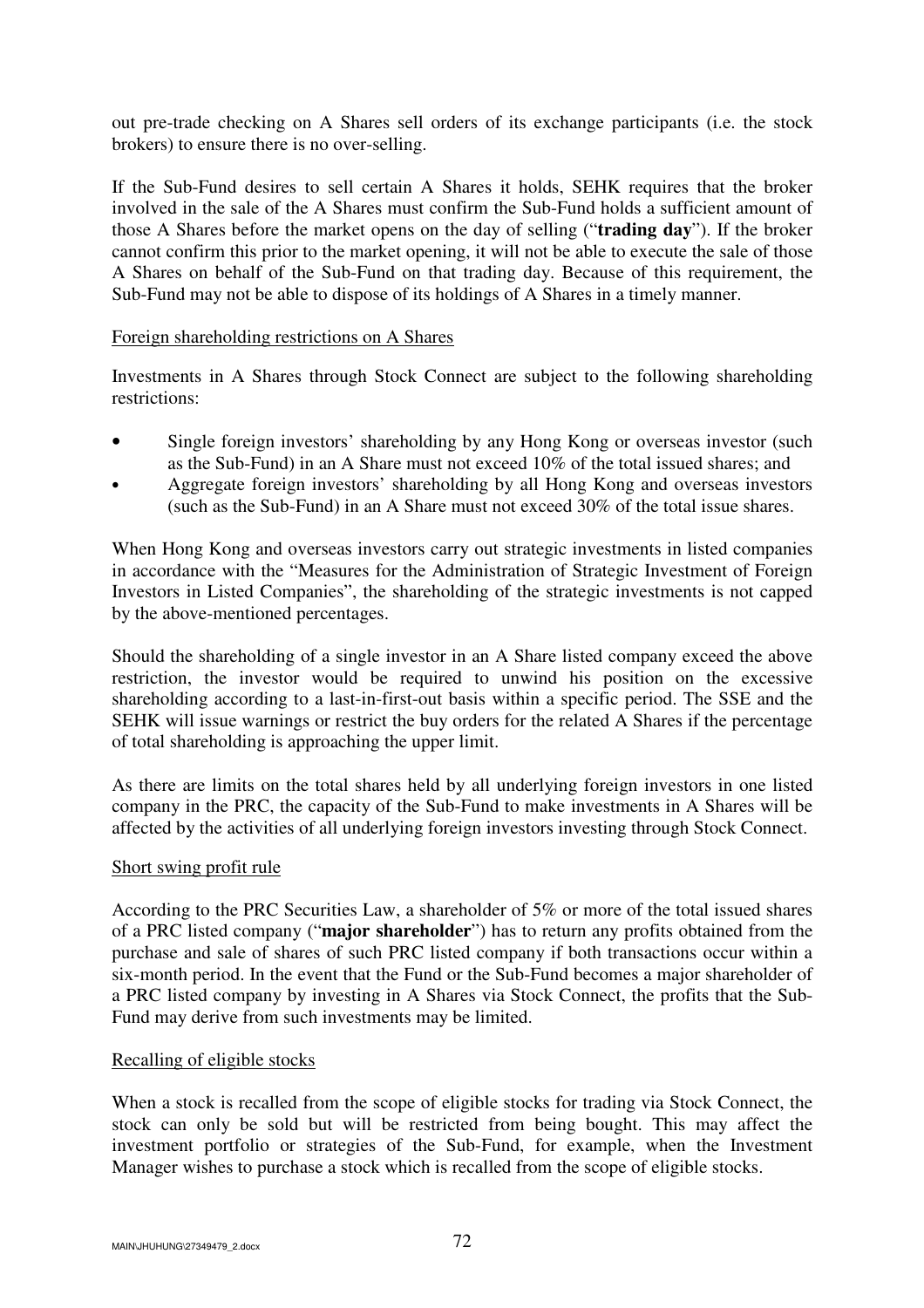#### Clearing and settlement risk

The HKSCC and ChinaClear have established the clearing links and each becomes a participant of each other to facilitate clearing and settlement of cross-border trades. For crossborder trades initiated in a market, the clearing house of that market will on one hand clear and settle with its own clearing participants, and on the other hand undertake to fulfil the clearing and settlement obligations of its clearing participants with the counterparty clearing house.

Should the remote event of ChinaClear default occur and ChinaClear be declared as a defaulter, HKSCC's liabilities in Northbound trades under its market contracts with clearing participants will be limited to assisting clearing participants in pursuing their claims against ChinaClear. HKSCC will in good faith, seek recovery of the outstanding stocks and monies from ChinaClear through available legal channels or through ChinaClear's liquidation. In that event, the Sub-Fund may suffer delay in the recovery process or may not be able to fully recover its losses from ChinaClear.

#### Participation in corporate actions and shareholders' meetings

HKSCC will keep CCASS participants informed of corporate actions of SSE Securities. Hong Kong and overseas investors (including the Sub-Fund) will need to comply with the arrangement and deadline specified by their respective brokers or custodians (i.e. CCASS participants). The time for them to take actions for some types of corporate actions of SSE Securities may be as short as one business day only. Therefore, the Sub-Fund may not be able to participate in some corporate actions in a timely manner.

Hong Kong and overseas investors (including the Sub-Fund) may hold SSE Securities traded via the Stock Connect program through their brokers or custodians. According to existing PRC practice, multiple proxies are not available. Therefore, the Sub-Fund may not be able to appoint proxies to attend or participate in shareholders' meetings in respect of the SSE Securities.

### No protection by Investor Compensation Fund

Investment through Stock Connect is conducted through broker(s), and is subject to the risks of default by such brokers' in their obligations.

As disclosed in the sub-section headed "**Shanghai-Hong Kong Stock Connect**" under the section headed "**INVESTMENT OBJECTIVE AND STRATEGY**" above, the Sub-Fund's investments through Northbound trading under Stock Connect will not be covered by Hong Kong's Investor Compensation Fund. Therefore, the Sub-Fund is exposed to the risks of default of the broker(s) it engages in its trading in A Shares through the program.

### Regulatory risk

Stock Connect is novel in nature and will be subject to regulations promulgated by regulatory authorities and implementation rules made by the stock exchanges in the PRC and Hong Kong. Further, new regulations may be promulgated from time to time by the regulators in connection with operations and cross-border legal enforcement in connection with crossborder trades under Stock Connect.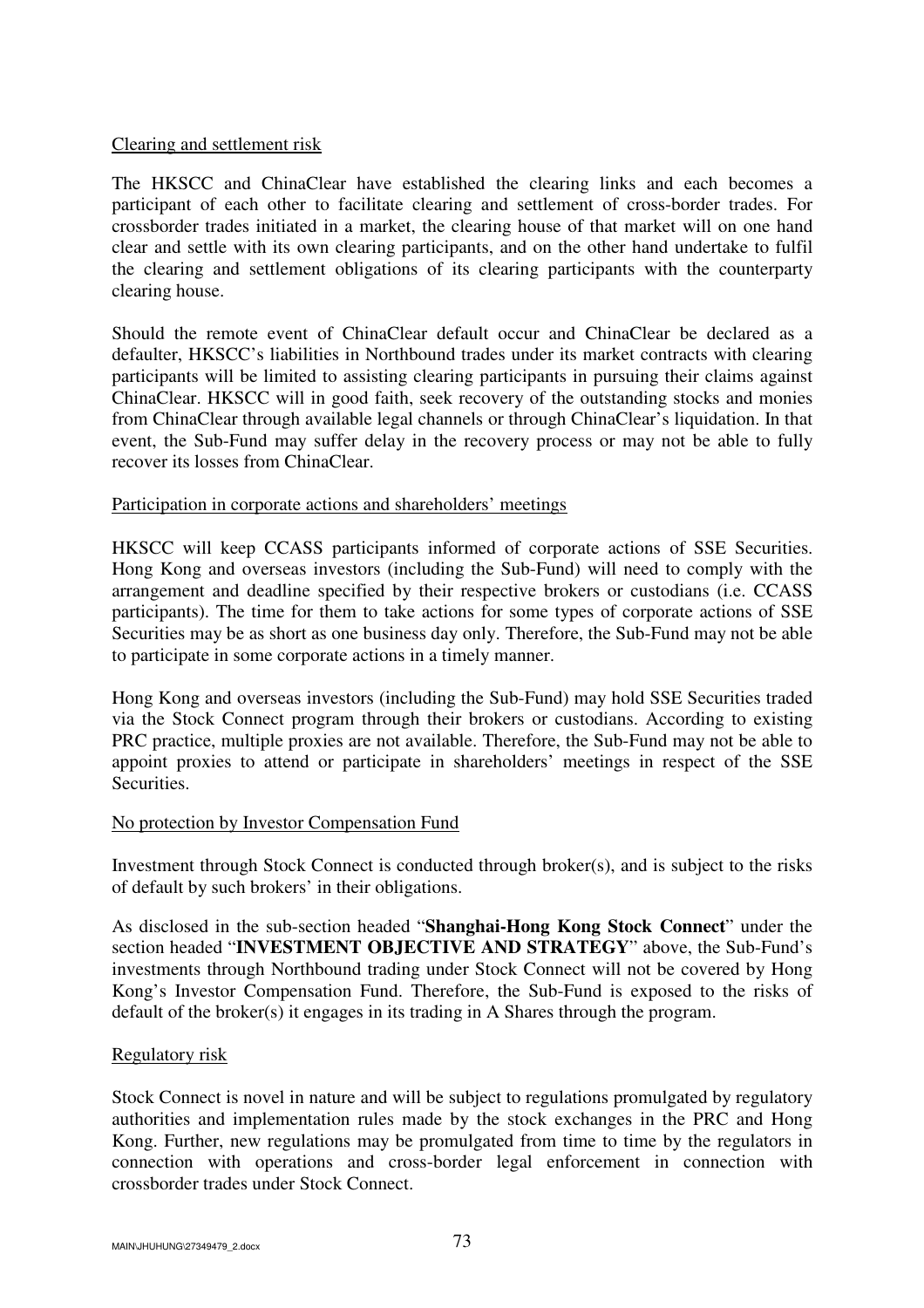It should be noted that the regulations are untested and there is no certainty as to how they will be applied. Moreover, the current regulations are subject to change. There can be no assurance that Stock Connect will not be abolished. The Sub-Fund, which may invest in the PRC markets through Stock Connect, may be adversely affected as a result of such changes.

### Taxation risk

According to a circular of Caishui [2014] no. 81 jointly issued by PRC Ministry of Finance ("**MOF**"), State Taxation Administration **(**"**STA**") and China Securities Regulatory Commission ("**CSRC**") on 14 November 2014, the capital gains realised by the Sub-Fund from trading of eligible A Shares on the SSE under Stock Connect currently enjoy a temporary exemption from PRC income tax and PRC business tax (replaced by Value-added Tax). However, it is uncertain when such exemption will expire and whether other PRC taxes will be applicable to trading of SSE Securities under Stock Connect in the future. The dividends derived from SSE Securities are subject to a 10% PRC withholding tax, except that investors who are tax residents of other countries which have entered into tax treaties with the PRC whereunder the applicable tax rate for dividends is lower than 10% may apply to the competent tax authority for applying the lower tax rate under the treaty. PRC stamp duty is also payable for transactions in SSE Securities under Stock Connect. Given that the relevant tax guidance concerning Stock Connect was issued on 14 November 2014 and is yet to be established in the administrative practice of the PRC tax authorities, there are uncertainties as to how the guidance would be implemented in practice. In addition, the PRC tax authorities may issue further guidance on the tax consequences relating to SSE Securities at any time and, as a result, the PRC tax positions of the Sub-Fund may change accordingly.

According to the above, the Sub-Fund will not make any PRC income tax or business tax (replaced by Value-added Tax) provision for realised and unrealised gains derived from trading SSE Securities under Stock Connect until and unless a tax provision is required by any further guidance issued by PRC tax authorities.

Please refer to the risk factor headed "**PRC Tax Risks**" the section headed "**RISK FACTORS**" below for further information in relation to PRC tax."

# **GDRs and ADRs**

The Sub-Fund may invest in GDRs, which are negotiable certificates issued by depositary banks which represent ownership of a given number of an issuer's shares which can be listed and traded independently from the underlying shares. The Sub-Fund may also invest in ADRs, which are receipts issued by an American bank or trust company evidencing ownership of underlying securities issued by a foreign issuer. Such depository receipts may be sponsored by the foreign issuer or may be unsponsored. Unsponsored depository receipts are organised independently and without the cooperation of the foreign issuer of the underlying securities; as a result, available information regarding the issuer may not be as current as for sponsored depository receipts, and the prices of unsponsored depository receipts may be more volatile than if they were sponsored by the issuers of the underlying securities.

# **Futures Contracts and Options**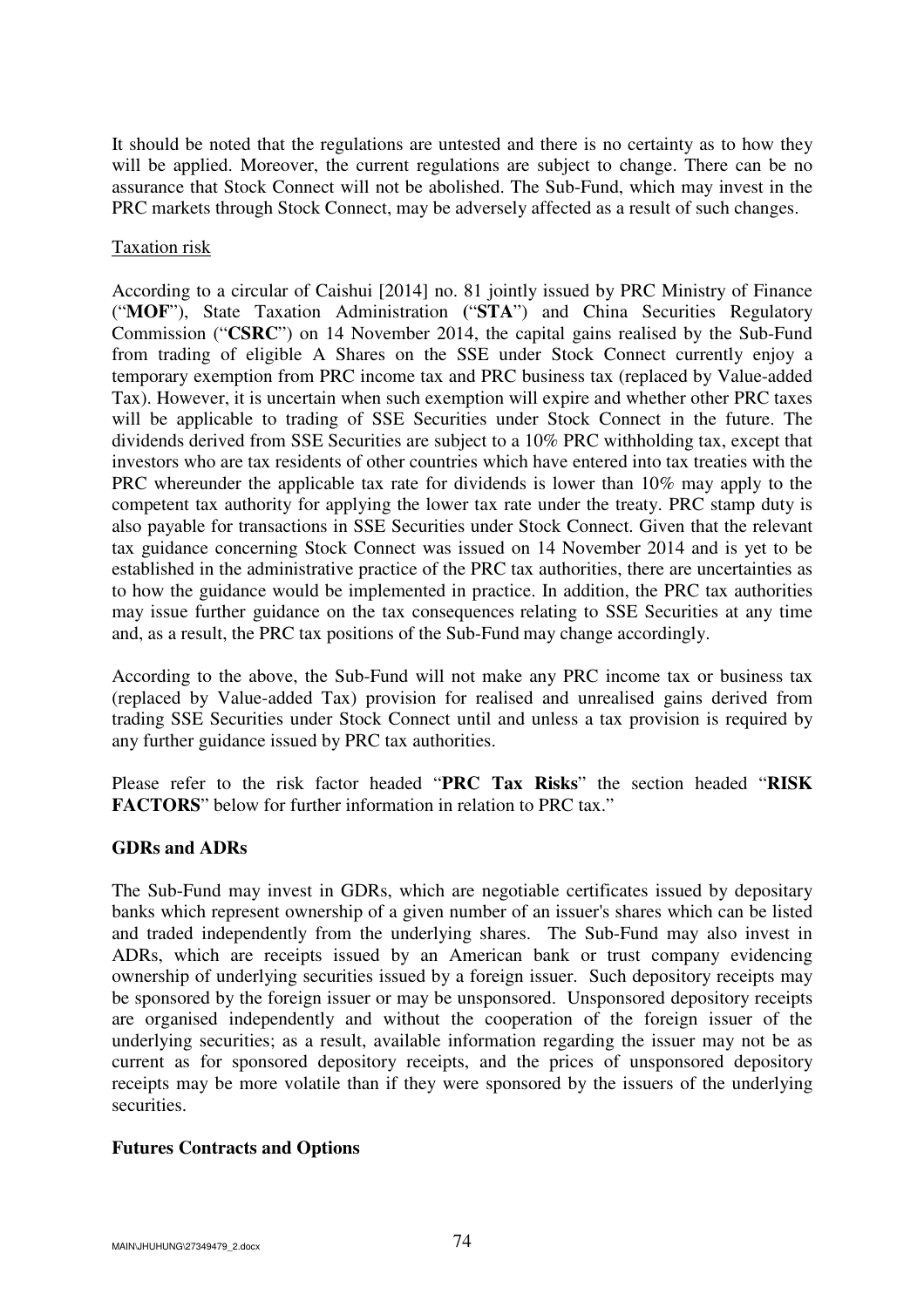The Sub-Fund may trade futures and options. Futures markets are highly volatile. In investing in futures, the Sub-Fund must be able to analyze correctly such markets, which are influenced by, among other things, changing supply and demand relationships, weather, governmental, agricultural, commercial and trade programs and policies designed to influence world political and economic events and changes in interest rates. Purchasing options involves the risk that the instruments underlying the option will not change price in the manner expected, so that the investor loses its premium. Selling options involves potentially greater risk because the investor is exposed to the extent of the actual price movement in the underlying security rather than only the premium payment received, which could result in a potentially unlimited loss. Over-the-counter options also involve counterparty solvency risk.

### **Derivatives**

The Sub-Fund may invest in derivative financial instruments, including, without limitation, warrants, options, convertible securities, forward contracts, and futures contracts for hedging purposes only. The use of derivative instruments involves a variety of material risks, including counterparty/credit risk, liquidity risk, valuation risk, volatility risk and over-thecounter transaction risk. The leverage element/component of a financial derivative instrument can result in a loss significantly greater than the amount invested in the financial derivative instrument by the Sub-Fund. In addition, the markets for certain derivatives are frequently characterized by limited liquidity, which can make it difficult as well as costly to the Sub-Fund to close out positions in order either to realize gains or to limit losses.

Some of the derivatives that may be traded by the Sub-Fund will be principal-to-principal or "over-the-counter" contracts between the Sub-Fund and third parties entered into privately, rather than on an established exchange. As a result, the Sub-Fund will not be afforded the regulatory protections of an exchange or its clearinghouse, or of a government regulator that oversees the exchange or clearinghouse, if a counterparty fails to perform. In privately negotiated transactions, the risk of the negotiated price deviating materially from fair value is substantial, particularly when there is no active market available from which to derive benchmark prices.

Many derivatives are valued on the basis of dealers' pricing of these instruments. However, the price at which dealers value a particular derivative and the price which the same dealers would actually be willing to pay for such derivative should the Sub-Fund wish or be forced to sell such position may be materially different. Such differences can result in an overstatement of the Sub-Fund's net asset value and may materially adversely affect the Sub-Fund in situations in which the Sub-Fund is required to sell derivative instruments. The Sub-Fund's use of derivatives and other techniques for hedging purposes involves certain additional risks, including: (i) dependence on the ability to predict movements in the price of the asset being hedged; (ii) imperfect correlation between movements in the asset on which the derivative is based and movements in the asset being hedged; and (iii) possible impediments to effective portfolio management or the ability to meet short-term obligations because of the percentage of the Sub-Fund's assets segregated to secure its obligations under derivatives contracts. In addition, by hedging a particular position, the Sub-Fund may limit any potential gain from an increase in value of such position.

In adverse situations, the Sub-Fund's use of derivatives instruments for hedging purpose may be ineffective and the Sub-Fund may suffer significant losses. Exposure to financial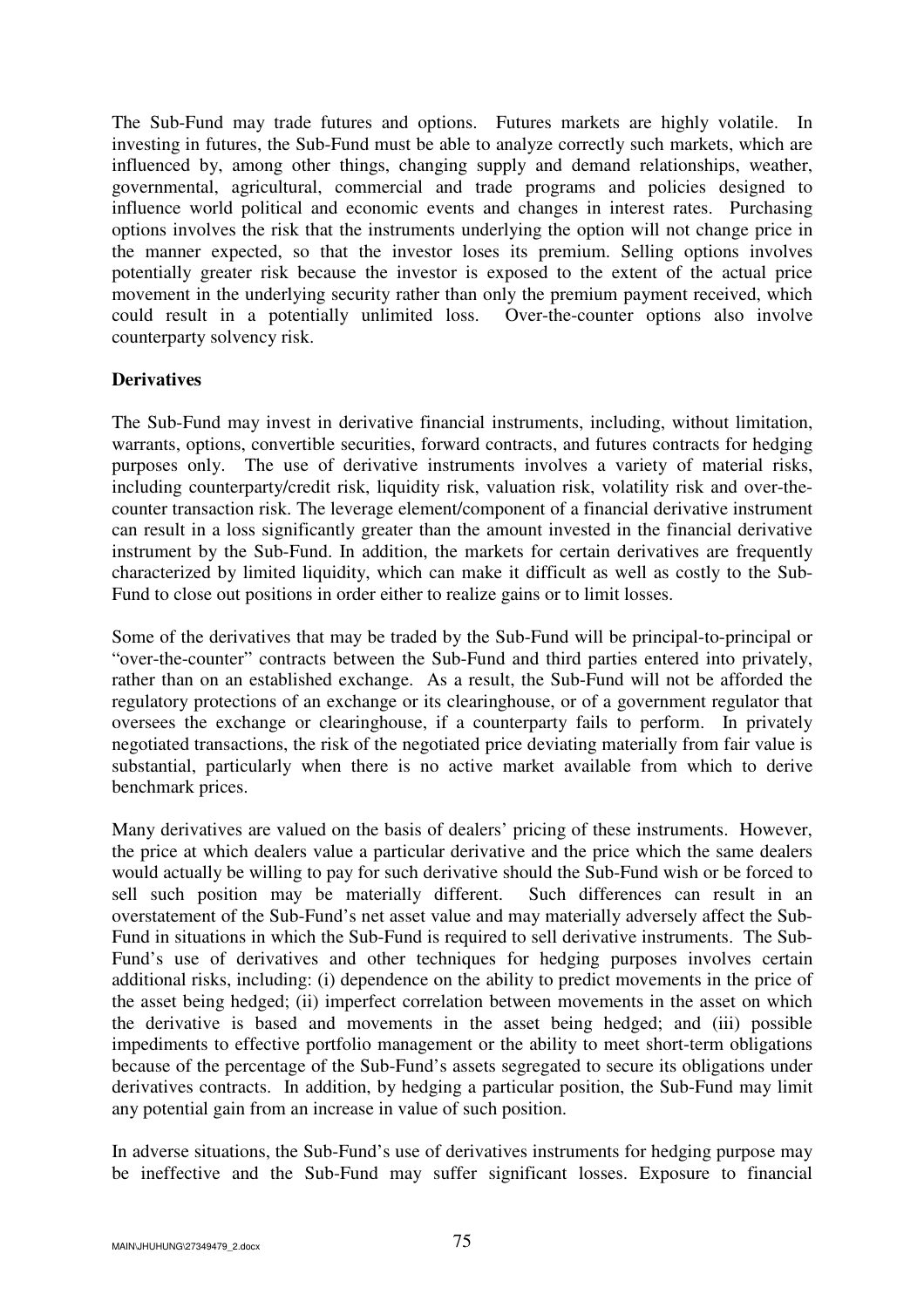derivative instruments may lead to a high risk of significant loss by the Sub-Fund.

### **Credit Analysis and Credit Risk**

The investment strategy to be utilized by the Manager may require accurate and detailed credit analysis of issuers. There can be no assurance that the Manager's analysis will be accurate or complete. The Sub-Fund may be subject to substantial losses in the event of credit deterioration or bankruptcy of one or more issuers in its portfolio.

## **Credit Ratings**

Credit ratings of structured finance products, other debt instruments and investments represent the rating agencies' opinions regarding their credit quality and are not a guarantee of future credit performance of such securities. Rating agencies attempt to evaluate the safety of principal and interest payments and do not evaluate the risks of fluctuations in market value. Therefore, the ratings assigned to securities by rating agencies may not fully reflect the true risks of an investment. Further, in recent years, many highly rated structured securities have been subject to substantial losses.

### **Interest Rate Risk**

The Sub-Fund is subject to interest rate risk. Generally, the value of fixed income securities will change inversely with changes in interest rates. As interest rates rise, the market value of fixed income securities tends to decrease. Conversely, as interest rates fall, the market value of fixed income securities tends to increase. This risk will be greater for long-term securities than for short-term securities. The Manager may attempt to minimize the exposure of its portfolio to interest rate changes through the use of interest rate swaps, interest rate futures and/or interest rate options. However, there can be no guarantee that the Manager will be successful in fully mitigating the impact of interest rate changes on its portfolio.

### **Premium Risk**

Where the Sub-Fund acquires or values securities in the over-the-counter market, there is no guarantee that the Sub-Fund will be able to realise such securities at a premium due to the nature of the over-the-counter market. Subject to the interests of investors and/or the Sub-Fund, the Manager shall make reasonable efforts to reduce the Sub-Fund's exposure to such premium risk.

### **RMB Currency Risk**

RMB is currently not freely convertible and is subject to exchange controls and restrictions. As the exchange rates are influenced by government policy and market forces, the exchange rates for RMB against other currencies, including US dollars and HK dollars, are susceptible to movements based on external factors. Any depreciation of the RMB will decrease the value of RMB-denominated assets the Sub-Fund may hold and of any dividends that the Sub-Fund may receive from such investments, which may have a detrimental impact on the Net Asset Value of the Sub-Fund, and vice versa.

### **PRC Tax Risks**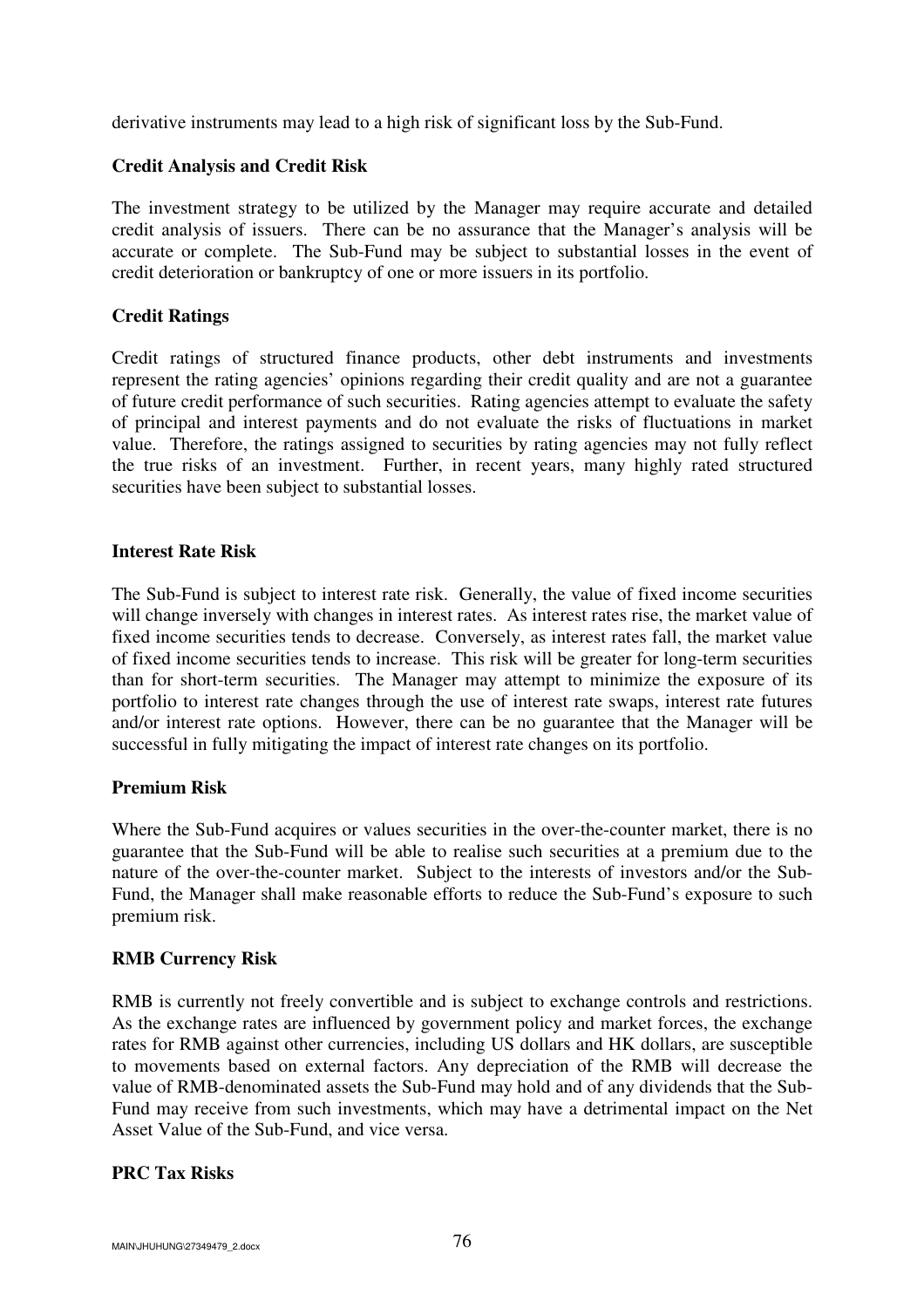### *Withholding Income Tax ("WHT")*

Unless a specific exemption or reduction is available under current PRC tax laws and regulations or relevant tax treaties, under the PRC CIT Law and its implementation rules, income derived from the PRC by non-resident enterprises which have no establishment or place in the PRC are subject to CIT on a withholding basis, generally at a rate of 10% currently.

### *Investing in A Shares*

### *a. Dividend income*

If the Fund is non-tax resident in the PRC and has no permanent establishment in the PRC, the Fund should technically be subject to WHT at the rate of 10% on dividend income derived from investments in A Shares. The A Shares issuers distributing such dividends are required to withhold such tax. The STA issued circulars to clarify that dividends from A Shares distributed from profits of year 2008 and subsequent years should be subject to WHT at 10% or a reduced rate pursuant to any applicable income tax treaty or arrangement.

### *b. Capital gains*

Caishui [2014] No.81 ("Notice 81") deals with the PRC taxation rules in relation to SSE Stock Connect. Under Notice 81, CIT and business tax (replaced by value-added tax; please refer to the sub-section headed "PRC Value-added Tax" for further information) are temporarily exempted on gains realized by foreign Hong Kong market investors (including the Fund and Sub-Fund) on the trading of A Shares through SSE under Stock Connect.

### *Investing in B Shares, H Shares and Red Chips*

### *a. Dividend income*

If the Fund is non-tax resident in the PRC and has no permanent establishment in the PRC, the Fund should technically be subject to WHT at the rate of 10% on dividend income derived from investments in B Shares and H Shares. The B Shares and H Shares issuers distributing such dividends are required to withhold such tax. The STA issued circulars to clarify that dividends from B Shares and H Shares distributed from profits of year 2008 and subsequent years should be subject to WHT at 10% or a reduced rate pursuant to any applicable income tax treaty or arrangement.

Red Chips are generally not subject to WHT on dividend income, unless the companies stated in relevant announcements that they are regarded as a PRC tax resident enterprise by the STA of the PRC.

The Manager reserves the right to make relevant provision on dividends if the WHT is not withheld at source.

### *a. Capital gains*

MAIN\JHUHUNG\27349479\_2.docx 77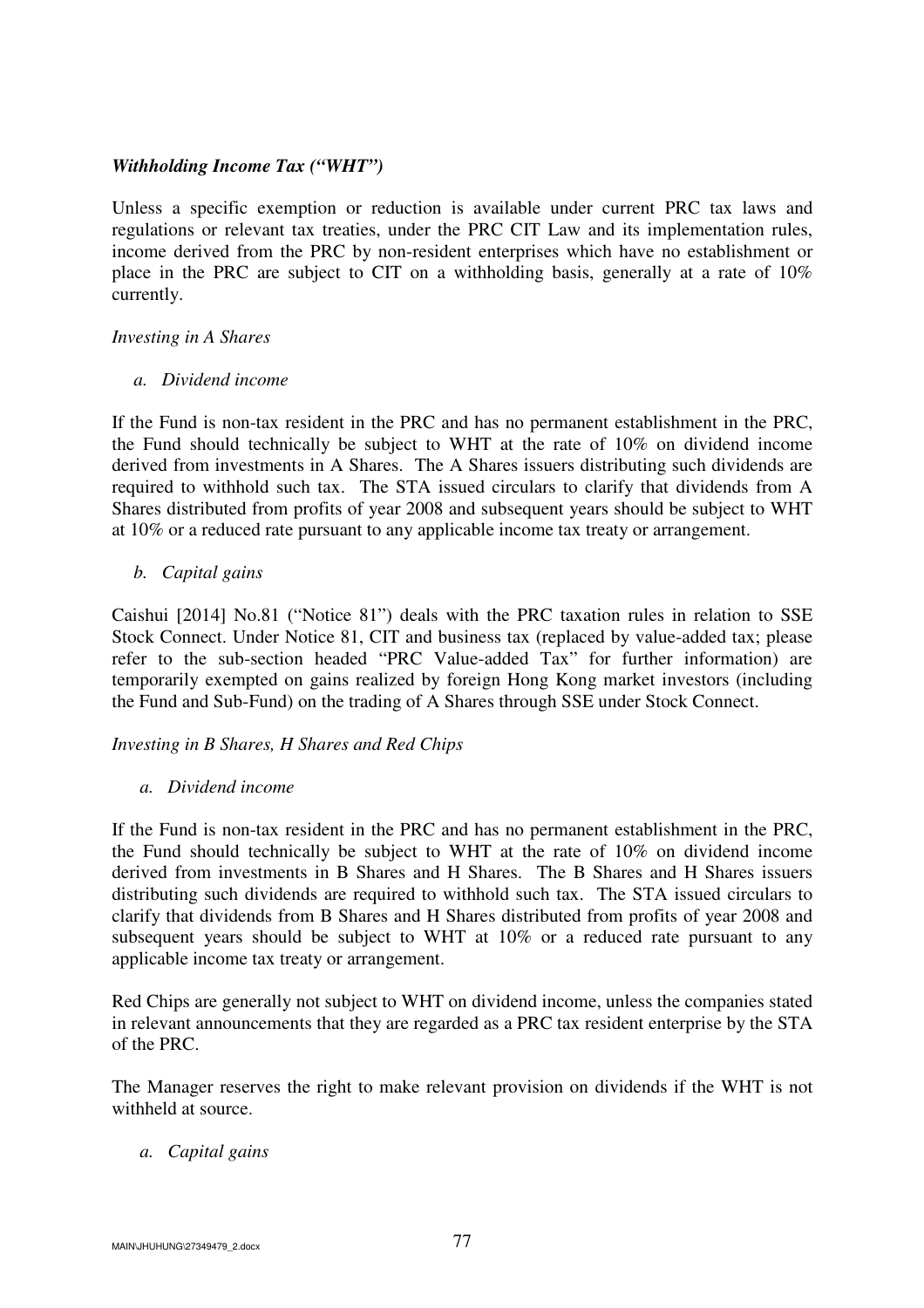After the CIT Law took effect on January 1, 2008, a non-resident enterprise which has no permanent establishment in the PRC should technically be subject to WHT on the gains derived from disposal of B Shares or H Shares. The prevailing WHT rate for both gains on disposal and dividends is 10%, with the possibility of reduction or exemption under an applicable double tax treaty or arrangement between the PRC and the jurisdiction where the non-resident enterprise resides.

For capital gains on trading of H Shares by non-resident enterprises in the stock exchange, no WHT on capital gains is being imposed in practice. However, there are still uncertainties as to whether WHT will be imposed on capital gains derived from trading of B Shares.

In view of the above, any such WHT on gains on trading of B Shares may reduce the income from, and/or adversely affect the performance of the Fund and/or the Sub-Fund. The amount reserved on account for taxes (which may be payable by the Sub-Fund to any tax authorities in respect of the Sub-Fund's investments) will be derived from assets of the Sub-Fund and will be disclosed in the Fund's annual audited accounts and unaudited semi-annual reports.

Capital gains derived by a non-resident from disposal of Red Chips shares would not be subject to WHT unless the listed company is classified by the PRC tax authority as a PRC tax resident enterprise.

Investors should note that the level of provision may be inadequate to meet actual PRC tax liabilities on investments made by the Fund and/or Sub-Fund, or the actual tax liabilities may be lower than the tax provision made. As a result, investors may be disadvantaged depending on the final rules of the relevant PRC tax authorities, the level of provision and when they subscribed and/or redeemed their Units. Upon any future changes to tax law or policies, the Manager will, as soon as practicable, make relevant adjustments to the amount of tax provision as it considers necessary. Unitholders who have already redeemed their Units before the actual tax liabilities are determined will not be entitled or have any right to claim any part of such overprovision and as such may be disadvantaged.

Notwithstanding the Fund and/or Sub-Fund may invest in securities that are not tightly connected with the PRC, the PRC indirect transfer tax rule under Announcement 7 may still apply if an indirect disposal of an equity interest in PRC resident entities, assets of a PRC establishment or place of business and immovable properties in the PRC are involved, and the Fund and/or Sub-Fund may therefore be subject to PRC tax liabilities.

It should also be noted that the actual applicable tax rates imposed by the STA may be different and may change from time to time. There is a possibility of the rules being changed and taxes being applied retrospectively. As such, any provision for taxation made by the Fund and/or Sub-Fund may be excessive or inadequate to meet final PRC tax liabilities. Consequently, Unitholders may be advantaged or disadvantaged depending upon the final tax liabilities, the level of provision and when they subscribed and/or redeemed their Units.

# *PRC Value-added Tax*

In the PRC, business tax was completely replaced by VAT starting from May 1, 2016. Caishui [2016] No.36 ("Circular 36") stipulates that gains derived by taxpayers from the trading of marketable securities would be subject to VAT at 6%. Meanwhile, Notice 81 stipulates that VAT is temporarily exempt on capital gains derived by Hong Kong market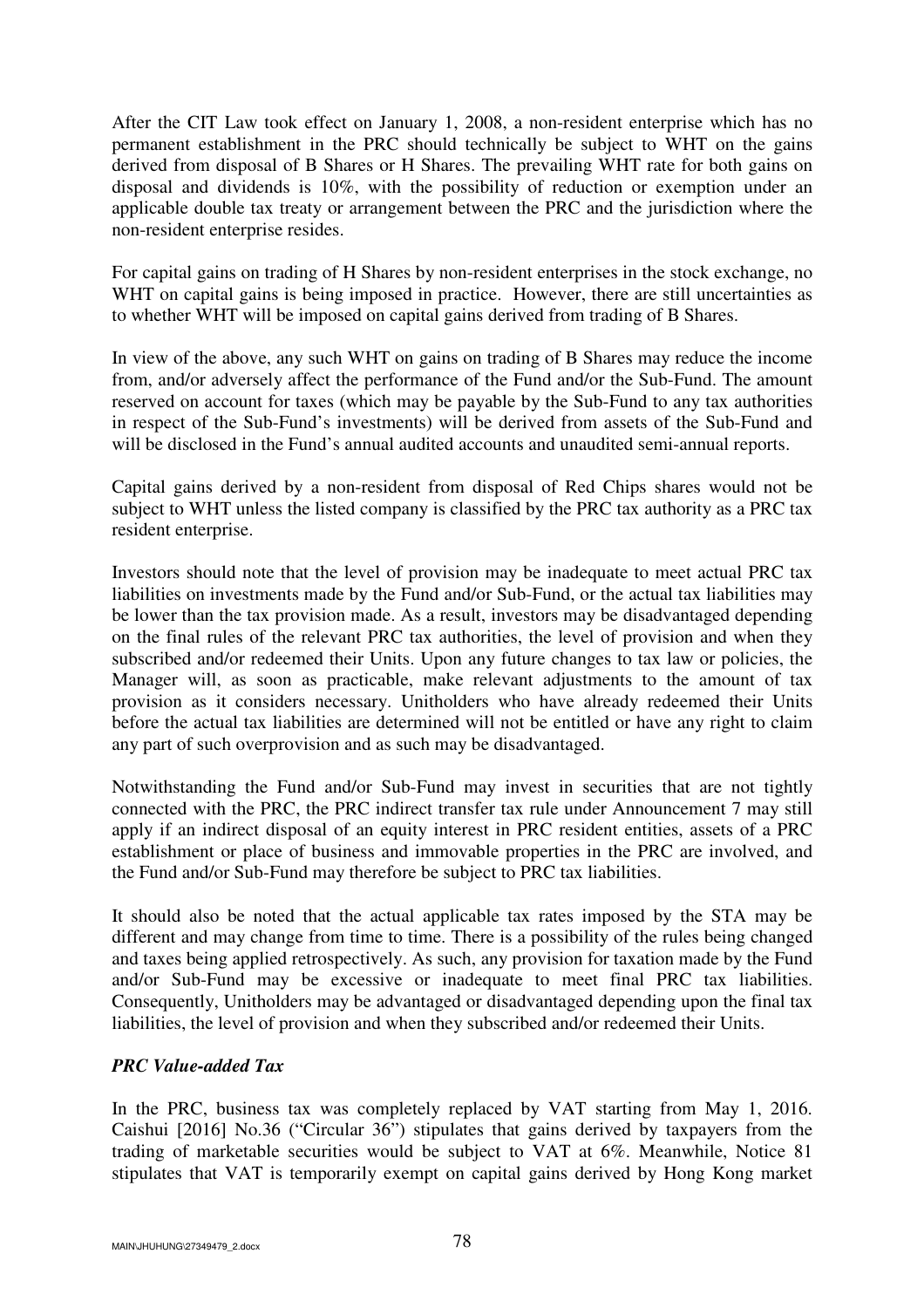investors (including the Fund and Sub-Fund) on the trading of A Shares through SSE under Stock Connect.

For marketable securities other than those trading through Stock Connect, Circular 36 provides that VAT at 6% should be levied on the difference between the selling and buying prices of those marketable securities. However, capital gains derived from trading of offshore marketable securities, including H-shares and Red Chips, in general are regarded as not subject to VAT as the purchase and disposal are often concluded and completed outside the PRC.

Where VAT is applicable, there are also other surtaxes (which include Urban Construction and Maintenance Tax, Education Surcharge and Local Education Surcharge) that would amount to as high as a sum of surtaxes of approximately 12% of 6% VAT payable (or an additional 0.72%).

For completeness, dividend income on equity investments derived from the PRC are not included in the taxable scope of VAT.

# *PRC Stamp Duty*

Stamp Duty ("**SD**") under the PRC laws generally applies to the execution and receipt of all taxable documents listed in the PRC's Provisional Rules on SD. SD is levied on the execution or receipt in the PRC of certain documents, including contracts for the sale of A Shares and B Shares traded on the PRC stock exchanges. In the case of contracts for sale of A Shares and B Shares, such SD is currently imposed on the seller but not on the purchaser, at the rate of  $0.1\%$ .

It is unclear whether PRC SD that is imposed on the transfer of shares of PRC companies under the Stamp Duty Regulations would similarly apply to the acquisition and disposal of H shares and Red Chips by non-PRC investors outside the PRC. That said, PRC SD is generally not imposed for trading of H shares and Red Chips in practice.

### *Legal and regulatory uncertainties*

There are risks and uncertainties associated with the current tax laws, regulations and practice in the PRC, which may be changed with retrospective effect in the future. Moreover, there is no assurance that tax incentives currently offered to foreign companies, if any, will not be abolished and the existing tax laws and regulations will not be revised or amended in the future. Any of these changes may reduce the income from, and/or value of, the Units.

There can be no guarantee that new tax laws, regulations and practice in the PRC that may be promulgated in the future will not adversely impact the tax exposure of the Sub-Fund and/or its Unitholders.

# *Provision for Taxes*

In light of the legal and regulatory uncertainties, the Manager reserves the right to make any provision for taxes or to deduct or to withhold an amount on account of taxes (which may be payable by the Sub-Fund to the PRC tax authorities in respect of its investments in the above mentioned securities) from assets of the Sub-Fund. While the treatment of WHT by the PRC